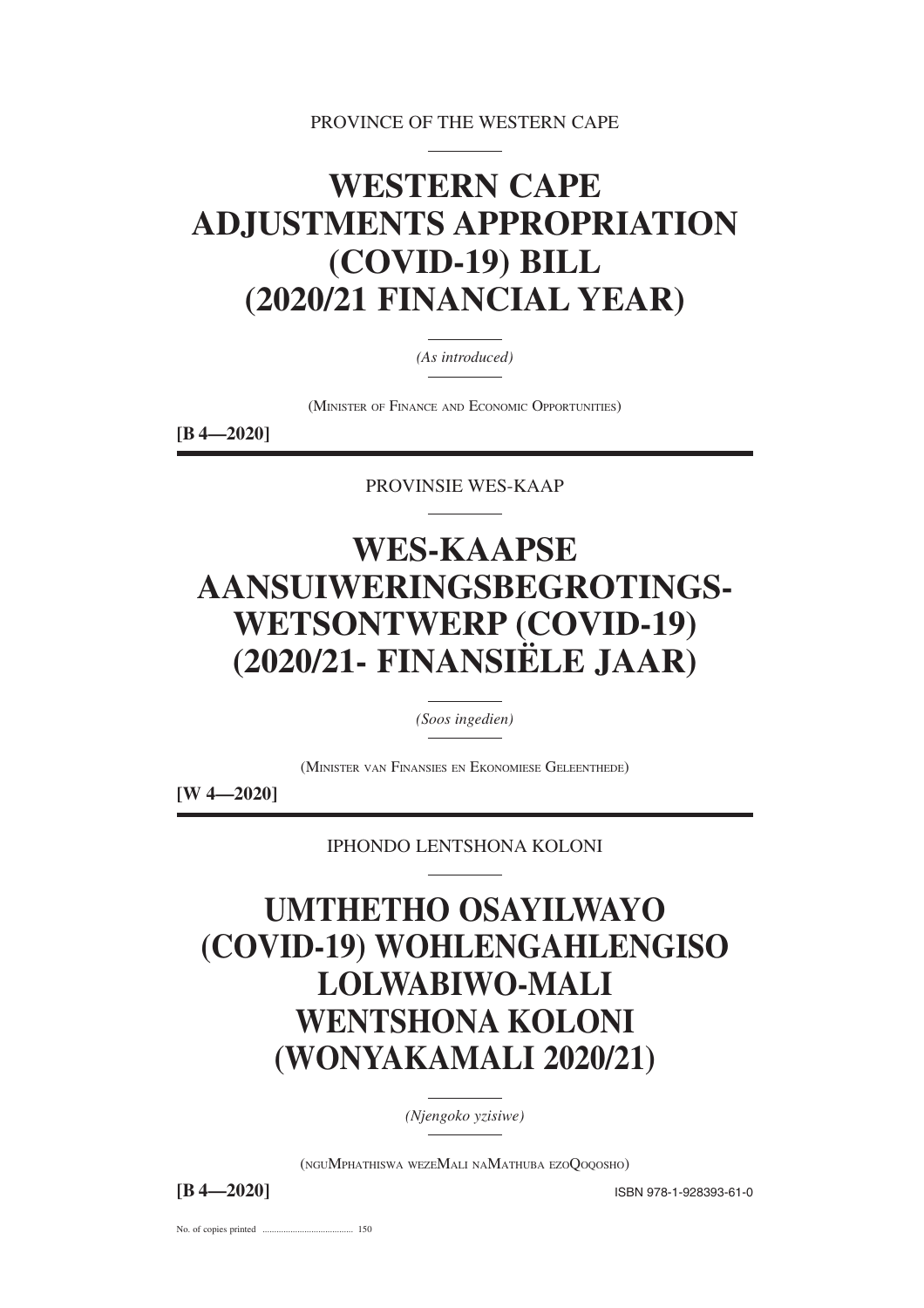# **BILL**

**To appropriate adjusted amounts of money from the Provincial Revenue Fund in terms of section 31 of the Public Finance Management Act, 1999, in respect of the financial year ending 31 March 2021 for COVID-19-related requirements of the Province of the Western Cape; and to provide for matters incidental thereto.**

**BE IT ENACTED** by the Provincial Parliament of the Western Cape, as follows:-

#### **Interpretation**

**1.** In this Act, unless the context indicates otherwise, any word or expression to which a meaning has been assigned in the Western Cape Appropriation Act, 2020 (Act 2 of 2020), has the meaning assigned to it in that Act and, unless the context indicates otherwise— 5

**''COVID-19''** means the coronavirus disease 2019, which is an infectious disease caused by the virus SARS-CoV-2 (severe acute respiratory syndrome coronavirus 2) and declared a global pandemic by the World Health Organization during the 10 year 2020.

#### **Appropriation of adjusted amounts of money for requirements of Province**

**2.** (1) Adjusted appropriations by the Provincial Parliament of money from the Provincial Revenue Fund in terms of section 31 of the Public Finance Management Act, for COVID-19-related requirements of the Province in the 2020/21 financial year, to 15 votes and main divisions within a vote, and for the specific listed purposes, are set out in the Schedule.

(2) The spending of appropriations contemplated in subsection (1) is subject to the Public Finance Management Act.

#### **Amounts listed as specifically and exclusively appropriated**

**3.** Amounts listed in the Schedule as specifically and exclusively appropriated and that refer to—

- *(a)* national conditional grants, may be used only for the purpose stipulated in the Division of Revenue Act and in accordance with the framework published in terms of that Act; 25
- *(b)* earmarked allocations, may be used only for the purpose stipulated in the Schedule and in accordance with the directives issued in terms of section 4 of the Western Cape Appropriation Act, 2020.

#### **Short title**

**4.** This Act is called the Western Cape Adjustments Appropriation (COVID-19) Act 30(2020/21 Financial Year), 2020.

20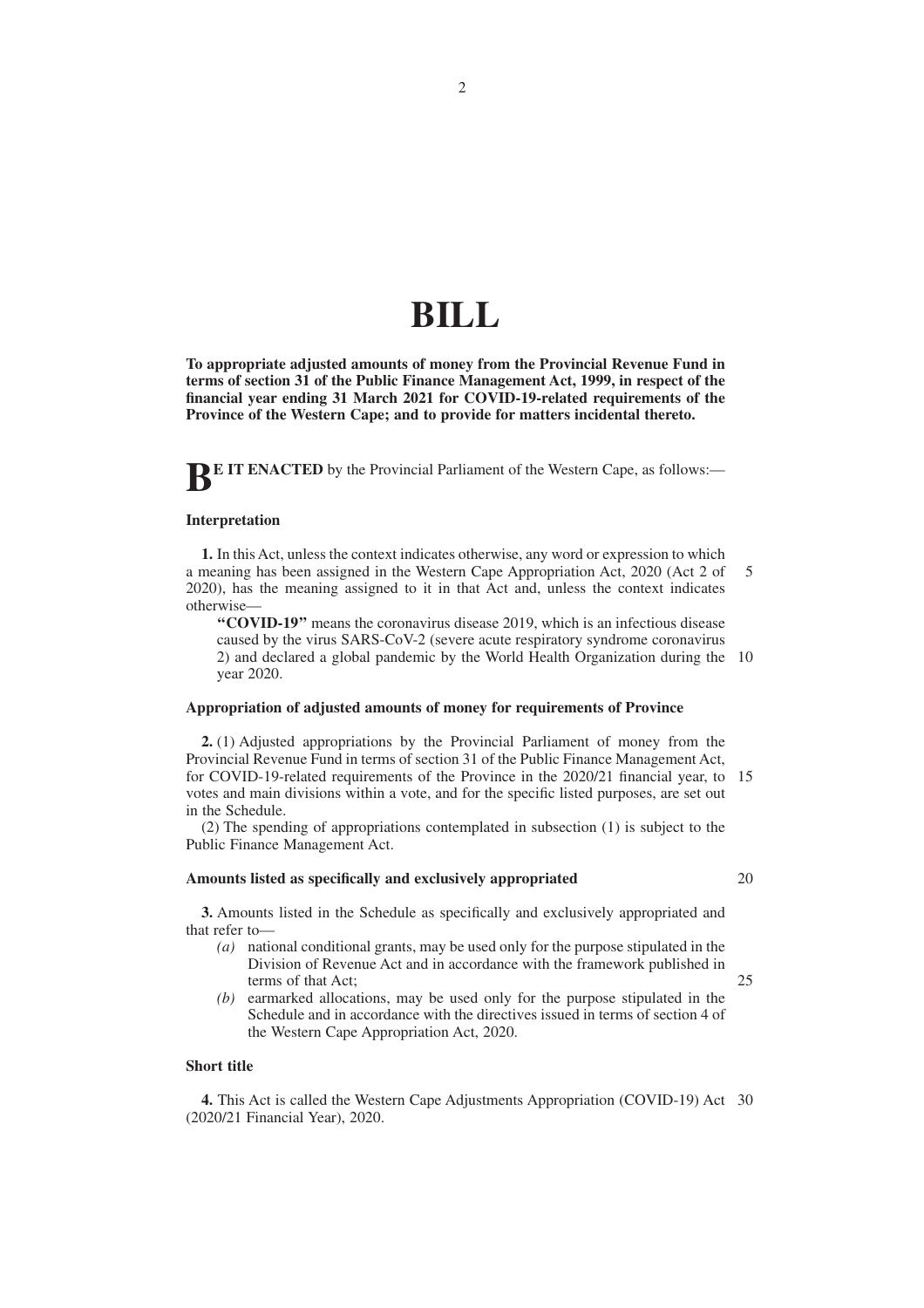## **SCHEDULE**

## (As a charge to the Provincial Revenue Fund)

|      |                                                   |               |                              | <b>Current payments</b> |       | <b>Transfers</b>    | Payments              | Payments                | Amounts                                         |
|------|---------------------------------------------------|---------------|------------------------------|-------------------------|-------|---------------------|-----------------------|-------------------------|-------------------------------------------------|
| Vote | Description of votes and main<br>divisions        | <b>Totals</b> | Compensation<br>of employees | Goods and<br>services   | Other | and subsidies<br>to | for capital<br>assets | for financial<br>assets | specifically and<br>exclusively<br>appropriated |
|      |                                                   | R'000         | R'000                        | R'000                   | R'000 | R'000               | R'000                 | R'000                   | R'000                                           |
|      | Premier                                           | 6 3 5 0       | (41800)                      | 48 300                  |       | (1500)              | 1 3 5 0               |                         | (3842)                                          |
|      | <b>Provincial Parliament</b>                      |               |                              |                         |       |                     |                       |                         |                                                 |
| 3    | Provincial Treasury                               | (11637)       | (5646)                       | (5710)                  |       | 281)                |                       |                         |                                                 |
| 4    | <b>Community Safety</b>                           | (27967)       |                              | (15503)                 |       | (11581)             | 883)                  |                         |                                                 |
| 5    | Education                                         | (151312)      |                              | 207 564                 |       | (24596)             | (334280)              |                         | (151312)                                        |
| 6    | Health                                            | 1605512       | 272 187                      | 1 241 897               |       | 37 092              | 54 336                |                         | 1605512                                         |
|      | Social Development                                | 7932          | (19302)                      | (7900)                  |       | 35 134              |                       |                         | 25 7 32                                         |
| 8    | Human Settlements                                 | (226747)      | (12000)                      | 31 950                  |       | (246697)            |                       |                         | (246697)                                        |
| 9    | Environmental Affairs and Development<br>Planning | (8921)        |                              | (9738)                  |       |                     | 817                   |                         | 500)                                            |
| 10   | <b>Transport and Public Works</b>                 | 126 472       | (35286)                      | 442 632                 |       | (6000)              | (274874)              |                         | 226 346                                         |
| 11   | Agriculture                                       | (82137)       |                              | (39851)                 |       | (35494)             | (6792)                |                         | (46796)                                         |
| 12   | Economic Development and Tourism                  | (57071)       | (30749)                      | (16793)                 |       | (9499)              | 30)                   |                         | (35147)                                         |
| 13   | Cultural Affairs and Sport                        | (99624)       | (17899)                      | (35227)                 |       | (42562)             | (3936)                |                         | (52384)                                         |
| 14   | <b>Local Government</b>                           | 32 544        | 1832                         | 20 418                  |       | 9 4 0 6             | 888                   |                         | 27 000                                          |
|      |                                                   |               |                              |                         |       |                     |                       |                         |                                                 |
|      |                                                   | 1 113 394     | 111 337                      | 1862039                 |       | (296578)            | (563404)              |                         | 1 347 912                                       |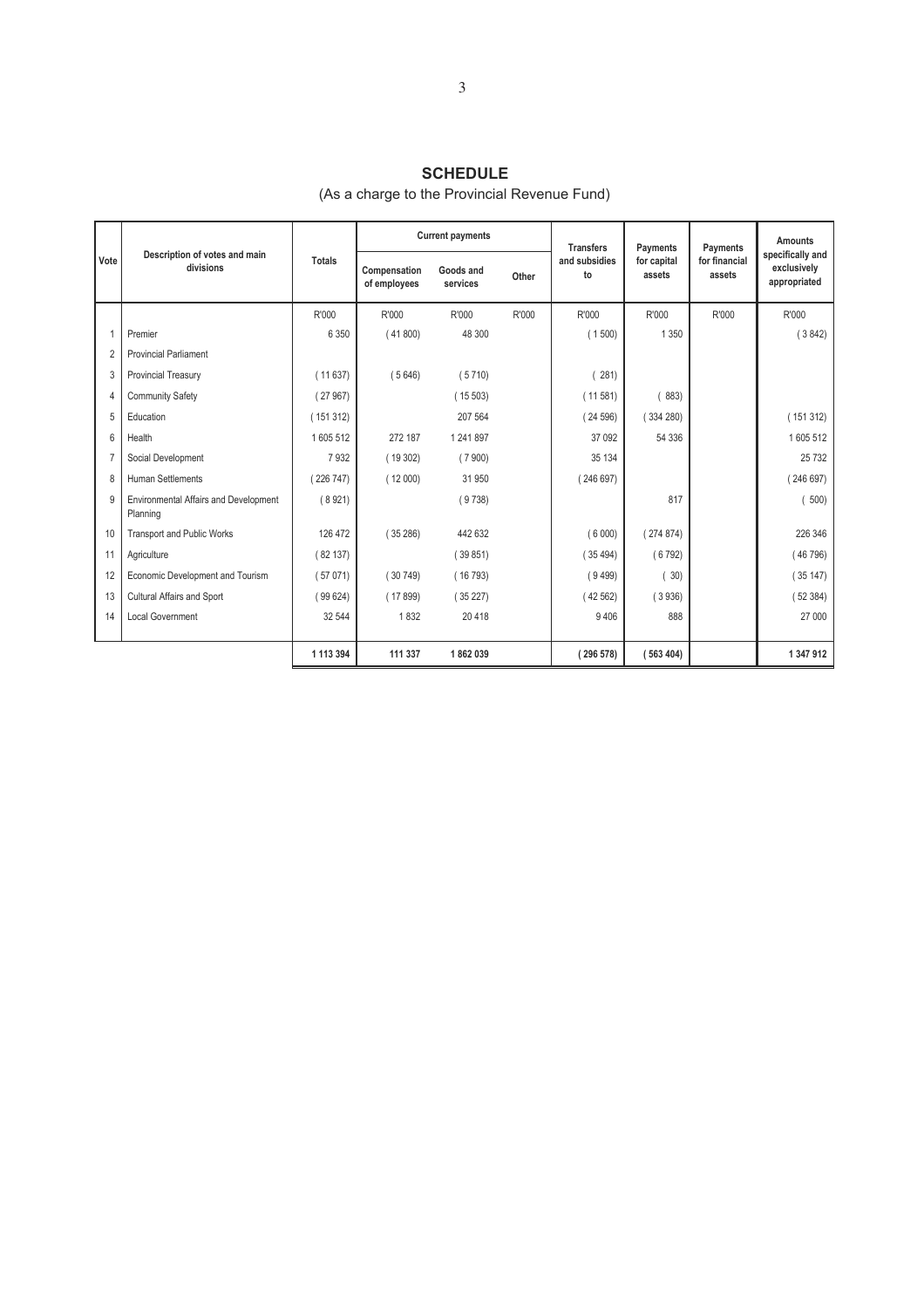|      |                                                                                                                                                                                               |               |                              | <b>Current payments</b> |       | <b>Transfers</b>       | Payments              | Payments                | <b>Amounts</b><br>specifically     |
|------|-----------------------------------------------------------------------------------------------------------------------------------------------------------------------------------------------|---------------|------------------------------|-------------------------|-------|------------------------|-----------------------|-------------------------|------------------------------------|
| Vote | Description of votes and main<br>divisions                                                                                                                                                    | <b>Totals</b> | Compensation<br>of employees | Goods and<br>services   | Other | and<br>subsidies<br>to | for capital<br>assets | for financial<br>assets | and<br>exclusively<br>appropriated |
|      |                                                                                                                                                                                               | R'000         | R'000                        | R'000                   | R'000 | R'000                  | R'000                 | R'000                   | R'000                              |
| 1    | <b>Department of the Premier</b>                                                                                                                                                              | 6 3 5 0       | (41800)                      | 48 300                  |       | (1500)                 | 1 3 5 0               |                         | (3842)                             |
|      | Aim: To enable and lead a capable Western Cape<br>Government (WCG) by inculcating a culture<br>of innovation and collaboration for improved<br>services for the people of the Western Cape.   |               |                              |                         |       |                        |                       |                         |                                    |
|      | 1 Executive Governance and Integration<br>(Administration)                                                                                                                                    | (5905)        | (5050)                       | (855)                   |       |                        |                       |                         |                                    |
|      | To provide executive governance support<br>services.                                                                                                                                          |               |                              |                         |       |                        |                       |                         |                                    |
|      | 2 Provincial Strategic Management                                                                                                                                                             | (7669)        | (3550)                       | (4119)                  |       |                        |                       |                         |                                    |
|      | To lead and coordinate provincial strategic<br>management through policy and strategy support,<br>leveraging data and evidence and institutionalising<br>strategic programmes across the WCG. |               |                              |                         |       |                        |                       |                         |                                    |
|      | 3 People Management (Corporate Services<br>Centre)                                                                                                                                            | (16035)       | (13700)                      | (2335)                  |       |                        |                       |                         |                                    |
|      | To render a transversal people management<br>service, consisting of organisational development,<br>training and empowerment, and people practices.                                            |               |                              |                         |       |                        |                       |                         |                                    |
|      | 4 Centre for E-innovation (Corporate Services<br>Centre)                                                                                                                                      | 27 608        | (13300)                      | 41 058                  |       | (1500)                 | 1 3 5 0               |                         |                                    |
|      | To enable service excellence to the people of the<br>Western Cape through information and<br>communication technology.                                                                        |               |                              |                         |       |                        |                       |                         |                                    |
|      | Of which                                                                                                                                                                                      |               |                              |                         |       |                        |                       |                         |                                    |
|      | Earmarked allocation: Humanitarian Relief:<br>Expansion of the contact centre capability<br>and Customer Relationship Management<br>$(CRM)$ .                                                 |               |                              |                         |       |                        |                       |                         | 11 158                             |
|      | Transfers and subsidies                                                                                                                                                                       |               |                              |                         |       |                        |                       |                         |                                    |
|      | Non-profit institutions                                                                                                                                                                       |               |                              |                         |       |                        |                       |                         |                                    |
|      | Library Business Corners: Establishment<br>and maintenance of e-centres                                                                                                                       |               |                              |                         |       | (1500)                 |                       |                         |                                    |
|      | 5 Corporate Assurance (Corporate Services<br>Centre)                                                                                                                                          | 8 3 5 1       | (6200)                       | 14 551                  |       |                        |                       |                         |                                    |
|      | To render enterprise risk management, internal<br>audit, provincial forensic, legal and corporate<br>communication services.                                                                  |               |                              |                         |       |                        |                       |                         |                                    |
|      | Of which                                                                                                                                                                                      |               |                              |                         |       |                        |                       |                         |                                    |
|      | Earmarked allocation: Developing and<br>growing the WCG brand.                                                                                                                                |               |                              |                         |       |                        |                       |                         | (15000)                            |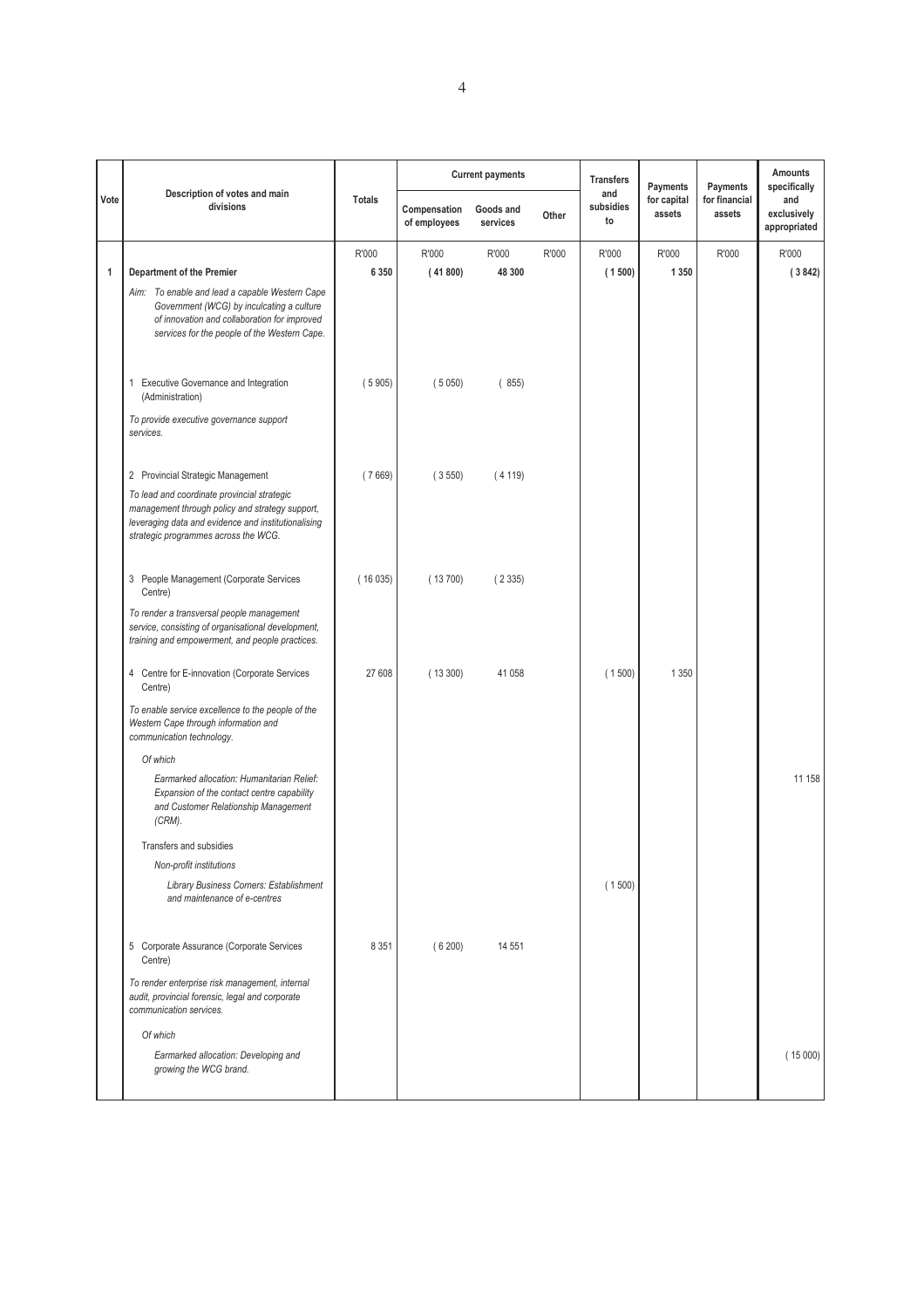|      |                                                                                                                                                                                                           |               |                              | <b>Current payments</b> |       | <b>Transfers</b><br>Payments<br>and |                       | Payments                | <b>Amounts</b>                                  |
|------|-----------------------------------------------------------------------------------------------------------------------------------------------------------------------------------------------------------|---------------|------------------------------|-------------------------|-------|-------------------------------------|-----------------------|-------------------------|-------------------------------------------------|
| Vote | Description of votes and main<br>divisions                                                                                                                                                                | <b>Totals</b> | Compensation<br>of employees | Goods and<br>services   | Other | subsidies<br>to                     | for capital<br>assets | for financial<br>assets | specifically<br>and exclusively<br>appropriated |
|      |                                                                                                                                                                                                           | R'000         | R'000                        | R'000                   | R'000 | R'000                               | R'000                 | R'000                   | R'000                                           |
| 3    | <b>Provincial Treasury</b>                                                                                                                                                                                | (11637)       | (5646)                       | (5710)                  |       | (281)                               |                       |                         |                                                 |
|      | Aim: Promotion of cohesion and citizen centricity.                                                                                                                                                        |               |                              |                         |       |                                     |                       |                         |                                                 |
|      | Building capacity in the public sector by being<br>adaptive, innovative and supportive.                                                                                                                   |               |                              |                         |       |                                     |                       |                         |                                                 |
|      | Integrated management and partnerships that<br>enable the delivery of quality services in a<br>sustainable manner.                                                                                        |               |                              |                         |       |                                     |                       |                         |                                                 |
|      | 1 Administration                                                                                                                                                                                          | (5013)        | (2600)                       | (2137)                  |       | (276)                               |                       |                         |                                                 |
|      | To give strategic direction and to provide quality financial<br>and other support services to the Minister and the Head of<br>Department.                                                                 |               |                              |                         |       |                                     |                       |                         |                                                 |
|      | Of which                                                                                                                                                                                                  |               |                              |                         |       |                                     |                       |                         |                                                 |
|      | Transfers and subsidies                                                                                                                                                                                   |               |                              |                         |       |                                     |                       |                         |                                                 |
|      | Households                                                                                                                                                                                                |               |                              |                         |       |                                     |                       |                         |                                                 |
|      | Bursaries payable to non-employees                                                                                                                                                                        |               |                              |                         |       | (276)                               |                       |                         |                                                 |
|      | 2 Sustainable Resource Management                                                                                                                                                                         | (1917)        | (1301)                       | (616)                   |       |                                     |                       |                         |                                                 |
|      | To ensure the efficient and effective management of<br>provincial and municipal financial resources.                                                                                                      |               |                              |                         |       |                                     |                       |                         |                                                 |
|      | 3 Asset Management                                                                                                                                                                                        | (2577)        | (1601)                       | (971)                   |       | (5)                                 |                       |                         |                                                 |
|      | To provide policy direction and to facilitate and enforce the<br>management of provincial financial systems, supply chain<br>and movable asset management within the provincial and<br>municipal spheres. |               |                              |                         |       |                                     |                       |                         |                                                 |
|      | Of which                                                                                                                                                                                                  |               |                              |                         |       |                                     |                       |                         |                                                 |
|      | Transfers and subsidies                                                                                                                                                                                   |               |                              |                         |       |                                     |                       |                         |                                                 |
|      | Households<br>Social benefits: Leave gratuity                                                                                                                                                             |               |                              |                         |       | (5)                                 |                       |                         |                                                 |
|      | 4 Financial Governance                                                                                                                                                                                    | (2130)        | (144)                        | (1986)                  |       |                                     |                       |                         |                                                 |
|      | To promote accountability and financial governance in<br>departments, entities and municipalities.                                                                                                        |               |                              |                         |       |                                     |                       |                         |                                                 |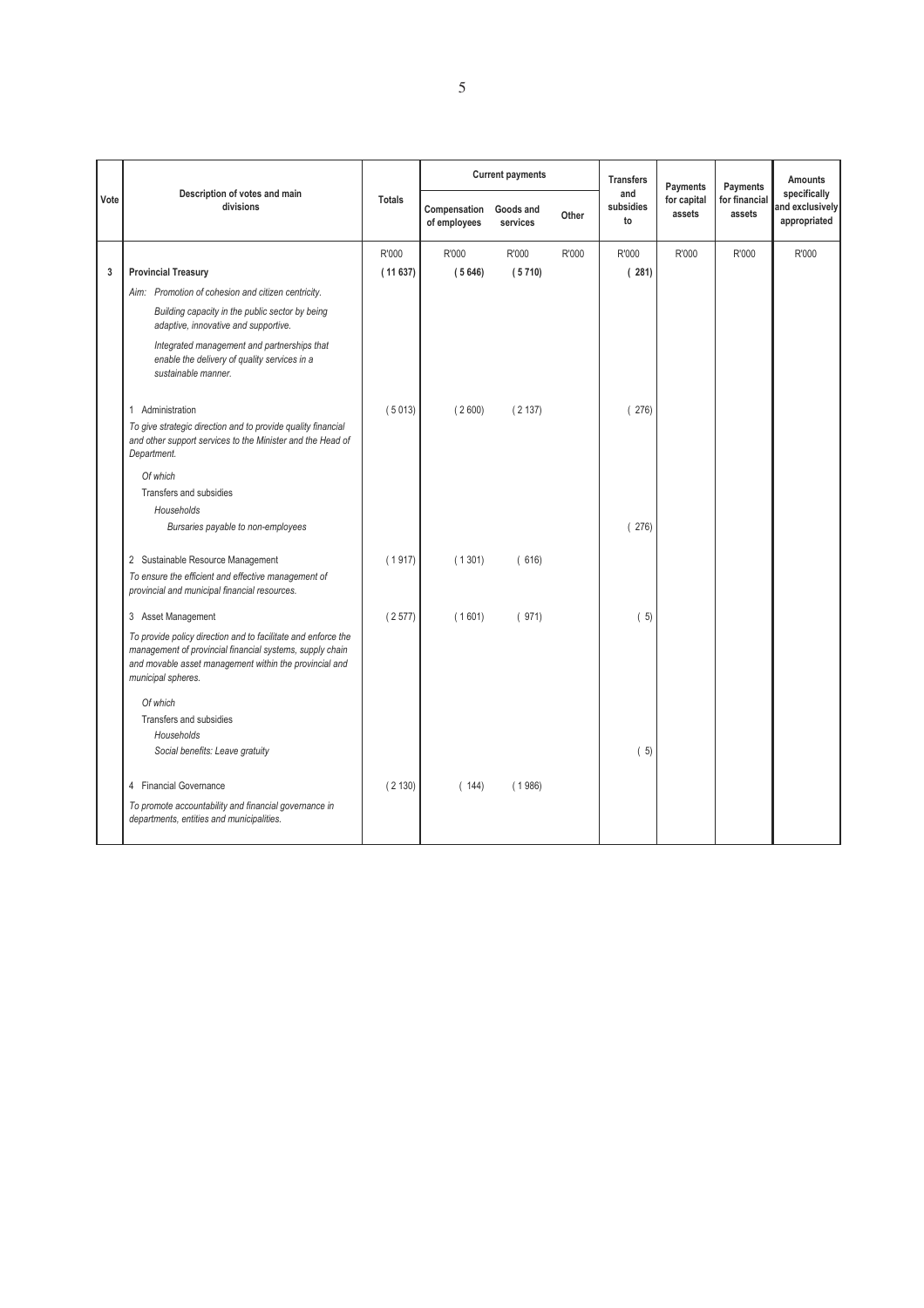|      |                                                                                                                                                                                                                                                                                                                                                                                                                                                                                       |               |                              | <b>Current payments</b> |       | <b>Transfers</b>       | Payments              | Payments                | Amounts<br>specifically            |
|------|---------------------------------------------------------------------------------------------------------------------------------------------------------------------------------------------------------------------------------------------------------------------------------------------------------------------------------------------------------------------------------------------------------------------------------------------------------------------------------------|---------------|------------------------------|-------------------------|-------|------------------------|-----------------------|-------------------------|------------------------------------|
| Vote | Description of votes and main<br>divisions                                                                                                                                                                                                                                                                                                                                                                                                                                            | <b>Totals</b> | Compensation<br>of employees | Goods and<br>services   | Other | and<br>subsidies<br>to | for capital<br>assets | for financial<br>assets | and<br>exclusively<br>appropriated |
|      |                                                                                                                                                                                                                                                                                                                                                                                                                                                                                       | R'000         | R'000                        | R'000                   | R'000 | R'000                  | R'000                 | R'000                   | R'000                              |
| 4    | <b>Community Safety</b>                                                                                                                                                                                                                                                                                                                                                                                                                                                               | (27967)       |                              | (15503)                 |       | (11581)                | (883)                 |                         |                                    |
|      | Aim: In pursuit of community safety, the Department will<br>promote professional policing through effective<br>oversight as legislated, capacitate safety<br>partnerships with communities and other<br>stakeholders (whole-of-society), and promote safety<br>in all public buildings and spaces.                                                                                                                                                                                    |               |                              |                         |       |                        |                       |                         |                                    |
|      | 1 Administration                                                                                                                                                                                                                                                                                                                                                                                                                                                                      | (1540)        |                              | (1375)                  |       |                        | (165)                 |                         |                                    |
|      | To provide strategic direction and support and<br>administrative, financial and executive services to the<br>Department and related entities. The objective of the<br>Programme is to efficiently support the Offices of the<br>Ministry, Head of Department, Western Cape Police<br>Ombudsman (WCPO) and the Western Cape Liquor<br>Authority (WCLA) in their functions of providing strategic<br>leadership and ensuring effective governance inclusive of<br>financial management. |               |                              |                         |       |                        |                       |                         |                                    |
|      |                                                                                                                                                                                                                                                                                                                                                                                                                                                                                       |               |                              |                         |       |                        |                       |                         |                                    |
|      | 2 Civilian Oversight<br>To exercise oversight over the conduct, effectiveness and<br>efficacy of law enforcement agencies in the Province.                                                                                                                                                                                                                                                                                                                                            | (5056)        |                              | (2882)                  |       | (1581)                 | (593)                 |                         |                                    |
|      | Of which                                                                                                                                                                                                                                                                                                                                                                                                                                                                              |               |                              |                         |       |                        |                       |                         |                                    |
|      | Transfers and subsidies                                                                                                                                                                                                                                                                                                                                                                                                                                                               |               |                              |                         |       |                        |                       |                         |                                    |
|      | Non-profit institutions                                                                                                                                                                                                                                                                                                                                                                                                                                                               |               |                              |                         |       |                        |                       |                         |                                    |
|      | Safety programmes: Neighbourhood watch<br>projects                                                                                                                                                                                                                                                                                                                                                                                                                                    |               |                              |                         |       | 1 1 5 5                |                       |                         |                                    |
|      | Households                                                                                                                                                                                                                                                                                                                                                                                                                                                                            |               |                              |                         |       | (2736)                 |                       |                         |                                    |
|      | Expanded Partnership Programme - Community<br>policing forums                                                                                                                                                                                                                                                                                                                                                                                                                         |               |                              |                         |       |                        |                       |                         |                                    |
|      | 3 Provincial Policing Functions<br>To give effect to the constitutional mandate allocated to<br>provinces as it relates to the promotion of good relations<br>between communities and the Police through its<br>whole-of-society approach and to ensure that all service<br>delivery complaints about policing in the Province is dealt<br>with independently and effectively.                                                                                                        | (11253)       |                              | (845)                   |       | (10000)                | (408)                 |                         |                                    |
|      | Of which                                                                                                                                                                                                                                                                                                                                                                                                                                                                              |               |                              |                         |       |                        |                       |                         |                                    |
|      | Non-profit institutions                                                                                                                                                                                                                                                                                                                                                                                                                                                               |               |                              |                         |       |                        |                       |                         |                                    |
|      | Youth Safety Programme                                                                                                                                                                                                                                                                                                                                                                                                                                                                |               |                              |                         |       | (2000)                 |                       |                         |                                    |
|      | Households                                                                                                                                                                                                                                                                                                                                                                                                                                                                            |               |                              |                         |       |                        |                       |                         |                                    |
|      | Project Chrysalis Fund Western Cape                                                                                                                                                                                                                                                                                                                                                                                                                                                   |               |                              |                         |       | (8000)                 |                       |                         |                                    |
|      | 4 Security Risk Management<br>To institute a whole-of-government approach towards<br>building more resilient institutions, and empower<br>communities to promote greater safety.                                                                                                                                                                                                                                                                                                      | (10118)       |                              | (10401)                 |       |                        | 283                   |                         |                                    |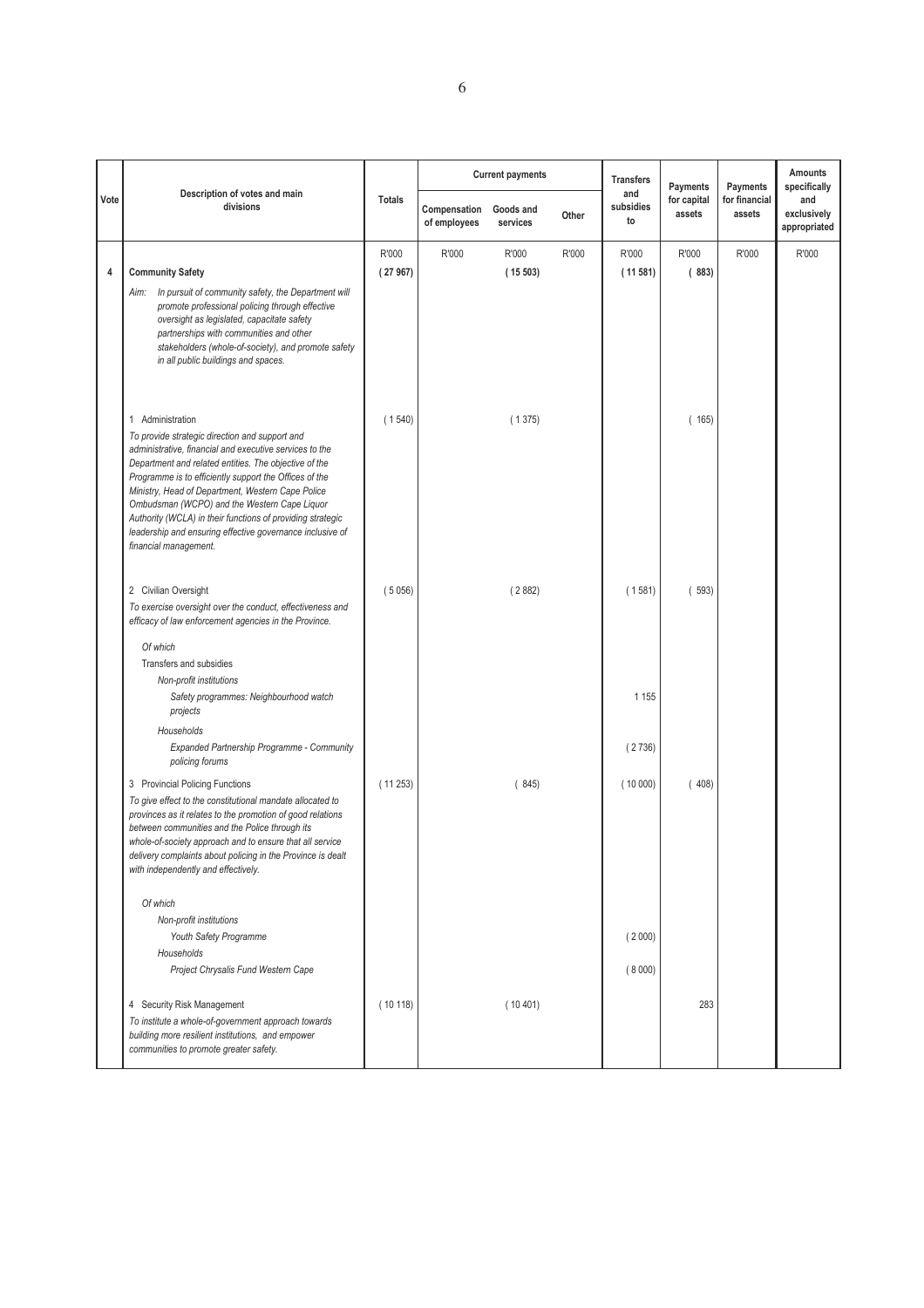|      |                                                                                                                                                                                                                                                                                                                        |               |                              | <b>Current payments</b> |       | <b>Transfers</b>       | Payments              | Payments                | <b>Amounts</b><br>specifically     |
|------|------------------------------------------------------------------------------------------------------------------------------------------------------------------------------------------------------------------------------------------------------------------------------------------------------------------------|---------------|------------------------------|-------------------------|-------|------------------------|-----------------------|-------------------------|------------------------------------|
| Vote | Description of votes and main<br>divisions                                                                                                                                                                                                                                                                             | <b>Totals</b> | Compensation<br>of employees | Goods and<br>services   | Other | and<br>subsidies<br>to | for capital<br>assets | for financial<br>assets | and<br>exclusively<br>appropriated |
|      |                                                                                                                                                                                                                                                                                                                        | R'000         | R'000                        | R'000                   | R'000 | R'000                  | R'000                 | R'000                   | R'000                              |
| 5    | Education                                                                                                                                                                                                                                                                                                              | (151312)      |                              | 207 564                 |       | (24596)                | (334280)              |                         | (151312)                           |
|      | Aim: The mission of the Department is to ensure that<br>every child has quality learning opportunities in a<br>functional and enabling environment to acquire<br>knowledge, competencies, skills and values to<br>succeed in a changing world.                                                                         |               |                              |                         |       |                        |                       |                         |                                    |
|      | 1 Administration                                                                                                                                                                                                                                                                                                       | (39913)       |                              | (33206)                 |       | (6543)                 | (164)                 |                         |                                    |
|      | To provide overall management of the education system in<br>accordance with the National Education Policy Act, 1996<br>(Act 27 of 1996), the Public Finance Management Act,<br>1999 (Act 1 of 1999), and other policies.                                                                                               |               |                              |                         |       |                        |                       |                         |                                    |
|      | Of which                                                                                                                                                                                                                                                                                                               |               |                              |                         |       |                        |                       |                         |                                    |
|      | Transfers and subsidies                                                                                                                                                                                                                                                                                                |               |                              |                         |       |                        |                       |                         |                                    |
|      | Non-profit institutions                                                                                                                                                                                                                                                                                                |               |                              |                         |       |                        |                       |                         |                                    |
|      | Funds provided to public ordinary schools for<br>High School Improvement Programme, LITNUM<br>Awards and library services.                                                                                                                                                                                             |               |                              |                         |       | (6543)                 |                       |                         |                                    |
|      | 2 Public Ordinary School Education                                                                                                                                                                                                                                                                                     | 240 674       |                              | 218 887                 |       | 21 787                 |                       |                         |                                    |
|      | To provide public ordinary education from Grades 1 to 12,<br>in accordance with the South African Schools Act, 1996<br>(Act 84 of 1996), and Education White Paper 6 on Special<br>Needs Education Building an Inclusive Education and<br>Training System (July 2001) (White Paper 6).<br>E-learning is also included. |               |                              |                         |       |                        |                       |                         |                                    |
|      | Of which                                                                                                                                                                                                                                                                                                               |               |                              |                         |       |                        |                       |                         |                                    |
|      | National conditional grant: Maths, Science and<br>Technology                                                                                                                                                                                                                                                           |               |                              |                         |       |                        |                       |                         | (5069)                             |
|      | Earmarked allocation: Section 25: Emergency<br>Expenditure for a Special School Feeding<br>Programme.                                                                                                                                                                                                                  |               |                              |                         |       |                        |                       |                         | 18 000                             |
|      | Transfers and subsidies                                                                                                                                                                                                                                                                                                |               |                              |                         |       |                        |                       |                         |                                    |
|      | Non-profit institutions                                                                                                                                                                                                                                                                                                |               |                              |                         |       |                        |                       |                         |                                    |
|      | For operational support to schools in response to<br>COVID-19                                                                                                                                                                                                                                                          |               |                              |                         |       | 21 7 8 7               |                       |                         |                                    |
|      | 3 Independent School Subsidies                                                                                                                                                                                                                                                                                         |               |                              |                         |       |                        |                       |                         |                                    |
|      | To support independent schools in accordance with the<br>South African Schools Act.                                                                                                                                                                                                                                    |               |                              |                         |       |                        |                       |                         |                                    |
|      | 4 Public Special School Education                                                                                                                                                                                                                                                                                      | (902)         |                              | (902)                   |       |                        |                       |                         |                                    |
|      | To provide quality education for learners with high<br>specialised support needs and to provide support to<br>learners in public ordinary schools with specialised support<br>needs in accordance with the South African Schools Act<br>and White Paper 6 on Inclusive Education.                                      |               |                              |                         |       |                        |                       |                         |                                    |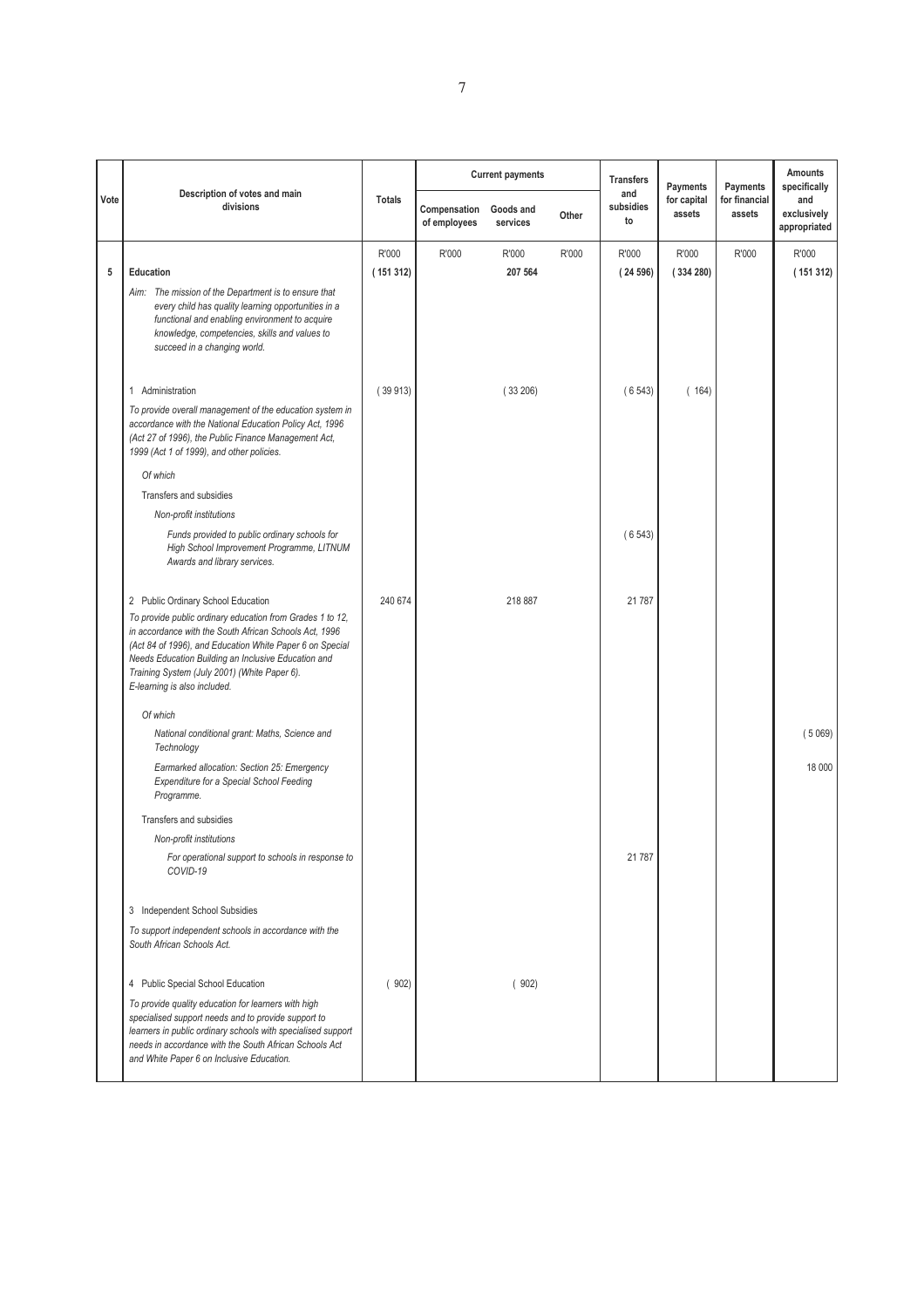|      |                                                                                                                                                                                                                                                                             |               |                              | <b>Current payments</b> |       | <b>Transfers</b><br>and | Payments              | Payments                | <b>Amounts</b><br>specifically     |
|------|-----------------------------------------------------------------------------------------------------------------------------------------------------------------------------------------------------------------------------------------------------------------------------|---------------|------------------------------|-------------------------|-------|-------------------------|-----------------------|-------------------------|------------------------------------|
| Vote | Description of votes and main<br>divisions                                                                                                                                                                                                                                  | <b>Totals</b> | Compensation<br>of employees | Goods and<br>services   | Other | subsidies<br>to         | for capital<br>assets | for financial<br>assets | and<br>exclusively<br>appropriated |
|      |                                                                                                                                                                                                                                                                             | R'000         | R'000                        | R'000                   | R'000 | R'000                   | R'000                 | R'000                   | R'000                              |
|      | 5 Early Childhood Development                                                                                                                                                                                                                                               | (1829)        |                              | (1829)                  |       |                         |                       |                         |                                    |
|      | To provide early childhood development (ECD) at the<br>Grade R and pre-Grade R levels in accordance with White<br>Paper 5 on Early Childhood Education: Meeting the<br>Challenge of Early Childhood Development in South Africa<br>(May 2001). E-learning is also included. |               |                              |                         |       |                         |                       |                         |                                    |
|      | 6 Infrastructure Development                                                                                                                                                                                                                                                | (344340)      |                              | 27 776                  |       | (38000)                 | (334 116)             |                         |                                    |
|      | To provide and maintain infrastructure facilities for schools<br>and non-schools.                                                                                                                                                                                           |               |                              |                         |       |                         |                       |                         |                                    |
|      | Of which                                                                                                                                                                                                                                                                    |               |                              |                         |       |                         |                       |                         |                                    |
|      | National conditional grant: Education Infrastructure<br>Grant (EIG)                                                                                                                                                                                                         |               |                              |                         |       |                         |                       |                         | (159441)                           |
|      | Of which                                                                                                                                                                                                                                                                    |               |                              |                         |       |                         |                       |                         |                                    |
|      | Transfers and subsidies                                                                                                                                                                                                                                                     |               |                              |                         |       |                         |                       |                         |                                    |
|      | Non-profit institutions                                                                                                                                                                                                                                                     |               |                              |                         |       |                         |                       |                         |                                    |
|      | School Governing Body (SGB) projects - School<br>and School Hall Programme                                                                                                                                                                                                  |               |                              |                         |       | (38000)                 |                       |                         |                                    |
|      | 7 Examination and Education-related Services                                                                                                                                                                                                                                | (5002)        |                              | (3162)                  |       | (1840)                  |                       |                         |                                    |
|      | To provide education institutions as a whole with<br>examination and education-related support.                                                                                                                                                                             |               |                              |                         |       |                         |                       |                         |                                    |
|      | Of which                                                                                                                                                                                                                                                                    |               |                              |                         |       |                         |                       |                         |                                    |
|      | National conditional grant: HIV and AIDS (Life Skills<br>Education)                                                                                                                                                                                                         |               |                              |                         |       |                         |                       |                         | (4802)                             |
|      | Transfers and subsidies                                                                                                                                                                                                                                                     |               |                              |                         |       |                         |                       |                         |                                    |
|      | Non-profit institutions                                                                                                                                                                                                                                                     |               |                              |                         |       |                         |                       |                         |                                    |
|      | Funds provided for youth development at Further<br>Education and Training (FET) and Adult<br>Education and Training (AET) centres                                                                                                                                           |               |                              |                         |       | (1840)                  |                       |                         |                                    |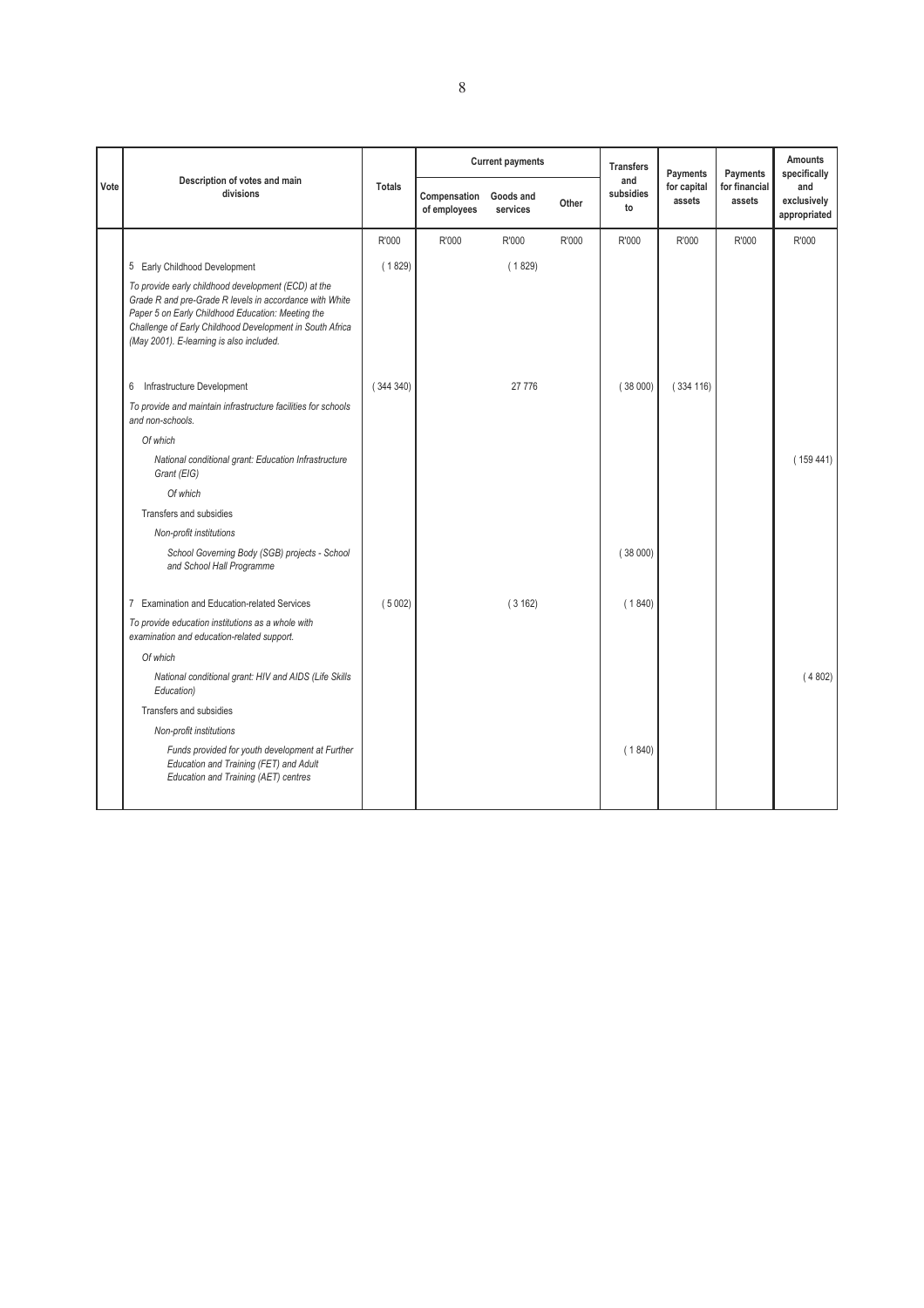|      | Description of votes and main                                                                                                                                                                                                                   |               |                              | <b>Current payments</b> |       | <b>Transfers</b>       | Payments              | Payments                | <b>Amounts</b>                                  |
|------|-------------------------------------------------------------------------------------------------------------------------------------------------------------------------------------------------------------------------------------------------|---------------|------------------------------|-------------------------|-------|------------------------|-----------------------|-------------------------|-------------------------------------------------|
| Vote | divisions                                                                                                                                                                                                                                       | <b>Totals</b> | Compensation<br>of employees | Goods and<br>services   | Other | and<br>subsidies<br>to | for capital<br>assets | for financial<br>assets | specifically and<br>exclusively<br>appropriated |
|      |                                                                                                                                                                                                                                                 | R'000         | R'000                        | R'000                   | R'000 | R'000                  | R'000                 | R'000                   | R'000                                           |
| 6    | Health                                                                                                                                                                                                                                          | 1 605 512     | 272 187                      | 1 241 897               |       | 37 092                 | 54 336                |                         | 1605512                                         |
|      | Aim: We undertake to provide equitable access to quality<br>health services in partnership with the relevant<br>stakeholders within a balanced and well-managed<br>health system to the people of the Western Cape<br>and beyond.               |               |                              |                         |       |                        |                       |                         |                                                 |
|      | 1 Administration                                                                                                                                                                                                                                | 491 292       |                              | 491 292                 |       |                        |                       |                         |                                                 |
|      | To conduct the strategic management and overall<br>administration of the Department.                                                                                                                                                            |               |                              |                         |       |                        |                       |                         |                                                 |
|      | Of which                                                                                                                                                                                                                                        |               |                              |                         |       |                        |                       |                         |                                                 |
|      | National conditional grant: Provincial Disaster Relief                                                                                                                                                                                          |               |                              |                         |       |                        |                       |                         | 53 292                                          |
|      | Earmarked allocations:                                                                                                                                                                                                                          |               |                              |                         |       |                        |                       |                         |                                                 |
|      | Funds required for spending on COVID-19<br>activities related to staff and facilities.                                                                                                                                                          |               |                              |                         |       |                        |                       |                         | 438 000                                         |
|      | 2 District Health Services                                                                                                                                                                                                                      | 962 693       | 245 087                      | 668 336                 |       | 37 092                 | 12 178                |                         |                                                 |
|      | To render facility-based district health services (at clinics,<br>community health centres and district hospitals) and<br>community-based district health services (CBS) to the<br>population of the Western Cape Province.                     |               |                              |                         |       |                        |                       |                         |                                                 |
|      | Of which                                                                                                                                                                                                                                        |               |                              |                         |       |                        |                       |                         |                                                 |
|      | National conditional grant: HIV, Tuberculosis,<br>Malaria and Community Outreach                                                                                                                                                                |               |                              |                         |       |                        |                       |                         |                                                 |
|      | Of which                                                                                                                                                                                                                                        |               |                              |                         |       |                        |                       |                         |                                                 |
|      | HIV and AIDS component                                                                                                                                                                                                                          |               |                              |                         |       |                        |                       |                         | (36708)                                         |
|      | COVID-19 component                                                                                                                                                                                                                              |               |                              |                         |       |                        |                       |                         | 588 928                                         |
|      | Earmarked allocations:                                                                                                                                                                                                                          |               |                              |                         |       |                        |                       |                         |                                                 |
|      | Funds required for spending on COVID-19<br>activities related to staff and facilities.                                                                                                                                                          |               |                              |                         |       |                        |                       |                         | 410 473                                         |
|      | Transfers and subsidies                                                                                                                                                                                                                         |               |                              |                         |       |                        |                       |                         |                                                 |
|      | Non-profit institutions                                                                                                                                                                                                                         |               |                              |                         |       |                        |                       |                         |                                                 |
|      | Community Testing & Screening and support<br>COVID-19 response                                                                                                                                                                                  |               |                              |                         |       | 24 000                 |                       |                         |                                                 |
|      | Lentegeur field hospital expansion of palliative<br>care access in response to COVID-19 pandemic                                                                                                                                                |               |                              |                         |       | 19 000                 |                       |                         |                                                 |
|      | HIV and Aids: Community outreach, lay<br>counselling, palliative care and step-down<br>services, et cetera                                                                                                                                      |               |                              |                         |       | (5908)                 |                       |                         |                                                 |
|      | 3 Emergency Medical Services                                                                                                                                                                                                                    |               |                              |                         |       |                        |                       |                         |                                                 |
|      | To render pre-hospital emergency medical services,<br>including interhospital transfers, and planned patient<br>transport, including clinical governance and co-ordination<br>of emergency medicine within the provincial Health<br>Department. |               |                              |                         |       |                        |                       |                         |                                                 |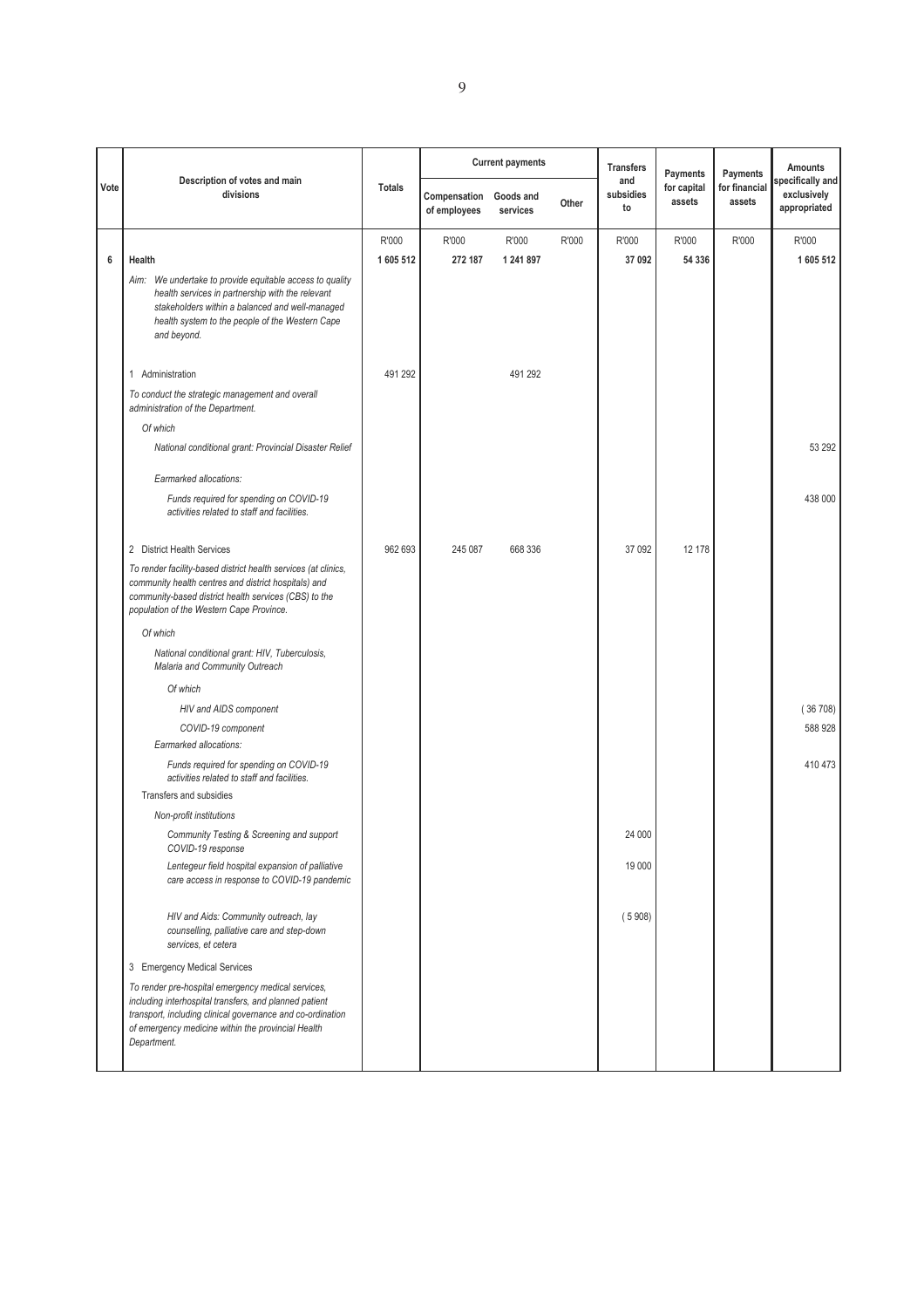|      |                                                                                                                                                                                                                                                                                                                    |               |                              | <b>Current payments</b> |       | <b>Transfers</b>       | Payments              | Payments                | <b>Amounts</b>                                 |
|------|--------------------------------------------------------------------------------------------------------------------------------------------------------------------------------------------------------------------------------------------------------------------------------------------------------------------|---------------|------------------------------|-------------------------|-------|------------------------|-----------------------|-------------------------|------------------------------------------------|
| Vote | Description of votes and main<br>divisions                                                                                                                                                                                                                                                                         | <b>Totals</b> | Compensation<br>of employees | Goods and<br>services   | Other | and<br>subsidies<br>to | for capital<br>assets | for financial<br>assets | pecifically and<br>exclusively<br>appropriated |
|      |                                                                                                                                                                                                                                                                                                                    | R'000         | R'000                        | R'000                   | R'000 | R'000                  | R'000                 | R'000                   | R'000                                          |
|      | 4 Provincial Hospital Services                                                                                                                                                                                                                                                                                     | 44 527        | 25 600                       | 13 125                  |       |                        | 5 802                 |                         |                                                |
|      | Delivery of hospital services that are accessible,<br>appropriate and effective, providing general specialist<br>services, including a specialised rehabilitation service,<br>dental service, psychiatric service as well as providing a<br>platform for training health professionals and conducting<br>research. |               |                              |                         |       |                        |                       |                         |                                                |
|      | Of which                                                                                                                                                                                                                                                                                                           |               |                              |                         |       |                        |                       |                         |                                                |
|      | Earmarked allocations:                                                                                                                                                                                                                                                                                             |               |                              |                         |       |                        |                       |                         |                                                |
|      | Funds required for spending on COVID-19<br>activities related to staff and facilities.                                                                                                                                                                                                                             |               |                              |                         |       |                        |                       |                         | 44 527                                         |
|      | 5 Central Hospital Services                                                                                                                                                                                                                                                                                        | 45 000        | 1500                         | 10 500                  |       |                        | 33 000                |                         |                                                |
|      | To provide tertiary and quaternary health services and to<br>create a platform for the training of health workers and<br>research.                                                                                                                                                                                 |               |                              |                         |       |                        |                       |                         |                                                |
|      | Of which                                                                                                                                                                                                                                                                                                           |               |                              |                         |       |                        |                       |                         |                                                |
|      | Earmarked allocations:                                                                                                                                                                                                                                                                                             |               |                              |                         |       |                        |                       |                         |                                                |
|      | Funds required for spending on COVID-19<br>activities related to staff and facilities.                                                                                                                                                                                                                             |               |                              |                         |       |                        |                       |                         | 45 000                                         |
|      | 6 Health Sciences and Training                                                                                                                                                                                                                                                                                     |               |                              |                         |       |                        |                       |                         |                                                |
|      | To create training and development opportunities for actual<br>and potential employees of the Department.                                                                                                                                                                                                          |               |                              |                         |       |                        |                       |                         |                                                |
|      | 7 Health Care Support Services                                                                                                                                                                                                                                                                                     |               |                              |                         |       |                        |                       |                         |                                                |
|      | To render support services required by the Department to<br>realise its aims.                                                                                                                                                                                                                                      |               |                              |                         |       |                        |                       |                         |                                                |
|      | 8 Health Facilities Management                                                                                                                                                                                                                                                                                     | 62 000        |                              | 58 644                  |       |                        | 3 3 5 6               |                         |                                                |
|      | Provision of new health facilities and the refurbishment,<br>upgrading and maintenance of existing facilities, including<br>health technology.                                                                                                                                                                     |               |                              |                         |       |                        |                       |                         |                                                |
|      | Of which                                                                                                                                                                                                                                                                                                           |               |                              |                         |       |                        |                       |                         |                                                |
|      | Earmarked allocations:                                                                                                                                                                                                                                                                                             |               |                              |                         |       |                        |                       |                         |                                                |
|      | Funds required for spending on COVID-19<br>activities related to staff and facilities.                                                                                                                                                                                                                             |               |                              |                         |       |                        |                       |                         | 62 000                                         |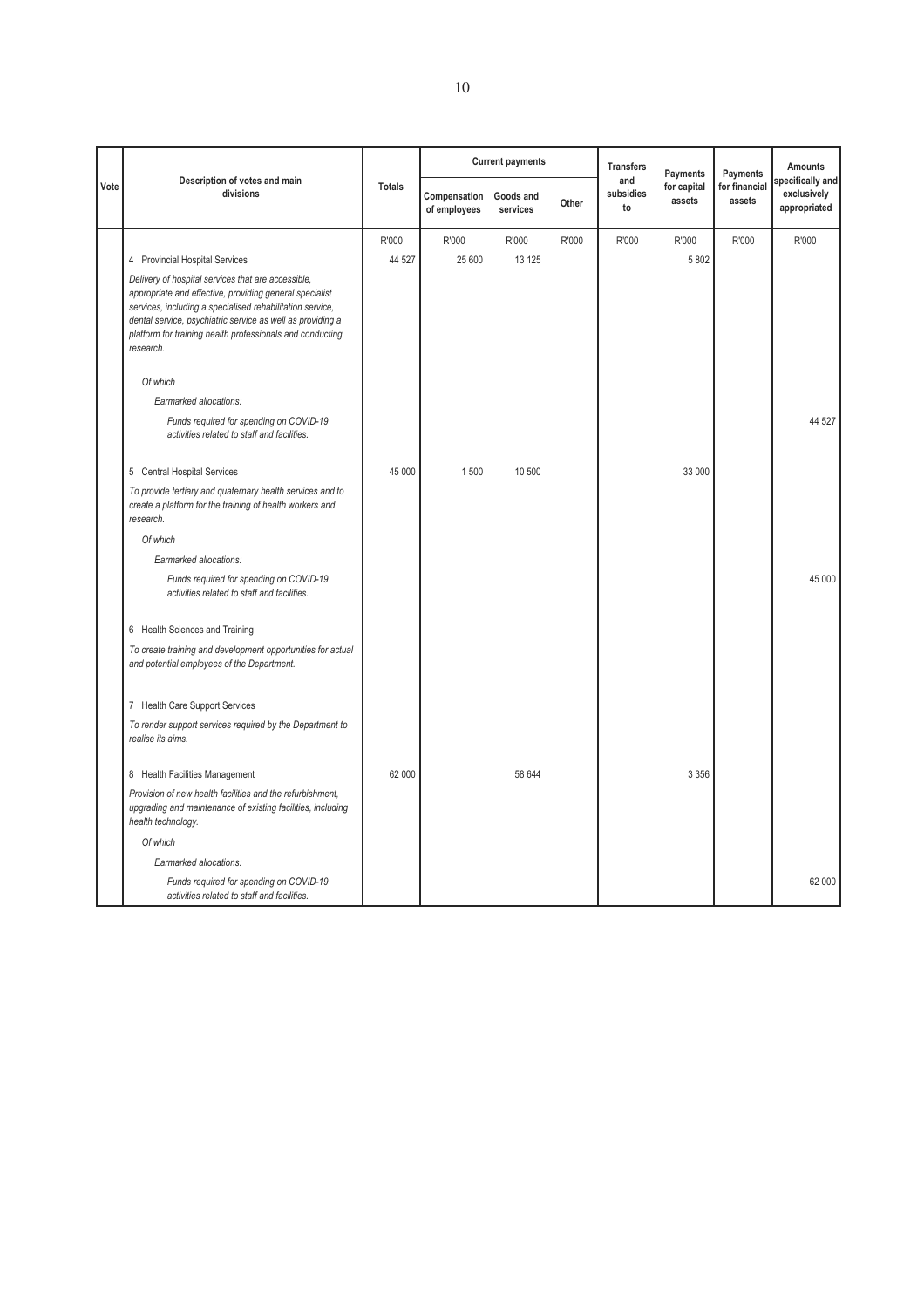|                | Description of votes and main                                                                                                                                                                |               |                              | <b>Current payments</b> |       | <b>Transfers</b>       | Payments              | Payments                | <b>Amounts</b>                                  |
|----------------|----------------------------------------------------------------------------------------------------------------------------------------------------------------------------------------------|---------------|------------------------------|-------------------------|-------|------------------------|-----------------------|-------------------------|-------------------------------------------------|
| Vote           | divisions                                                                                                                                                                                    | <b>Totals</b> | Compensation<br>of employees | Goods and<br>services   | Other | and<br>subsidies<br>to | for capital<br>assets | for financial<br>assets | specifically and<br>exclusively<br>appropriated |
|                |                                                                                                                                                                                              | R'000         | R'000                        | R'000                   | R'000 | R'000                  | R'000                 | R'000                   | R'000                                           |
| $\overline{7}$ | <b>Social Development</b>                                                                                                                                                                    | 7932          | (19302)                      | (7900)                  |       | 35 134                 |                       |                         | 25732                                           |
|                | Aim: To ensure the provision of a comprehensive<br>network of social development services that enable<br>and empower the poor, the vulnerable and those<br>with special needs.               |               |                              |                         |       |                        |                       |                         |                                                 |
|                | 1 Administration                                                                                                                                                                             |               |                              |                         |       |                        |                       |                         |                                                 |
|                | This programme captures the strategic management and<br>support services at all levels of the department i.e.<br>provincial, regional, district and facility or institutional<br>level.      |               |                              |                         |       |                        |                       |                         |                                                 |
|                | 2 Social Welfare Services                                                                                                                                                                    | (24702)       | (19302)                      | (7900)                  |       | 2 500                  |                       |                         |                                                 |
|                | Provide integrated developmental social welfare services<br>to the poor and vulnerable in partnership with<br>stakeholders and civil society organisations.                                  |               |                              |                         |       |                        |                       |                         |                                                 |
|                | Of which                                                                                                                                                                                     |               |                              |                         |       |                        |                       |                         |                                                 |
|                | Non-profit institutions                                                                                                                                                                      |               |                              |                         |       |                        |                       |                         |                                                 |
|                | Services to older persons                                                                                                                                                                    |               |                              |                         |       | 2 500                  |                       |                         |                                                 |
|                | 3 Children and Families                                                                                                                                                                      | 6700          |                              |                         |       | 6700                   |                       |                         |                                                 |
|                | Provide comprehensive child and family care and support<br>services to communities in partnership with stakeholders<br>and civil society organisations.                                      |               |                              |                         |       |                        |                       |                         |                                                 |
|                | Of which                                                                                                                                                                                     |               |                              |                         |       |                        |                       |                         |                                                 |
|                | Transfers and subsidies                                                                                                                                                                      |               |                              |                         |       |                        |                       |                         |                                                 |
|                | Non-profit institutions                                                                                                                                                                      |               |                              |                         |       |                        |                       |                         |                                                 |
|                | Early childhood development (ECD) and partial<br>care                                                                                                                                        |               |                              |                         |       | 6700                   |                       |                         |                                                 |
|                | 4 Restorative Services                                                                                                                                                                       |               |                              |                         |       |                        |                       |                         |                                                 |
|                | Provide integrated developmental social crime prevention<br>and anti-substance abuse services to the most vulnerable<br>in partnership with stakeholders and civil society<br>organisations. |               |                              |                         |       |                        |                       |                         |                                                 |
|                | 5 Development and Research                                                                                                                                                                   | 25 934        |                              |                         |       | 25 9 34                |                       |                         |                                                 |
|                | Provide sustainable development programmes, which<br>facilitate empowerment of communities, based on<br>empirical research and demographic information.                                      |               |                              |                         |       |                        |                       |                         |                                                 |
|                | Of which                                                                                                                                                                                     |               |                              |                         |       |                        |                       |                         |                                                 |
|                | Transfers and subsidies                                                                                                                                                                      |               |                              |                         |       |                        |                       |                         |                                                 |
|                | Non-profit institutions                                                                                                                                                                      |               |                              |                         |       |                        |                       |                         |                                                 |
|                | Poverty alleviation and sustainable<br>livelihoods                                                                                                                                           |               |                              |                         |       | 25 9 34                |                       |                         | 25732                                           |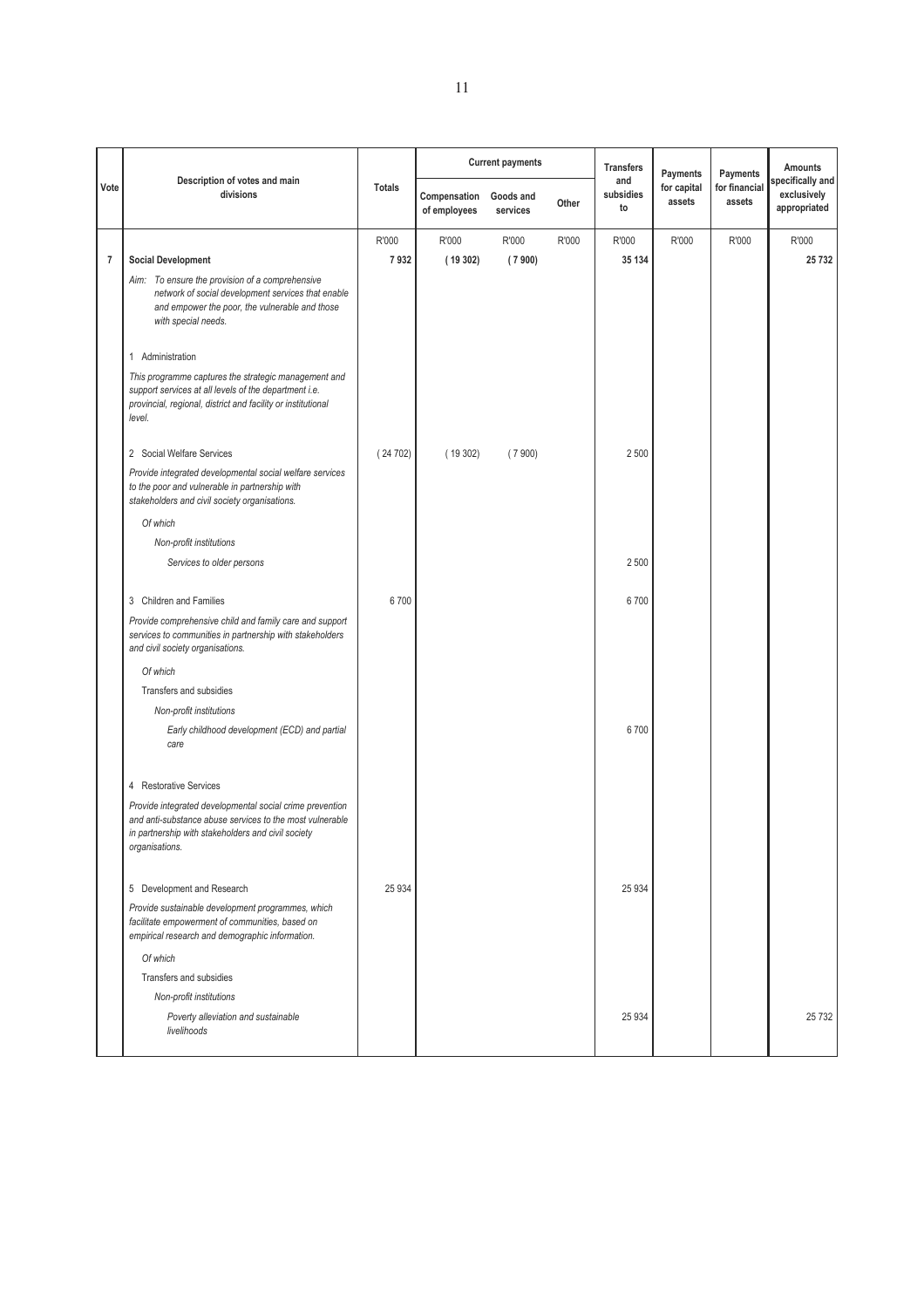|      |                                                                                                                                                     |               |                              | <b>Current payments</b> |       | <b>Transfers</b><br>and | Payments              | Payments                | <b>Amounts</b>                                  |
|------|-----------------------------------------------------------------------------------------------------------------------------------------------------|---------------|------------------------------|-------------------------|-------|-------------------------|-----------------------|-------------------------|-------------------------------------------------|
| Vote | Description of votes and main<br>divisions                                                                                                          | <b>Totals</b> | Compensation<br>of employees | Goods and<br>services   | Other | subsidies<br>to         | for capital<br>assets | for financial<br>assets | specifically and<br>exclusively<br>appropriated |
|      |                                                                                                                                                     | R'000         | R'000                        | R'000                   | R'000 | R'000                   | R'000                 | R'000                   | R'000                                           |
| 8    | <b>Human Settlements</b>                                                                                                                            | (226747)      | (12000)                      | 31 950                  |       | (246697)                |                       |                         | (246697)                                        |
|      | Aim: To provide settlements that offer good basic and<br>socio-economic services.                                                                   |               |                              |                         |       |                         |                       |                         |                                                 |
|      | To offer a range of rental and ownership options that<br>respond to the varied needs and incomes of<br>households.                                  |               |                              |                         |       |                         |                       |                         |                                                 |
|      | To consistently improve settlements through joint<br>citizen and government effort, supported by private<br>sector contributions.                   |               |                              |                         |       |                         |                       |                         |                                                 |
|      | 1 Administration                                                                                                                                    | (815)         |                              | (815)                   |       |                         |                       |                         |                                                 |
|      | To provide overall management in the Department in<br>accordance with all applicable Acts and policies.                                             |               |                              |                         |       |                         |                       |                         |                                                 |
|      | 2 Housing Needs, Research and Planning                                                                                                              | (69)          |                              | 69)                     |       |                         |                       |                         |                                                 |
|      | To facilitate and undertake housing delivery needs,<br>research and planning.                                                                       |               |                              |                         |       |                         |                       |                         |                                                 |
|      | 3 Housing Development                                                                                                                               | (225863)      | (12000)                      | 32 834                  |       | (246697)                |                       |                         |                                                 |
|      | To provide housing opportunities, including access to basic<br>services, to beneficiaries in accordance with the National<br>Housing Code,<br>2009. |               |                              |                         |       |                         |                       |                         |                                                 |
|      | Of which                                                                                                                                            |               |                              |                         |       |                         |                       |                         |                                                 |
|      | National conditional grant: Human Settlements<br>Development                                                                                        |               |                              |                         |       |                         |                       |                         | (202265)                                        |
|      | National conditional grant: Title Deeds Restoration                                                                                                 |               |                              |                         |       |                         |                       |                         | (44432)                                         |
|      | 4 Housing Asset Management                                                                                                                          |               |                              |                         |       |                         |                       |                         |                                                 |
|      | To provide for the strategic, effective and efficient<br>management, devolution and transfer of housing assets.                                     |               |                              |                         |       |                         |                       |                         |                                                 |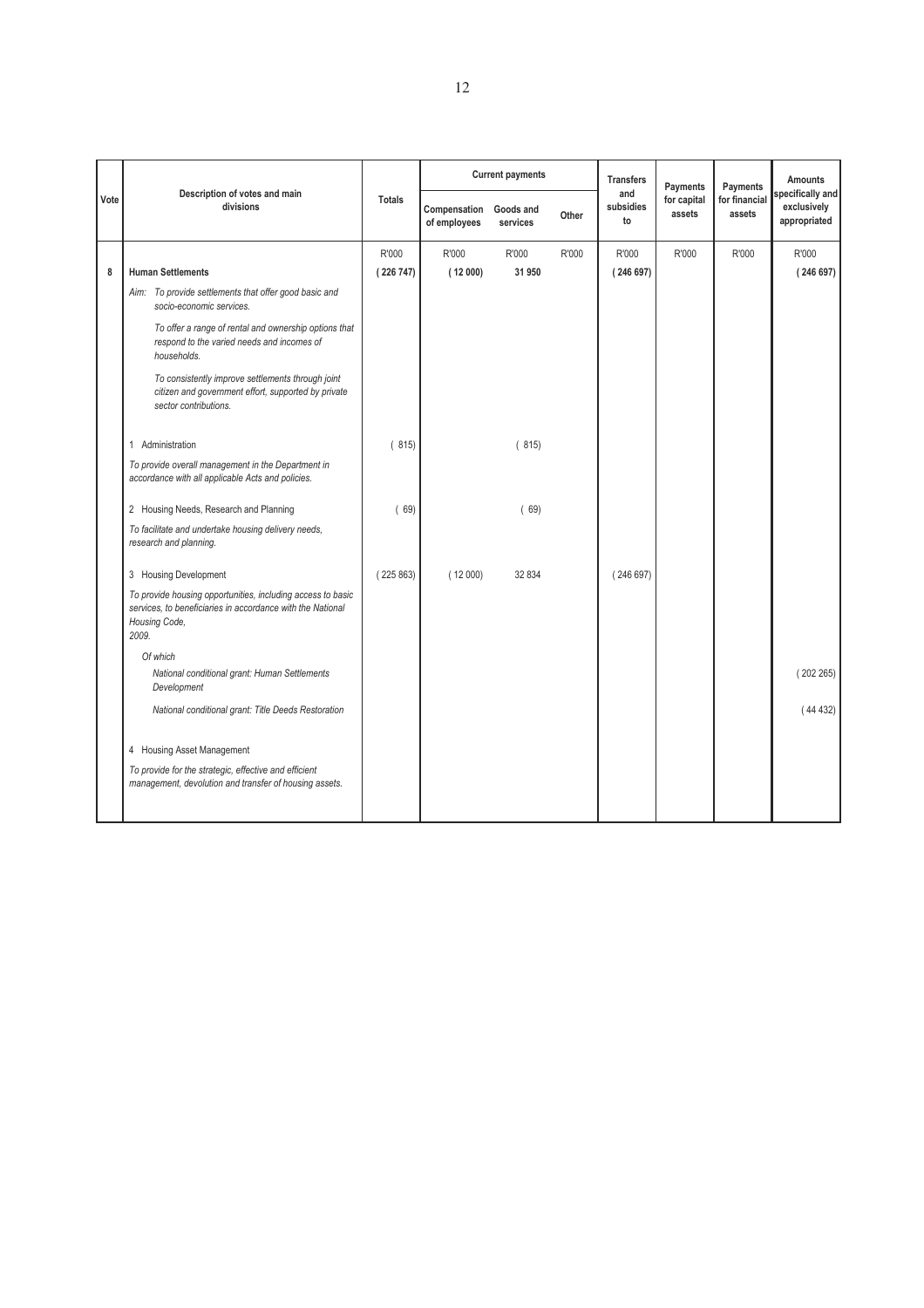|      |                                                                                                                                                                                                                                                                                                                                                                                                                                                                    |               |                              | <b>Current payments</b> |       | <b>Transfers</b>       | Payments              | Payments                | <b>Amounts</b>                                 |
|------|--------------------------------------------------------------------------------------------------------------------------------------------------------------------------------------------------------------------------------------------------------------------------------------------------------------------------------------------------------------------------------------------------------------------------------------------------------------------|---------------|------------------------------|-------------------------|-------|------------------------|-----------------------|-------------------------|------------------------------------------------|
| Vote | Description of votes and main<br>divisions                                                                                                                                                                                                                                                                                                                                                                                                                         | <b>Totals</b> | Compensation<br>of employees | Goods and<br>services   | Other | and<br>subsidies<br>to | for capital<br>assets | for financial<br>assets | pecifically and<br>exclusively<br>appropriated |
|      |                                                                                                                                                                                                                                                                                                                                                                                                                                                                    | R'000         | R'000                        | R'000                   | R'000 | R'000                  | R'000                 | R'000                   | R'000                                          |
| 9    | <b>Environmental Affairs and Development Planning</b>                                                                                                                                                                                                                                                                                                                                                                                                              | (8921)        |                              | (9738)                  |       |                        | 817                   |                         | (500)                                          |
|      | Aim: To promote a resilient, sustainable, quality, inclusive<br>living environment in support of human wellbeing.                                                                                                                                                                                                                                                                                                                                                  |               |                              |                         |       |                        |                       |                         |                                                |
|      | 1 Administration                                                                                                                                                                                                                                                                                                                                                                                                                                                   | (858)         |                              | (1089)                  |       |                        | 231                   |                         |                                                |
|      | To provide overall management of the Department and<br>centralised support services.                                                                                                                                                                                                                                                                                                                                                                               |               |                              |                         |       |                        |                       |                         |                                                |
|      | 2 Environmental Policy, Planning and<br>Coordination                                                                                                                                                                                                                                                                                                                                                                                                               | (215)         |                              | (355)                   |       |                        | 140                   |                         |                                                |
|      | To ensure the integration of environmental objectives in<br>national, provincial and local government planning,<br>including provincial growth and development strategies,<br>local economic development plans and integrated<br>development plans. The programme includes cross-cutting<br>functions, such as research, departmental strategy,<br>information management and climate change<br>management.                                                        |               |                              |                         |       |                        |                       |                         |                                                |
|      | 3 Compliance and Enforcement                                                                                                                                                                                                                                                                                                                                                                                                                                       | (404)         |                              | (566)                   |       |                        | 162                   |                         |                                                |
|      | To ensure that environmental compliance monitoring<br>systems are established and implemented, enforce<br>legislation and environmental authorisation, build<br>compliance monitoring and enforcement capacity through<br>the establishment and train environmental management<br>inspectorates, act on complaints and notifications of<br>environmental infringements, act to monitor these<br>complaints and enforce environmental compliance where<br>required. |               |                              |                         |       |                        |                       |                         |                                                |
|      | 4 Environmental Quality Management                                                                                                                                                                                                                                                                                                                                                                                                                                 | (1796)        |                              | (1964)                  |       |                        | 168                   |                         |                                                |
|      | To implement legislation, policies, norms, standards and<br>guidelines for environmental impact management, air<br>quality management, and the management of waste and<br>pollution in provincial and local spheres of government.                                                                                                                                                                                                                                 |               |                              |                         |       |                        |                       |                         |                                                |
|      | 5 Biodiversity Management                                                                                                                                                                                                                                                                                                                                                                                                                                          | (3819)        |                              | (3819)                  |       |                        |                       |                         |                                                |
|      | To promote equitable and sustainable use of ecosystem<br>goods and services to contribute to economic development<br>by managing biodiversity and its components, processes,<br>habitats and functions.                                                                                                                                                                                                                                                            |               |                              |                         |       |                        |                       |                         |                                                |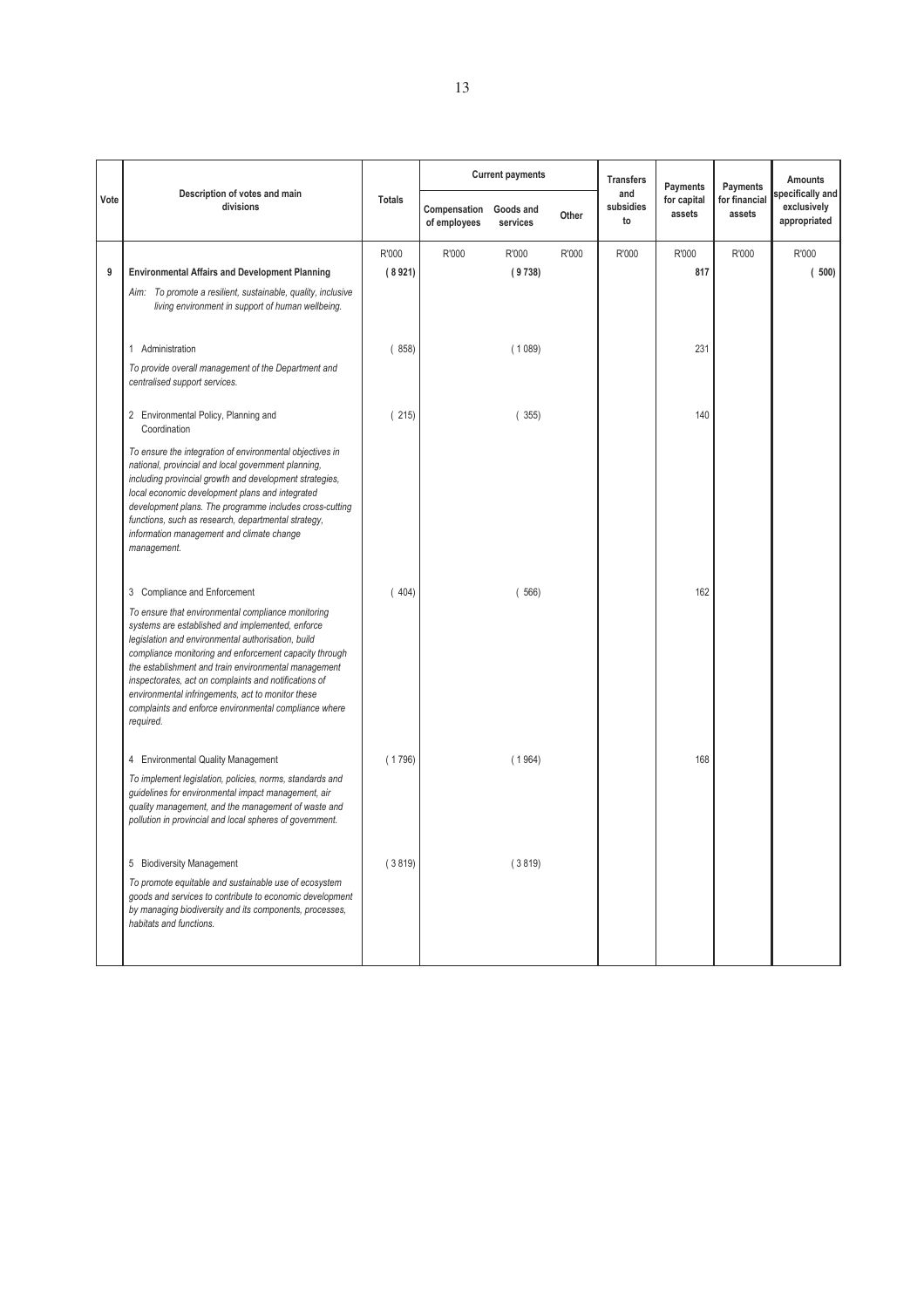|      |                                                                                                                                                                                                                                                                                                                                                                                                                                                                                                                                                                                                                                                                                                                                                              |               | <b>Current payments</b>      |                       |       | <b>Transfers</b>       | Payments              | Payments                | Amounts                                         |
|------|--------------------------------------------------------------------------------------------------------------------------------------------------------------------------------------------------------------------------------------------------------------------------------------------------------------------------------------------------------------------------------------------------------------------------------------------------------------------------------------------------------------------------------------------------------------------------------------------------------------------------------------------------------------------------------------------------------------------------------------------------------------|---------------|------------------------------|-----------------------|-------|------------------------|-----------------------|-------------------------|-------------------------------------------------|
| Vote | Description of votes and main<br>divisions                                                                                                                                                                                                                                                                                                                                                                                                                                                                                                                                                                                                                                                                                                                   | <b>Totals</b> | Compensation<br>of employees | Goods and<br>services | Other | and<br>subsidies<br>to | for capital<br>assets | for financial<br>assets | specifically and<br>exclusively<br>appropriated |
|      |                                                                                                                                                                                                                                                                                                                                                                                                                                                                                                                                                                                                                                                                                                                                                              | R'000         | R'000                        | R'000                 | R'000 | R'000                  | R'000                 | R'000                   | R'000                                           |
|      | 6 Environmental Empowerment Services                                                                                                                                                                                                                                                                                                                                                                                                                                                                                                                                                                                                                                                                                                                         | 673)          |                              | 673)                  |       |                        |                       |                         |                                                 |
|      | To implement and enhance programmes to interact with<br>stakeholders and empower communities to partner with<br>government in implementing environmental and socio-<br>economic programmes.                                                                                                                                                                                                                                                                                                                                                                                                                                                                                                                                                                  |               |                              |                       |       |                        |                       |                         |                                                 |
|      | Development Planning                                                                                                                                                                                                                                                                                                                                                                                                                                                                                                                                                                                                                                                                                                                                         | (1156)        |                              | (1272)                |       |                        | 116                   |                         | 500)                                            |
|      | To implement national and provincial spatial planning and<br>land use management legislation, policies, norms and<br>standards in the provincial sphere of government and to<br>assist and support the municipal sphere of government<br>with the implementation thereof. The programme further<br>provides for a regional planning and management service<br>and a development facilitation service so as to ensure<br>provincial and municipal coherence and logic in terms of<br>development planning through the intergovernmental and<br>intersectoral coordination of plans, programmes and<br>projects and the provision of project-specific facilitation<br>services and the provision of a development planning<br>intelligence management service. |               |                              |                       |       |                        |                       |                         |                                                 |
|      | Of which<br>Earmarked allocation: Regional Socio-Economic<br>Project                                                                                                                                                                                                                                                                                                                                                                                                                                                                                                                                                                                                                                                                                         |               |                              |                       |       |                        |                       |                         | 500)                                            |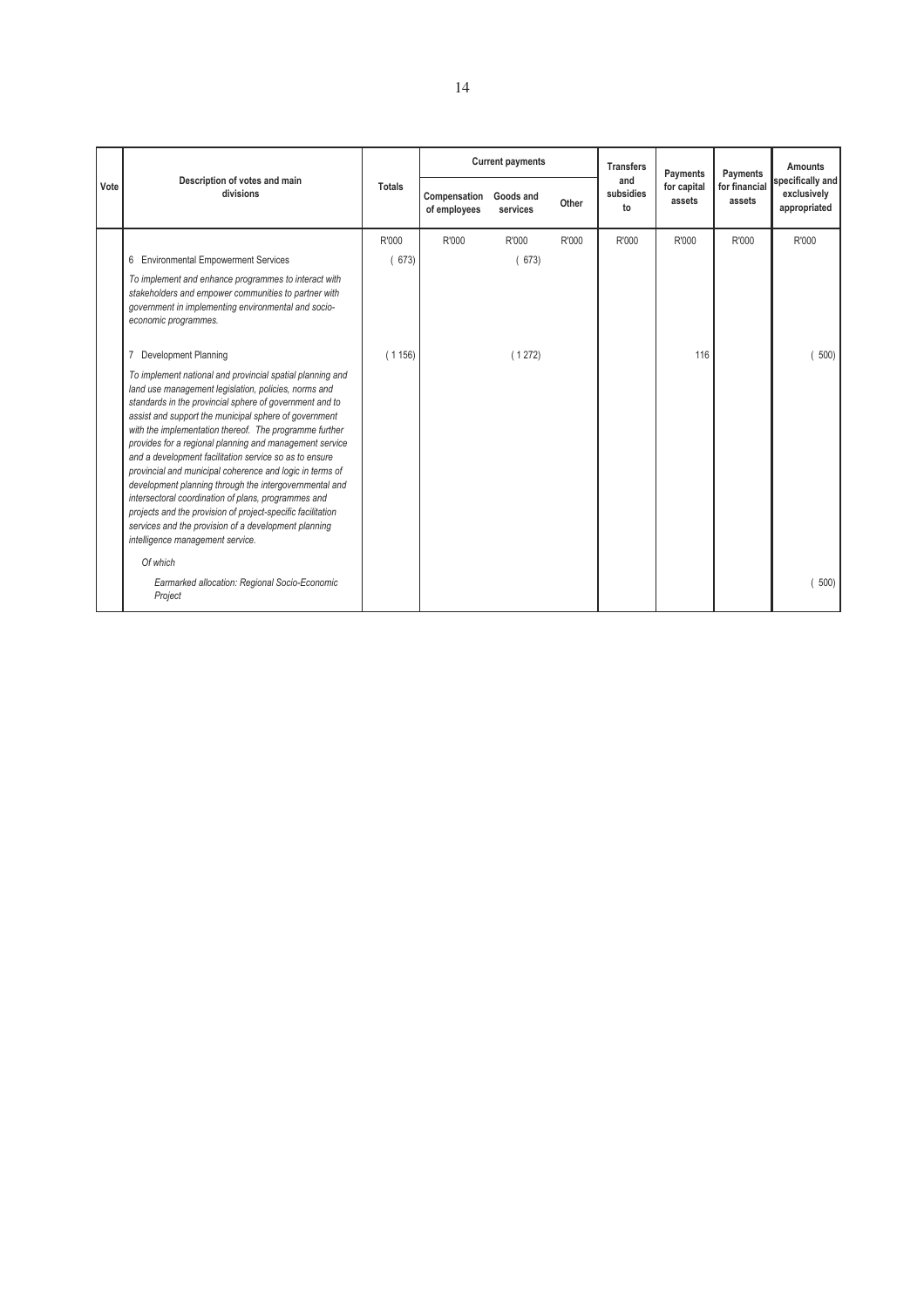|      |                                                                                                                                                                                                                                                                                                                                                              |               |                              | <b>Current payments</b> |       | <b>Transfers</b>       | Payments              | Payments                | <b>Amounts</b><br>specifically     |
|------|--------------------------------------------------------------------------------------------------------------------------------------------------------------------------------------------------------------------------------------------------------------------------------------------------------------------------------------------------------------|---------------|------------------------------|-------------------------|-------|------------------------|-----------------------|-------------------------|------------------------------------|
| Vote | Description of votes and main<br>divisions                                                                                                                                                                                                                                                                                                                   | <b>Totals</b> | Compensation<br>of employees | Goods and<br>services   | Other | and<br>subsidies<br>to | for capital<br>assets | for financial<br>assets | and<br>exclusively<br>appropriated |
|      |                                                                                                                                                                                                                                                                                                                                                              | R'000         | R'000                        | R'000                   | R'000 | R'000                  | R'000                 | R'000                   | R'000                              |
| 10   | <b>Transport and Public Works</b>                                                                                                                                                                                                                                                                                                                            | 126 472       | (35286)                      | 442 632                 |       | (6000)                 | (274874)              |                         | 226 346                            |
|      | Aim: To tirelessly pursue the delivery of<br>infrastructure and services that are inclusive,<br>safe and technologically relevant, seeking to<br>heal, skill, integrate, connect, link and<br>empower every citizen in the Western Cape,<br>driven by passion, ethics and a steadfast<br>commitment to the environment and our<br>people as our cornerstone. |               |                              |                         |       |                        |                       |                         |                                    |
|      | 1 Administration                                                                                                                                                                                                                                                                                                                                             | 63 377        | (5795)                       | 68 172                  |       |                        | 1 0 0 0               |                         |                                    |
|      | To provide overall management support to the<br>Department.                                                                                                                                                                                                                                                                                                  |               |                              |                         |       |                        |                       |                         |                                    |
|      | 2 Public Works Infrastructure                                                                                                                                                                                                                                                                                                                                | 326 919       | (13509)                      | 340 428                 |       |                        |                       |                         |                                    |
|      | To provide balanced provincial government building<br>infrastructure that promotes integration,<br>accessibility, sustainability, equity, environmental<br>sensitivity, economic growth and social<br>empowerment.                                                                                                                                           |               |                              |                         |       |                        |                       |                         |                                    |
|      | Of which                                                                                                                                                                                                                                                                                                                                                     |               |                              |                         |       |                        |                       |                         |                                    |
|      | Earmarked allocation: Planning preparation<br>for 13 Dorp Street                                                                                                                                                                                                                                                                                             |               |                              |                         |       |                        |                       |                         | (6000)                             |
|      | Earmarked allocation: Quarantine and<br>isolation purposes for COVID-19.                                                                                                                                                                                                                                                                                     |               |                              |                         |       |                        |                       |                         | 356 000                            |
|      | 3 Transport Infrastructure                                                                                                                                                                                                                                                                                                                                   | (298528)      | (12557)                      | (9097)                  |       |                        | (276874)              |                         |                                    |
|      | To deliver and maintain transport infrastructure that<br>is sustainable, integrated and environmentally<br>sensitive, that supports and facilitates social<br>empowerment and economic growth and promotes<br>accessibility and the safe, affordable movement of<br>people, goods and services.                                                              |               |                              |                         |       |                        |                       |                         |                                    |
|      | Of which                                                                                                                                                                                                                                                                                                                                                     |               |                              |                         |       |                        |                       |                         |                                    |
|      | National conditional grant: Provincial Roads<br>Maintenance                                                                                                                                                                                                                                                                                                  |               |                              |                         |       |                        |                       |                         | (161654)                           |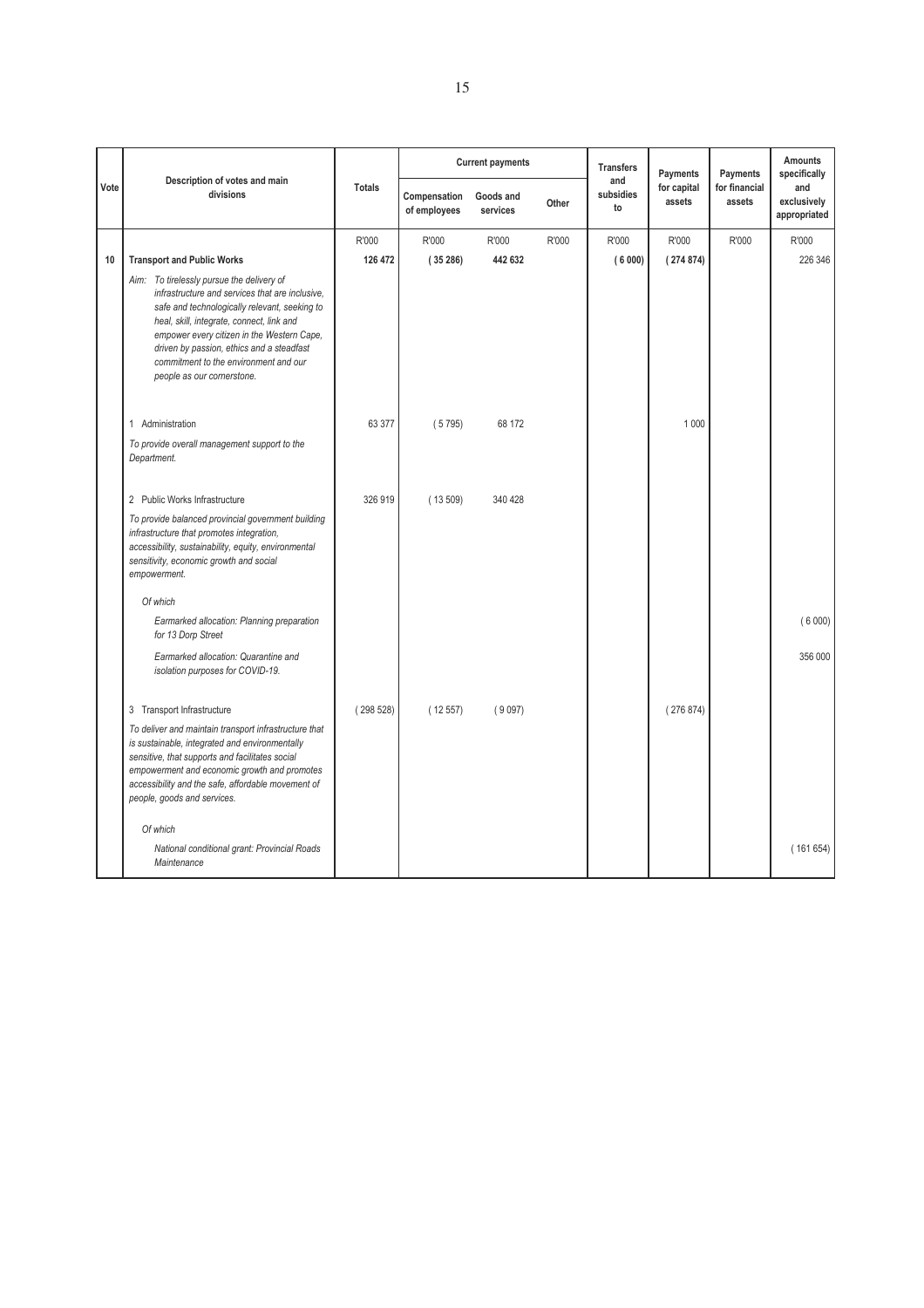|      |                                                                                                                                                                                                                                                                                                                                                                                              |               |                              | <b>Current payments</b> |       | <b>Transfers</b>       | Payments              | Payments                | <b>Amounts</b><br>specifically     |
|------|----------------------------------------------------------------------------------------------------------------------------------------------------------------------------------------------------------------------------------------------------------------------------------------------------------------------------------------------------------------------------------------------|---------------|------------------------------|-------------------------|-------|------------------------|-----------------------|-------------------------|------------------------------------|
| Vote | Description of votes and main<br>divisions                                                                                                                                                                                                                                                                                                                                                   | <b>Totals</b> | Compensation<br>of employees | Goods and<br>services   | Other | and<br>subsidies<br>to | for capital<br>assets | for financial<br>assets | and<br>exclusively<br>appropriated |
|      |                                                                                                                                                                                                                                                                                                                                                                                              | R'000         | R'000                        | R'000                   | R'000 | R'000                  | R'000                 | R'000                   | R'000                              |
|      | 4 Transport Operations<br>To plan, regulate and facilitate the provision of<br>integrated land transport services through<br>coordination and co-operation with national<br>planning authorities, municipalities, community-<br>based and non-governmental organisations and the<br>private sector in order to enhance and facilitate the<br>mobility of all communities.                    | 39 000        | (39)                         | 44 039                  |       | (6000)                 | 1 0 0 0               |                         |                                    |
|      | Of which<br>Earmarked allocation: Red Dot service for<br>transport as part of quarantine and isolation<br>facilities for COVID-19.                                                                                                                                                                                                                                                           |               |                              |                         |       |                        |                       |                         | 44 000                             |
|      | Transfers and subsidies                                                                                                                                                                                                                                                                                                                                                                      |               |                              |                         |       |                        |                       |                         |                                    |
|      | Provinces and municipalities<br>Municipal bank accounts: Earmarked<br>allocation: Transport Systems - Rail<br>safety - Rail enforcement unit                                                                                                                                                                                                                                                 |               |                              |                         |       | (6000)                 |                       |                         | (6000)                             |
|      | 5 Transport Regulation                                                                                                                                                                                                                                                                                                                                                                       | (3986)        | (3386)                       | (600)                   |       |                        |                       |                         |                                    |
|      | To regulate the transport environment through the<br>registration and licensing of vehicles, associations,<br>operators and drivers; to promote safety through<br>traffic law enforcement services, facilitate road<br>safety education, communication, awareness and<br>the operation of weighbridges; and to provide<br>training to traffic police and other law enforcement<br>officials. |               |                              |                         |       |                        |                       |                         |                                    |
|      | 6 Community-based Programmes<br>To manage the implementation of programmes and<br>strategies that lead to the development and<br>empowerment of communities and contractors,<br>including the provincial management and<br>coordination of the Expanded Public Works<br>Programme.                                                                                                           | (310)         |                              | (310)                   |       |                        |                       |                         |                                    |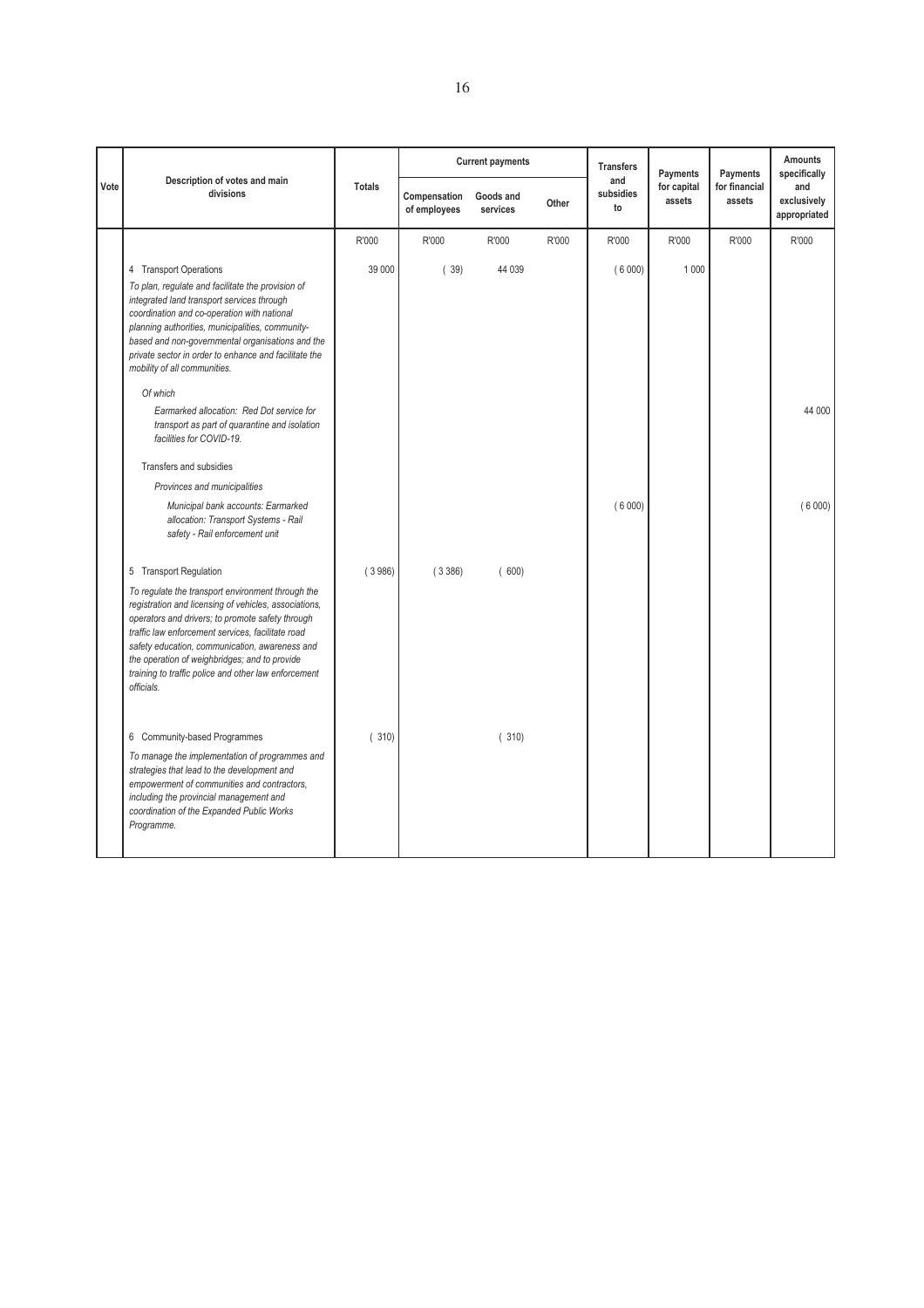|      |                                                                                                                                                                                                                                |               |                              | <b>Current payments</b> |       | <b>Transfers</b>       | Payments              | Payments                | <b>Amounts</b><br>specifically     |
|------|--------------------------------------------------------------------------------------------------------------------------------------------------------------------------------------------------------------------------------|---------------|------------------------------|-------------------------|-------|------------------------|-----------------------|-------------------------|------------------------------------|
| Vote | Description of votes and main<br>divisions                                                                                                                                                                                     | <b>Totals</b> | Compensation<br>of employees | Goods and<br>services   | Other | and<br>subsidies<br>to | for capital<br>assets | for financial<br>assets | and<br>exclusively<br>appropriated |
|      |                                                                                                                                                                                                                                | R'000         | R'000                        | R'000                   | R'000 | R'000                  | R'000                 | R'000                   | R'000                              |
| 11   | Agriculture                                                                                                                                                                                                                    | (82137)       |                              | (39851)                 |       | (35494)                | (6792)                |                         | (46796)                            |
|      | Aim: To unlock the full potential of agriculture to<br>enhance the economic, ecological and social<br>wealth of all the people of the Western Cape<br>through:                                                                 |               |                              |                         |       |                        |                       |                         |                                    |
|      | Encouraging sound stakeholder<br>engagements.                                                                                                                                                                                  |               |                              |                         |       |                        |                       |                         |                                    |
|      | Promoting the production of affordable,<br>nutritious, safe and accessible food, fibre<br>and agricultural products.                                                                                                           |               |                              |                         |       |                        |                       |                         |                                    |
|      | Ensuring sustainable management of<br>natural resources.                                                                                                                                                                       |               |                              |                         |       |                        |                       |                         |                                    |
|      | Executing cutting-edge and relevant<br>research and technology development.                                                                                                                                                    |               |                              |                         |       |                        |                       |                         |                                    |
|      | Developing, retaining and attracting skills<br>and human capital.                                                                                                                                                              |               |                              |                         |       |                        |                       |                         |                                    |
|      | Providing a competent and professional<br>extension support service.                                                                                                                                                           |               |                              |                         |       |                        |                       |                         |                                    |
|      | Enhancing market access for the entire<br>agricultural sector.                                                                                                                                                                 |               |                              |                         |       |                        |                       |                         |                                    |
|      | Contributing towards alleviation of poverty<br>and hunger.                                                                                                                                                                     |               |                              |                         |       |                        |                       |                         |                                    |
|      | Ensuring transparent and effective<br>governance.                                                                                                                                                                              |               |                              |                         |       |                        |                       |                         |                                    |
|      | 1 Administration                                                                                                                                                                                                               | (3733)        |                              | (3733)                  |       |                        |                       |                         |                                    |
|      | To manage and formulate policy directives and<br>priorities and to ensure there is appropriate support<br>service to all other programmes with regard to<br>finance, personnel, information, communication and<br>procurement. |               |                              |                         |       |                        |                       |                         |                                    |
|      | 2 Sustainable Resource Management                                                                                                                                                                                              | (27833)       |                              | (24833)                 |       | (3000)                 |                       |                         |                                    |
|      | To provide agricultural support services to farmers in<br>order to ensure sustainable development and<br>management of agricultural resources.                                                                                 |               |                              |                         |       |                        |                       |                         |                                    |
|      | Of which                                                                                                                                                                                                                       |               |                              |                         |       |                        |                       |                         |                                    |
|      | Earmarked allocation: River protection works<br>(Keurbomen River, Jan Du Toits River, Upper<br>Hex River)                                                                                                                      |               |                              |                         |       | (3000)                 |                       |                         | (3000)                             |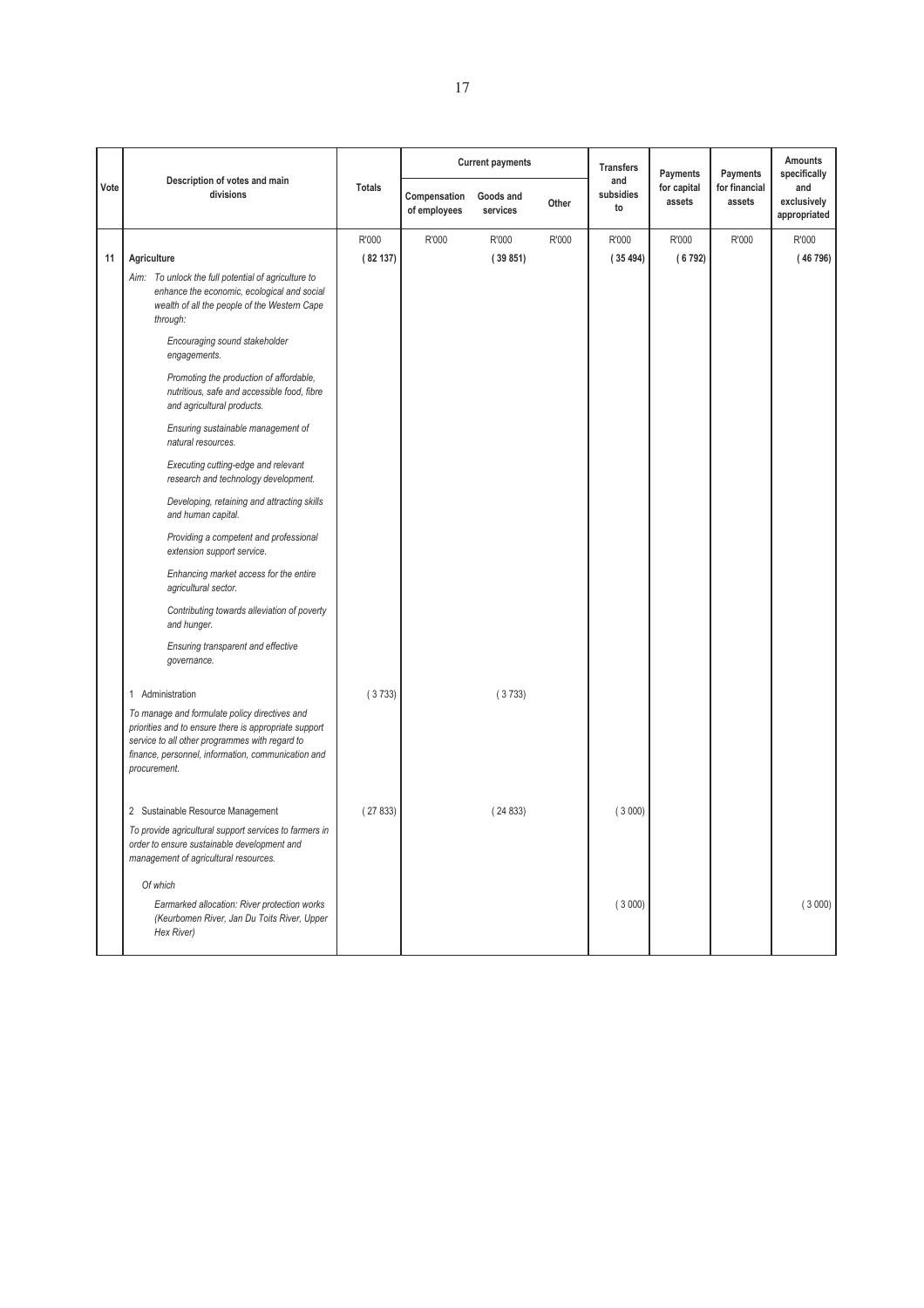|      |                                                                                                                                                                                                                                                                                                                        |               |                              | <b>Current payments</b> |       | <b>Transfers</b>       | Payments              | Payments                | <b>Amounts</b><br>specifically     |
|------|------------------------------------------------------------------------------------------------------------------------------------------------------------------------------------------------------------------------------------------------------------------------------------------------------------------------|---------------|------------------------------|-------------------------|-------|------------------------|-----------------------|-------------------------|------------------------------------|
| Vote | Description of votes and main<br>divisions                                                                                                                                                                                                                                                                             | <b>Totals</b> | Compensation<br>of employees | Goods and<br>services   | Other | and<br>subsidies<br>to | for capital<br>assets | for financial<br>assets | and<br>exclusively<br>appropriated |
|      |                                                                                                                                                                                                                                                                                                                        | R'000         | R'000                        | R'000                   | R'000 | R'000                  | R'000                 | R'000                   | R'000                              |
|      | 3 Farmer Support and Development                                                                                                                                                                                                                                                                                       | (41433)       |                              | (4250)                  |       | (32494)                | (4689)                |                         |                                    |
|      | To provide support to farmers through agricultural<br>development programmes                                                                                                                                                                                                                                           |               |                              |                         |       |                        |                       |                         |                                    |
|      | Of which                                                                                                                                                                                                                                                                                                               |               |                              |                         |       |                        |                       |                         |                                    |
|      | National conditional grant: Comprehensive<br><b>Agricultural Support Programme</b>                                                                                                                                                                                                                                     |               |                              |                         |       |                        |                       |                         | (19109)                            |
|      | National conditional grant: Ilima/Letsema<br>Projects                                                                                                                                                                                                                                                                  |               |                              |                         |       |                        |                       |                         | (9084)                             |
|      | Transfers and subsidies                                                                                                                                                                                                                                                                                                |               |                              |                         |       |                        |                       |                         |                                    |
|      | Public corporations and private enterprises                                                                                                                                                                                                                                                                            |               |                              |                         |       |                        |                       |                         |                                    |
|      | Public corporation: Casidra SOC Ltd                                                                                                                                                                                                                                                                                    |               |                              |                         |       | (12556)                |                       |                         |                                    |
|      | Non-profit institutions                                                                                                                                                                                                                                                                                                |               |                              |                         |       |                        |                       |                         |                                    |
|      | Earmarked allocation: Cold rooms                                                                                                                                                                                                                                                                                       |               |                              |                         |       | (13500)                |                       |                         | (13500)                            |
|      | <b>Decidious Fruit Producers Trust</b>                                                                                                                                                                                                                                                                                 |               |                              |                         |       | (6438)                 |                       |                         |                                    |
|      | 4 Veterinary Services                                                                                                                                                                                                                                                                                                  | (2196)        |                              | (2196)                  |       |                        |                       |                         |                                    |
|      | To provide veterinary services to clients in order to<br>ensure healthy animals, safe animal products and<br>the wellbeing of animals and the public.                                                                                                                                                                  |               |                              |                         |       |                        |                       |                         |                                    |
|      | 5 Research and Technology Development<br>Services                                                                                                                                                                                                                                                                      | (1208)        |                              | (1208)                  |       |                        |                       |                         |                                    |
|      | To provide expert and needs-based research,<br>development and technology transfers impacting on<br>development objectives.                                                                                                                                                                                            |               |                              |                         |       |                        |                       |                         |                                    |
|      | 6 Agricultural Economics Services                                                                                                                                                                                                                                                                                      | (1467)        |                              | (1467)                  |       |                        |                       |                         |                                    |
|      | To provide timely and relevant agricultural economic<br>services to ensure equitable participation in the<br>economy.                                                                                                                                                                                                  |               |                              |                         |       |                        |                       |                         |                                    |
|      | 7 Structured Agricultural Education and Training                                                                                                                                                                                                                                                                       | (2707)        |                              | (604)                   |       |                        | (2103)                |                         |                                    |
|      | To facilitate and provide structured and vocational<br>agriculture, forestry and fisheries education and<br>training in line with the National Education and<br>Training Strategy for Agriculture, Forestry and<br>Fisheries (NETSAFF) in order to establish a<br>knowledgeable, prosperous and competitive<br>sector. |               |                              |                         |       |                        |                       |                         |                                    |
|      | Of which                                                                                                                                                                                                                                                                                                               |               |                              |                         |       |                        |                       |                         |                                    |
|      | National conditional grant: Comprehensive<br>Agricultural Support Programme                                                                                                                                                                                                                                            |               |                              |                         |       |                        |                       |                         | (2103)                             |
|      | 8 Rural Development                                                                                                                                                                                                                                                                                                    | (1560)        |                              | (1560)                  |       |                        |                       |                         |                                    |
|      | To coordinate the development programmes by<br>stakeholders in rural areas.                                                                                                                                                                                                                                            |               |                              |                         |       |                        |                       |                         |                                    |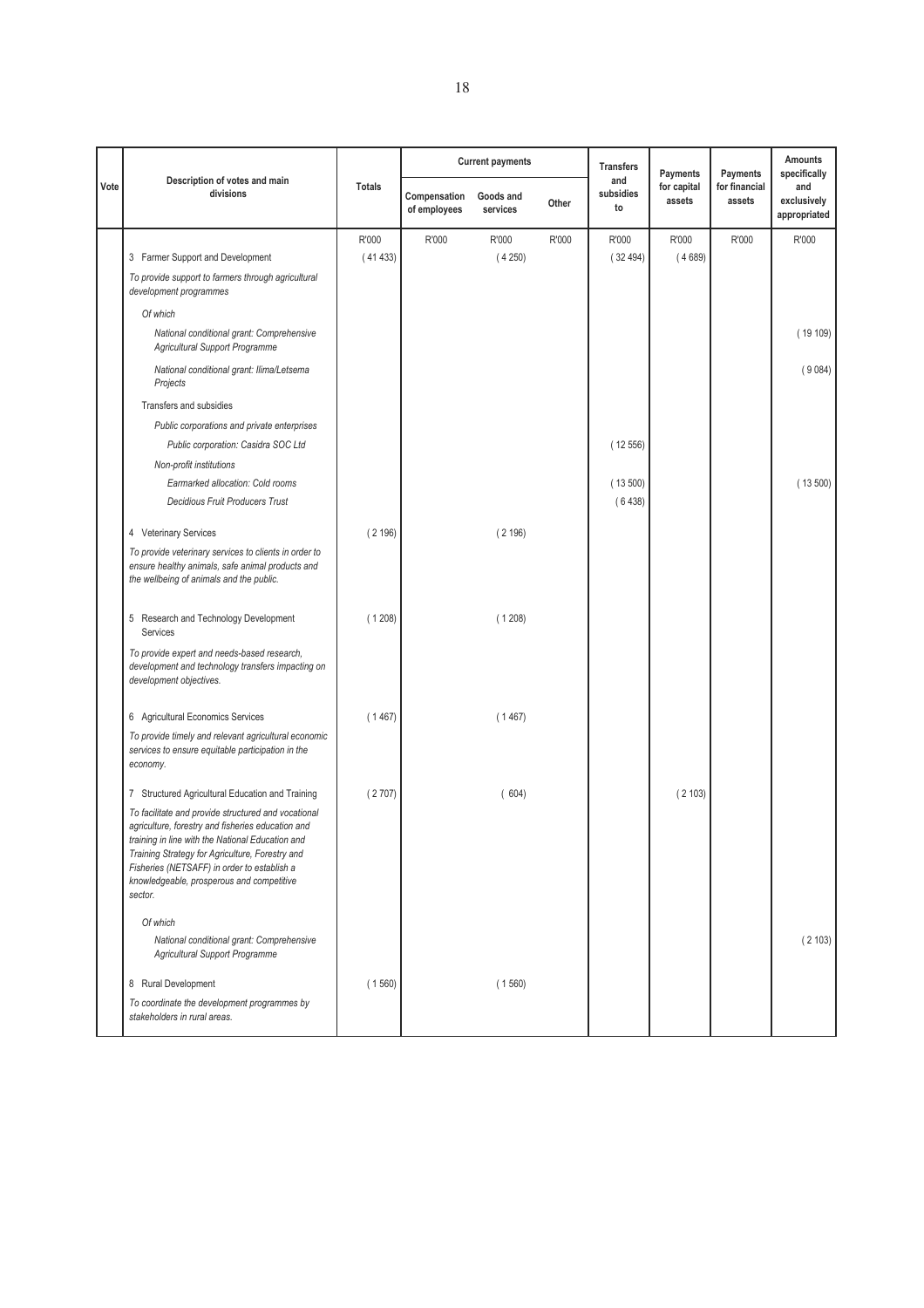|      |                                                                                                                                                                                                                                                                                                                                                                        |               |                                        | <b>Current payments</b> |       | <b>Transfers</b>       | Payments              | Payments                | <b>Amounts</b><br>specifically     |
|------|------------------------------------------------------------------------------------------------------------------------------------------------------------------------------------------------------------------------------------------------------------------------------------------------------------------------------------------------------------------------|---------------|----------------------------------------|-------------------------|-------|------------------------|-----------------------|-------------------------|------------------------------------|
| Vote | Description of votes and main divisions                                                                                                                                                                                                                                                                                                                                | <b>Totals</b> | Compensation of Goods and<br>employees | services                | Other | and<br>subsidies<br>to | for capital<br>assets | for financial<br>assets | and<br>exclusively<br>appropriated |
|      |                                                                                                                                                                                                                                                                                                                                                                        | R'000         | R'000                                  | R'000                   | R'000 | R'000                  | R'000                 | R'000                   | R'000                              |
| 12   | <b>Economic Development and Tourism</b>                                                                                                                                                                                                                                                                                                                                | (57071)       | (30749)                                | (16793)                 |       | (9499)                 | (30)                  |                         | (35147)                            |
|      | Aim: To provide qualitative leadership to the Western<br>Cape's economy through the Department's<br>understanding of the economy, its ability to identify<br>economic opportunities and potential, and its<br>contribution to government's economic priorities.<br>The Department will enhance the productive and<br>competitive capability of the provincial economy. |               |                                        |                         |       |                        |                       |                         |                                    |
|      | 1 Administration                                                                                                                                                                                                                                                                                                                                                       | (3619)        |                                        | (3589)                  |       |                        | (30)                  |                         |                                    |
|      | To provide strong, innovative leadership, and to deliver<br>clean, efficient, cost-effective, transparent and responsive<br>corporate services to the Department.                                                                                                                                                                                                      |               |                                        |                         |       |                        |                       |                         |                                    |
|      | 2 Integrated Economic Development Services                                                                                                                                                                                                                                                                                                                             | 3 4 6 7       | (7213)                                 | (14968)                 |       | 25 648                 |                       |                         |                                    |
|      | To promote and support an enabling business environment<br>for the creation of opportunities for growth and jobs.                                                                                                                                                                                                                                                      |               |                                        |                         |       |                        |                       |                         |                                    |
|      | Of which                                                                                                                                                                                                                                                                                                                                                               |               |                                        |                         |       |                        |                       |                         |                                    |
|      | Transfers and subsidies                                                                                                                                                                                                                                                                                                                                                |               |                                        |                         |       |                        |                       |                         |                                    |
|      | Public corporations and private enterprises                                                                                                                                                                                                                                                                                                                            |               |                                        |                         |       |                        |                       |                         |                                    |
|      | Other private enterprises: For the<br>implementation of the Micro and Informal<br><b>Business Support Programme</b>                                                                                                                                                                                                                                                    |               |                                        |                         |       | 11 000                 |                       |                         |                                    |
|      | Other private enterprises: Covid-19 Small<br>Business Supplier Development Programmme -<br>To support micro and small businesses who<br>manufacture cloth masks, hand sanitisers and<br>santiser dispensers.                                                                                                                                                           |               |                                        |                         |       | 2000                   |                       |                         |                                    |
|      | Other private enterprises: For the<br>implementation of the Working Capital Fund                                                                                                                                                                                                                                                                                       |               |                                        |                         |       | 6930                   |                       |                         |                                    |
|      | Other private enterprises: For the<br>implementation of the Western Cape SMME<br>Relief and Recovery Fund                                                                                                                                                                                                                                                              |               |                                        |                         |       | 9000                   |                       |                         |                                    |
|      | Other private enterprises: For the<br>implementation of the Smart Procurement<br><b>World Project</b>                                                                                                                                                                                                                                                                  |               |                                        |                         |       | (1000)                 |                       |                         |                                    |
|      | Other private enterprises: For the<br>implementation of the Township Economic<br><b>Revitalisation Project</b>                                                                                                                                                                                                                                                         |               |                                        |                         |       | (4224)                 |                       |                         |                                    |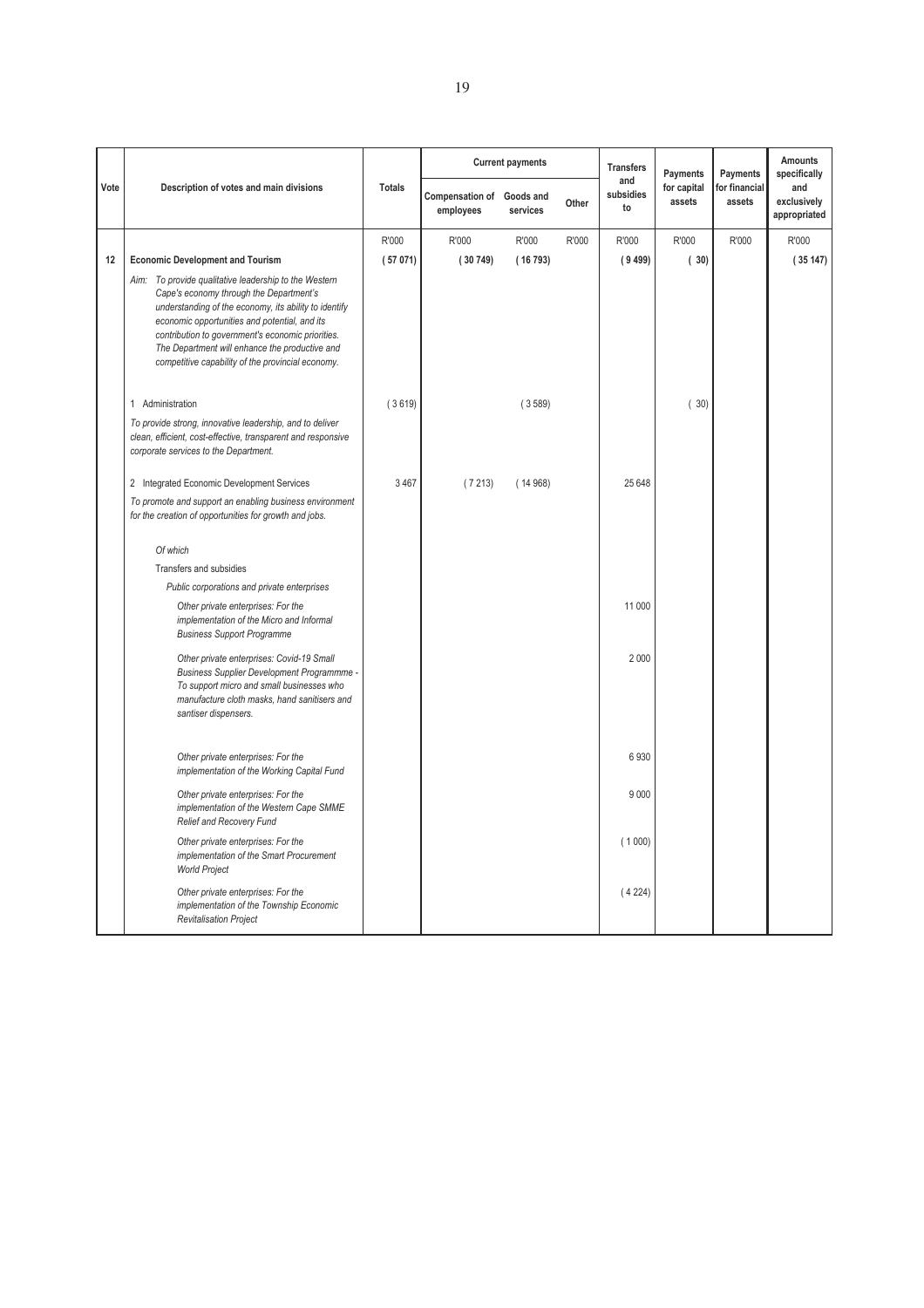|      |                                                                                                                                                                                                                                                                                                                                          |               |                                        | <b>Current payments</b> |       | <b>Transfers</b>       | Payments              | Payments                | Amounts<br>specifically            |
|------|------------------------------------------------------------------------------------------------------------------------------------------------------------------------------------------------------------------------------------------------------------------------------------------------------------------------------------------|---------------|----------------------------------------|-------------------------|-------|------------------------|-----------------------|-------------------------|------------------------------------|
| Vote | Description of votes and main divisions                                                                                                                                                                                                                                                                                                  | <b>Totals</b> | Compensation of Goods and<br>employees | services                | Other | and<br>subsidies<br>to | for capital<br>assets | for financial<br>assets | and<br>exclusively<br>appropriated |
|      |                                                                                                                                                                                                                                                                                                                                          | R'000         | R'000                                  | R'000                   | R'000 | R'000                  | R'000                 | R'000                   | R'000                              |
|      | Non-profit institutions<br>Western Cape Economic Development<br>Partnership (WCEDP): To provide funding for<br>a WCEDP intervention aimed at enhancing the<br>sustainability of local spaza shops through the<br>issuing of digital vouchers to identified<br>community organisations who has a footprint<br>in that specific community. |               |                                        |                         |       | 2000                   |                       |                         |                                    |
|      | Qhubeka Charity: To support the SMME<br>Development initiatives of the organisation, as<br>part of the Emerging Themes and Job<br>Creation Stimulus.                                                                                                                                                                                     |               |                                        |                         |       | 358)                   |                       |                         |                                    |
|      | West Coast Business Development Centre<br>(WCBDC): To support the operations of the<br><b>WCBDC</b> who provides business support<br>services to SMMEs within the West Coast<br>region.                                                                                                                                                  |               |                                        |                         |       | 300                    |                       |                         |                                    |
|      | 3 Trade and Sector Development                                                                                                                                                                                                                                                                                                           | (22955)       | (7797)                                 | (167)                   |       | (14991)                |                       |                         |                                    |
|      | To stimulate economic growth in targeted sectors through<br>industry development, trade and investment promotion.                                                                                                                                                                                                                        |               |                                        |                         |       |                        |                       |                         |                                    |
|      | Of which                                                                                                                                                                                                                                                                                                                                 |               |                                        |                         |       |                        |                       |                         |                                    |
|      | Transfers and subsidies                                                                                                                                                                                                                                                                                                                  |               |                                        |                         |       |                        |                       |                         |                                    |
|      | Departmental agencies and accounts<br>The Western Cape Tourism, Investment and<br>Trade Promotion Agency (Wesgro): To provide<br>funding for export growth: trade and<br>investment promotion initiatives                                                                                                                                |               |                                        |                         |       | (14991)                |                       |                         | (14991)                            |
|      | 4 Business Regulation and Governance                                                                                                                                                                                                                                                                                                     | (1142)        | (798)                                  | (344)                   |       |                        |                       |                         |                                    |
|      | To ensure an equitable and socially responsible business<br>environment in the Western Cape - through general<br>interventions within the trade environment and through<br>specific interventions mandated by the Constitution and<br>national and provincial legislation and policies.                                                  |               |                                        |                         |       |                        |                       |                         |                                    |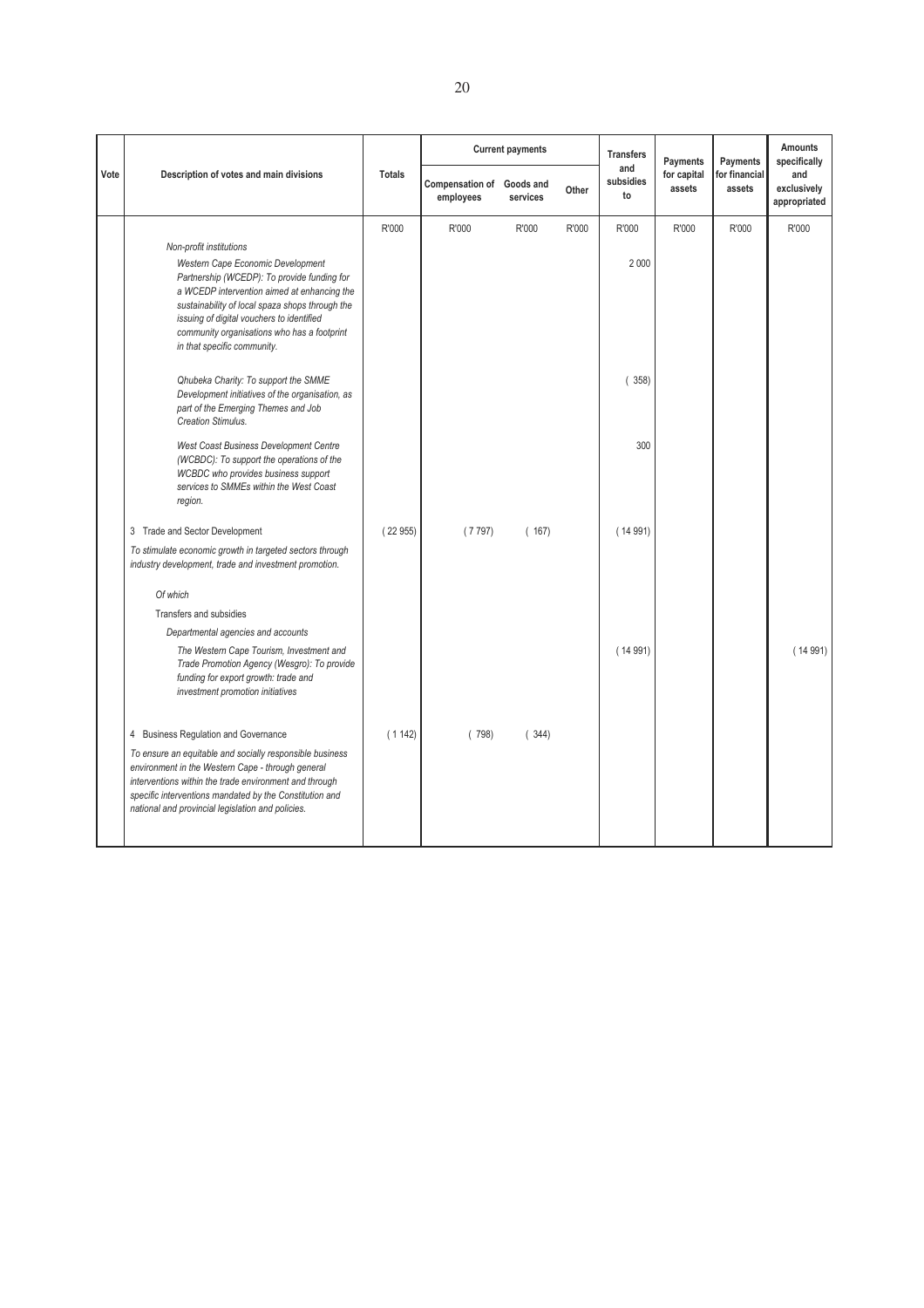|      |                                                                                                                                                                                                                                                                                                                                               |               |                                        | <b>Current payments</b> |       | <b>Transfers</b>       | Payments              | Payments                | Amounts<br>specifically            |
|------|-----------------------------------------------------------------------------------------------------------------------------------------------------------------------------------------------------------------------------------------------------------------------------------------------------------------------------------------------|---------------|----------------------------------------|-------------------------|-------|------------------------|-----------------------|-------------------------|------------------------------------|
| Vote | Description of votes and main divisions                                                                                                                                                                                                                                                                                                       | <b>Totals</b> | Compensation of Goods and<br>employees | services                | Other | and<br>subsidies<br>to | for capital<br>assets | for financial<br>assets | and<br>exclusively<br>appropriated |
|      |                                                                                                                                                                                                                                                                                                                                               | R'000         | R'000                                  | R'000                   | R'000 | R'000                  | R'000                 | R'000                   | R'000                              |
|      | 5 Economic Planning                                                                                                                                                                                                                                                                                                                           | (13177)       | (8800)                                 | 1900                    |       | (6277)                 |                       |                         |                                    |
|      | To provide support to the provincial leadership and enable<br>economic growth through the generation and co-ordination<br>of economic research and planning, and through the active<br>support of key economic thematic drivers and enablers that<br>will stimulate economic growth across the economy and<br>within sections of the economy. |               |                                        |                         |       |                        |                       |                         |                                    |
|      | Of which                                                                                                                                                                                                                                                                                                                                      |               |                                        |                         |       |                        |                       |                         |                                    |
|      | Transfers and subsidies                                                                                                                                                                                                                                                                                                                       |               |                                        |                         |       |                        |                       |                         |                                    |
|      | Departmental agencies and accounts                                                                                                                                                                                                                                                                                                            |               |                                        |                         |       |                        |                       |                         |                                    |
|      | The Western Cape Tourism, Investment and<br>Trade Promotion Agency (Wesgro): For the<br>establishment of a Special Economic Zone in<br><b>Atlantis</b>                                                                                                                                                                                        |               |                                        |                         |       | (6277)                 |                       |                         | (6277)                             |
|      | 6 Tourism, Arts and Entertainment                                                                                                                                                                                                                                                                                                             | (15899)       | (3188)                                 | 1 1 6 8                 |       | (13879)                |                       |                         |                                    |
|      | To facilitate the implementation of an integrated tourism<br>strategy that will lead to sustained and increased growth<br>and job creation in the tourism industry.                                                                                                                                                                           |               |                                        |                         |       |                        |                       |                         |                                    |
|      | Of which                                                                                                                                                                                                                                                                                                                                      |               |                                        |                         |       |                        |                       |                         |                                    |
|      | Transfers and subsidies                                                                                                                                                                                                                                                                                                                       |               |                                        |                         |       |                        |                       |                         |                                    |
|      | Provinces and Municipalities                                                                                                                                                                                                                                                                                                                  |               |                                        |                         |       |                        |                       |                         |                                    |
|      | City of Cape Town: To provide funding toward<br>tourism safety initiatives                                                                                                                                                                                                                                                                    |               |                                        |                         |       | (8665)                 |                       |                         | (8665)                             |
|      | Departmental agencies and accounts                                                                                                                                                                                                                                                                                                            |               |                                        |                         |       |                        |                       |                         |                                    |
|      | The Western Cape Tourism, Investment and<br>Trade Promotion Agency (Wesgro): To<br>increase investment initiatives - Destination<br>Marketing                                                                                                                                                                                                 |               |                                        |                         |       | (5214)                 |                       |                         | (5214)                             |
|      | 7 Skills Development and Innovation                                                                                                                                                                                                                                                                                                           | (3746)        | (2953)                                 | (793)                   |       |                        |                       |                         |                                    |
|      | To facilitate the provisioning of human capital and<br>innovation skills to deliver on the economic human<br>resource development need of the Western Cape.                                                                                                                                                                                   |               |                                        |                         |       |                        |                       |                         |                                    |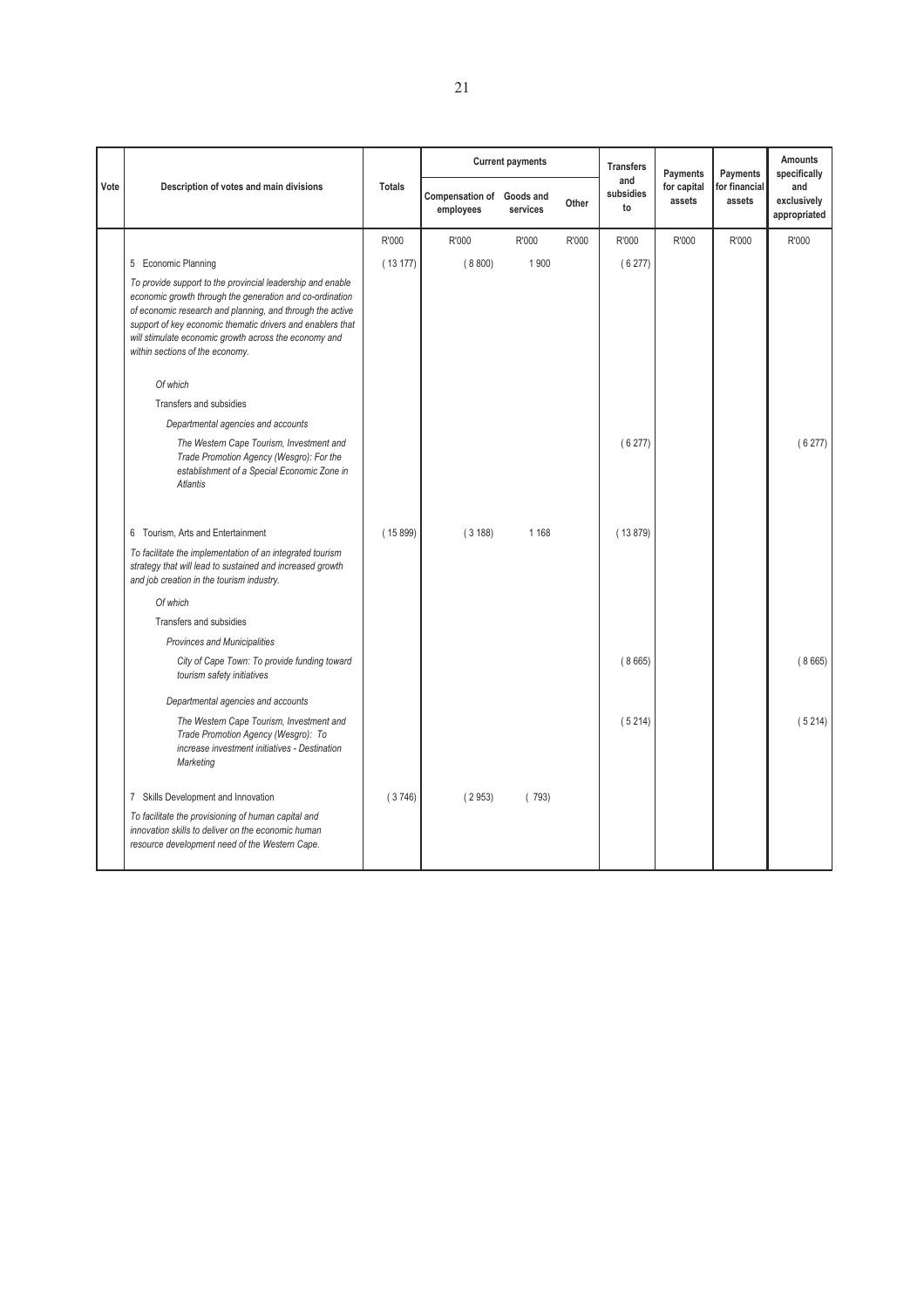|      |                                                                                                                                                                                                                                                                                                                                                                                                                         |               |                              | <b>Current payments</b> |       | <b>Transfers</b>       | Payments              | Payments                | <b>Amounts</b><br>specifically     |
|------|-------------------------------------------------------------------------------------------------------------------------------------------------------------------------------------------------------------------------------------------------------------------------------------------------------------------------------------------------------------------------------------------------------------------------|---------------|------------------------------|-------------------------|-------|------------------------|-----------------------|-------------------------|------------------------------------|
| Vote | Description of votes and main<br>divisions                                                                                                                                                                                                                                                                                                                                                                              | <b>Totals</b> | Compensation<br>of employees | Goods and<br>services   | Other | and<br>subsidies<br>to | for capital<br>assets | for financial<br>assets | and<br>exclusively<br>appropriated |
|      |                                                                                                                                                                                                                                                                                                                                                                                                                         | R'000         | R'000                        | R'000                   | R'000 | R'000                  | R'000                 | R'000                   | R'000                              |
| 13   | <b>Cultural Affairs and Sport</b>                                                                                                                                                                                                                                                                                                                                                                                       | (99624)       | (17899)                      | (35227)                 |       | (42562)                | (3936)                |                         | (52384)                            |
|      | Aim: We encourage excellence and inclusiveness<br>in sport and culture through the effective,<br>efficient and sustainable use of our<br>resources, and through creative partnerships.<br>In moving to excellence and making the<br>Western Cape the sports and culture centre<br>of South Africa, we will create the conditions<br>for access and mass participation, talent<br>identification and skills development. |               |                              |                         |       |                        |                       |                         |                                    |
|      | 1 Administration                                                                                                                                                                                                                                                                                                                                                                                                        | (4481)        | (2654)                       | (1797)                  |       |                        | (30)                  |                         |                                    |
|      | To provide overall financial and strategic<br>management and administrative support for the<br>Department of Cultural Affairs and Sport.                                                                                                                                                                                                                                                                                |               |                              |                         |       |                        |                       |                         |                                    |
|      | 2 Cultural Affairs                                                                                                                                                                                                                                                                                                                                                                                                      | (12596)       | (5507)                       | (4015)                  |       | (2855)                 | (219)                 |                         |                                    |
|      | To provide arts and culture, museum, heritage and<br>language-related services to the inhabitants of the<br>Western Cape.                                                                                                                                                                                                                                                                                               |               |                              |                         |       |                        |                       |                         |                                    |
|      | Of which                                                                                                                                                                                                                                                                                                                                                                                                                |               |                              |                         |       |                        |                       |                         |                                    |
|      | Transfers and subsidies                                                                                                                                                                                                                                                                                                                                                                                                 |               |                              |                         |       |                        |                       |                         |                                    |
|      | Departmental agencies and accounts:                                                                                                                                                                                                                                                                                                                                                                                     |               |                              |                         |       |                        |                       |                         |                                    |
|      | Western Cape Cultural Commission                                                                                                                                                                                                                                                                                                                                                                                        |               |                              |                         |       | 500                    |                       |                         |                                    |
|      | Western Cape Language Committee                                                                                                                                                                                                                                                                                                                                                                                         |               |                              |                         |       | (39)                   |                       |                         |                                    |
|      | Artscape                                                                                                                                                                                                                                                                                                                                                                                                                |               |                              |                         |       | 17                     |                       |                         |                                    |
|      | Heritage Western Cape                                                                                                                                                                                                                                                                                                                                                                                                   |               |                              |                         |       | (452)                  |                       |                         |                                    |
|      | Non-profit institutions                                                                                                                                                                                                                                                                                                                                                                                                 |               |                              |                         |       |                        |                       |                         |                                    |
|      | Arts and culture organisations<br>Province-aided museums                                                                                                                                                                                                                                                                                                                                                                |               |                              |                         |       | (3566)<br>685          |                       |                         |                                    |
|      |                                                                                                                                                                                                                                                                                                                                                                                                                         |               |                              |                         |       |                        |                       |                         |                                    |
|      | 3 Library and Archive Services                                                                                                                                                                                                                                                                                                                                                                                          | (43913)       | (5120)                       | (1326)                  |       | (34176)                | (3291)                |                         |                                    |
|      | To provide comprehensive library and archive<br>services in the Western Cape.                                                                                                                                                                                                                                                                                                                                           |               |                              |                         |       |                        |                       |                         |                                    |
|      | Of which                                                                                                                                                                                                                                                                                                                                                                                                                |               |                              |                         |       |                        |                       |                         |                                    |
|      | National conditional grant: Community<br><b>Library Services</b>                                                                                                                                                                                                                                                                                                                                                        |               |                              |                         |       |                        |                       |                         | (34700)                            |
|      | Additional earmarked allocation for library<br>material.                                                                                                                                                                                                                                                                                                                                                                |               |                              |                         |       |                        |                       |                         | 5 0 0 0                            |
|      | Transfers and subsidies                                                                                                                                                                                                                                                                                                                                                                                                 |               |                              |                         |       |                        |                       |                         |                                    |
|      | Provinces and municipalities                                                                                                                                                                                                                                                                                                                                                                                            |               |                              |                         |       |                        |                       |                         |                                    |
|      | Municipalities: To enhance public<br>libraries                                                                                                                                                                                                                                                                                                                                                                          |               |                              |                         |       | (34176)                |                       |                         |                                    |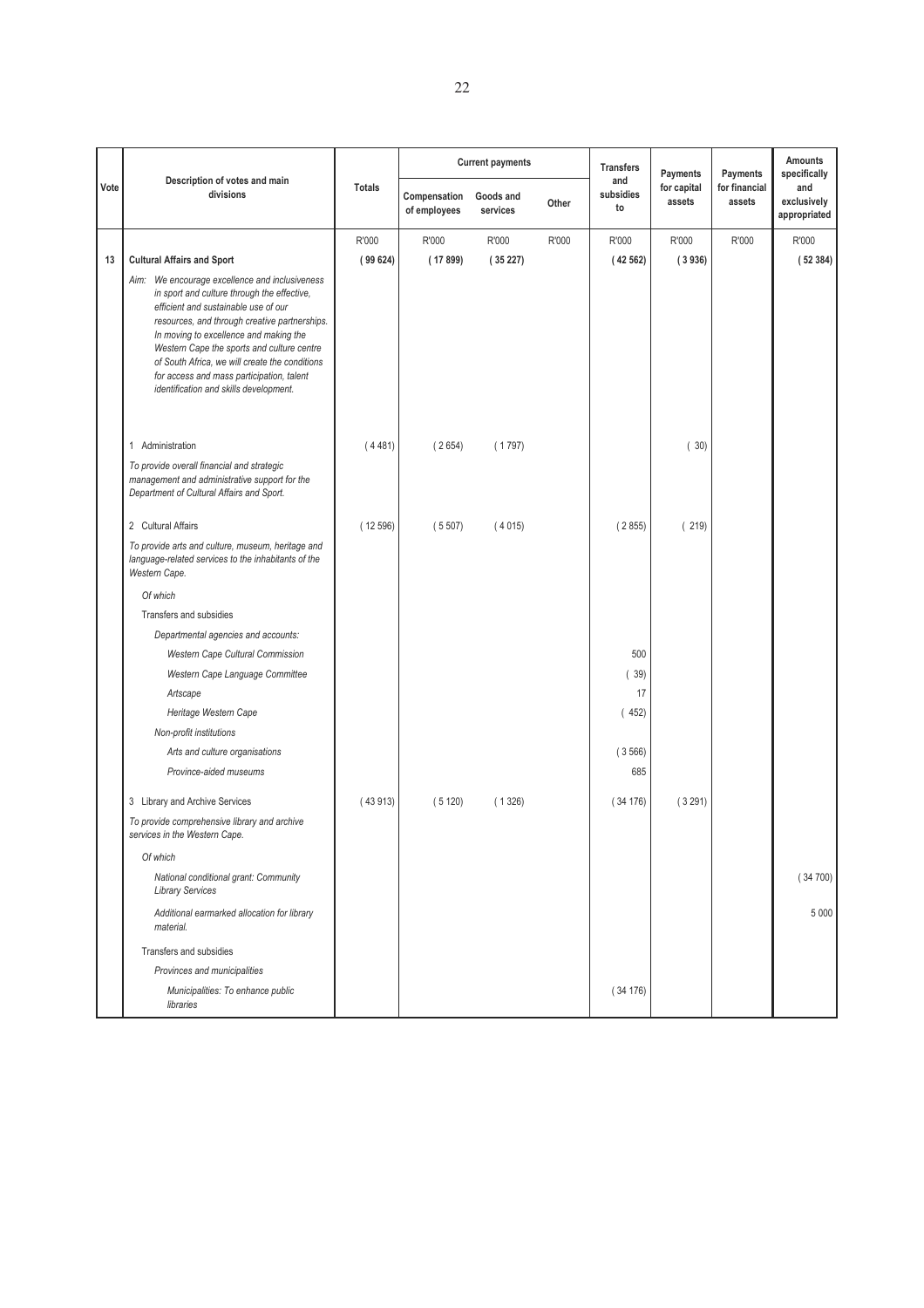|      |                                                                                        |         |                              | <b>Current payments</b> |       | <b>Transfers</b>       | Payments              | Payments                | Amounts<br>specifically<br>and<br>exclusively<br>appropriated |
|------|----------------------------------------------------------------------------------------|---------|------------------------------|-------------------------|-------|------------------------|-----------------------|-------------------------|---------------------------------------------------------------|
| Vote | Description of votes and main<br>divisions                                             | Totals  | Compensation<br>of employees | Goods and<br>services   | Other | and<br>subsidies<br>to | for capital<br>assets | for financial<br>assets |                                                               |
|      |                                                                                        | R'000   | R'000                        | R'000                   | R'000 | R'000                  | R'000                 | R'000                   | R'000                                                         |
|      | 4 Sport and Recreation                                                                 | (38634) | (4618)                       | (28089)                 |       | (5531)                 | 396)                  |                         |                                                               |
|      | To provide sport and recreation activities for the<br>inhabitants of the Western Cape. |         |                              |                         |       |                        |                       |                         |                                                               |
|      | Of which                                                                               |         |                              |                         |       |                        |                       |                         |                                                               |
|      | National conditional grant: Mass Participation<br>and Sport Development                |         |                              |                         |       |                        |                       |                         | (22684)                                                       |
|      | Transfers and subsidies                                                                |         |                              |                         |       |                        |                       |                         |                                                               |
|      | Non-profit institutions                                                                |         |                              |                         |       |                        |                       |                         |                                                               |
|      | Sports federations and bodies: Financial<br>support                                    |         |                              |                         |       | (5531)                 |                       |                         |                                                               |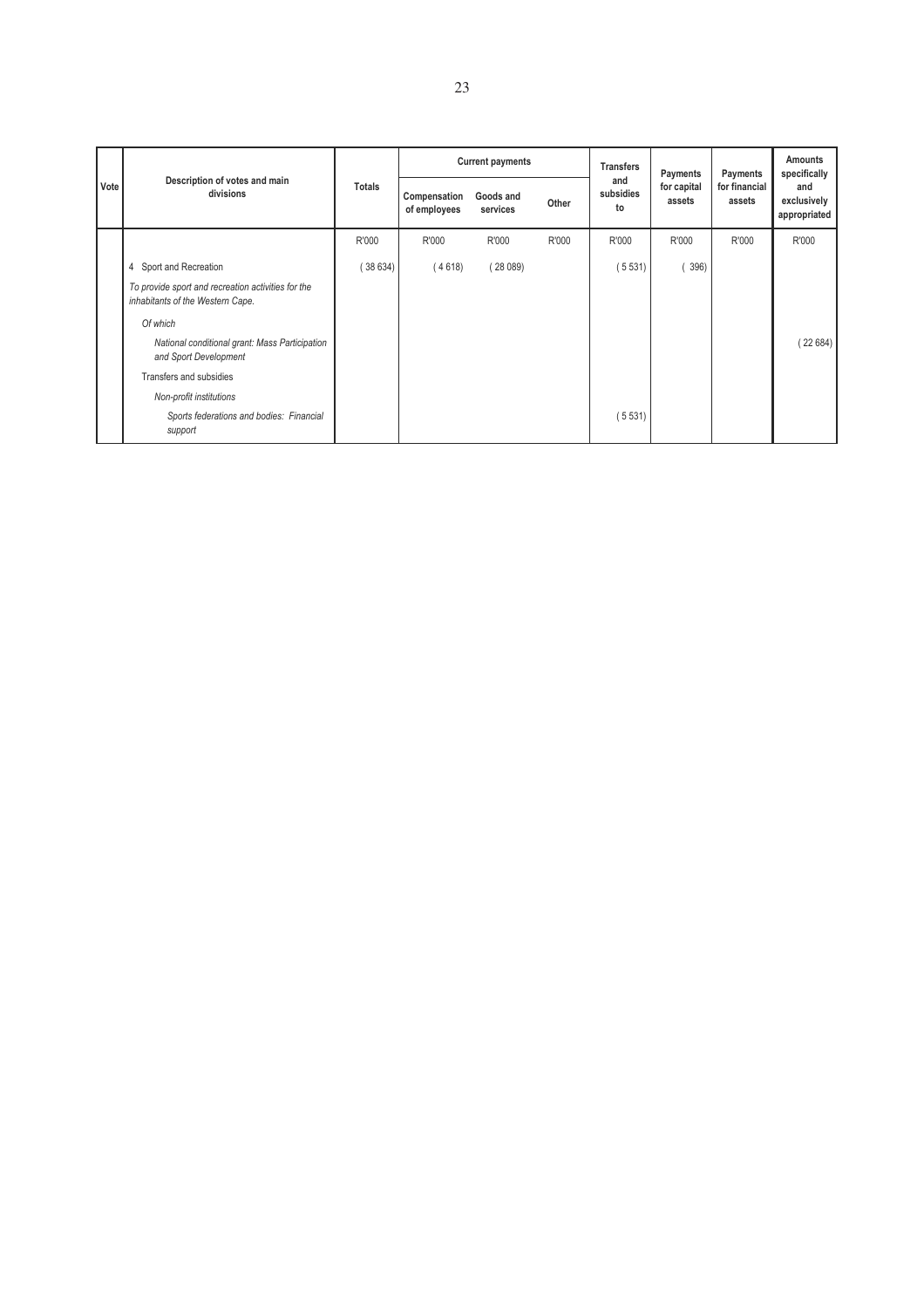|      |                                                                                                                                                                                                                                                       |               |                              | <b>Current payments</b> |       | <b>Transfers</b>       | Payments              | Payments                | <b>Amounts</b><br>specifically     |
|------|-------------------------------------------------------------------------------------------------------------------------------------------------------------------------------------------------------------------------------------------------------|---------------|------------------------------|-------------------------|-------|------------------------|-----------------------|-------------------------|------------------------------------|
| Vote | Description of votes and main<br>divisions                                                                                                                                                                                                            | <b>Totals</b> | Compensation<br>of employees | Goods and<br>services   | Other | and<br>subsidies<br>to | for capital<br>assets | for financial<br>assets | and<br>exclusively<br>appropriated |
|      |                                                                                                                                                                                                                                                       | R'000         | R'000                        | R'000                   | R'000 | R'000                  | R'000                 | R'000                   | R'000                              |
| 14   | <b>Local Government</b><br>To monitor, coordinate and support<br>Aim:<br>municipalities to be effective in fulfilling their<br>developmental mandate and facilitate<br>service delivery and disaster resilience<br>through engagement with government | 32 544        | 1832                         | 20 418                  |       | 9 4 0 6                | 888                   |                         | 27 000                             |
|      | spheres and social partners.                                                                                                                                                                                                                          |               |                              |                         |       |                        |                       |                         |                                    |
|      | 1 Administration<br>To provide overall management in the Department<br>in accordance with all applicable Acts and policies.                                                                                                                           | 2 177         | 1832                         | (543)                   |       |                        | 888                   |                         |                                    |
|      | 2 Local Governance                                                                                                                                                                                                                                    | 6824          |                              | (2582)                  |       | 9 4 0 6                |                       |                         |                                    |
|      | To promote viable and sustainable developmental<br>local governance, integrated and sustainable<br>planning, and community participation in<br>development processes.                                                                                 |               |                              |                         |       |                        |                       |                         |                                    |
|      | Of which                                                                                                                                                                                                                                              |               |                              |                         |       |                        |                       |                         |                                    |
|      | Transfers and subsidies                                                                                                                                                                                                                               |               |                              |                         |       |                        |                       |                         |                                    |
|      | Provinces and municipalities                                                                                                                                                                                                                          |               |                              |                         |       |                        |                       |                         |                                    |
|      | To provide support to municipalities with<br>humanitarian relief initiatives                                                                                                                                                                          |               |                              |                         |       | 9 4 0 6                |                       |                         |                                    |
|      | 3 Development and Planning                                                                                                                                                                                                                            | 23 543        |                              | 23 543                  |       |                        |                       |                         |                                    |
|      | To promote and facilitate effective disaster<br>management practices, ensure well-maintained<br>municipal infrastructure, and promote integrated<br>planning.                                                                                         |               |                              |                         |       |                        |                       |                         |                                    |
|      | Of which                                                                                                                                                                                                                                              |               |                              |                         |       |                        |                       |                         |                                    |
|      | Earmarked allocation: Coordination and<br>disaster response to hotspot strategy                                                                                                                                                                       |               |                              |                         |       |                        |                       |                         | 27 000                             |
|      | 4 Traditional Institutional Management                                                                                                                                                                                                                |               |                              |                         |       |                        |                       |                         |                                    |
|      | To manage the institutions of traditional leadership<br>in line with legislation.                                                                                                                                                                     |               |                              |                         |       |                        |                       |                         |                                    |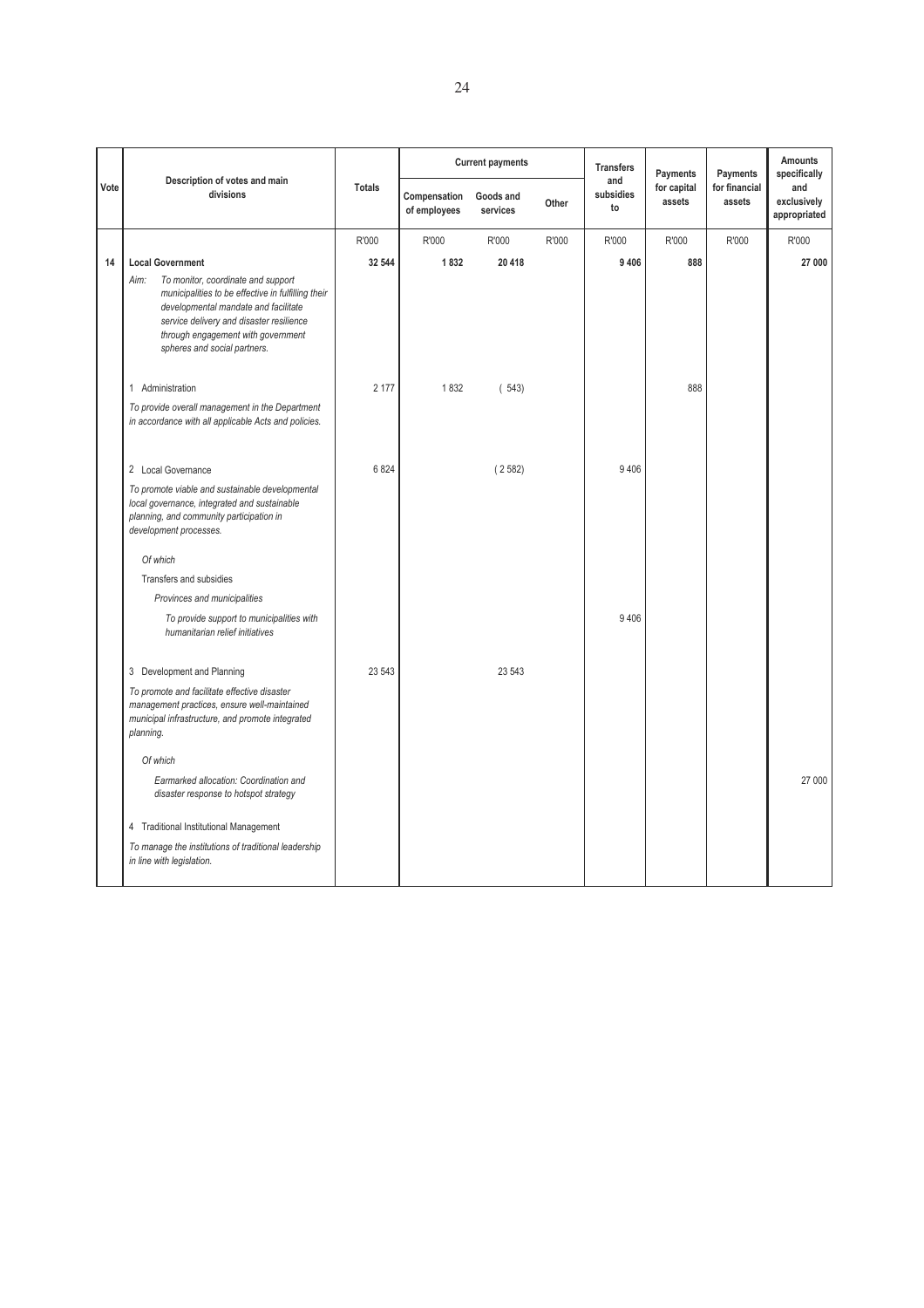### **MEMORANDUM ON THE OBJECTS OF THE WESTERN CAPE ADJUSTMENTS APPROPRIATION (COVID-19) BILL (2020/21 FINANCIAL YEAR)**

#### **1. BACKGROUND**

- 1.1 The Western Cape Province is currently experiencing the rapid spread of the coronavirus disease 2019 (COVID-19), which is an infectious disease caused by the severe acute respiratory syndrome coronavirus 2 (SARS-CoV-2) and was declared a global pandemic by the World Health Organization during the year 2020.
- 1.2 Section 31 of the Public Finance Management Act, 1999 (Act 1 of 1999), provides that the Provincial Minister responsible for finance may table an adjustments budget in the Provincial Parliament to provide for unforeseeable and unavoidable expenditure recommended by the provincial Cabinet within the national framework, the use of funds in an emergency situation, the reprioritisation of funds and the reallocation of savings by means of the shifting of funds between and within votes, and the roll-over of unspent funds from the preceding financial year.
- 1.3 In response to the COVID-19 disaster, the Provincial Minister responsible for finance on 4 April 2020, in terms of section 25(1) of the Public Finance Management Act, 1999, authorised the use of funds from the Provincial Revenue Fund towards the disaster. The Western Cape Adjustments Appropriation (COVID-19) Bill (2020/21 Financial Year), 2020 (the Bill), provides for the appropriation of funds in the 2020/21 financial year for unforeseen and unavoidable expenditure.
- 1.4 Section 25(6) of the Public Finance Management Act, 1999, prescribes that expenditure of this nature must be included either in the next provincial adjustments budget for the financial year in which the expenditure is authorised or in other appropriation legislation tabled in the provincial legislature within 120 days of the Provincial Minister responsible for finance's having authorised the expenditure, whichever is sooner. In this case, no separate appropriation legislation is required.

#### **2. CONTENTS OF THE BILL**

- 2.1 **Clause 1** incorporates the definitions used in the Western Cape Appropriation Act, 2020, into the Bill, and defines the term ''COVID-19''.
- 2.2 **Clause 2** provides that adjusted appropriations from the Provincial Revenue Fund attributable to various votes and main divisions within a vote for specific listed purposes are set out in the Schedule to the Bill. The spending of these appropriations is subject to the Public Finance Management Act, 1999.
- 2.3 **Clause 3** provides that the amounts listed in the Schedule as specifically and exclusively appropriated and that refer to—
	- (a) national conditional grants, may be used only for the purpose stipulated in the Division of Revenue Act, 2020, and in accordance with the framework published in terms of that Act; and
	- (b) earmarked allocations, may be used only for the purpose stipulated in the Schedule and in accordance with the directives issued in terms of section 4 of the Western Cape Appropriation Act, 2020.
- 2.4 **Clause 4** provides for the short title of the Bill.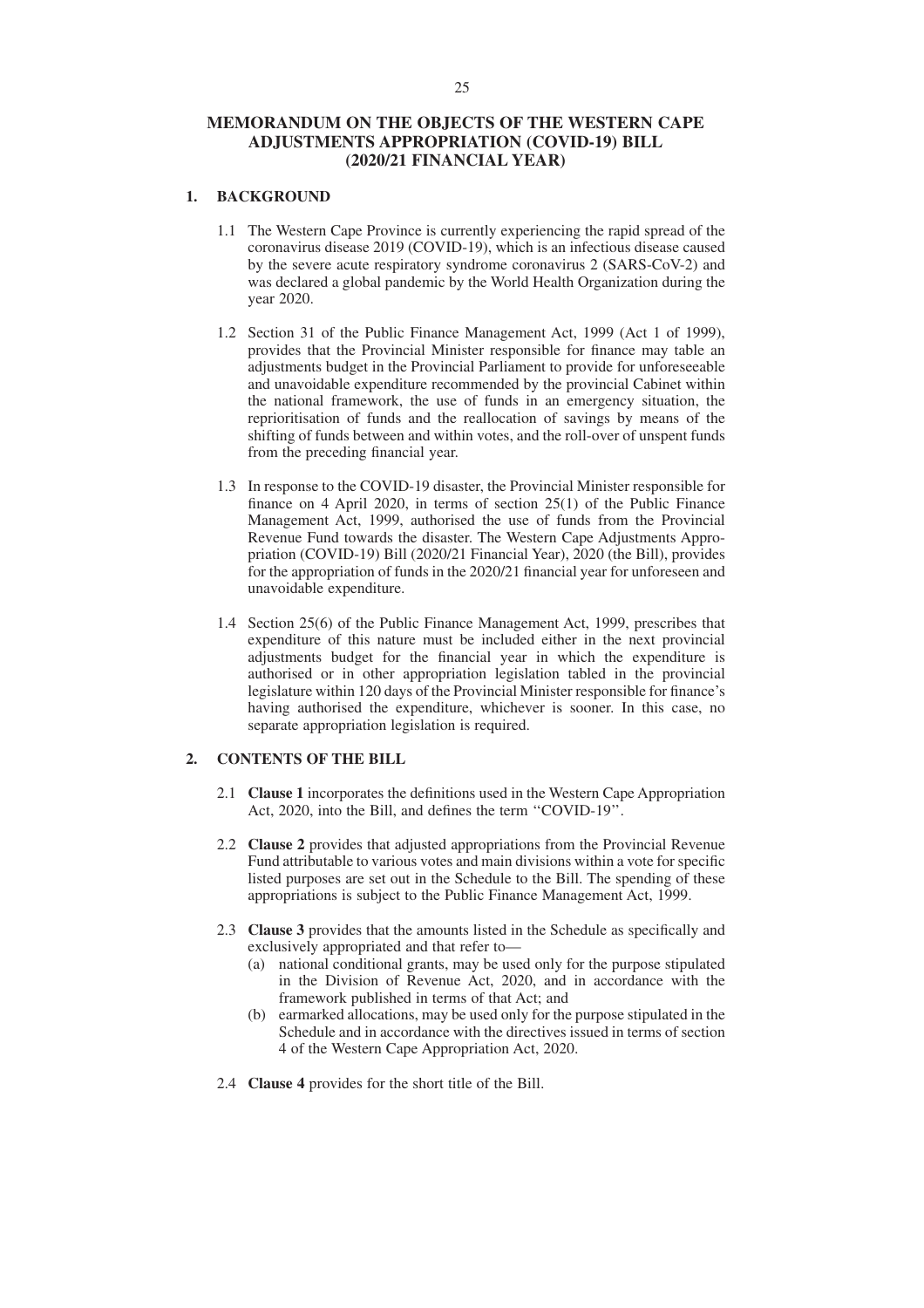### **3. CONSULTATION**

Department of the Premier: Legal Services Department of the Premier Western Cape Provincial Parliament Provincial Treasury Department of Community Safety Western Cape Department of Education Department of Health Department of Social Development Department of Human Settlements Department of Environmental Affairs and Development Planning Department of Transport and Public Works Department of Agriculture Department of Economic Development and Tourism Department of Cultural Affairs and Sport Department of Local Government Auditor-General

### **4. FINANCIAL IMPLICATIONS**

R1 113,394 million will be made available to the various votes listed in the Schedule to the Bill from funding set aside in the 2020/21 financial year.

#### **5. LEGISLATIVE COMPETENCE**

The Provincial Minister responsible for finance is satisfied that the provisions of the Bill fall within the legislative competence of the Province.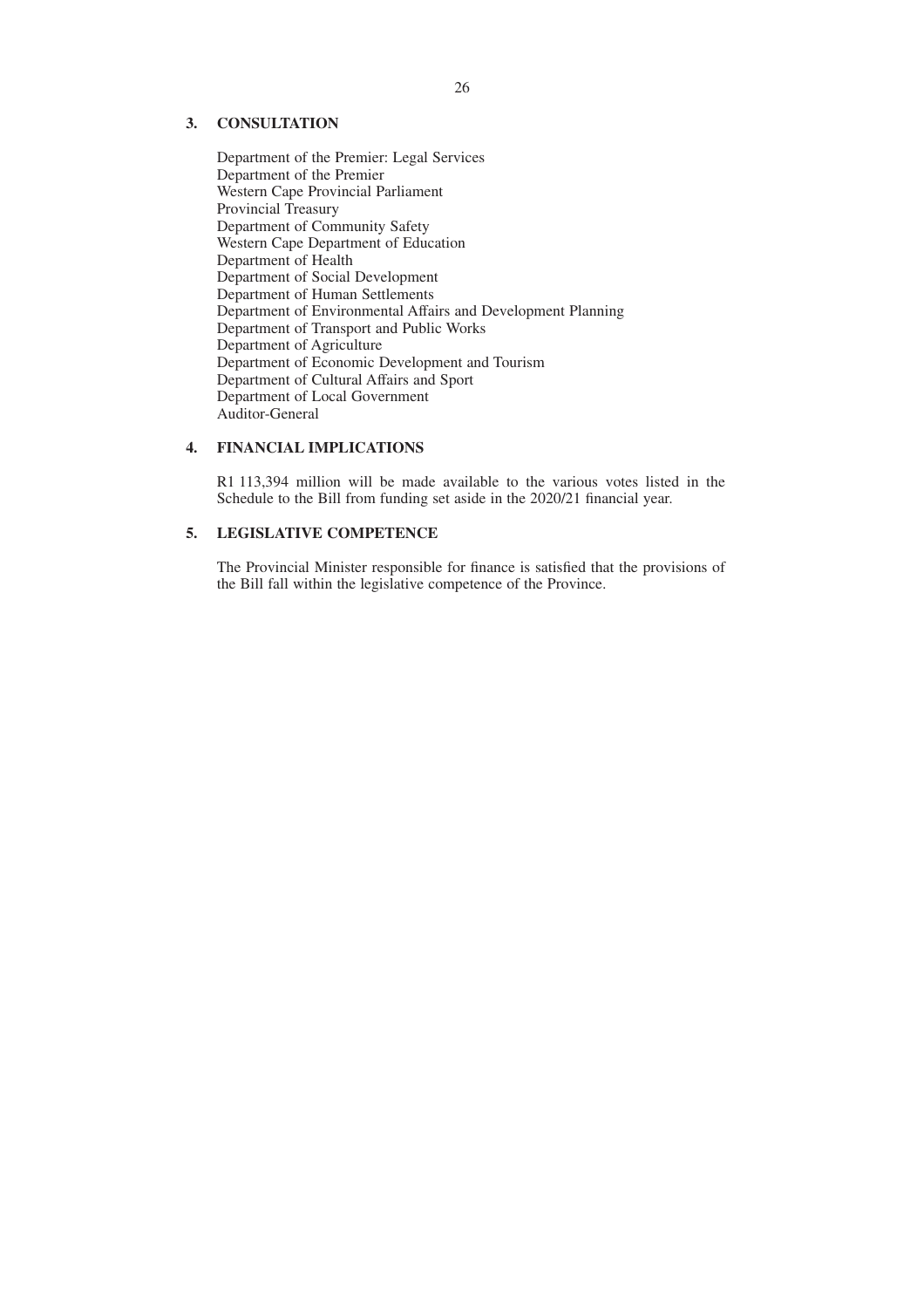# **WETSONTWERP**

**Tot bewilliging van aangesuiwerde bedrae geld uit die Provinsiale Inkomstefonds ingevolge artikel 31 van die Wet op Openbare Finansiële Bestuur, 1999, ten opsigte van die finansiële jaar wat op 31 Maart 2021 eindig, vir behoeftes van die Provinsie Wes-Kaap wat met COVID-19 verband hou; en om voorsiening te maak vir aangeleenthede wat daarmee in verband staan.**

**DAAR WORD BEPAAL** deur die Provinsiale Parlement van die Wes-Kaap, soos  $v$ olg:–

### **Uitleg**

**1.** In hierdie Wet, tensy dit uit die samehang anders blyk, het enige woord of uitdrukking waaraan daar in die Wes-Kaapse Begrotingswet, 2020 (Wet 2 van 2020), 'n betekenis geheg is, die betekenis daaraan geheg in daardie Wet en, tensy dit uit die samehang anders blyk, beteken— 5

**''COVID-19''** die koronavirussiekte 2019, wat 'n oordraagbare siekte is wat deur SARS-CoV-2 (erge akute respiratoriese sindroomverwante koronavirus 2) veroorsaak word en gedurende die jaar 2020 deur die Wêreldgesondheids-10 organisasie tot 'n wêreldpandemie verklaar is.

#### **Bewilliging van aangesuiwerde bedrae geld vir behoeftes van Provinsie**

**2.** (1) Aangesuiwerde bewilligings deur die Provinsiale Parlement van geld uit die Provinsiale Inkomstefonds ingevolge artikel 31 van die Wet op Openbare Finansiële Bestuur, vir COVID-19-verwante behoeftes van die Provinsie in die 2020/21- finansiële 15 jaar, vir begrotingsposte en hoofindelings binne 'n begrotingspos en vir die spesifieke gemelde doeleindes, word in die Bylae uiteengesit.

(2) Die besteding van bewilligings beoog in subartikel (1) is onderhewig aan die Wet op Openbare Finansiële Bestuur.

#### **Bedrae gelys as spesifiek en uitsluitlik bewillig**

**3.** Bedrae in die Bylae gelys as spesifiek en uitsluitlik bewillig en wat verwys na—

- *(a)* nasionale voorwaardelike toekennings, mag slegs vir die doel bepaal in die Division of Revenue Act en ooreenkomstig die raamwerk gepubliseer ingevolge daardie Wet gebruik word;
- *(b)* geoormerkte toekennings, mag slegs vir die doel bepaal in die Bylae en 25 ooreenkomstig die voorskrifte uitgereik ingevolge artikel 4 van die Wes-Kaapse Begrotingswet, 2020, gebruik word.

#### **Kort titel**

**4.** Hierdie Wet heet die Wes-Kaapse Aansuiweringsbegrotingswet (COVID-19) (2020/21- Finansiële Jaar), 2020. 30

20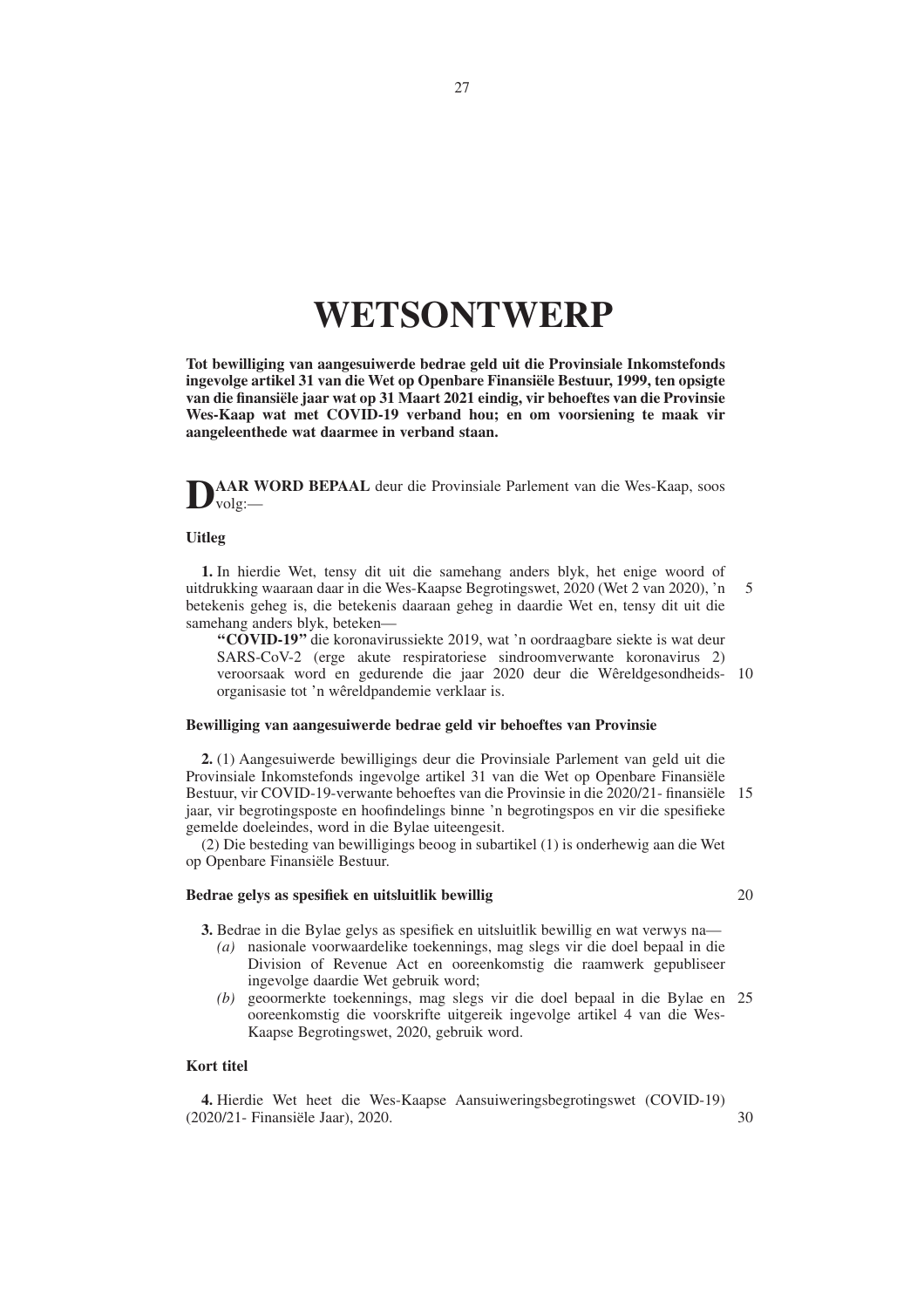### **BYLAE**

## (As 'n las teen die Provinsiale Inkomstefonds)

|                |                                               |           |                              | Lopende betalings     |       | Oordragte en     | <b>Betalings</b>     | <b>Betalings</b>           | <b>Bedrae</b>                           |
|----------------|-----------------------------------------------|-----------|------------------------------|-----------------------|-------|------------------|----------------------|----------------------------|-----------------------------------------|
| Begrotingspos  | Beskrywing van begrotingspos en hoofindelings | Totale    | Vergoeding van<br>werknemers | Goedere en<br>dienste | Ander | subsidies<br>aan | vir<br>kapitaalbates | vir<br>finansiële<br>bates | spesifiek en<br>uitsluitlik<br>bewillig |
|                |                                               | R'000     | R'000                        | R'000                 | R'000 | R'000            | R'000                | R'000                      | R'000                                   |
|                | Premier                                       | 6 3 5 0   | (41800)                      | 48 300                |       | (1500)           | 1 3 5 0              |                            | (3842)                                  |
| $\overline{2}$ | Provinsiale Parlement                         |           |                              |                       |       |                  |                      |                            |                                         |
| 3              | Provinsiale Tesourie                          | (11637)   | (5646)                       | (5710)                |       | 281)             |                      |                            |                                         |
| 4              | Gemeenskapsveiligheid                         | (27967)   |                              | (15503)               |       | (11581)          | 883)                 |                            |                                         |
| 5              | Onderwys                                      | (151312)  |                              | 207 564               |       | (24596)          | (334280)             |                            | (151312)                                |
| 6              | Gesondheid                                    | 1605512   | 272 187                      | 1 241 897             |       | 37 092           | 54 336               |                            | 1605512                                 |
|                | Maatskaplike Ontwikkeling                     | 7932      | (19302)                      | (7900)                |       | 35 134           |                      |                            | 25 7 32                                 |
| 8              | <b>Menslike Nedersettings</b>                 | (226747)  | (12000)                      | 31 950                |       | (246697)         |                      |                            | 246 697)                                |
| 9              | Omgewingsake en Ontwikkelingsbeplanning       | (8921)    |                              | (9738)                |       |                  | 817                  |                            | 500)                                    |
| 10             | Vervoer en Openbare Werke                     | 126 472   | (35286)                      | 442 632               |       | (6000)           | (274874)             |                            | 226 346                                 |
| 11             | Landbou                                       | (82137)   |                              | (39851)               |       | (35494)          | (6792)               |                            | (46796)                                 |
| 12             | Ekonomiese Ontwikkeling en Toerisme           | (57071)   | (30749)                      | (16793)               |       | (9499)           | 30)                  |                            | (35147)                                 |
| 13             | Kultuursake en Sport                          | (99624)   | (17899)                      | (35227)               |       | 42 562)          | (3936)               |                            | (52384)                                 |
| 14             | Plaaslike Regering                            | 32 544    | 1832                         | 20 4 18               |       | 9 4 0 6          | 888                  |                            | 27 000                                  |
|                |                                               |           |                              |                       |       |                  |                      |                            |                                         |
|                |                                               | 1 113 394 | 111 337                      | 1862039               |       | (296578)         | (563404)             |                            | 1 347 912                               |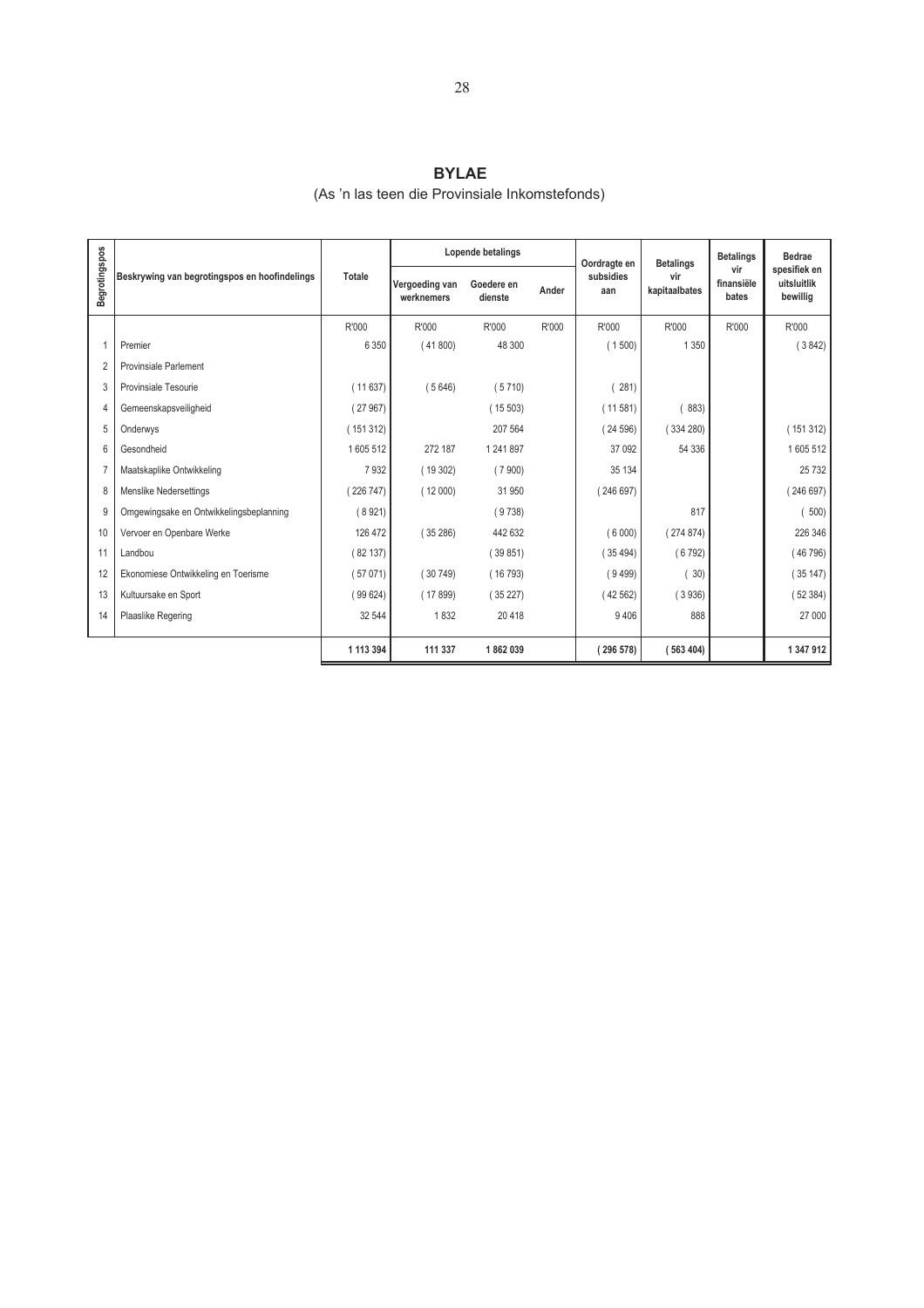|                      |                                                                                                                                                                                                                                        |         |                                         | Lopende betalings |       | Oordragte en     | <b>Betalings</b>     | <b>Betalings vir</b> | <b>Bedrae</b>                           |
|----------------------|----------------------------------------------------------------------------------------------------------------------------------------------------------------------------------------------------------------------------------------|---------|-----------------------------------------|-------------------|-------|------------------|----------------------|----------------------|-----------------------------------------|
| <b>Begrotingspos</b> | Beskrywing van begrotingspos en hoofindelings                                                                                                                                                                                          | Totale  | Vergoeding van Goedere en<br>werknemers | dienste           | Ander | subsidies<br>aan | vir<br>kapitaalbates | finansiële<br>bates  | spesifiek en<br>uitsluitlik<br>bewillig |
|                      |                                                                                                                                                                                                                                        | R'000   | R'000                                   | R'000             | R'000 | R'000            | R'000                | R'000                | R'000                                   |
| 1                    | Departement van die Premier                                                                                                                                                                                                            | 6 3 5 0 | (41800)                                 | 48 300            |       | (1500)           | 1 3 5 0              |                      | (3842)                                  |
|                      | Doel: Om 'n bekwame Wes-Kaapse Regering<br>moontlik te maak en te bestuur deur 'n<br>kultuur van innovasie en samewerking aan te<br>wakker om beter dienste aan die mense van<br>die Wes-Kaap te lewer                                 |         |                                         |                   |       |                  |                      |                      |                                         |
|                      | 1 Uitvoerende Regeringsbestuur en Integrasie<br>(Administrasie)                                                                                                                                                                        | (5905)  | (5050)                                  | (855)             |       |                  |                      |                      |                                         |
|                      | Om uitvoerende regeringsondersteuningsdienste te<br>verleen.                                                                                                                                                                           |         |                                         |                   |       |                  |                      |                      |                                         |
|                      | 2 Provinsiale Strategiese Bestuur                                                                                                                                                                                                      | (7669)  | (3550)                                  | (4119)            |       |                  |                      |                      |                                         |
|                      | Om provinsiale strategiese bestuur te lei en te<br>koördineer deur middel van beleid- en<br>strategiesteun, die gebruik van data en bewyse en<br>die institusionalisering van strategiese programme<br>regoor die Wes-Kaapse Regering. |         |                                         |                   |       |                  |                      |                      |                                         |
|                      | 3 Mensebestuur (Korporatiewe Dienssentrum)                                                                                                                                                                                             | (16035) | (13700)                                 | (2335)            |       |                  |                      |                      |                                         |
|                      | Om 'n dwarsleggende mensebestuursdiens te<br>verleen, bestaande uit organisatoriese ontwikkeling,<br>opleiding en bemagtiging, en mensepraktyke.                                                                                       |         |                                         |                   |       |                  |                      |                      |                                         |
|                      | 4 Sentrum vir E-innovering (Korporatiewe<br>Dienssentrum)                                                                                                                                                                              | 27 608  | (13300)                                 | 41 058            |       | (1500)           | 1 3 5 0              |                      |                                         |
|                      | Om diensuitnemendheid deur middel van<br>inligtingskommunikasietegnologie vir die mense van<br>die Wes-Kaap moontlik te maak.                                                                                                          |         |                                         |                   |       |                  |                      |                      |                                         |
|                      | Waarvan                                                                                                                                                                                                                                |         |                                         |                   |       |                  |                      |                      |                                         |
|                      | Humanitêre steun: ontwikkeling van die<br>kontaksentrum se bevoegdheid en<br>klanteverhoudingsbestuur (KVB).                                                                                                                           |         |                                         |                   |       |                  |                      |                      | 11 158                                  |
|                      | Oordragte en subsidies                                                                                                                                                                                                                 |         |                                         |                   |       |                  |                      |                      |                                         |
|                      | Organisasies sonder winsoogmerk                                                                                                                                                                                                        |         |                                         |                   |       |                  |                      |                      |                                         |
|                      | Besigheidshoekies by biblioteke:<br>Vestiging en onderhoud van e-sentrums                                                                                                                                                              |         |                                         |                   |       | (1500)           |                      |                      |                                         |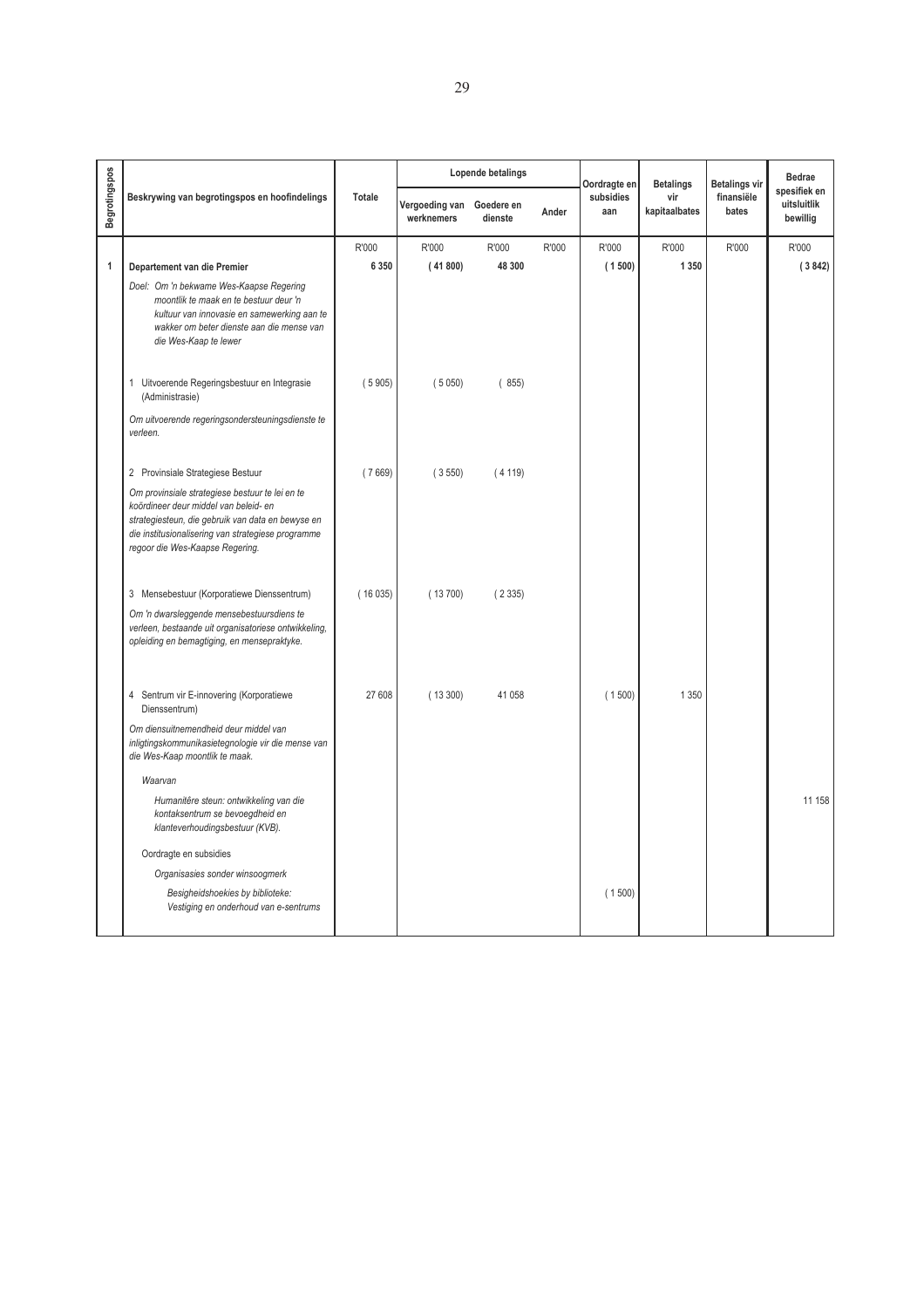|                      | Beskrywing van begrotingspos en hoofindelings                                                                                      |         |                              | Lopende betalings     |       | Oordragte en<br>subsidies<br>aan | <b>Betalings</b><br>vir<br>kapitaalbates | <b>Betalings vir</b> | Bedrae<br>spesifiek en<br>uitsluitlik<br>bewillig |
|----------------------|------------------------------------------------------------------------------------------------------------------------------------|---------|------------------------------|-----------------------|-------|----------------------------------|------------------------------------------|----------------------|---------------------------------------------------|
| <b>Begrotingspos</b> |                                                                                                                                    | Totale  | Vergoeding van<br>werknemers | Goedere en<br>dienste | Ander |                                  |                                          | finansiële<br>bates  |                                                   |
|                      |                                                                                                                                    | R'000   | R'000                        | R'000                 | R'000 | R'000                            | R'000                                    | R'000                | R'000                                             |
|                      | 5 Korporatiewe Sekerheid (Korporatiewe<br>Dienssentrum)                                                                            | 8 3 5 1 | (6200)                       | 14 551                |       |                                  |                                          |                      |                                                   |
|                      | Om ondernemingsrisikobestuurs-, interne-oudit-,<br>provinsiale forensiese, regs- en<br>korporatiewekommunikasiedienste te verleen. |         |                              |                       |       |                                  |                                          |                      |                                                   |
|                      | Waarvan                                                                                                                            |         |                              |                       |       |                                  |                                          |                      |                                                   |
|                      | Geoormerkte toekenning: Ontwikkeling en<br>uitbreiding van die Wes-Kaapse Regering se<br>handelsmerk.                              |         |                              |                       |       |                                  |                                          |                      | (15000)                                           |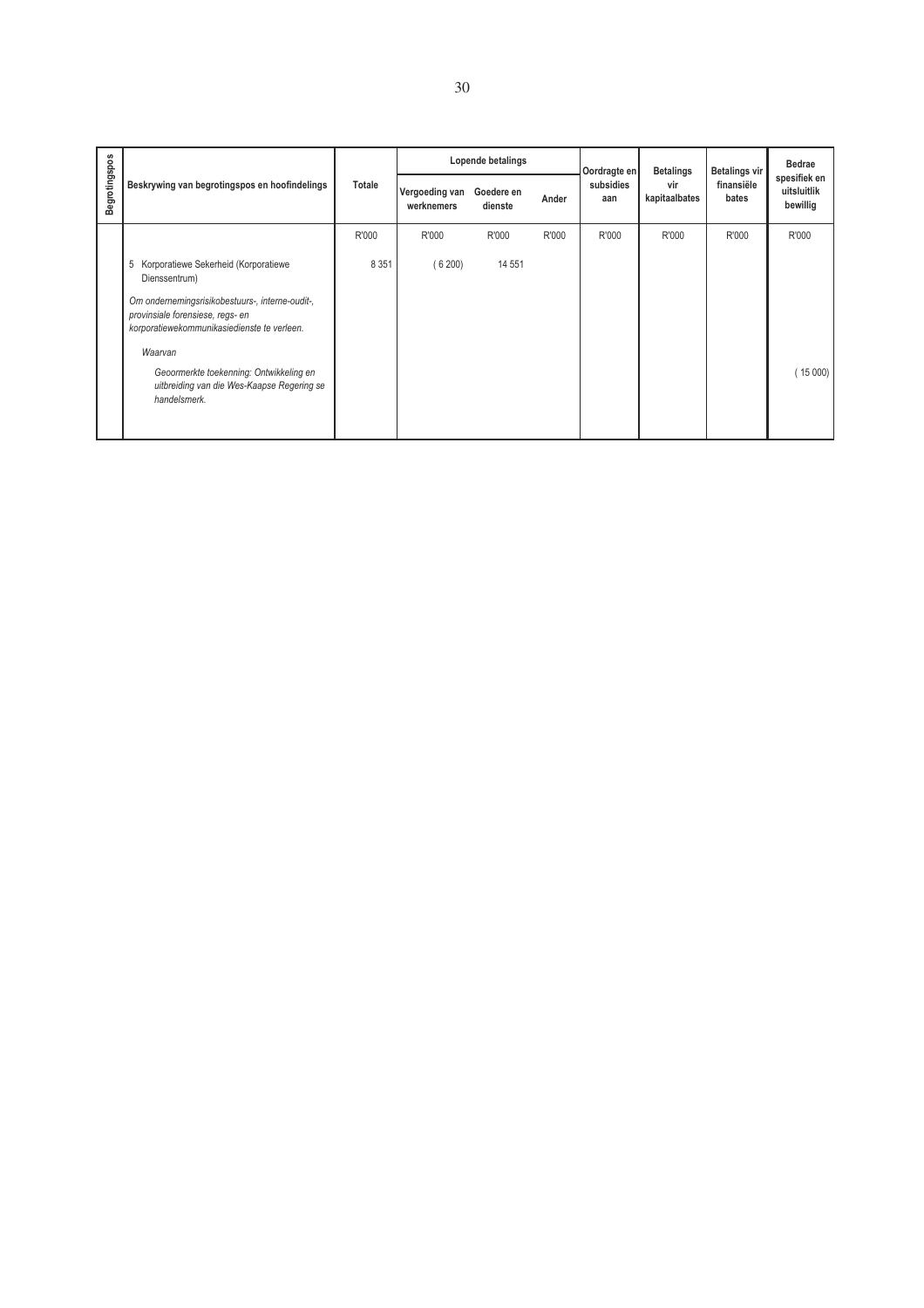|               |                                                                                                                                                                                                                         |         |                                 | Lopende betalings     |       | Oordragte en     | <b>Betalings</b>     | <b>Betalings</b>           | <b>Bedrae</b>                           |
|---------------|-------------------------------------------------------------------------------------------------------------------------------------------------------------------------------------------------------------------------|---------|---------------------------------|-----------------------|-------|------------------|----------------------|----------------------------|-----------------------------------------|
| Begrotingspos | Beskrywing van begrotingspos en hoofindelings                                                                                                                                                                           | Totale  | Vergoeding<br>van<br>werknemers | Goedere en<br>dienste | Ander | subsidies<br>aan | vir<br>kapitaalbates | vir<br>finansiële<br>bates | spesifiek en<br>uitsluitlik<br>bewillig |
|               |                                                                                                                                                                                                                         | R'000   | R'000                           | R'000                 | R'000 | R'000            | R'000                | R'000                      | R'000                                   |
| 3             | <b>Provinsiale Tesourie</b>                                                                                                                                                                                             | (11637) | (5646)                          | (5710)                |       | (281)            |                      |                            |                                         |
|               | Doel: Bevordering van samehorigheid en<br>inwonergesentreerdheid.                                                                                                                                                       |         |                                 |                       |       |                  |                      |                            |                                         |
|               | Om kapasiteit in die openbare sektor op te bou deur<br>aanpasbaar, innoverend en ondersteunend te wees.                                                                                                                 |         |                                 |                       |       |                  |                      |                            |                                         |
|               | Geïntegreerde bestuur en vennootskappe wat die<br>lewering van kwaliteitsdienste op 'n volhoubare<br>manier moontlik maak.                                                                                              |         |                                 |                       |       |                  |                      |                            |                                         |
|               | 1 Administrasie                                                                                                                                                                                                         | (5013)  | (2600)                          | (2137)                |       | (276)            |                      |                            |                                         |
|               | Om strategiese rigtinggewing en gehalte finansiële en<br>ander steundienste aan die Minister en Hoof van die<br>Departement te voorsien.                                                                                |         |                                 |                       |       |                  |                      |                            |                                         |
|               | Waarvan                                                                                                                                                                                                                 |         |                                 |                       |       |                  |                      |                            |                                         |
|               | Oordragte en subsidies                                                                                                                                                                                                  |         |                                 |                       |       |                  |                      |                            |                                         |
|               | Huishoudings                                                                                                                                                                                                            |         |                                 |                       |       |                  |                      |                            |                                         |
|               | Beurse betaalbaar aan nie-werknemers                                                                                                                                                                                    |         |                                 |                       |       | (276)            |                      |                            |                                         |
|               | 2 Volhoubare Hulpbronbestuur                                                                                                                                                                                            | (1917)  | (1301)                          | (616)                 |       |                  |                      |                            |                                         |
|               | Om die doeltreffende en doelmatige bestuur van<br>provinsiale en munisipale finansiële hulpbronne te<br>verseker.                                                                                                       |         |                                 |                       |       |                  |                      |                            |                                         |
|               | 3 Batebestuur                                                                                                                                                                                                           | (2577)  | (1601)                          | (971)                 |       | (5)              |                      |                            |                                         |
|               | Om beleidsrigtinggewing te verleen, en om die bestuur van<br>provinsiale finansiële stelsels, roerende bates en<br>voorsieningskettingbestuur binne die provinsiale en<br>munisipale sfeer te fasiliteer en toe te pas. |         |                                 |                       |       |                  |                      |                            |                                         |
|               | Waarvan                                                                                                                                                                                                                 |         |                                 |                       |       |                  |                      |                            |                                         |
|               | Oordragte en subsidies                                                                                                                                                                                                  |         |                                 |                       |       |                  |                      |                            |                                         |
|               | Huishoudings                                                                                                                                                                                                            |         |                                 |                       |       |                  |                      |                            |                                         |
|               | Werknemersbystandsvoordele:<br>Verlofgratifikasie                                                                                                                                                                       |         |                                 |                       |       | (5)              |                      |                            |                                         |
|               | 4 Finansiële Staatsbestuur                                                                                                                                                                                              | (2130)  | (144)                           | (1986)                |       |                  |                      |                            |                                         |
|               | Om rekenpligtigheid en finansiële staatsbestuur binne<br>departemente, entiteite en munisipaliteite te bevorder.                                                                                                        |         |                                 |                       |       |                  |                      |                            |                                         |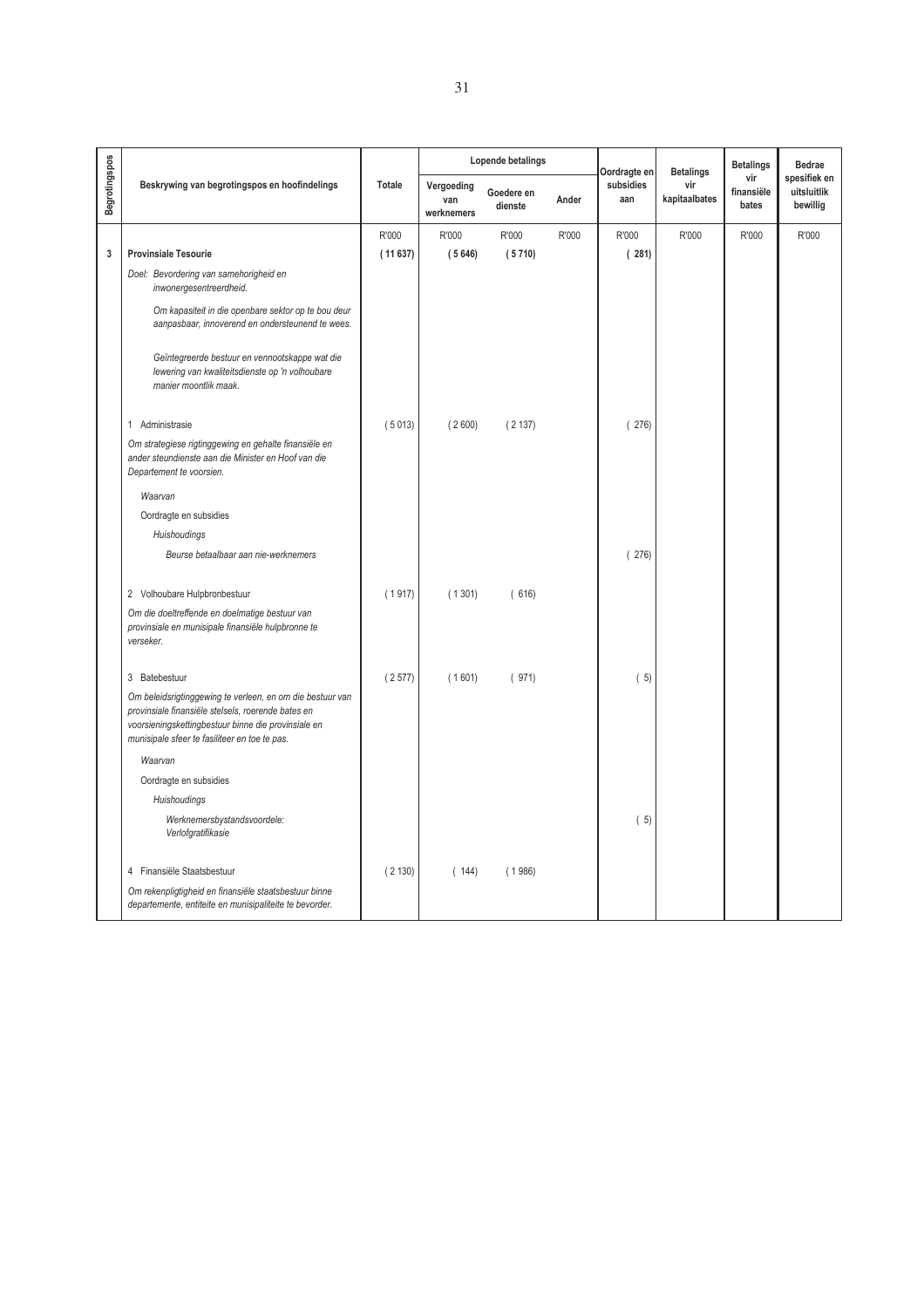|               |                                                                                                                                                                                                                                                                                                                                                                                                                                                          |         | Lopende betalings               |                       |       |                                  | <b>Betalings</b>     | <b>Betalings vir</b> | <b>Bedrae</b>                           |
|---------------|----------------------------------------------------------------------------------------------------------------------------------------------------------------------------------------------------------------------------------------------------------------------------------------------------------------------------------------------------------------------------------------------------------------------------------------------------------|---------|---------------------------------|-----------------------|-------|----------------------------------|----------------------|----------------------|-----------------------------------------|
| Begrotingspos | Beskrywing van begrotingspos en hoofindelings                                                                                                                                                                                                                                                                                                                                                                                                            | Totale  | Vergoeding<br>van<br>werknemers | Goedere en<br>dienste | Ander | Oordragte en<br>subsidies<br>aan | vir<br>kapitaalbates | finansiële<br>bates  | spesifiek en<br>uitsluitlik<br>bewillig |
|               |                                                                                                                                                                                                                                                                                                                                                                                                                                                          | R'000   | R'000                           | R'000                 | R'000 | R'000                            | R'000                | R'000                | R'000                                   |
| 4             | Gemeenskapsveiligheid                                                                                                                                                                                                                                                                                                                                                                                                                                    | (27967) |                                 | (15503)               |       | (11581)                          | (883)                |                      |                                         |
|               | Doel: In die strewe na gemeenskapsveiligheid sal die<br>Departement professionele polisiëring bevorder<br>deur effektiewe oorsig soos deur wetgewing bepaal,<br>veiligheidsvennootskappe met gemeenskappe en<br>ander belanghebbendes (samelewing as geheel) te<br>kapasiteer; en veiligheid in alle openbare geboue<br>en ruimtes te bevorder.                                                                                                          |         |                                 |                       |       |                                  |                      |                      |                                         |
|               | 1 Administrasie                                                                                                                                                                                                                                                                                                                                                                                                                                          | (1540)  |                                 | (1375)                |       |                                  | (165)                |                      |                                         |
|               | Om die Departement en verwante entiteite van<br>strategiese rigting en ondersteunings-, administratiewe,<br>finansiële en uitvoerende dienste te voorsien. Die doel<br>van die Program is om doeltreffende steun aan die<br>ministeriële kantore, Departementshoof,<br>Wes-Kaapse Polisie-ombudsman en Wes-Kaapse<br>Drankowerheid te bied wat betref die funksies van<br>strategiese leierskap en effektiewe bestuur insluitende<br>finansiële bestuur. |         |                                 |                       |       |                                  |                      |                      |                                         |
|               | 2 Burgerlike Toesig                                                                                                                                                                                                                                                                                                                                                                                                                                      | (5056)  |                                 | (2882)                |       | (1581)                           | (593)                |                      |                                         |
|               | Om toesig te hou oor die gedrag, effektiwiteit en<br>doeltreffendheid van wetstoepassingsagentskappe in die<br>Provinsie.                                                                                                                                                                                                                                                                                                                                |         |                                 |                       |       |                                  |                      |                      |                                         |
|               | Waarvan                                                                                                                                                                                                                                                                                                                                                                                                                                                  |         |                                 |                       |       |                                  |                      |                      |                                         |
|               | Oordragte en subsidies                                                                                                                                                                                                                                                                                                                                                                                                                                   |         |                                 |                       |       |                                  |                      |                      |                                         |
|               | Organisasies sonder winsoogmerk                                                                                                                                                                                                                                                                                                                                                                                                                          |         |                                 |                       |       |                                  |                      |                      |                                         |
|               | Veiligheidsprogramme - Buurtwag                                                                                                                                                                                                                                                                                                                                                                                                                          |         |                                 |                       |       | 1 1 5 5                          |                      |                      |                                         |
|               | Huishoudings                                                                                                                                                                                                                                                                                                                                                                                                                                             |         |                                 |                       |       |                                  |                      |                      |                                         |
|               | Uitgebreide Vennootskapsprogram -<br>Gemeenskapspolisiëringsforums                                                                                                                                                                                                                                                                                                                                                                                       |         |                                 |                       |       | (2736)                           |                      |                      |                                         |
|               | 3 Provinsiale Polisiëringsfunksies                                                                                                                                                                                                                                                                                                                                                                                                                       | (11253) |                                 | (845)                 |       | (10000)                          | (408)                |                      |                                         |
|               | Om te help met die implementering van die grondwetlike<br>mandaat wat aan provinsies gegee is, ingevolge hul rol in<br>die bevordering van goeie verhoudinge tussen<br>gemeenskappe en die polisie deur sy<br>gemeenskapsinklusiewe benadering en om te verseker<br>dat alle diensleweringsklagtes oor polisiëring in die<br>Provinsie onafhanklik en effektief aangespreek word.                                                                        |         |                                 |                       |       |                                  |                      |                      |                                         |
|               | Waarvan                                                                                                                                                                                                                                                                                                                                                                                                                                                  |         |                                 |                       |       |                                  |                      |                      |                                         |
|               | Oordragte en subsidies                                                                                                                                                                                                                                                                                                                                                                                                                                   |         |                                 |                       |       |                                  |                      |                      |                                         |
|               | Organisasies sonder winsoogmerk                                                                                                                                                                                                                                                                                                                                                                                                                          |         |                                 |                       |       |                                  |                      |                      |                                         |
|               | Jeugveiligheidsprogram                                                                                                                                                                                                                                                                                                                                                                                                                                   |         |                                 |                       |       | (2000)                           |                      |                      |                                         |
|               | Huishoudings                                                                                                                                                                                                                                                                                                                                                                                                                                             |         |                                 |                       |       |                                  |                      |                      |                                         |
|               | Projek Chrysalis-fonds: Wes-Kaap                                                                                                                                                                                                                                                                                                                                                                                                                         |         |                                 |                       |       | (8000)                           |                      |                      |                                         |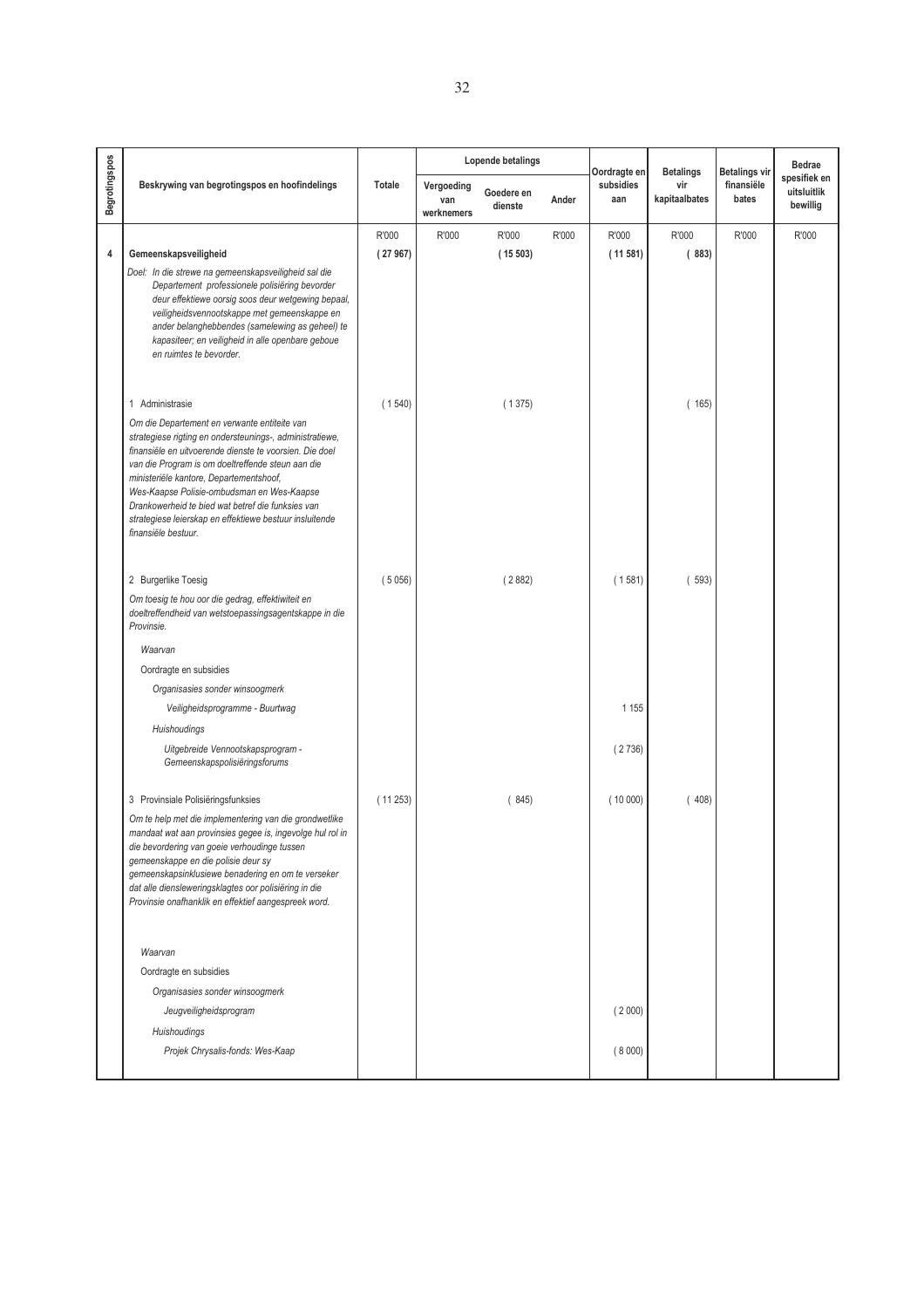|               | Beskrywing van begrotingspos en hoofindelings                                                                                                                                       |        | Lopende betalings               |                       |       | Oordragte en     | <b>Betalings</b>     | <b>Betalings vir</b> | Bedrae                                  |
|---------------|-------------------------------------------------------------------------------------------------------------------------------------------------------------------------------------|--------|---------------------------------|-----------------------|-------|------------------|----------------------|----------------------|-----------------------------------------|
| Begrotingspos |                                                                                                                                                                                     | Totale | Vergoeding<br>van<br>werknemers | Goedere en<br>dienste | Ander | subsidies<br>aan | vir<br>kapitaalbates | finansiële<br>bates  | spesifiek en<br>uitsluitlik<br>bewillig |
|               |                                                                                                                                                                                     | R'000  | R'000                           | R'000                 | R'000 | R'000            | R'000                | R'000                | R'000                                   |
|               | Sekuriteitsrisikobestuur<br>4                                                                                                                                                       | 10118  |                                 | (10401)               |       |                  | 283                  |                      |                                         |
|               | Om 'n 'regering as 'n geheel' benadering in werking te stel<br>vir die bou van meer veerkragtige instellings en om<br>gemeenskappe te bemagtig om groter veiligheid te<br>bevorder. |        |                                 |                       |       |                  |                      |                      |                                         |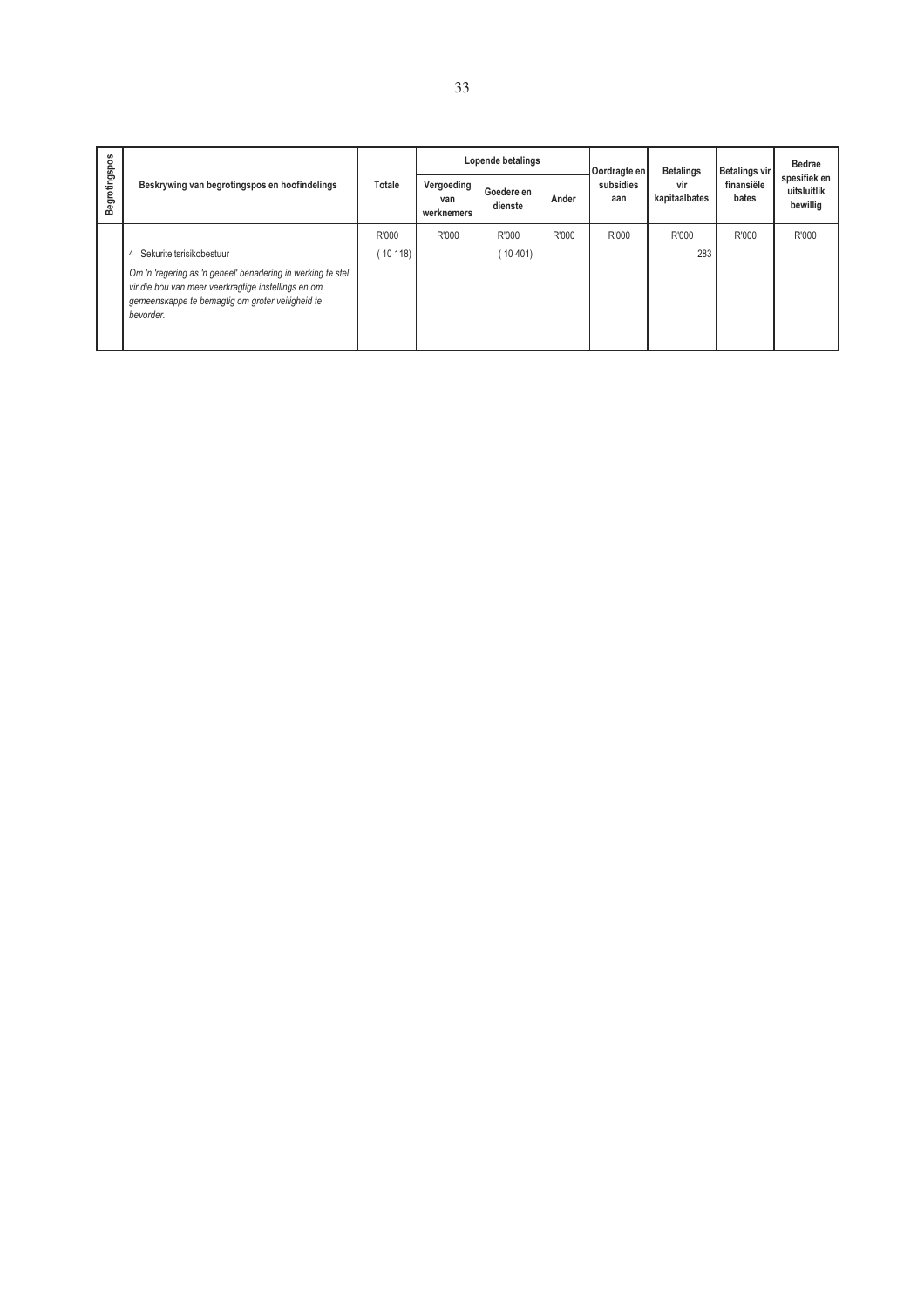|               |                                                                                                                                                                                                                                                                                                                   |          |                                 | Lopende betalings     |       | Oordragte en     | <b>Betalings</b>     | <b>Betalings vir</b> | <b>Bedrae</b>                           |
|---------------|-------------------------------------------------------------------------------------------------------------------------------------------------------------------------------------------------------------------------------------------------------------------------------------------------------------------|----------|---------------------------------|-----------------------|-------|------------------|----------------------|----------------------|-----------------------------------------|
| Begrotingspos | Beskrywing van begrotingspos en hoofindelings                                                                                                                                                                                                                                                                     | Totale   | Vergoeding<br>van<br>werknemers | Goedere en<br>dienste | Ander | subsidies<br>aan | vir<br>kapitaalbates | finansiële<br>bates  | spesifiek en<br>uitsluitlik<br>bewillig |
|               |                                                                                                                                                                                                                                                                                                                   | R'000    | R'000                           | R'000                 | R'000 | R'000            | R'000                | R'000                | R'000                                   |
| 5             | Onderwys                                                                                                                                                                                                                                                                                                          | (151312) |                                 | 207 564               |       | (24596)          | (334280)             |                      | (151312)                                |
|               | Doel: Die missie van die Departement is om te verseker<br>dat elke kind kwalitatiewe leergeleenthede het in 'n<br>funksionele en instaatstellende omgewing om<br>kennis, bekwaamhede, vaardighede en waardes te<br>verwerf om in 'n veranderende wêreld te slaag.                                                 |          |                                 |                       |       |                  |                      |                      |                                         |
|               | Administrasie<br>$\mathbf{1}$                                                                                                                                                                                                                                                                                     | (39913)  |                                 | (33206)               |       | (6543)           | (164)                |                      |                                         |
|               | Om oorhoofse bestuur aan die onderwysstelsel te<br>voorsien ooreenkomstig die Wet op Nasionale<br>Onderwysbeleid, 1996 (Wet 27 van 1996), die Wet op<br>Openbare Finansiële Bestuur, 1999 (Wet 1 van 1999),<br>en ander beleid.                                                                                   |          |                                 |                       |       |                  |                      |                      |                                         |
|               | Waarvan                                                                                                                                                                                                                                                                                                           |          |                                 |                       |       |                  |                      |                      |                                         |
|               | Oordragte en subsidies                                                                                                                                                                                                                                                                                            |          |                                 |                       |       |                  |                      |                      |                                         |
|               | Organisasies sonder winsoogmerk                                                                                                                                                                                                                                                                                   |          |                                 |                       |       |                  |                      |                      |                                         |
|               | Fondse voorsien aan gewone openbare<br>skole vir subsidie ten opsigte van Hoërskool-<br>verbeteringsprogram, LITNUM-toekennings<br>en biblioteekdienste                                                                                                                                                           |          |                                 |                       |       | (6543)           |                      |                      |                                         |
|               | 2 Gewone Openbare Skoolonderrig                                                                                                                                                                                                                                                                                   | 240 674  |                                 | 218 887               |       | 21 787           |                      |                      |                                         |
|               | Om gewone openbare onderrig vanaf Graad 1 tot 12<br>ooreenkomstig die Suid-Afrikaanse Skolewet, 1996<br>(Wet 84 van 1996), en Onderwys Witskrif 6 op Spesiale<br>Onderwys: Die vestiging van 'n Inklusiewe Onderwys- en<br>Opleidingstelsel (Julie 2001) (Witskrif 6) te bied. E-<br>onderwys word ook ingesluit. |          |                                 |                       |       |                  |                      |                      |                                         |
|               | Waarvan                                                                                                                                                                                                                                                                                                           |          |                                 |                       |       |                  |                      |                      |                                         |
|               | Nasionale voorwaardelike toekenning: Wiskunde,<br>Wetenskap en Tegnologie                                                                                                                                                                                                                                         |          |                                 |                       |       |                  |                      |                      | (5069)                                  |
|               | Geoormerkte toekenning: Artikel 25:<br>Nooduitgawes vir 'n spesiale<br>skoolvoedingsprogram.                                                                                                                                                                                                                      |          |                                 |                       |       |                  |                      |                      | 18 000                                  |
|               | Oordragte en subsidies                                                                                                                                                                                                                                                                                            |          |                                 |                       |       |                  |                      |                      |                                         |
|               | Organisasies sonder winsoogmerk<br>Vir operasionele ondersteuning aan skole ten<br>opsigte van COVID-19                                                                                                                                                                                                           |          |                                 |                       |       | 21 787           |                      |                      |                                         |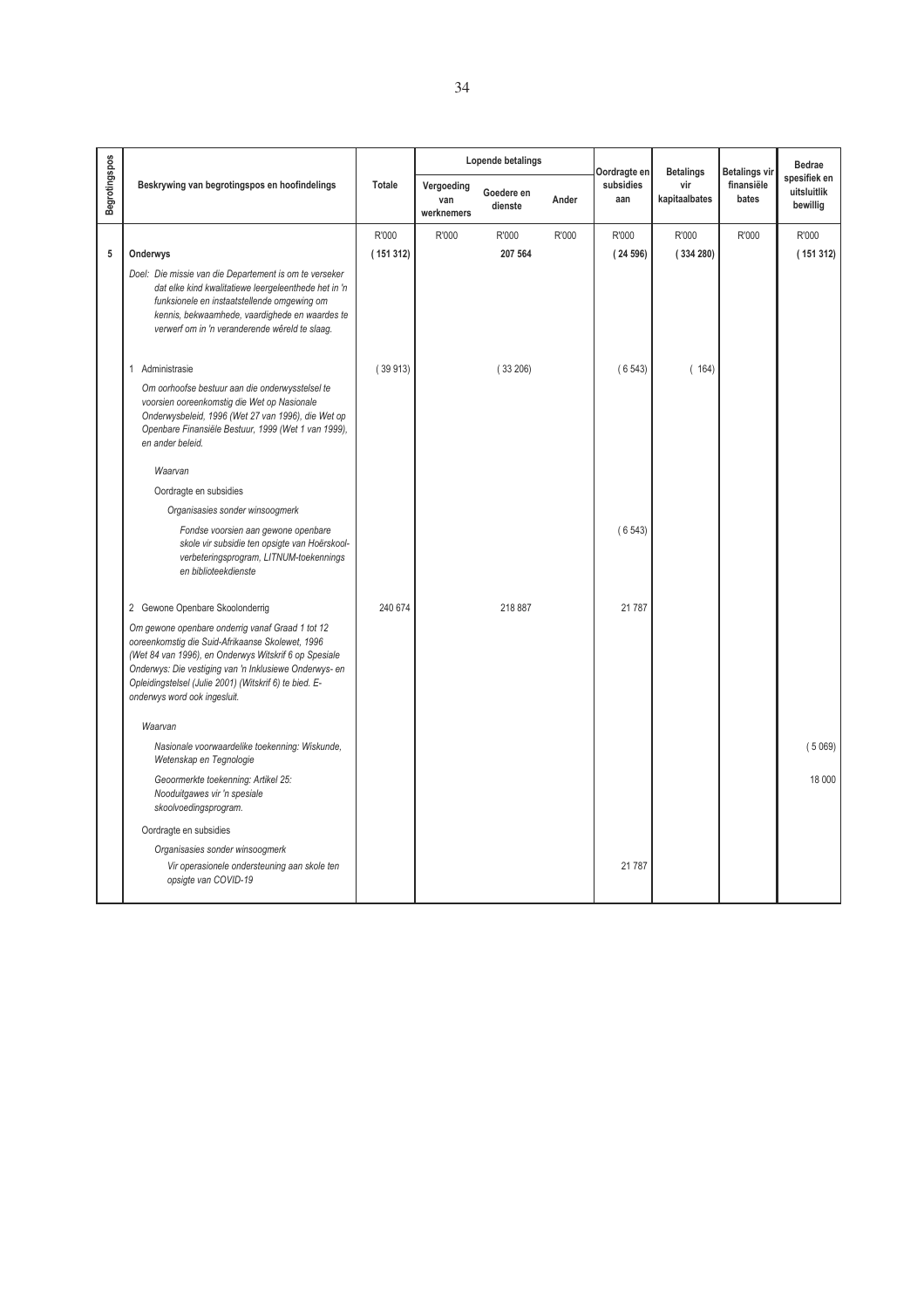|                      |                                                                                                                                                                                                                                                                                                |          |                                 | Lopende betalings     |       |                                  |                                          |                                             | <b>Bedrae</b>                           |
|----------------------|------------------------------------------------------------------------------------------------------------------------------------------------------------------------------------------------------------------------------------------------------------------------------------------------|----------|---------------------------------|-----------------------|-------|----------------------------------|------------------------------------------|---------------------------------------------|-----------------------------------------|
| <b>Begrotingspos</b> | Beskrywing van begrotingspos en hoofindelings                                                                                                                                                                                                                                                  | Totale   | Vergoeding<br>van<br>werknemers | Goedere en<br>dienste | Ander | Oordragte en<br>subsidies<br>aan | <b>Betalings</b><br>vir<br>kapitaalbates | <b>Betalings vir</b><br>finansiële<br>bates | spesifiek en<br>uitsluitlik<br>bewillig |
|                      |                                                                                                                                                                                                                                                                                                | R'000    | R'000                           | R'000                 | R'000 | R'000                            | R'000                                    | R'000                                       | R'000                                   |
|                      | 3 Subsidies aan Onafhanklike Skole                                                                                                                                                                                                                                                             |          |                                 |                       |       |                                  |                                          |                                             |                                         |
|                      | Om onafhanklike skole te ondersteun ooreenkomstig die<br>Suid-Afrikaanse Skolewet, 1996 (Wet 84 van 1996).                                                                                                                                                                                     |          |                                 |                       |       |                                  |                                          |                                             |                                         |
|                      | 4 Openbare Spesiale Skoolonderrig                                                                                                                                                                                                                                                              | (902)    |                                 | (902)                 |       |                                  |                                          |                                             |                                         |
|                      | Om gehalte onderwys aan leerders met hoogs<br>gespesialiseerde ondersteuningsbehoeftes te voorsien<br>en ondersteuning te bied aan leerders in gewone<br>openbare skole met gespesialiseerde<br>ondersteuningsbehoeftes, ingevolge die Suid-Afrikaanse<br>Skolewet en die Onderwys Witskrif 6. |          |                                 |                       |       |                                  |                                          |                                             |                                         |
|                      | 5 Vroeëkinderontwikkeling                                                                                                                                                                                                                                                                      | (1829)   |                                 | (1829)                |       |                                  |                                          |                                             |                                         |
|                      | Om Vroeëkinderontwikkeling (VKO) aan die<br>Graad R-vlak te voorsien in ooreenstemming met<br>Onderwys Witskrif 5: Vroeëkinderontwikkeling: Die<br>aanspreek van behoeftes in Vroeëkinderontwikkeling in<br>Suid-Afrika (Mei 2001). E-onderwys word ook ingesluit.                             |          |                                 |                       |       |                                  |                                          |                                             |                                         |
|                      | Infrastruktuurontwikkeling<br>6                                                                                                                                                                                                                                                                | (344340) |                                 | 27 776                |       | (38000)                          | (334 116)                                |                                             |                                         |
|                      | Om infrastruktuurfasiliteite vir skole en nie-skole te<br>voorsien en onderhou.                                                                                                                                                                                                                |          |                                 |                       |       |                                  |                                          |                                             |                                         |
|                      | Waarvan                                                                                                                                                                                                                                                                                        |          |                                 |                       |       |                                  |                                          |                                             |                                         |
|                      | Nasionale voorwaardelike toekenning: Toekenning<br>vir Onderwysinfrastruktuur                                                                                                                                                                                                                  |          |                                 |                       |       |                                  |                                          |                                             | (159441)                                |
|                      | Oordragte en subsidies                                                                                                                                                                                                                                                                         |          |                                 |                       |       |                                  |                                          |                                             |                                         |
|                      | Organisasies sonder winsoogmerk                                                                                                                                                                                                                                                                |          |                                 |                       |       |                                  |                                          |                                             |                                         |
|                      | Skoolbeheerliggaam (SBL) se projekte - Skool-<br>en Skoolsaalprogram                                                                                                                                                                                                                           |          |                                 |                       |       | (38000)                          |                                          |                                             |                                         |
|                      | 7 Eksamen- en Ondewysverwante Dienste                                                                                                                                                                                                                                                          | (5002)   |                                 | (3162)                |       | (1840)                           |                                          |                                             |                                         |
|                      | Om onderwysinrigtings as 'n geheel van eksamen- en<br>onderrigverwante steun te voorsien.                                                                                                                                                                                                      |          |                                 |                       |       |                                  |                                          |                                             |                                         |
|                      | Waarvan                                                                                                                                                                                                                                                                                        |          |                                 |                       |       |                                  |                                          |                                             |                                         |
|                      | Nasionale voorwaardelike toekenning: MIV en Vigs<br>(Lewensvaardigheidsopleiding)                                                                                                                                                                                                              |          |                                 |                       |       |                                  |                                          |                                             | (4802)                                  |
|                      | Organisasies sonder winsoogmerk                                                                                                                                                                                                                                                                |          |                                 |                       |       |                                  |                                          |                                             |                                         |
|                      | Fondse voorsien vir jeugontwikkeling by<br>sentrums vir Verdere Onderrig en Opleiding<br>(VOO) en Opleiding en Onderrig vir<br>Volwassenes (OOV)                                                                                                                                               |          |                                 |                       |       | (1840)                           |                                          |                                             |                                         |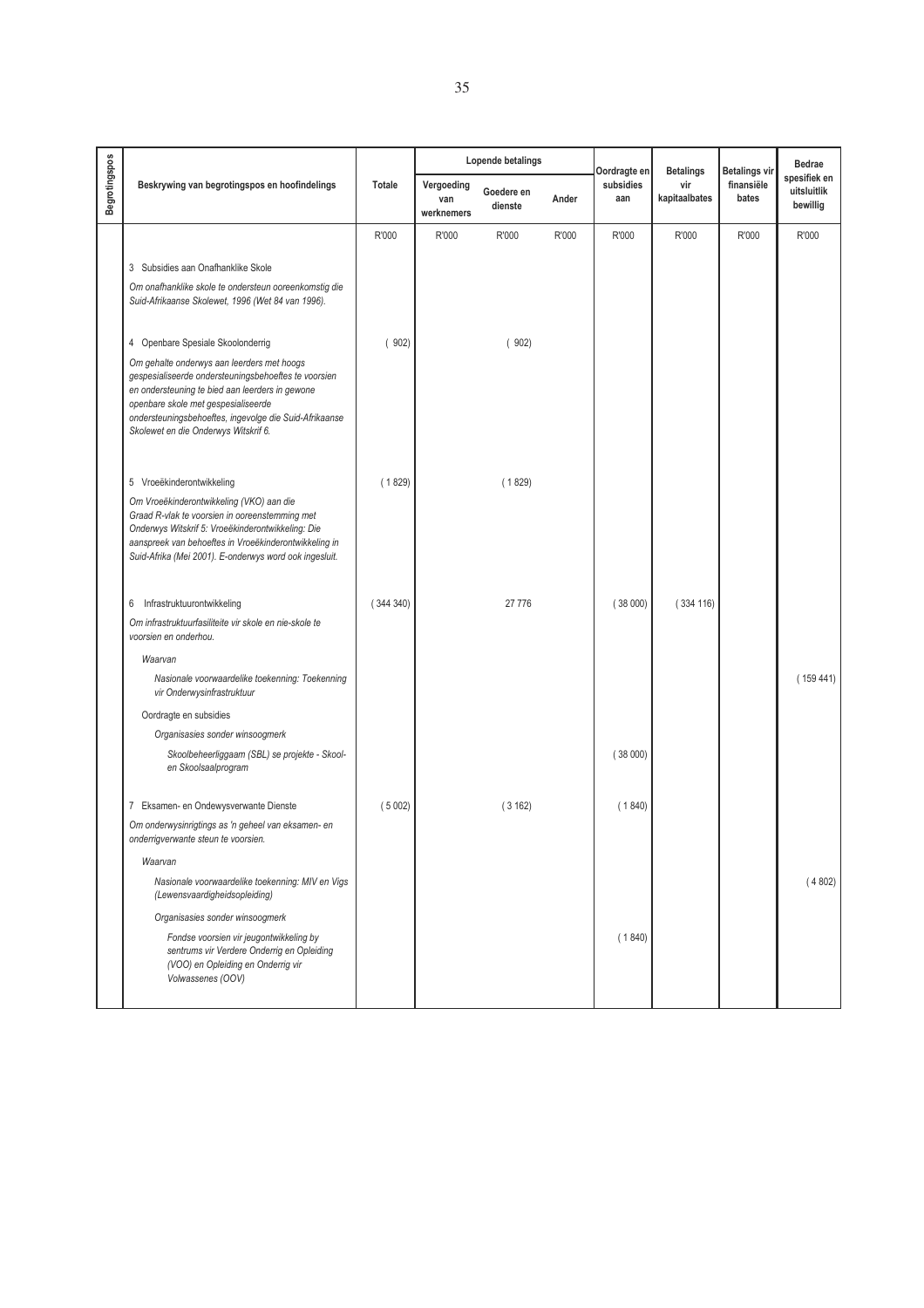|               |                                                                                                                                                                                                                                                |           |                                 | Lopende betalings     |       | Oordragte en     | <b>Betalings</b>     | <b>Betalings vir</b> | <b>Bedrae</b>                           |
|---------------|------------------------------------------------------------------------------------------------------------------------------------------------------------------------------------------------------------------------------------------------|-----------|---------------------------------|-----------------------|-------|------------------|----------------------|----------------------|-----------------------------------------|
| Begrotingspos | Beskrywing van begrotingspos en hoofindelings                                                                                                                                                                                                  | Totale    | Vergoeding<br>van<br>werknemers | Goedere en<br>dienste | Ander | subsidies<br>aan | vir<br>kapitaalbates | finansiële<br>bates  | spesifiek en<br>uitsluitlik<br>bewillig |
|               |                                                                                                                                                                                                                                                | R'000     | R'000                           | R'000                 | R'000 | R'000            | R'000                | R'000                | R'000                                   |
| 6             | Gesondheid                                                                                                                                                                                                                                     | 1 605 512 | 272 187                         | 1 241 897             |       | 37 092           | 54 336               |                      | 1 605 512                               |
|               | Doel: Ons onderneem om gelyke toegang tot<br>gesondheidsdienste van gehalte in vennootskap met<br>die toepaslike rolspelers binne 'n gebalanseerde en<br>goedbestuurde gesondheidstelsel aan die mense<br>van die Wes-Kaap en verder te lewer. |           |                                 |                       |       |                  |                      |                      |                                         |
|               | Administrasie<br>1                                                                                                                                                                                                                             | 491 292   |                                 | 491 292               |       |                  |                      |                      |                                         |
|               | Om die strategiese bestuur en algehele administrasie van<br>die Departement te behartig.<br>Waarvan                                                                                                                                            |           |                                 |                       |       |                  |                      |                      |                                         |
|               | Nasionale voorwaardelike toekenning: Provinsiale<br>Rampverligting                                                                                                                                                                             |           |                                 |                       |       |                  |                      |                      | 53 292                                  |
|               | Geoormerkte toekennings:                                                                                                                                                                                                                       |           |                                 |                       |       |                  |                      |                      |                                         |
|               | Fondse benodig vir besteding op COVID-19-<br>aktiwiteite wat verband hou met personeel en<br>fasiliteite.                                                                                                                                      |           |                                 |                       |       |                  |                      |                      | 438 000                                 |
|               | 2 Distriksgesondheidsdienste                                                                                                                                                                                                                   | 962 693   | 245 087                         | 668 336               |       | 37 092           | 12 178               |                      |                                         |
|               | Om fasiliteitsgebaseerde distriksgesondheidsdienste (by<br>klinieke, gemeenskapsgesondheidsentrums en<br>distrikshospitale) en gemeenskapsgebaseerde<br>distriksgesondheidsdienste (GGD) aan die inwoners van<br>die Wes-Kaap te lewer.        |           |                                 |                       |       |                  |                      |                      |                                         |
|               | Waarvan                                                                                                                                                                                                                                        |           |                                 |                       |       |                  |                      |                      |                                         |
|               | Nasionale voorwaardelike toekenning: MIV-, TB-,<br>Malaria- en Gemeenskapsuitreik-toelaag                                                                                                                                                      |           |                                 |                       |       |                  |                      |                      |                                         |
|               | Waarvan                                                                                                                                                                                                                                        |           |                                 |                       |       |                  |                      |                      |                                         |
|               | MIV en Vigs-komponent                                                                                                                                                                                                                          |           |                                 |                       |       |                  |                      |                      | (36708)                                 |
|               | COVID-19 komponent                                                                                                                                                                                                                             |           |                                 |                       |       |                  |                      |                      | 588 928                                 |
|               | Geoormerkte toekennings:                                                                                                                                                                                                                       |           |                                 |                       |       |                  |                      |                      |                                         |
|               | Fondse benodig vir besteding op COVID-19-<br>aktiwiteite wat verband hou met personeel en<br>fasiliteite.                                                                                                                                      |           |                                 |                       |       |                  |                      |                      | 410 473                                 |
|               | Oordragte en subsidies                                                                                                                                                                                                                         |           |                                 |                       |       |                  |                      |                      |                                         |
|               | Organisasies sonder winsoogmerk                                                                                                                                                                                                                |           |                                 |                       |       |                  |                      |                      |                                         |
|               | Gemeenskapstoetse & -sifting en ondersteuning<br>van COVID-19-reaksie                                                                                                                                                                          |           |                                 |                       |       | 24 000           |                      |                      |                                         |
|               | Lentegeur-veldhospitaal uitbreiding van toegang<br>tot palliatiewe sorg in reaksie op COVID-19-<br>pandemie                                                                                                                                    |           |                                 |                       |       | 19 000           |                      |                      |                                         |
|               | MIV en Vigs: Gemeenskapsuitreik-,<br>Lekeberading- en Palliatiewe sorg- en<br>oorgangsdienste, ensovoorts                                                                                                                                      |           |                                 |                       |       | (5908)           |                      |                      |                                         |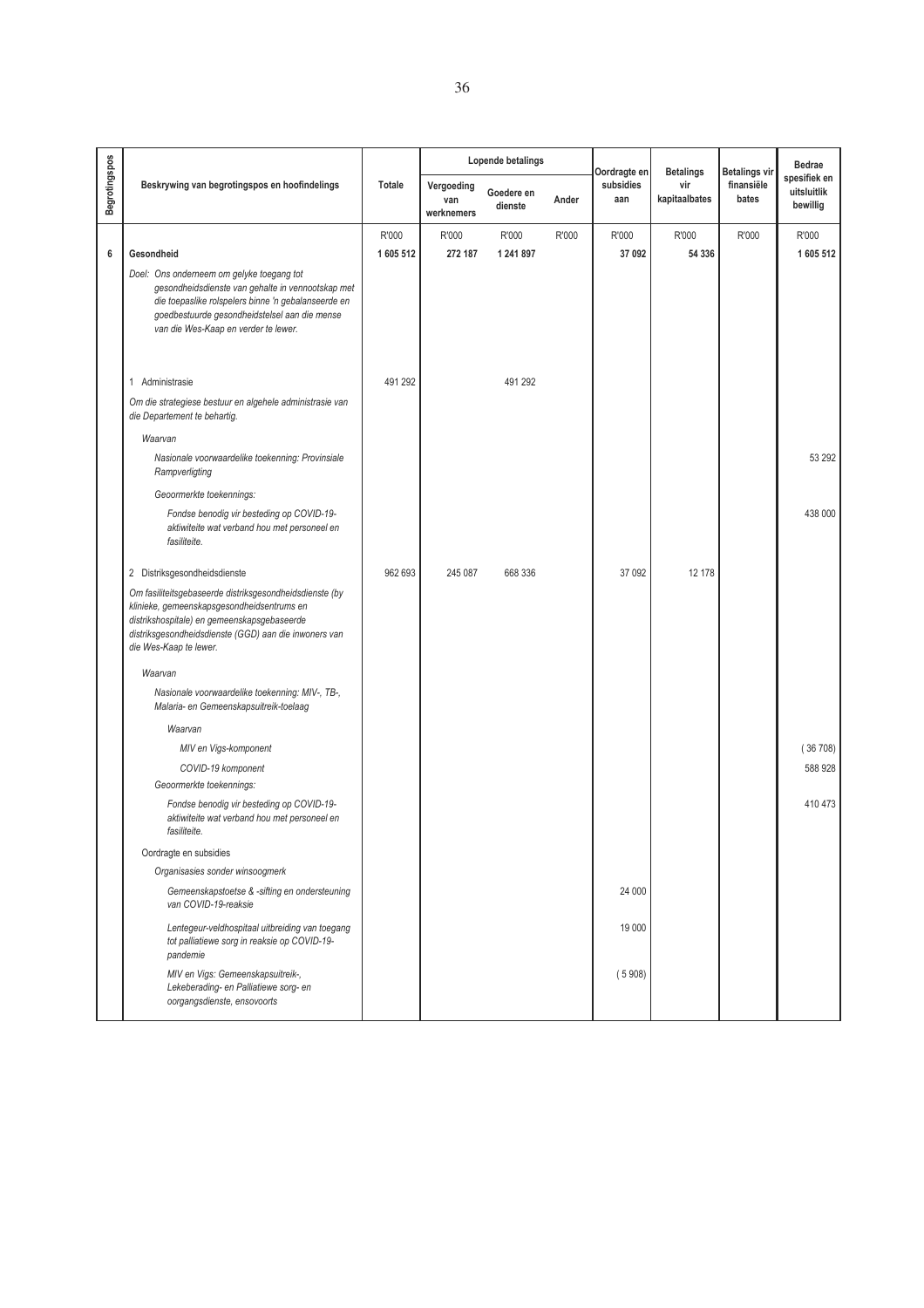|               |                                                                                                                                                                                                                                                                                                                                            |               |                                 | Lopende betalings     |       |                                  |                                          |                                             | <b>Bedrae</b>                           |
|---------------|--------------------------------------------------------------------------------------------------------------------------------------------------------------------------------------------------------------------------------------------------------------------------------------------------------------------------------------------|---------------|---------------------------------|-----------------------|-------|----------------------------------|------------------------------------------|---------------------------------------------|-----------------------------------------|
| Begrotingspos | Beskrywing van begrotingspos en hoofindelings                                                                                                                                                                                                                                                                                              | <b>Totale</b> | Vergoeding<br>van<br>werknemers | Goedere en<br>dienste | Ander | Oordragte en<br>subsidies<br>aan | <b>Betalings</b><br>vir<br>kapitaalbates | <b>Betalings vir</b><br>finansiële<br>bates | spesifiek en<br>uitsluitlik<br>bewillig |
|               |                                                                                                                                                                                                                                                                                                                                            | R'000         | R'000                           | R'000                 | R'000 | R'000                            | R'000                                    | R'000                                       | R'000                                   |
|               | 3 Mediese Nooddienste                                                                                                                                                                                                                                                                                                                      |               |                                 |                       |       |                                  |                                          |                                             |                                         |
|               | Om mediese nooddienste voor hospitalisasie te lewer,<br>insluitende oorplasings tussen hospitale en beplande<br>pasiëntvervoer; sowel as kliniese bestuur en koördinasie<br>van noodmedisyne binne die provinsiale<br>Gesondheidsdepartement.                                                                                              |               |                                 |                       |       |                                  |                                          |                                             |                                         |
|               | 4 Provinsiale Hospitaaldienste                                                                                                                                                                                                                                                                                                             | 44 527        | 25 600                          | 13 1 25               |       |                                  | 5 802                                    |                                             |                                         |
|               | Om 'n hospitaaldiens te lewer wat toeganklik, geskik en<br>doeltreffend is en algemene spesialisdienste te verskaf,<br>insluitend 'n gespesialiseerde rehabilitasiediens,<br>tandheelkundediens en psigiatriese diens, asook om 'n<br>platform vir die opleiding van professionele<br>gesondheidswerkers te skep en navorsing uit te voer. |               |                                 |                       |       |                                  |                                          |                                             |                                         |
|               | Waarvan                                                                                                                                                                                                                                                                                                                                    |               |                                 |                       |       |                                  |                                          |                                             |                                         |
|               | Geoormerkte toekennings:                                                                                                                                                                                                                                                                                                                   |               |                                 |                       |       |                                  |                                          |                                             |                                         |
|               | Fondse benodig vir besteding op COVID-19-<br>aktiwiteite wat verband hou met personeel en<br>fasiliteite.                                                                                                                                                                                                                                  |               |                                 |                       |       |                                  |                                          |                                             | 44 527                                  |
|               | 5 Sentrale Gesondheidsdienste                                                                                                                                                                                                                                                                                                              | 45 000        | 1500                            | 10 500                |       |                                  | 33 000                                   |                                             |                                         |
|               | Om tersiêre en kwaternêre gesondheidsdienste te voorsien<br>en 'n platform vir die opleiding van gesondheidswerkers en<br>navorsing daar te stel.                                                                                                                                                                                          |               |                                 |                       |       |                                  |                                          |                                             |                                         |
|               | Waarvan                                                                                                                                                                                                                                                                                                                                    |               |                                 |                       |       |                                  |                                          |                                             |                                         |
|               | Geoormerkte toekennings:                                                                                                                                                                                                                                                                                                                   |               |                                 |                       |       |                                  |                                          |                                             |                                         |
|               | Fondse benodig vir besteding op COVID-19-<br>aktiwiteite wat verband hou met personeel en<br>fasiliteite.                                                                                                                                                                                                                                  |               |                                 |                       |       |                                  |                                          |                                             | 45 000                                  |
|               | 6 Gesondheidswetenskappe en Opleiding                                                                                                                                                                                                                                                                                                      |               |                                 |                       |       |                                  |                                          |                                             |                                         |
|               | Om opleiding en ontwikkelingsgeleenthede aan werklike en<br>potensiële werknemers van die Departement te skep.                                                                                                                                                                                                                             |               |                                 |                       |       |                                  |                                          |                                             |                                         |
|               | 7 Gesondheidsorgsteundienste                                                                                                                                                                                                                                                                                                               |               |                                 |                       |       |                                  |                                          |                                             |                                         |
|               | Om steundienste te lewer wat die Departement in staat stel<br>om sy doelwitte te bereik.                                                                                                                                                                                                                                                   |               |                                 |                       |       |                                  |                                          |                                             |                                         |
|               | 8 Gesondheidsfasiliteitebestuur                                                                                                                                                                                                                                                                                                            | 62 000        |                                 | 58 644                |       |                                  | 3 3 5 6                                  |                                             |                                         |
|               | Om nuwe gesondheidsfasiliteite te verskaf<br>en bestaande fasiliteite op te knap, op<br>te gradeer en in stand te hou, insluitende<br>gesondheidstegnologie.                                                                                                                                                                               |               |                                 |                       |       |                                  |                                          |                                             |                                         |
|               | Waarvan                                                                                                                                                                                                                                                                                                                                    |               |                                 |                       |       |                                  |                                          |                                             |                                         |
|               | Geoormerkte toekennings:                                                                                                                                                                                                                                                                                                                   |               |                                 |                       |       |                                  |                                          |                                             |                                         |
|               | Fondse benodig vir besteding op COVID-19-<br>aktiwiteite wat verband hou met personeel en<br>fasiliteite.                                                                                                                                                                                                                                  |               |                                 |                       |       |                                  |                                          |                                             | 62 000                                  |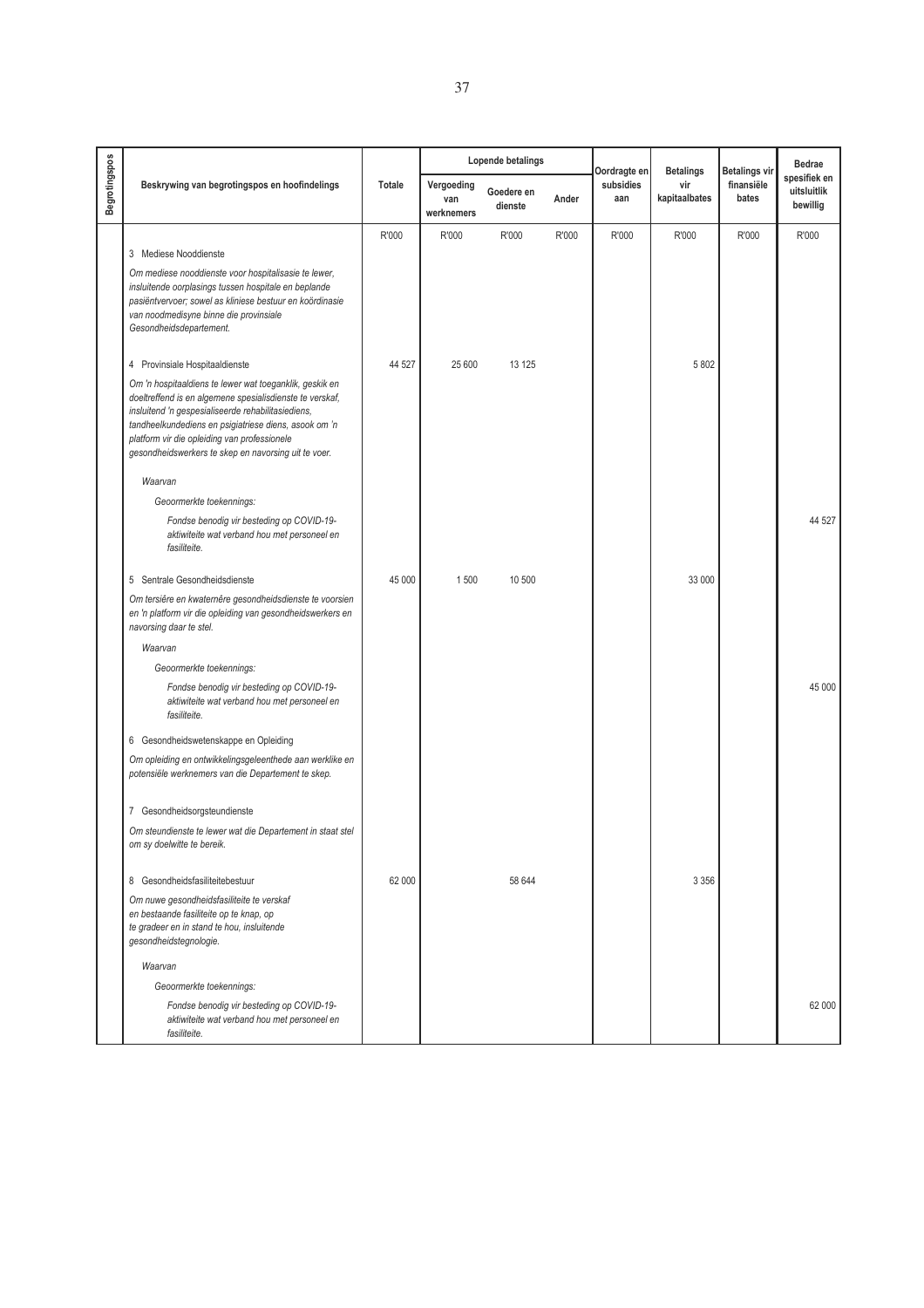|                |                                                                                                                                                                                                                                      |         |                                 | Lopende betalings     |       | Oordragte en     | <b>Betalings</b>     | <b>Betalings vir</b> | <b>Bedrae</b>                           |
|----------------|--------------------------------------------------------------------------------------------------------------------------------------------------------------------------------------------------------------------------------------|---------|---------------------------------|-----------------------|-------|------------------|----------------------|----------------------|-----------------------------------------|
| Begrotingspos  | Beskrywing van begrotingspos en hoofindelings                                                                                                                                                                                        | Totale  | Vergoeding<br>van<br>werknemers | Goedere en<br>dienste | Ander | subsidies<br>aan | vir<br>kapitaalbates | finansiële<br>bates  | spesifiek en<br>uitsluitlik<br>bewillig |
|                |                                                                                                                                                                                                                                      | R'000   | R'000                           | R'000                 | R'000 | R'000            | R'000                | R'000                | R'000                                   |
| $\overline{7}$ | Maatskaplike ontwikkeling                                                                                                                                                                                                            | 7932    | (19302)                         | (7900)                |       | 35 134           |                      |                      | 25 732                                  |
|                | Doel: Om die voorsiening van 'n omvattende netwerk van<br>maatskaplike ontwikkelingsdiente te verseker wat<br>die armes, kwesbares en diegene met spesiale<br>behoeftes geleenthede gee en hulle bemagtig.                           |         |                                 |                       |       |                  |                      |                      |                                         |
|                | 1 Administrasie                                                                                                                                                                                                                      |         |                                 |                       |       |                  |                      |                      |                                         |
|                | Die program omvat die strategiese bestuur en<br>steundienste op alle vlakke van die Departement, d.i.<br>provinsiale, streeks-, distriks-, en fasilitieit- of inrigtingvlak.                                                         |         |                                 |                       |       |                  |                      |                      |                                         |
|                | 2 Maatskaplike Welsynsdienste                                                                                                                                                                                                        | (24702) | (19302)                         | (7900)                |       | 2 500            |                      |                      |                                         |
|                | Voorsien geïntegreerde ontwikkelingsmaatskaplike<br>welsynsdienste aan die armes en kwesbares in<br>samewerking met belanghebbendes en burgerlike<br>gemeenskapsorganisasies.                                                        |         |                                 |                       |       |                  |                      |                      |                                         |
|                | Waarvan                                                                                                                                                                                                                              |         |                                 |                       |       |                  |                      |                      |                                         |
|                | Oordragte en subsidies                                                                                                                                                                                                               |         |                                 |                       |       |                  |                      |                      |                                         |
|                | Organisasies sonder winsoogmerk                                                                                                                                                                                                      |         |                                 |                       |       |                  |                      |                      |                                         |
|                | Dienste aan bejaardes                                                                                                                                                                                                                |         |                                 |                       |       | 2 500            |                      |                      |                                         |
|                | 3 Kinders en Families                                                                                                                                                                                                                | 6700    |                                 |                       |       | 6700             |                      |                      |                                         |
|                | Om omvattende kinder-, familiesorg- en<br>ondersteuningsdienste aan gemeenskappe in<br>vennootskap met belanghebbendes en organisasies in die<br>burgerlike samelewing te verskaf.                                                   |         |                                 |                       |       |                  |                      |                      |                                         |
|                | Waarvan                                                                                                                                                                                                                              |         |                                 |                       |       |                  |                      |                      |                                         |
|                | Oordragte en subsidies                                                                                                                                                                                                               |         |                                 |                       |       |                  |                      |                      |                                         |
|                | Organisasies sonder winsoogmerk                                                                                                                                                                                                      |         |                                 |                       |       |                  |                      |                      |                                         |
|                | Voorskoolse ontwikkeling en gedeeltelike<br>sorgfasiliteite                                                                                                                                                                          |         |                                 |                       |       | 6700             |                      |                      |                                         |
|                | 4 Herstellende Dienste                                                                                                                                                                                                               |         |                                 |                       |       |                  |                      |                      |                                         |
|                | Om geïntegreerde ontwikkellende maatskaplike<br>misdaadvoorkomingsdienste en teen-<br>dwelmmisbruikdienste aan die mees kwesbares in die<br>gemeenskap te voorsien in samewerking met<br>belanghebbendes en burgerlike organisasies. |         |                                 |                       |       |                  |                      |                      |                                         |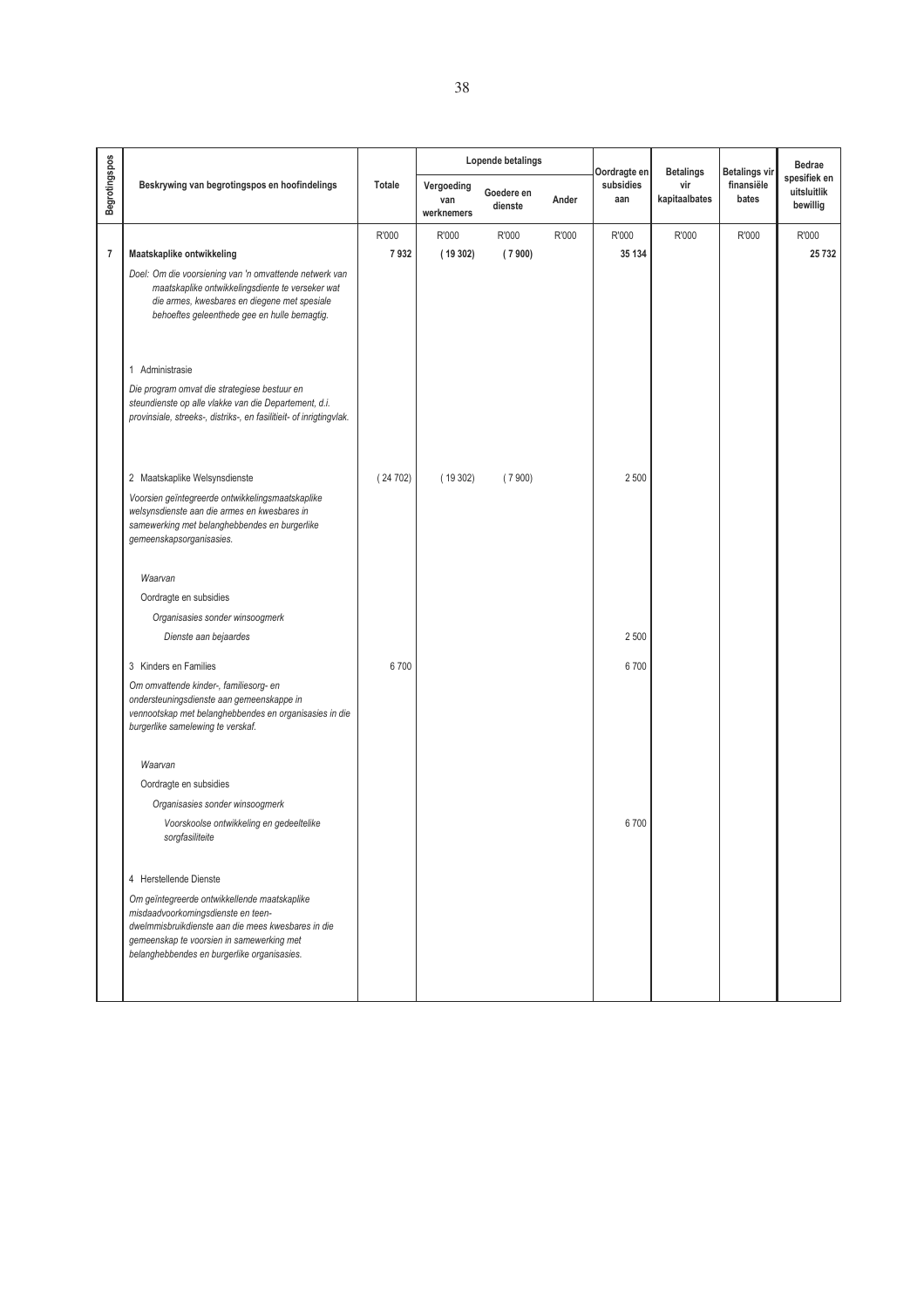|               |                                                                                                                                                                |         |                                 | Lopende betalings     |       | Oordragte en     | <b>Betalings</b>     | <b>Betalings vir</b> | <b>Bedrae</b>                           |
|---------------|----------------------------------------------------------------------------------------------------------------------------------------------------------------|---------|---------------------------------|-----------------------|-------|------------------|----------------------|----------------------|-----------------------------------------|
| Begrotingspos | Beskrywing van begrotingspos en hoofindelings                                                                                                                  | Totale  | Vergoeding<br>van<br>werknemers | Goedere en<br>dienste | Ander | subsidies<br>aan | vir<br>kapitaalbates | finansiële<br>bates  | spesifiek en<br>uitsluitlik<br>bewillig |
|               |                                                                                                                                                                | R'000   | R'000                           | R'000                 | R'000 | R'000            | R'000                | R'000                | R'000                                   |
|               | 5 Ontwikkeling en Navorsing                                                                                                                                    | 25 9 34 |                                 |                       |       | 25 9 34          |                      |                      |                                         |
|               | Om volhoubare ontwikkelingsprogramme te voorsien wat<br>bemagtiging van gemeenskappe fasiliteer, gebaseer op<br>empiriese navorsing en demografiese inligting. |         |                                 |                       |       |                  |                      |                      |                                         |
|               | Waarvan                                                                                                                                                        |         |                                 |                       |       |                  |                      |                      |                                         |
|               | Oordragte en subsidies                                                                                                                                         |         |                                 |                       |       |                  |                      |                      |                                         |
|               | Organisasies sonder winsoogmerk                                                                                                                                |         |                                 |                       |       |                  |                      |                      |                                         |
|               | Verligting van armoede en maak van 'n<br>volhoubare bestaan                                                                                                    |         |                                 |                       |       | 25 9 34          |                      |                      | 25 7 32                                 |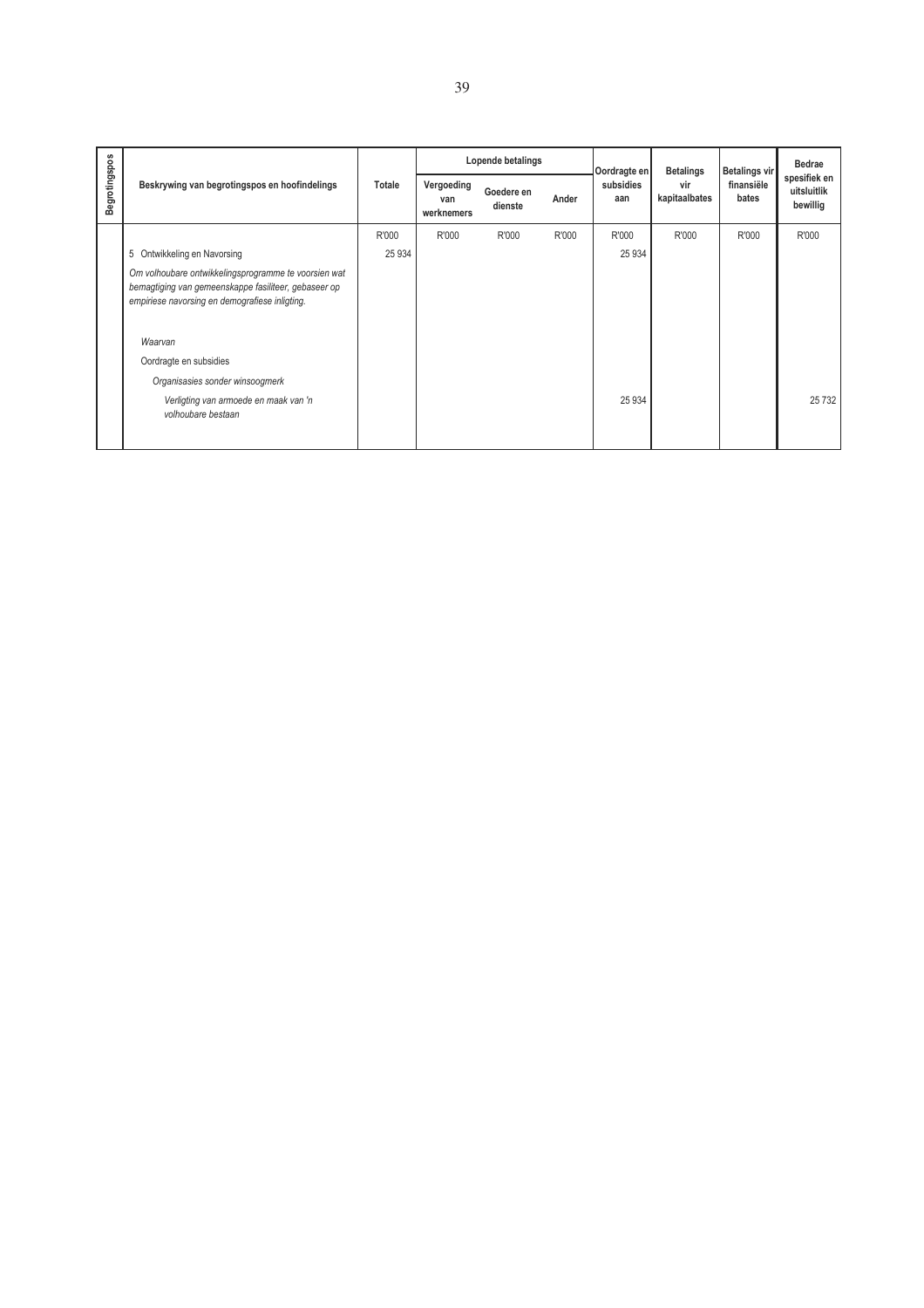|                      |                                                                                                                                                                     |          |                              | Lopende betalings     |       | Oordragte              | <b>Betalings</b>     | <b>Betalings vir</b> | Bedrae                                  |
|----------------------|---------------------------------------------------------------------------------------------------------------------------------------------------------------------|----------|------------------------------|-----------------------|-------|------------------------|----------------------|----------------------|-----------------------------------------|
| <b>Begrotingspos</b> | Beskrywing van begrotingspos en hoofindelings                                                                                                                       | Totale   | Vergoeding van<br>werknemers | Goedere en<br>dienste | Ander | en<br>subsidies<br>aan | vir<br>kapitaalbates | finansiële<br>bates  | spesifiek en<br>uitsluitlik<br>bewillig |
|                      |                                                                                                                                                                     | R'000    | R'000                        | R'000                 | R'000 | R'000                  | R'000                | R'000                | R'000                                   |
| 8                    | <b>Menslike Nedersettings</b>                                                                                                                                       | (226747) | (12000)                      | 31 950                |       | (246697)               |                      |                      | (246697)                                |
|                      | Doel: Om nedersettings te vestig wat goeie basiese<br>en sosio-ekonomiese dienste bied.                                                                             |          |                              |                       |       |                        |                      |                      |                                         |
|                      | Om 'n reeks verhurings- en eienaarskaps-<br>opsies aan te bied in reaksie op die<br>verskillende behoeftes en die inkomste van<br>huishoudings.                     |          |                              |                       |       |                        |                      |                      |                                         |
|                      | Om nedersettings deurlopend te verbeter<br>deur 'n gesamentlike poging van<br>landsburgers en die staat, ondersteun deur<br>bydraes van die privaat sektor.         |          |                              |                       |       |                        |                      |                      |                                         |
|                      | 1 Administrasie                                                                                                                                                     | (815)    |                              | (815)                 |       |                        |                      |                      |                                         |
|                      | Om algehele bestuur aan die Departement te lewer<br>in ooreenstemming met alle toepaslike wette en<br>beleid.                                                       |          |                              |                       |       |                        |                      |                      |                                         |
|                      | 2 Behuisingsbehoeftes, Navorsing en Beplanning                                                                                                                      | (69)     |                              | (69)                  |       |                        |                      |                      |                                         |
|                      | Om behuisingsafleweringsbehoeftes, navorsing en<br>beplanning te onderneem en te fasiliteer.                                                                        |          |                              |                       |       |                        |                      |                      |                                         |
|                      | 3 Behuisingsontwikkeling                                                                                                                                            | (225863) | (12000)                      | 32 834                |       | (246697)               |                      |                      |                                         |
|                      | Om toelaes en behuisingsgeleenthede, waaronder<br>toegang tot basiese dienste, aan begunstigdes te<br>voorsien, ooreenkomstig die Nasionale<br>Behuisingskode, 2009 |          |                              |                       |       |                        |                      |                      |                                         |
|                      | Waarvan                                                                                                                                                             |          |                              |                       |       |                        |                      |                      |                                         |
|                      | Nasionale voorwaardelike toekenning:<br>Toekenning vir Ontwikkeling van Menslike<br>Nedersettings                                                                   |          |                              |                       |       |                        |                      |                      | (202265)                                |
|                      | Geoormerkte toekenning: Toekenning vir<br>Herstel van Eiendomsregte                                                                                                 |          |                              |                       |       |                        |                      |                      | (44432)                                 |
|                      | 4 Behuisingsbatebestuur                                                                                                                                             |          |                              |                       |       |                        |                      |                      |                                         |
|                      | Om strategies, effektiewe en doeltreffende bestuur,<br>afwenteling en oordrag van behuisingsbates te<br>voorsien.                                                   |          |                              |                       |       |                        |                      |                      |                                         |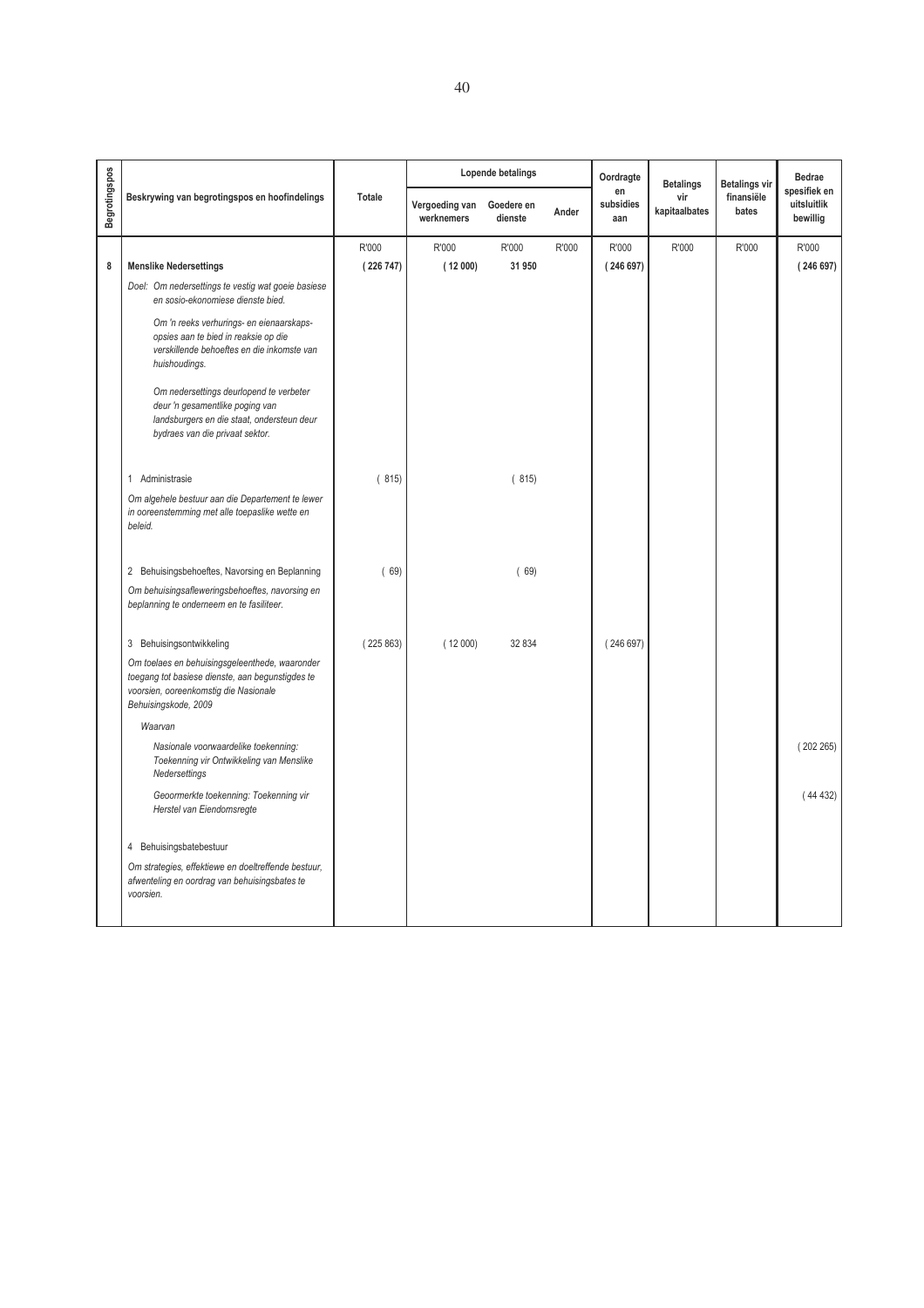|               |                                                                                                                                                                                                                                                                                                                                                                                                                                                                               |        |                                 | Lopende betalings     |       | Oordragte              |                                          |                                      | Bedrae                                  |
|---------------|-------------------------------------------------------------------------------------------------------------------------------------------------------------------------------------------------------------------------------------------------------------------------------------------------------------------------------------------------------------------------------------------------------------------------------------------------------------------------------|--------|---------------------------------|-----------------------|-------|------------------------|------------------------------------------|--------------------------------------|-----------------------------------------|
| Begrotingspos | Beskrywing van begrotingspos en hoofindelings                                                                                                                                                                                                                                                                                                                                                                                                                                 | Totale | Vergoeding<br>van<br>werknemers | Goedere en<br>dienste | Ander | en<br>subsidies<br>aan | <b>Betalings</b><br>vir<br>kapitaalbates | Betalings vir<br>finansiële<br>bates | spesifiek en<br>uitsluitlik<br>bewillig |
|               |                                                                                                                                                                                                                                                                                                                                                                                                                                                                               | R'000  | R'000                           | R'000                 | R'000 | R'000                  | R'000                                    | R'000                                | R'000                                   |
| 9             | Omgewingsake en Ontwikkelingsbeplanning                                                                                                                                                                                                                                                                                                                                                                                                                                       | (8921) |                                 | (9738)                |       |                        | 817                                      |                                      | (500)                                   |
|               | Doel: Ter bevordering van 'n sterk volhoubare, gehalte en<br>omvattende lewensomgewing ter ondersteuning van<br>menslike welstand.                                                                                                                                                                                                                                                                                                                                            |        |                                 |                       |       |                        |                                          |                                      |                                         |
|               | 1 Administrasie                                                                                                                                                                                                                                                                                                                                                                                                                                                               | (858)  |                                 | (1089)                |       |                        | 231                                      |                                      |                                         |
|               | Om die algehele bestuur van die Departement te behartig<br>en 'n sentrale steundiens te lewer.                                                                                                                                                                                                                                                                                                                                                                                |        |                                 |                       |       |                        |                                          |                                      |                                         |
|               | 2 Omgewingsbeleid, Beplanning en Koördinering                                                                                                                                                                                                                                                                                                                                                                                                                                 | (215)  |                                 | (355)                 |       |                        | 140                                      |                                      |                                         |
|               | Om die integrasie van omgewingsdoelwitte by nasionale,<br>provinsiale en plaaslike regeringsbeplanning te verseker,<br>insluitende provinsiale groei en ontwikkelingstrategieë,<br>plaaslike ekonomiese ontwikkelingsplanne en<br>geïntegreerde ontwikkeling. Die program sluit<br>oorkoepelende funksies in soos navorsing, departementele<br>strategie, inligtingsbestuur en<br>klimaatsveranderingsbestuur.                                                                |        |                                 |                       |       |                        |                                          |                                      |                                         |
|               | 3 Nakoming en Toepassing                                                                                                                                                                                                                                                                                                                                                                                                                                                      | (404)  |                                 | (566)                 |       |                        | 162                                      |                                      |                                         |
|               | Om te verseker dat<br>omgewingsnakomingsmoniteringstelsels daargestel en<br>geïmplementeer word om wetgewing en<br>omgewingsmagtigings toe te pas, nakomingsmonitering en<br>toepassingskapasiteit te bou deur die instelling en<br>opleiding van omgewingsbestuursinspektorate, om te<br>reageer op klagtes en kennisgewings van<br>omgewingsoortredings en om op te tree om hierdie klagtes<br>te monitor en waar nodig die nakoming van<br>omgewingsvereistes af te dwing. |        |                                 |                       |       |                        |                                          |                                      |                                         |
|               | 4 Omgewingsgehaltebestuur                                                                                                                                                                                                                                                                                                                                                                                                                                                     | (1796) |                                 | (1964)                |       |                        | 168                                      |                                      |                                         |
|               | Om wette, beleid, norme, standaarde en riglyne te<br>ontwikkel vir omgewingsimpakbestuur en<br>luggehaltebestuur en om die bestuur van afval en<br>besoedeling op provinsiale en plaaslike regeringsfere te<br>ontwikkel.                                                                                                                                                                                                                                                     |        |                                 |                       |       |                        |                                          |                                      |                                         |
|               | 5 Biodiversiteitsbestuur                                                                                                                                                                                                                                                                                                                                                                                                                                                      | (3819) |                                 | (3819)                |       |                        |                                          |                                      |                                         |
|               | Om die billike verdeling en volhoubare gebruik van<br>natuurlike hulpbronne te bevorder, om by te dra tot<br>ekonomiese ontwikkeling deur die bestuur van<br>biodiversiteit tesame met die komponente, prosesse,<br>habitatte, en funksies daarvan.                                                                                                                                                                                                                           |        |                                 |                       |       |                        |                                          |                                      |                                         |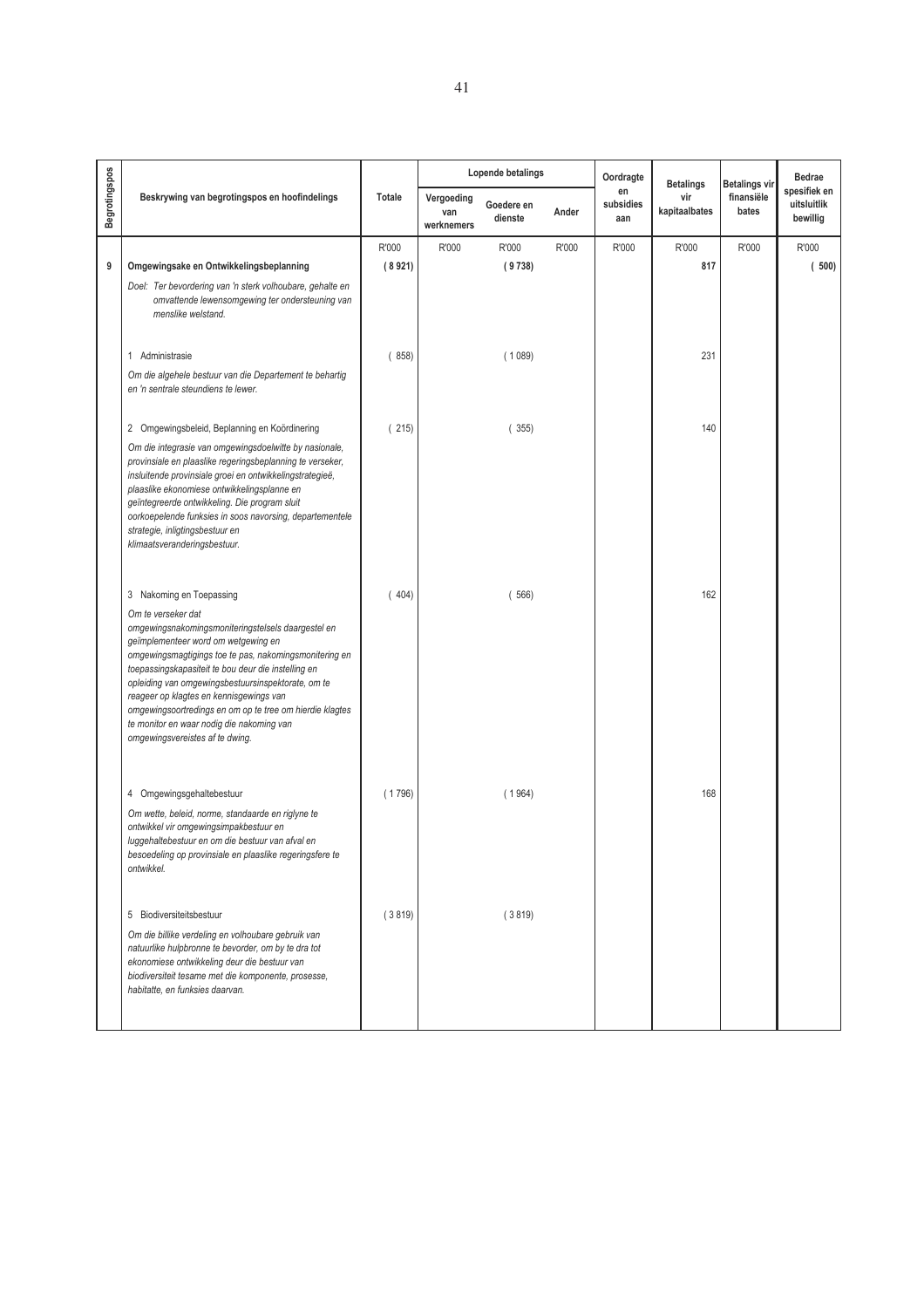|               |                                                                                                                                                                                                                                                                                                                                                                                                                                                                                                                                                                                                                                                                                                                                          |        |                                 | Lopende betalings     |       | Oordragte              | <b>Betalings</b>     | <b>Betalings vir</b> | Bedrae                                  |
|---------------|------------------------------------------------------------------------------------------------------------------------------------------------------------------------------------------------------------------------------------------------------------------------------------------------------------------------------------------------------------------------------------------------------------------------------------------------------------------------------------------------------------------------------------------------------------------------------------------------------------------------------------------------------------------------------------------------------------------------------------------|--------|---------------------------------|-----------------------|-------|------------------------|----------------------|----------------------|-----------------------------------------|
| Begrotingspos | Beskrywing van begrotingspos en hoofindelings                                                                                                                                                                                                                                                                                                                                                                                                                                                                                                                                                                                                                                                                                            | Totale | Vergoeding<br>van<br>werknemers | Goedere en<br>dienste | Ander | en<br>subsidies<br>aan | vir<br>kapitaalbates | finansiële<br>bates  | spesifiek en<br>uitsluitlik<br>bewillig |
|               |                                                                                                                                                                                                                                                                                                                                                                                                                                                                                                                                                                                                                                                                                                                                          | R'000  | R'000                           | R'000                 | R'000 | R'000                  | R'000                | R'000                | R'000                                   |
|               | 6 Omgewingsbemagtigingsdienste                                                                                                                                                                                                                                                                                                                                                                                                                                                                                                                                                                                                                                                                                                           | (673)  |                                 | (673)                 |       |                        |                      |                      |                                         |
|               | Om programme vir interaksie met belanghebbendes te<br>implementeer en te versterk en om gemeenskappe te<br>bemagtig om in samewerking met die regering,<br>omgewing- en sosio-ekonomiese programme te<br>implementeer.                                                                                                                                                                                                                                                                                                                                                                                                                                                                                                                   |        |                                 |                       |       |                        |                      |                      |                                         |
|               | Ontwikkelingsbeplanning<br>7                                                                                                                                                                                                                                                                                                                                                                                                                                                                                                                                                                                                                                                                                                             | (1156) |                                 | (1272)                |       |                        | 116                  |                      | 500)                                    |
|               | Om nasionale en provinsiale ruimtelike beplanning en<br>grondbestuurswetgewing, beleide, norme en standaarde<br>op provinsiale regeringsvlak te implementeer en die<br>munisipale sfeer van die regering te ondersteun en by te<br>staan in die implementering daarvan. Die program maak<br>ook voorsiening vir 'n streeksbeplannings- en<br>bestuursdiens en 'n ontwikkelingsfasiliteringsdiens om<br>provinsiale en munisipale koördinering en logika te<br>verseker ingevolge ontwikkelingsbeplanning deur die<br>interregerings- en intersektorale koördinering van planne,<br>programme en projekte en die voorsiening van projek-<br>spesifieke fasiliteringsdienste en 'n<br>ontwikkelingsbeplanningsintelligensie-bestuursdiens. |        |                                 |                       |       |                        |                      |                      |                                         |
|               | Waarvan<br>Geoormerkte toekenning: Streeks- sosio-<br>ekonomiese projek                                                                                                                                                                                                                                                                                                                                                                                                                                                                                                                                                                                                                                                                  |        |                                 |                       |       |                        |                      |                      | 500)                                    |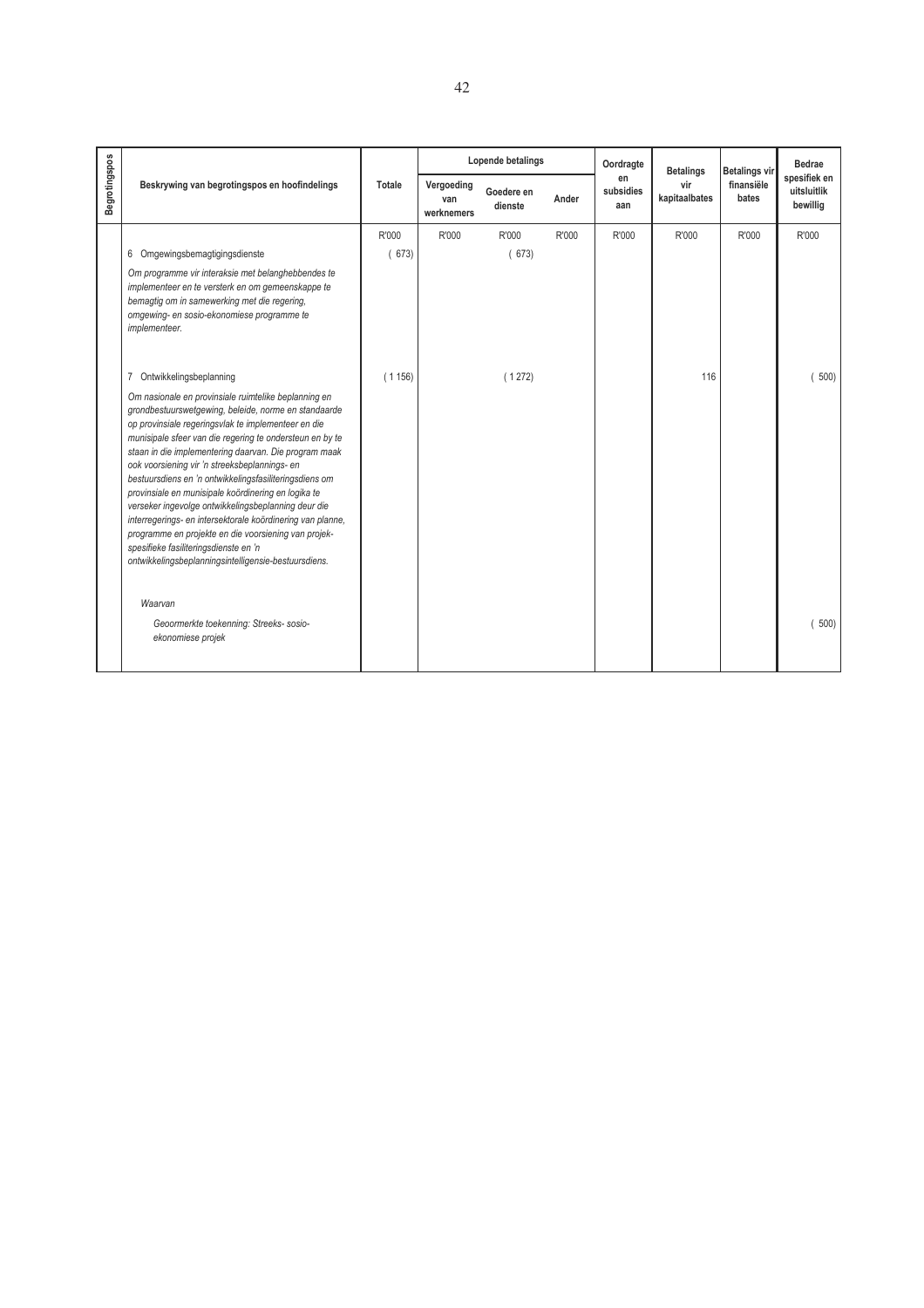|               |                                                                                                                                                                                                                                                                                                                                                                           |          |                              | Lopende betalings     |       | Oordragte              | <b>Betalings</b>     | <b>Betalings vir</b> | <b>Bedrae</b>                           |
|---------------|---------------------------------------------------------------------------------------------------------------------------------------------------------------------------------------------------------------------------------------------------------------------------------------------------------------------------------------------------------------------------|----------|------------------------------|-----------------------|-------|------------------------|----------------------|----------------------|-----------------------------------------|
| Begrotingspos | Beskrywing van begrotingspos en hoofindelings                                                                                                                                                                                                                                                                                                                             | Totale   | Vergoeding van<br>werknemers | Goedere en<br>dienste | Ander | en<br>subsidies<br>aan | vir<br>kapitaalbates | finansiële<br>bates  | spesifiek en<br>uitsluitlik<br>bewillig |
|               |                                                                                                                                                                                                                                                                                                                                                                           | R'000    | R'000                        | R'000                 | R'000 | R'000                  | R'000                | R'000                | R'000                                   |
| 10            | Vervoer en Openbare Werke                                                                                                                                                                                                                                                                                                                                                 | 126 472  | (35286)                      | 442 632               |       | (6000)                 | (274874)             |                      | 226 346                                 |
|               | Doel: Om onvermoeid die lewering van<br>infrastruktuur en dienste na te streef wat<br>omvattend, veilig en tegnologies relevant is,<br>daarna streef om elke burger in die Wes-<br>Kaap te genees, te bekwaam, te integreer, te<br>verbind en te bemagtig, gedryf deur passie,<br>etiek en 'n standvastige verbintenis tot die<br>omgewing en ons mense as ons hoeksteen. |          |                              |                       |       |                        |                      |                      |                                         |
|               | 1 Administrasie                                                                                                                                                                                                                                                                                                                                                           | 63 377   | (5795)                       | 68 172                |       |                        | 1 0 0 0              |                      |                                         |
|               | Om algehele bestuursondersteuning aan die<br>Departement te verleen.                                                                                                                                                                                                                                                                                                      |          |                              |                       |       |                        |                      |                      |                                         |
|               | 2 Openbarewerke-infrastruktuur                                                                                                                                                                                                                                                                                                                                            | 326919   | (13509)                      | 340 428               |       |                        |                      |                      |                                         |
|               | Om gebalanseerde provinsiale regeringsgebou-<br>infrastruktuur te voorsien wat integrasie,<br>toeganklikheid, volhoubaarheid, billikheid,<br>omgewingsensitiwiteit, ekonomiese groei en<br>maatskaplike bemagtiging bevorder.                                                                                                                                             |          |                              |                       |       |                        |                      |                      |                                         |
|               | Waarvan                                                                                                                                                                                                                                                                                                                                                                   |          |                              |                       |       |                        |                      |                      |                                         |
|               | Geoormerkte toekenning:<br>Beplanningsvoorbereiding vir Dorpstraat 13                                                                                                                                                                                                                                                                                                     |          |                              |                       |       |                        |                      |                      | (6000)                                  |
|               | Geoormerkte toekenning: Kwarantyn en<br>isolasie doeleindes vir COVID-19.                                                                                                                                                                                                                                                                                                 |          |                              |                       |       |                        |                      |                      | 356 000                                 |
|               | 3 Vervoerinfrastruktuur<br>Om vervoerinfrastruktuur te lewer en in stand te hou<br>wat volhoubaar, geïntegreerd en omgewingsensitief<br>is, wat maatskaplike bemagtiging en ekonomiese<br>groei ondersteun en fasiliteer, toeganklikheid<br>bevorder en die veilige, bekostigbare vervoer van<br>mense, goedere en dienste moontlik maak.                                 | (298528) | (12557)                      | (9097)                |       |                        | (276874)             |                      |                                         |
|               | Waarvan<br>Nasionale voorwaardelike toekenning:<br>Provinsiale Instandhouding van Paaie                                                                                                                                                                                                                                                                                   |          |                              |                       |       |                        |                      |                      | (161654)                                |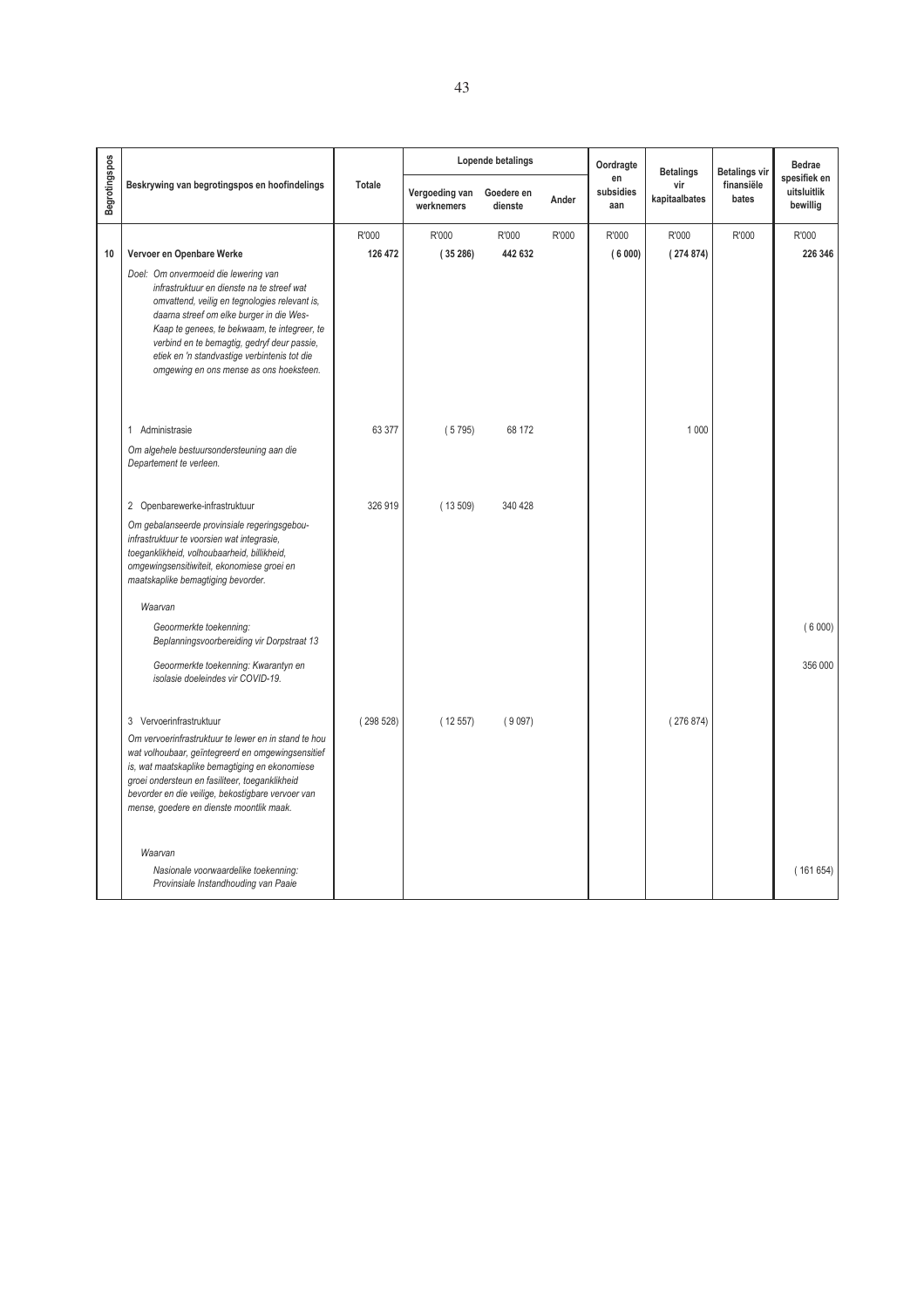|               |                                                                                                                                                                                                                                                                                                                                                                                                 |        |                              | Lopende betalings     |       | Oordragte              | <b>Betalings</b>     | <b>Betalings vir</b> | <b>Bedrae</b>                           |
|---------------|-------------------------------------------------------------------------------------------------------------------------------------------------------------------------------------------------------------------------------------------------------------------------------------------------------------------------------------------------------------------------------------------------|--------|------------------------------|-----------------------|-------|------------------------|----------------------|----------------------|-----------------------------------------|
| Begrotingspos | Beskrywing van begrotingspos en hoofindelings                                                                                                                                                                                                                                                                                                                                                   | Totale | Vergoeding van<br>werknemers | Goedere en<br>dienste | Ander | en<br>subsidies<br>aan | vir<br>kapitaalbates | finansiële<br>bates  | spesifiek en<br>uitsluitlik<br>bewillig |
|               |                                                                                                                                                                                                                                                                                                                                                                                                 | R'000  | R'000                        | R'000                 | R'000 | R'000                  | R'000                | R'000                | R'000                                   |
|               | 4 Vervoerondernemings                                                                                                                                                                                                                                                                                                                                                                           | 39 000 | (39)                         | 44 039                |       | (6000)                 | 1 0 0 0              |                      |                                         |
|               | Om die voorsiening van geïntegreerde<br>landvervoerdienste te beplan, te reguleer en te<br>fasiliteer deur koördinering en samewerking met<br>nasionale beplanningsowerhede, munisipaliteite,<br>gemeenskapsgebaseerde organisasies, nie-<br>regeringsorganisasies en die privaat sektor om die<br>mobiliteit van alle gemeenskappe te verbeter en te<br>fasiliteer.                            |        |                              |                       |       |                        |                      |                      |                                         |
|               | Waarvan                                                                                                                                                                                                                                                                                                                                                                                         |        |                              |                       |       |                        |                      |                      |                                         |
|               | Geoormerkte toekenning: Red Dot diens vir<br>vervoer as deel van kwarantyn en isolasie<br>fasiliteite vir COVID-19.                                                                                                                                                                                                                                                                             |        |                              |                       |       |                        |                      |                      | 44 000                                  |
|               | Oordragte en subsidies                                                                                                                                                                                                                                                                                                                                                                          |        |                              |                       |       |                        |                      |                      |                                         |
|               | Provinsies en munisipaliteite                                                                                                                                                                                                                                                                                                                                                                   |        |                              |                       |       |                        |                      |                      |                                         |
|               | Munisipale bankrekeninge: Geoormerkte<br>toekenning: Vervoerstelsels -<br>Spoorveiligheid - Spoor<br>wetstoepassingseenheid                                                                                                                                                                                                                                                                     |        |                              |                       |       | (6000)                 |                      |                      | (6000)                                  |
|               | 5 Vervoerregulering                                                                                                                                                                                                                                                                                                                                                                             | (3986) | (3386)                       | (600)                 |       |                        |                      |                      |                                         |
|               | Om die vervoerwese te reguleer deur die registrasie<br>en lisensiëring van voertuie, verenigings,<br>operateurs en bestuurders; om veiligheid te<br>bevorder deur middel van verkeerswetstoepassing;<br>om padveiligheidsonderrig, kommunikasie,<br>bewusmaking en die bedryf van weegbrûe te<br>fasiliteer en om opleiding aan verkeerspolisie en<br>ander wetstoepassingsbeamptes te verskaf. |        |                              |                       |       |                        |                      |                      |                                         |
|               | 6 Gemeenskapsgebaseerde Programme                                                                                                                                                                                                                                                                                                                                                               | (310)  |                              | (310)                 |       |                        |                      |                      |                                         |
|               | Om die implementering van programme en<br>strategieë wat lei tot die ontwikkeling en<br>bemagtiging van gemeenskappe en kontrakteurs te<br>bestuur, met inbegrip van die provinsiale bestuur en<br>koördinering van die Uitgebreide<br>Openbarewerkeprogram (UOWP).                                                                                                                             |        |                              |                       |       |                        |                      |                      |                                         |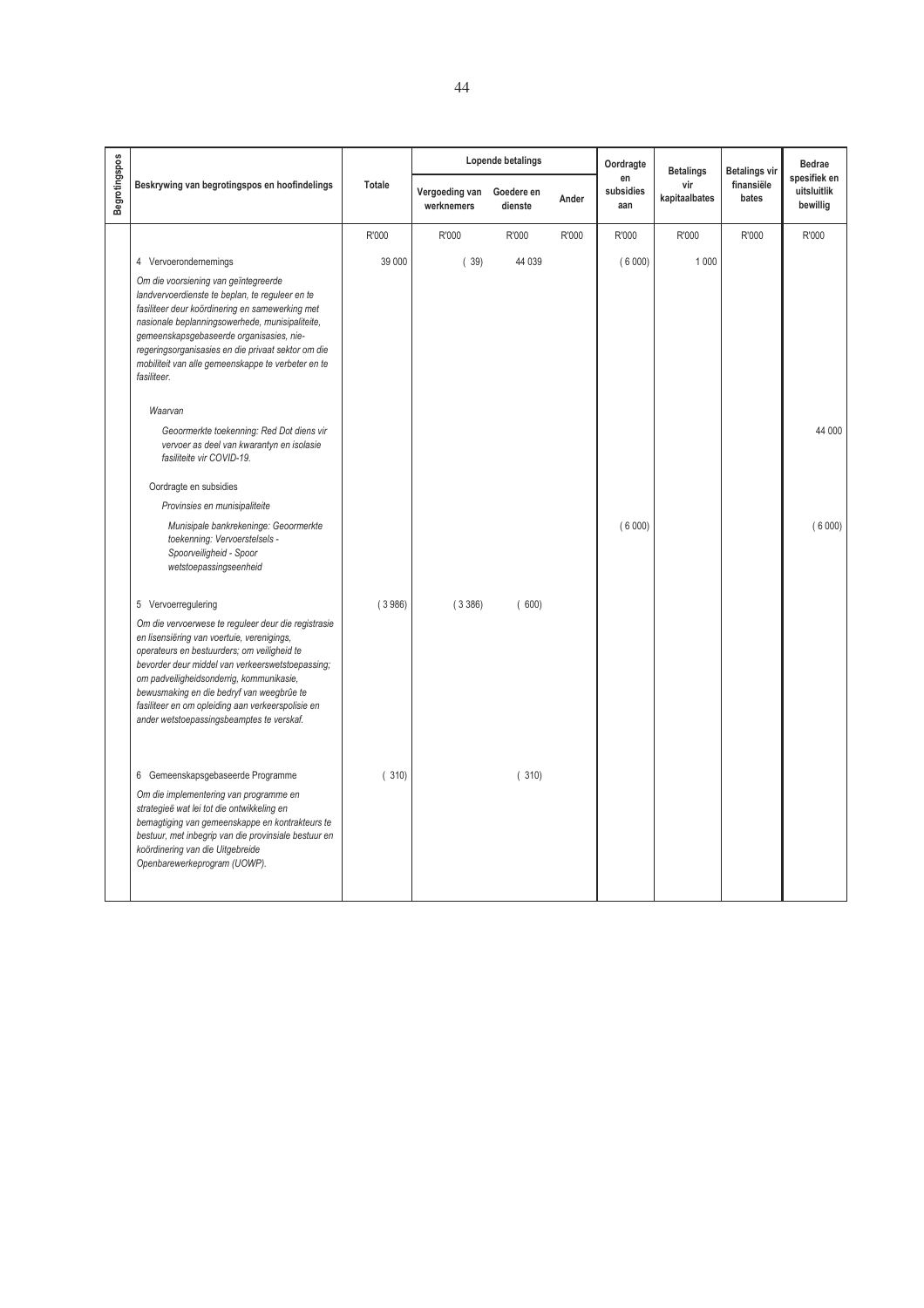|               |                                                                                                                                                                                                                                                                                                                                                                                                                                                                                                                                                                                                                                                                                                                                                                                                                                                                                                                                                                                                                                                                                                                                                                                                              |                   |                              | Lopende betalings     |       | Oordragte              | <b>Betalings</b>     | <b>Betalings vir</b> | <b>Bedrae</b>                           |
|---------------|--------------------------------------------------------------------------------------------------------------------------------------------------------------------------------------------------------------------------------------------------------------------------------------------------------------------------------------------------------------------------------------------------------------------------------------------------------------------------------------------------------------------------------------------------------------------------------------------------------------------------------------------------------------------------------------------------------------------------------------------------------------------------------------------------------------------------------------------------------------------------------------------------------------------------------------------------------------------------------------------------------------------------------------------------------------------------------------------------------------------------------------------------------------------------------------------------------------|-------------------|------------------------------|-----------------------|-------|------------------------|----------------------|----------------------|-----------------------------------------|
| Begrotingspos | Beskrywing van begrotingspos en hoofindelings                                                                                                                                                                                                                                                                                                                                                                                                                                                                                                                                                                                                                                                                                                                                                                                                                                                                                                                                                                                                                                                                                                                                                                | Totale            | Vergoeding van<br>werknemers | Goedere en<br>dienste | Ander | en<br>subsidies<br>aan | vir<br>kapitaalbates | finansiële<br>bates  | spesifiek en<br>uitsluitlik<br>bewillig |
|               |                                                                                                                                                                                                                                                                                                                                                                                                                                                                                                                                                                                                                                                                                                                                                                                                                                                                                                                                                                                                                                                                                                                                                                                                              | R'000             | R'000                        | R'000                 | R'000 | R'000                  | R'000                | R'000                | R'000                                   |
| 11            | Landbou                                                                                                                                                                                                                                                                                                                                                                                                                                                                                                                                                                                                                                                                                                                                                                                                                                                                                                                                                                                                                                                                                                                                                                                                      | (82137)           |                              | (39851)               |       | (35494)                | (6792)               |                      | (46796)                                 |
|               | Doel: Om die volle potensiaal van landbou te<br>ontsluit om die ekonomiese, ekologiese en<br>sosiale welstand van alle mense in die Wes-<br>Kaap te versterk deur:<br>Aanmoediging van gesonde betrokkenheid<br>van aandeelhouers.<br>Bevordering van die produsering van<br>bekostigbare, voedsame, veilige en<br>toeganklike voedsel, vesel en<br>landbouprodukte.<br>Versekering van die volhoubare bestuur<br>van natuurlike hulpbronne.<br>Uitvoering van indringende en relevante<br>navorsing en tegnologie-ontwikkeling.<br>Ontwikkeling, behoud en werwing van<br>kundigheid en menslike kapitaal.<br>Lewering van 'n bevoegde en professionele<br>landbouvoorligting-steundiens.<br>Vergroting van mark-toeganklikheid vir die<br>landbousektor in geheel.<br>Bydrae tot die verligting van armoede en<br>hongersnood.<br>Versekering van deursigtige en<br>doeltreffende regeringsbestuur.<br>1 Administrasie<br>Om beleidsvoorskrifte en prioriteite te bestuur en<br>formuleer en te verseker dat daar toepaslike<br>ondersteuningsdienste aan alle ander programme in<br>verband met finansies, personeel, inligting,<br>kommunikasie en aankope verleen word.<br>2 Volhoubare Hulpbronbestuur | (3733)<br>(27833) |                              | (3733)<br>(24833)     |       | (3000)                 |                      |                      |                                         |
|               | Om landbou-ondersteuningsdienste aan boere te<br>voorsien om sodoende die volhoubare ontwikkeling<br>en bestuur van landbouhulpbronne te verseker.<br>Waarvan<br>Geoormerkte Toekenning:                                                                                                                                                                                                                                                                                                                                                                                                                                                                                                                                                                                                                                                                                                                                                                                                                                                                                                                                                                                                                     |                   |                              |                       |       | (3000)                 |                      |                      | (3000)                                  |
|               | Rivierbeskermingswerke: (Keurbomenrivier,<br>Jan du Toitsrivier, Bo Hexrivier)                                                                                                                                                                                                                                                                                                                                                                                                                                                                                                                                                                                                                                                                                                                                                                                                                                                                                                                                                                                                                                                                                                                               |                   |                              |                       |       |                        |                      |                      |                                         |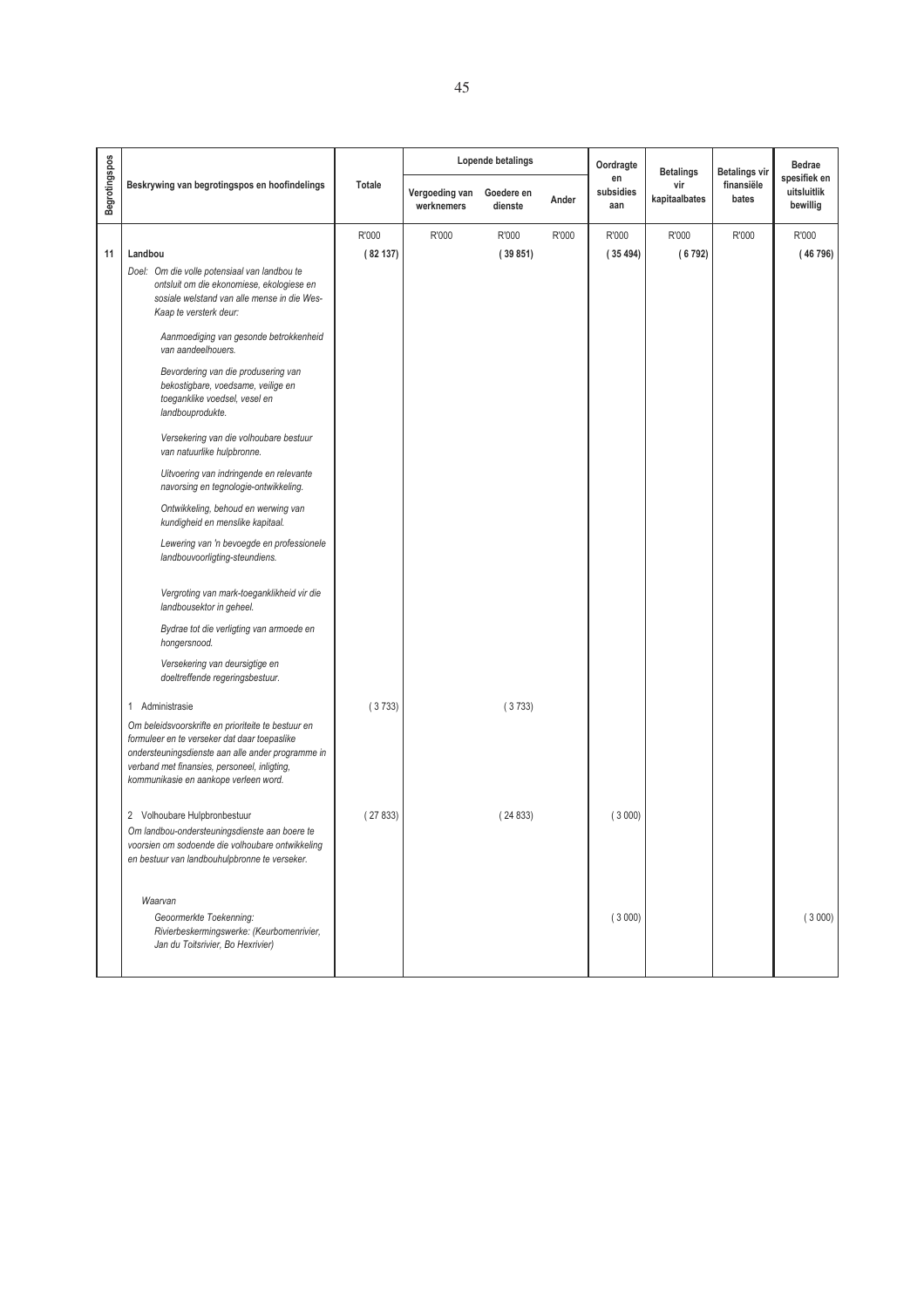|               |                                                                                                                                                                                                                                                                                                         |         |                              | Lopende betalings     |       | Oordragte              | <b>Betalings</b>     | <b>Betalings vir</b> | <b>Bedrae</b>                           |
|---------------|---------------------------------------------------------------------------------------------------------------------------------------------------------------------------------------------------------------------------------------------------------------------------------------------------------|---------|------------------------------|-----------------------|-------|------------------------|----------------------|----------------------|-----------------------------------------|
| Begrotingspos | Beskrywing van begrotingspos en hoofindelings                                                                                                                                                                                                                                                           | Totale  | Vergoeding van<br>werknemers | Goedere en<br>dienste | Ander | en<br>subsidies<br>aan | vir<br>kapitaalbates | finansiële<br>bates  | spesifiek en<br>uitsluitlik<br>bewillig |
|               |                                                                                                                                                                                                                                                                                                         | R'000   | R'000                        | R'000                 | R'000 | R'000                  | R'000                | R'000                | R'000                                   |
|               | 3 Ondersteuning en Ontwikkeling van<br>Landbouers                                                                                                                                                                                                                                                       | (41433) |                              | (4250)                |       | (32494)                | (4689)               |                      |                                         |
|               | Om ondersteuning aan boere te voorsien deur<br>Landbou-ontwikkelingsprogramme.                                                                                                                                                                                                                          |         |                              |                       |       |                        |                      |                      |                                         |
|               | Waarvan<br>Nasionale voowaardelike toekenning:<br>Omvattende landboubystandsprogram                                                                                                                                                                                                                     |         |                              |                       |       |                        |                      |                      | (19109)                                 |
|               | Nasionale voorwaardelike toekenning:<br>Ilima/Letsema projek                                                                                                                                                                                                                                            |         |                              |                       |       |                        |                      |                      | (9084)                                  |
|               | Oordragte en subsidies                                                                                                                                                                                                                                                                                  |         |                              |                       |       |                        |                      |                      |                                         |
|               | Openbare koöperasies en private<br>besighede                                                                                                                                                                                                                                                            |         |                              |                       |       |                        |                      |                      |                                         |
|               | Openbare koöperasie: Casidra MSB Bpk                                                                                                                                                                                                                                                                    |         |                              |                       |       | (12556)                |                      |                      |                                         |
|               | Organisasies sonder winsoogmerk                                                                                                                                                                                                                                                                         |         |                              |                       |       |                        |                      |                      |                                         |
|               | Geoormerkte toekenning: Koelkamers<br>Sagtevrugteprodusentetrust                                                                                                                                                                                                                                        |         |                              |                       |       | (13500)<br>(6438)      |                      |                      | (13500)                                 |
|               | 4 Veeartsenydienste                                                                                                                                                                                                                                                                                     | (2196)  |                              | (2196)                |       |                        |                      |                      |                                         |
|               | Om veeartsenykundige dienste aan kliente te<br>voorsien om gesonde diere, veilige diereprodukte<br>en die welstand van diere en die publiek te<br>verseker.                                                                                                                                             |         |                              |                       |       |                        |                      |                      |                                         |
|               | 5 Navorsing en Tegnologiese<br>Ontwikkelingsdienste                                                                                                                                                                                                                                                     | (1208)  |                              | (1208)                |       |                        |                      |                      |                                         |
|               | Om deskundige en behoeftegebaseerde<br>navorsings-, ontwikkelings- en tegnologiese dienste<br>wat op ontwikkelingsdoelstellings inwerk, te lewer.                                                                                                                                                       |         |                              |                       |       |                        |                      |                      |                                         |
|               | 6 Landbou- Ekonomiese Dienste                                                                                                                                                                                                                                                                           | (1467)  |                              | (1467)                |       |                        |                      |                      |                                         |
|               | Om tydige en toepaslike landbou- ekonomiese<br>dienste te verskaf om billike deelname in die<br>ekonomie te verseker.                                                                                                                                                                                   |         |                              |                       |       |                        |                      |                      |                                         |
|               | 7 Gestruktureerde Landbou-onderrig<br>en-opleiding                                                                                                                                                                                                                                                      | (2707)  |                              | (604)                 |       |                        | (2103)               |                      |                                         |
|               | Om gestruktureerde en beroepsgedrewe landbou-,<br>bosbou- en vissery-onderrig en -opleiding te<br>fasiliteer en te verskaf, in lyn met die Nasionale<br>Onderwys en Opleidingstrategie vir Landbou,<br>Bosbou en Visserye (NOOLBV) om 'n kundige,<br>vooruitstrewende en kompeterende sektor te vestig. |         |                              |                       |       |                        |                      |                      |                                         |
|               | Waarvan                                                                                                                                                                                                                                                                                                 |         |                              |                       |       |                        |                      |                      |                                         |
|               | Nasionale voorwaardelike toekenning:<br>Omvattende<br>Landbou-ondersteuningsprogram                                                                                                                                                                                                                     |         |                              |                       |       |                        |                      |                      | (2103)                                  |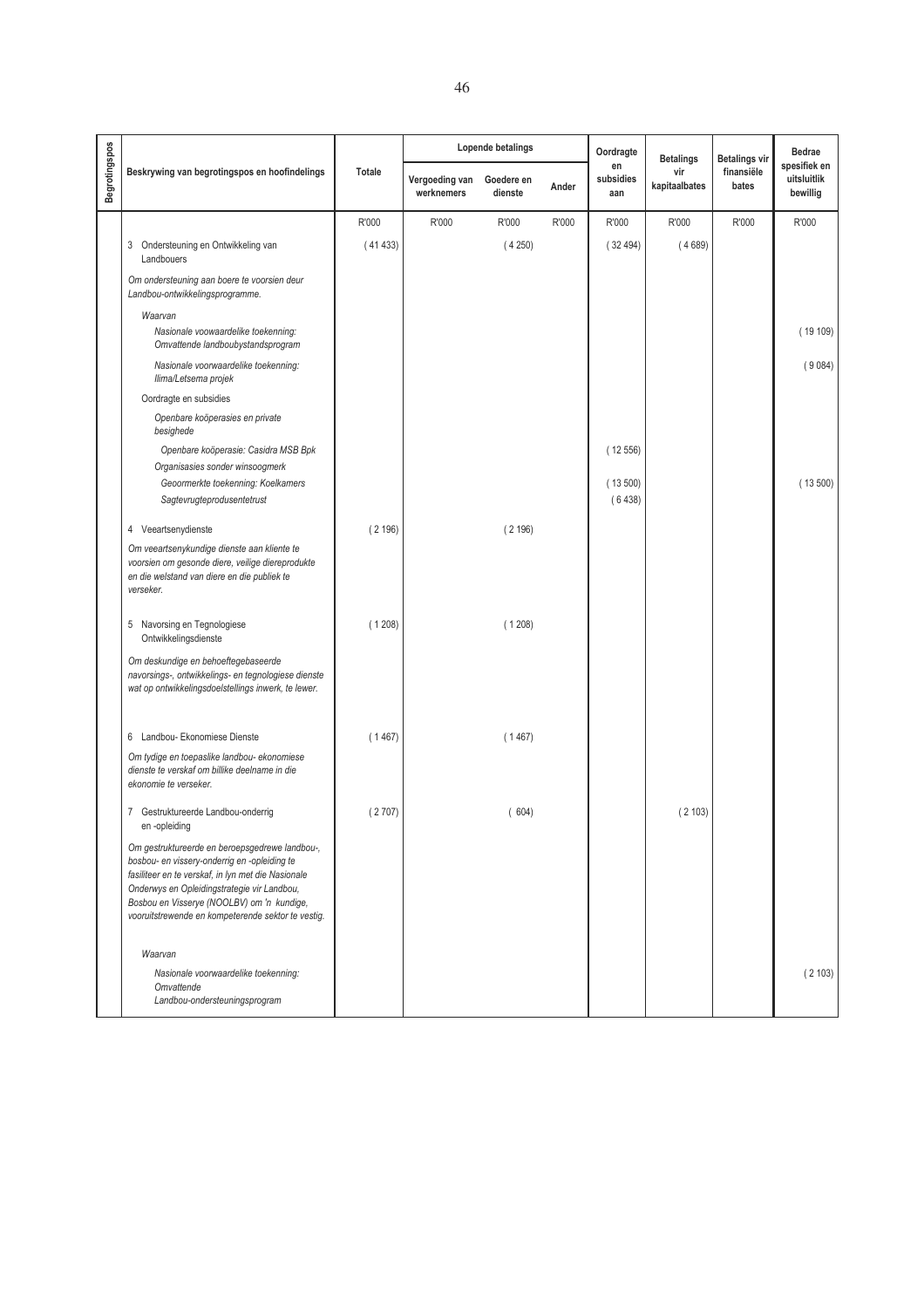|               |                                                                                                 |        |                              | Lopende betalings     |       | Oordragte              | <b>Betalings</b>     | <b>Betalings vir</b> | <b>Bedrae</b><br>spesifiek en<br>uitsluitlik<br>bewillig |
|---------------|-------------------------------------------------------------------------------------------------|--------|------------------------------|-----------------------|-------|------------------------|----------------------|----------------------|----------------------------------------------------------|
| Begrotingspos | Beskrywing van begrotingspos en hoofindelings                                                   | Totale | Vergoeding van<br>werknemers | Goedere en<br>dienste | Ander | en<br>subsidies<br>aan | vir<br>kapitaalbates | finansiële<br>bates  |                                                          |
|               |                                                                                                 | R'000  | R'000                        | R'000                 | R'000 | R'000                  | R'000                | R'000                | R'000                                                    |
|               | Landelike Ontwikkeling<br>8                                                                     | 560)   |                              | 1560                  |       |                        |                      |                      |                                                          |
|               | Om die ontwikkelingsprogramme van<br>belanghebbendes in die landelike gebiede te<br>koördineer. |        |                              |                       |       |                        |                      |                      |                                                          |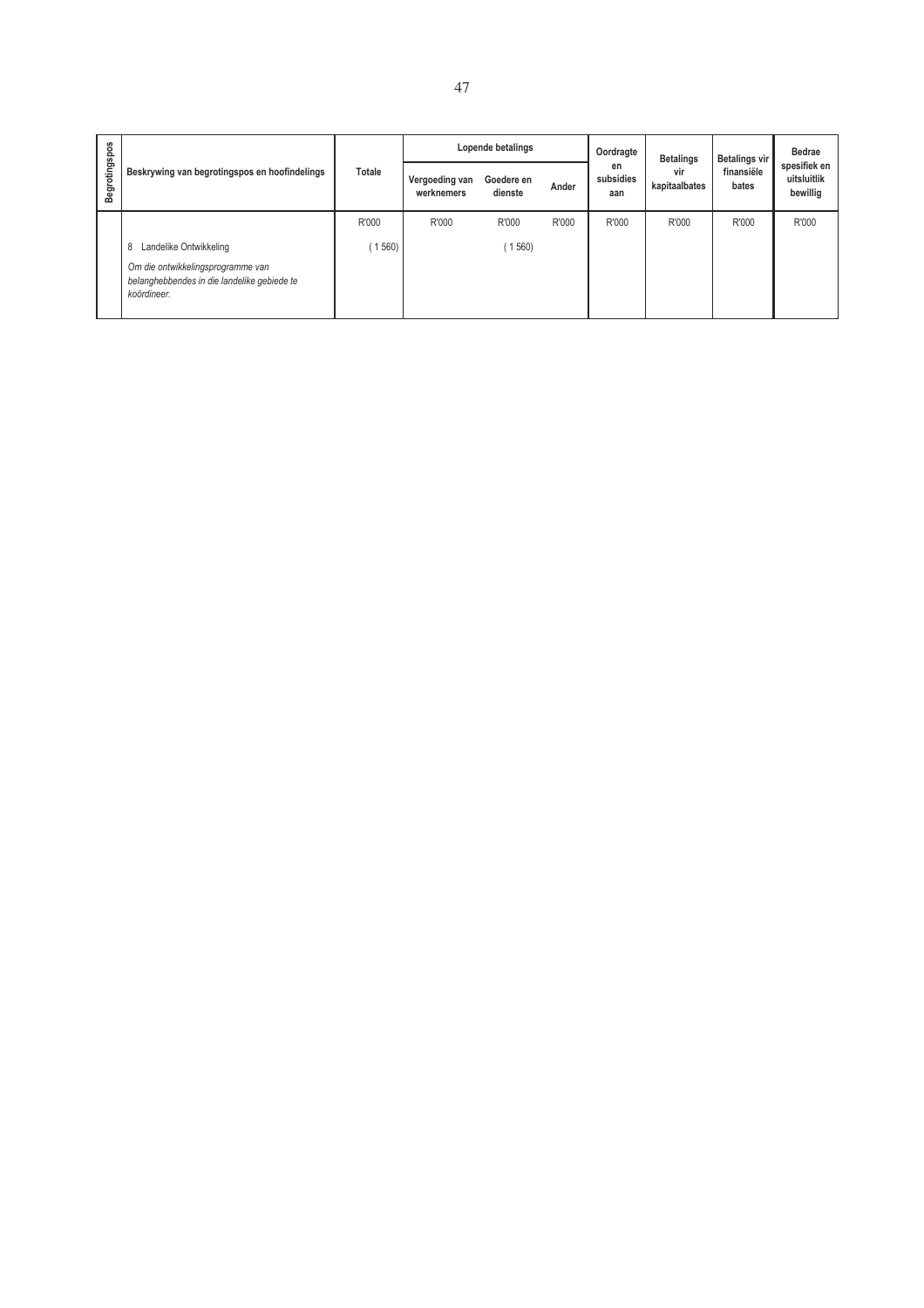|               |                                                                                                                                                                                                                                                                                                                                                                                  |         |                              | Lopende betalings     |       | Oordragte              | <b>Betalings</b>     | <b>Betalings vir</b> | <b>Bedrae</b>                           |
|---------------|----------------------------------------------------------------------------------------------------------------------------------------------------------------------------------------------------------------------------------------------------------------------------------------------------------------------------------------------------------------------------------|---------|------------------------------|-----------------------|-------|------------------------|----------------------|----------------------|-----------------------------------------|
| Begrotingspos | Beskrywing van begrotingspos en hoofindelings                                                                                                                                                                                                                                                                                                                                    | Totale  | Vergoeding van<br>werknemers | Goedere en<br>dienste | Ander | en<br>subsidies<br>aan | vir<br>kapitaalbates | finansiële<br>bates  | spesifiek en<br>uitsluitlik<br>bewillig |
|               |                                                                                                                                                                                                                                                                                                                                                                                  | R'000   | R'000                        | R'000                 | R'000 | R'000                  | R'000                | R'000                | R'000                                   |
| 12            | Ekonomiese Ontwikkeling en Toerisme                                                                                                                                                                                                                                                                                                                                              | (57071) | (30749)                      | (16793)               |       | (9499)                 | (30)                 |                      | (35147)                                 |
|               | Doel: Om kwalitatiewe leierskap aan die Wes-<br>Kaapse ekonomie te verskaf deur die<br>Departement se begrip van die ekonomie, sy<br>vermoë om ekonomiese geleenthede en<br>potensiaal te identifiseer, en sy bydrae tot die<br>regering se ekonomiese prioriteite.<br>Die Departement sal die produktiwiteit en<br>mededingingsvermoë van die provinsiale<br>ekonomie verbeter. |         |                              |                       |       |                        |                      |                      |                                         |
|               | 1 Administrasie                                                                                                                                                                                                                                                                                                                                                                  | (3619)  |                              | (3589)                |       |                        | (30)                 |                      |                                         |
|               | Om sterk vernuwende leierskap te voorsien en om<br>skoon, doelmatige, kostedoeltreffende, deursigtige<br>en responsiewe korporatiewe dienste aan die<br>Departement te lewer.                                                                                                                                                                                                    |         |                              |                       |       |                        |                      |                      |                                         |
|               | 2 Geïntegreerde Ekonomiese<br>Ontwikkelingsdienste                                                                                                                                                                                                                                                                                                                               | 3 4 6 7 | (7213)                       | (14968)               |       | 25 648                 |                      |                      |                                         |
|               | Om 'n bemagtigende besigheidsomgewing te<br>bevorder en te steun wat geleenthede skep vir<br>groei en werksgeleenthede.<br>Waarvan                                                                                                                                                                                                                                               |         |                              |                       |       |                        |                      |                      |                                         |
|               | Oordragte en subsidies                                                                                                                                                                                                                                                                                                                                                           |         |                              |                       |       |                        |                      |                      |                                         |
|               | Openbare korporasies en privaat<br>ondernemings                                                                                                                                                                                                                                                                                                                                  |         |                              |                       |       |                        |                      |                      |                                         |
|               | Ander privaat ondernemings: Vir die<br>implementering van die mikro- en<br>informele besigheidsondersteuning                                                                                                                                                                                                                                                                     |         |                              |                       |       | 11 000                 |                      |                      |                                         |
|               | Ander private ondernemings: COVID-19<br>besigheidsonderwikkelingsprogram vir<br>klein en mikro ondernemings (KMMO) -<br>Om mikro- en kleinondernemings te<br>ondersteun wat lapmaskers.<br>handsanitisie en<br>sanitasiemiddeltoedieners vervaardig                                                                                                                              |         |                              |                       |       | 2 0 0 0                |                      |                      |                                         |
|               | Ander privaat ondernemings: Vir die<br>implementering van die<br>bedryfskapitaalfonds                                                                                                                                                                                                                                                                                            |         |                              |                       |       | 6930                   |                      |                      |                                         |
|               | Ander privaat ondernemings:<br>Vir die implementering van die Wes-<br>Kaapse KMMO-hulp-en-verligtingsfonds                                                                                                                                                                                                                                                                       |         |                              |                       |       | 9 0 0 0                |                      |                      |                                         |
|               | Ander privaat ondernemings:<br>Vir die implementering van die Smart<br>Procurement World Projek                                                                                                                                                                                                                                                                                  |         |                              |                       |       | (1000)                 |                      |                      |                                         |
|               | Ander privaat ondernemings: Vir die<br>implementering van die Dorpsgebied-<br>Ekonomiese Herlewingsprojek                                                                                                                                                                                                                                                                        |         |                              |                       |       | (4224)                 |                      |                      |                                         |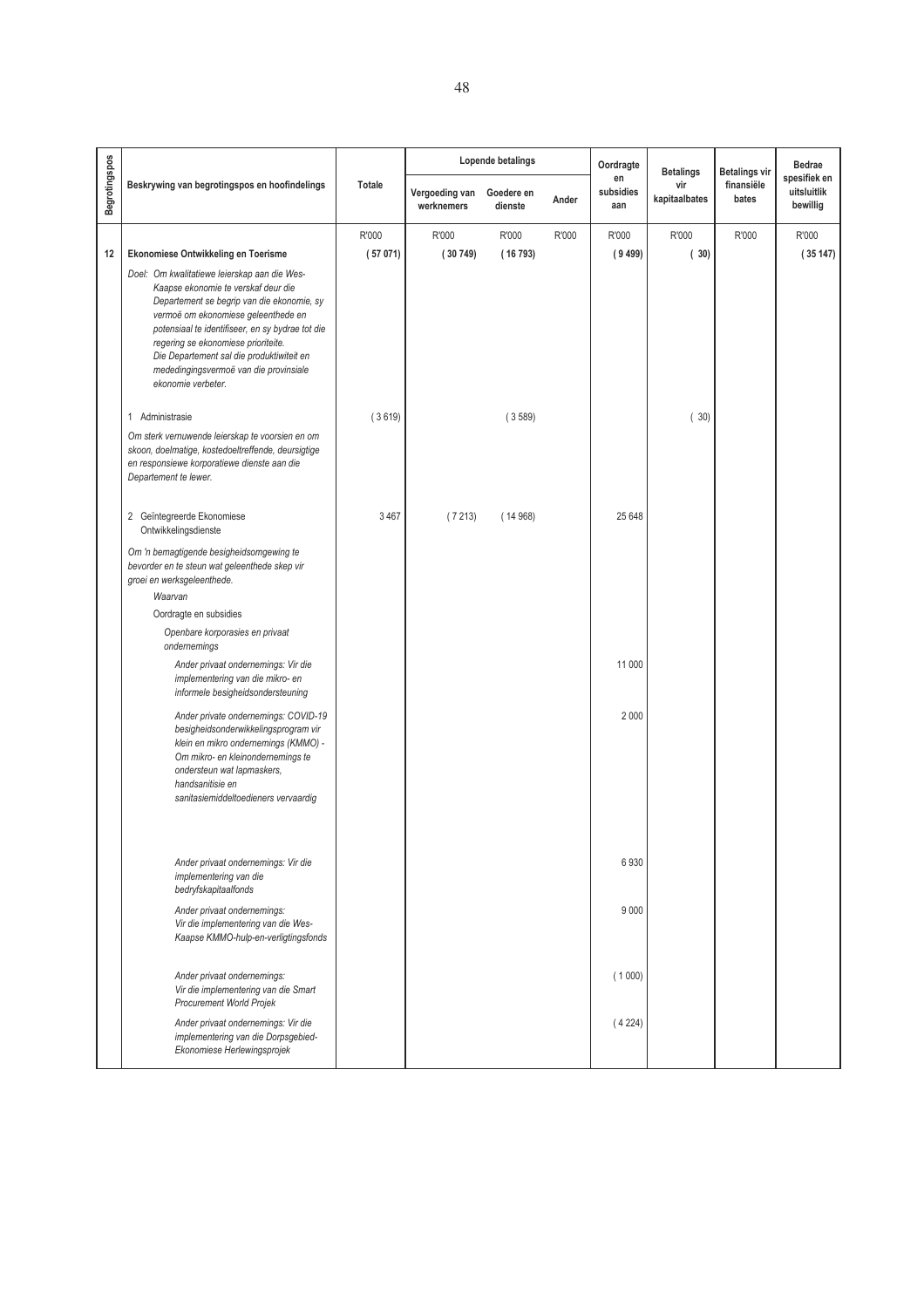|                      |                                                                                                                                                                                                                                                                                                                                                                      |         |                              | Lopende betalings     |       | Oordragte              | <b>Betalings</b>     | <b>Betalings vir</b> | Bedrae                                  |
|----------------------|----------------------------------------------------------------------------------------------------------------------------------------------------------------------------------------------------------------------------------------------------------------------------------------------------------------------------------------------------------------------|---------|------------------------------|-----------------------|-------|------------------------|----------------------|----------------------|-----------------------------------------|
| <b>Begrotingspos</b> | Beskrywing van begrotingspos en hoofindelings                                                                                                                                                                                                                                                                                                                        | Totale  | Vergoeding van<br>werknemers | Goedere en<br>dienste | Ander | en<br>subsidies<br>aan | vir<br>kapitaalbates | finansiële<br>bates  | spesifiek en<br>uitsluitlik<br>bewillig |
|                      |                                                                                                                                                                                                                                                                                                                                                                      | R'000   | R'000                        | R'000                 | R'000 | R'000                  | R'000                | R'000                | R'000                                   |
|                      | Organisasies sonder winsoogmerk                                                                                                                                                                                                                                                                                                                                      |         |                              |                       |       |                        |                      |                      |                                         |
|                      | Western Cape Economic Development<br>Partnership (WCEDP): Om fondse te<br>voorsien vir 'n WCEDP-intervensie wat<br>daarop gemik is om die volhoubaarheid<br>van plaaslike spazawinkels te verbeter<br>deur die uitreiking van digitale<br>geskenkbewyse aan geïdentifiseerde<br>gemeenskapsorganisasies wat 'n<br>voetspoor in daardie spesifieke<br>gemeenskap het. |         |                              |                       |       | 2 0 0 0                |                      |                      |                                         |
|                      | Qhubeka Charity: Om die KMMO-<br>ontwikkelingsinisiatiewe van die<br>organisasie te ondersteun, as deel van<br>die opkomende temas en stimulering<br>van werkskepping                                                                                                                                                                                                |         |                              |                       |       | (358)                  |                      |                      |                                         |
|                      | Weskus-besigheidsontwikkelingsentrum<br>(WCBDC): Om die bedrywighede van<br>die WCBDC te ondersteun wat<br>besigheidsondersteuningsdienste lewer<br>aan KMMO's binne die Weskusstreek.                                                                                                                                                                               |         |                              |                       |       | 300                    |                      |                      |                                         |
|                      | 3 Handel- en Sektorontwikkeling                                                                                                                                                                                                                                                                                                                                      | (22955) | (7797)                       | (167)                 |       | (14991)                |                      |                      |                                         |
|                      | Om ekonomiese groei in geteikende sektore te<br>stimuleer deur bedryfsontwikkeling, handel en<br>beleggingsbevordering.                                                                                                                                                                                                                                              |         |                              |                       |       |                        |                      |                      |                                         |
|                      | Waarvan                                                                                                                                                                                                                                                                                                                                                              |         |                              |                       |       |                        |                      |                      |                                         |
|                      | Oordragte en subsidies                                                                                                                                                                                                                                                                                                                                               |         |                              |                       |       |                        |                      |                      |                                         |
|                      | Departementele agentskappe en<br>rekeninge                                                                                                                                                                                                                                                                                                                           |         |                              |                       |       |                        |                      |                      |                                         |
|                      | Wes-Kaapse Agentskap vir Toerisme,<br>Handel- en Beleggingsbevordering<br>(Wesgro): Om befondsing te voorsien<br>vir uitvoergroei en handel- en<br>beleggingsgroei-inisiatiewe                                                                                                                                                                                       |         |                              |                       |       | (14991)                |                      |                      | (14991)                                 |
|                      | 4 Sakeregulering en Regeringsbestuur                                                                                                                                                                                                                                                                                                                                 | (1142)  | (798)                        | (344)                 |       |                        |                      |                      |                                         |
|                      | Om 'n bemagtigende, maatskaplik-verantwoordelike<br>sake-omgewing in die Wes-Kaap te verseker deur<br>middel van algemene tussenkomste binne die<br>besigheidsomgewing, asook deur spesifieke<br>tussenkomste wat deur die Grondwet, nasionale en<br>provinsiale wetgewing en beleid bemagtig is.                                                                    |         |                              |                       |       |                        |                      |                      |                                         |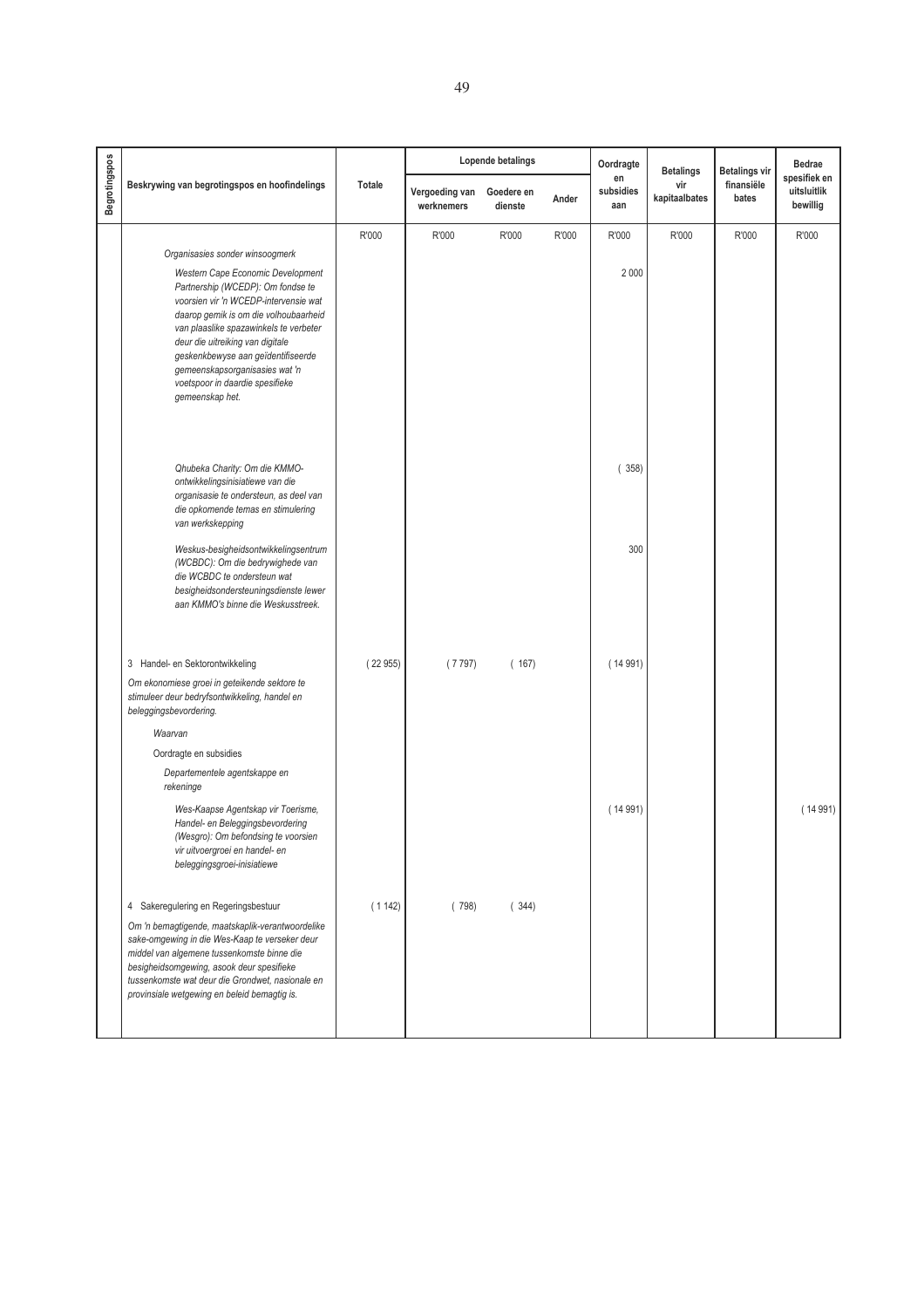|               |                                                                                                                                                                                                                                                                                                                                                                                    |         |                              | Lopende betalings     |       | Oordragte              | <b>Betalings</b>     | <b>Betalings vir</b> | Bedrae                                  |
|---------------|------------------------------------------------------------------------------------------------------------------------------------------------------------------------------------------------------------------------------------------------------------------------------------------------------------------------------------------------------------------------------------|---------|------------------------------|-----------------------|-------|------------------------|----------------------|----------------------|-----------------------------------------|
| Begrotingspos | Beskrywing van begrotingspos en hoofindelings                                                                                                                                                                                                                                                                                                                                      | Totale  | Vergoeding van<br>werknemers | Goedere en<br>dienste | Ander | en<br>subsidies<br>aan | vir<br>kapitaalbates | finansiële<br>bates  | spesifiek en<br>uitsluitlik<br>bewillig |
|               |                                                                                                                                                                                                                                                                                                                                                                                    | R'000   | R'000                        | R'000                 | R'000 | R'000                  | R'000                | R'000                | R'000                                   |
|               | 5 Ekonomiese Beplanning                                                                                                                                                                                                                                                                                                                                                            | (13177) | (8800)                       | 1 900                 |       | (6277)                 |                      |                      |                                         |
|               | Om ondersteuning aan die provinsiale leierskap te<br>verleen en ekonomiese groei moontlik te maak deur<br>die opwekking en koördinering van ekonomiese<br>navorsing en beplanning, en deur die aktiewe<br>ondersteuning van belangrike ekonomiese<br>tematiese drywers en instaatstellers wat<br>ekonomiese groei in die ekonomie en binne dele van<br>die ekonomie sal stimuleer. |         |                              |                       |       |                        |                      |                      |                                         |
|               | Waarvan                                                                                                                                                                                                                                                                                                                                                                            |         |                              |                       |       |                        |                      |                      |                                         |
|               | Oordragte en subsidies                                                                                                                                                                                                                                                                                                                                                             |         |                              |                       |       |                        |                      |                      |                                         |
|               | Departementele agentskappe en<br>rekeninge                                                                                                                                                                                                                                                                                                                                         |         |                              |                       |       |                        |                      |                      |                                         |
|               | Wes-Kaapse Agentskap vir Toerisme,<br>Handel en Beleggingsbevordering<br>(Wesgro): Vir die vestiging van 'n<br>spesiale ekonomiese sone in Atlantis                                                                                                                                                                                                                                |         |                              |                       |       | (6277)                 |                      |                      | (6277)                                  |
|               | 6 Toerisme, Kuns en Vermaaklikheid                                                                                                                                                                                                                                                                                                                                                 | (15899) | (3188)                       | 1 1 6 8               |       | (13879)                |                      |                      |                                         |
|               | Om die implementering van 'n geïntegreerde<br>toerisme strategie te fasiliteer wat sal lei tot<br>volgehoue en toenemende groei en<br>werkskepping in die toerismebedryf.                                                                                                                                                                                                          |         |                              |                       |       |                        |                      |                      |                                         |
|               | Waarvan                                                                                                                                                                                                                                                                                                                                                                            |         |                              |                       |       |                        |                      |                      |                                         |
|               | Oordragte en subsidies                                                                                                                                                                                                                                                                                                                                                             |         |                              |                       |       |                        |                      |                      |                                         |
|               | Provinsies en Munisipaliteite                                                                                                                                                                                                                                                                                                                                                      |         |                              |                       |       |                        |                      |                      |                                         |
|               | Stad Kaapstad: Om finansiering vir<br>inisiatiewe vir toerismeveiligheid te bied.                                                                                                                                                                                                                                                                                                  |         |                              |                       |       | (8665)                 |                      |                      | (8665)                                  |
|               | Departementele agentskappe en<br>rekeninge                                                                                                                                                                                                                                                                                                                                         |         |                              |                       |       |                        |                      |                      |                                         |
|               | Wes-Kaapse Agentskap vir Toerisme,<br>Handel en Beleggingsbevordering<br>(Wesgro): Om beleggingsinisiatiewe te<br>verhoog - Bestemmingsbemarking                                                                                                                                                                                                                                   |         |                              |                       |       | (5214)                 |                      |                      | (5214)                                  |
|               | 7 Vaardigheidsontwikkeling en Innovasie                                                                                                                                                                                                                                                                                                                                            | (3746)  | (2953)                       | (793)                 |       |                        |                      |                      |                                         |
|               | Om die voorsiening van menslike kapitaal en<br>ondernemingsvaardighede te fasiliteer ten einde in<br>die Wes-Kaap se behoefte aan die ontwikkeling van<br>menslike hulpbronne te voorsien.                                                                                                                                                                                         |         |                              |                       |       |                        |                      |                      |                                         |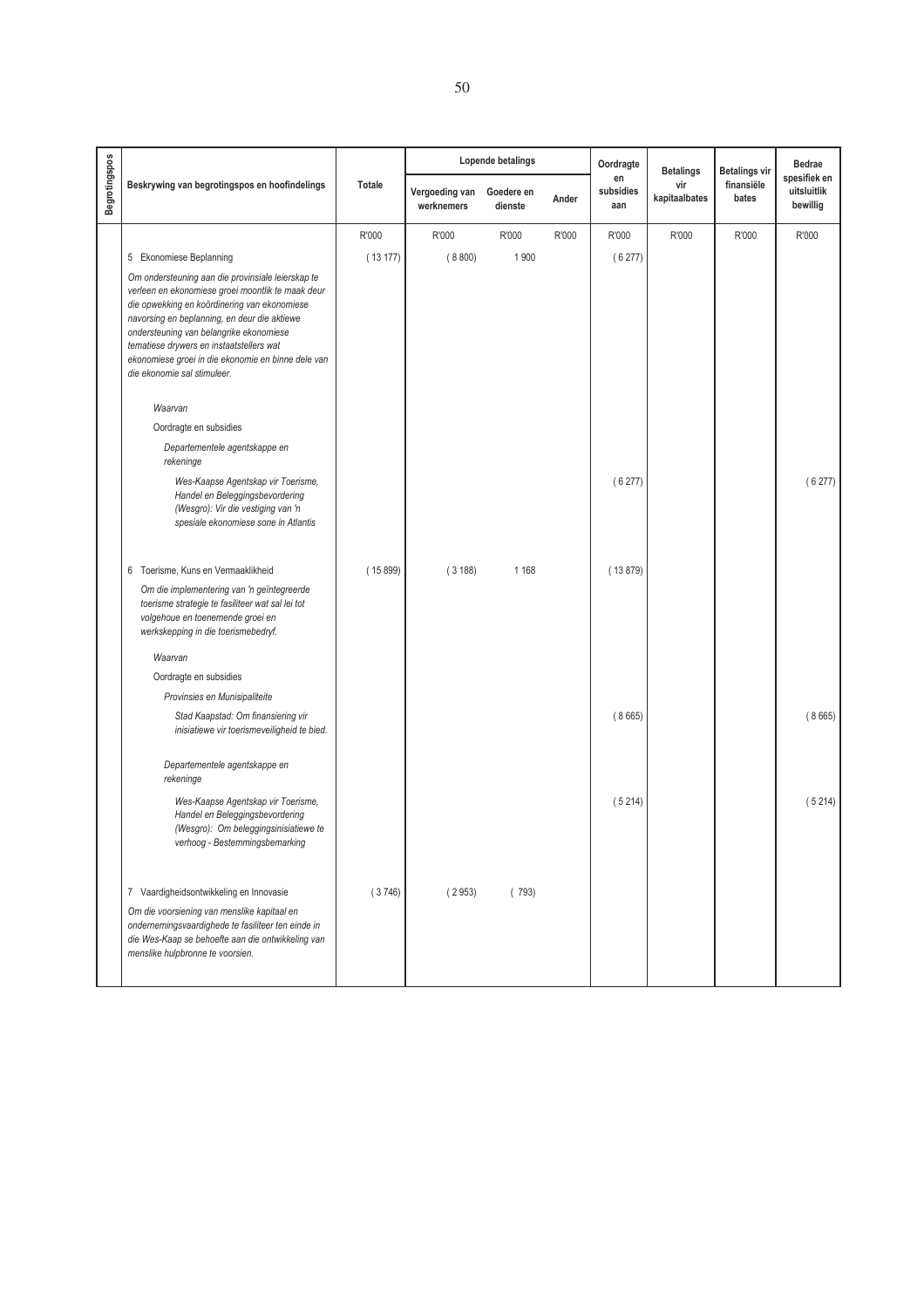|               |                                                                                                                                                                                                                                                                                                                                                                                                                                                               |         |                              | Lopende betalings     |       | Oordragte              | <b>Betalings</b>     | <b>Betalings vir</b> | <b>Bedrae</b>                           |
|---------------|---------------------------------------------------------------------------------------------------------------------------------------------------------------------------------------------------------------------------------------------------------------------------------------------------------------------------------------------------------------------------------------------------------------------------------------------------------------|---------|------------------------------|-----------------------|-------|------------------------|----------------------|----------------------|-----------------------------------------|
| Begrotingspos | Beskrywing van begrotingspos en hoofindelings                                                                                                                                                                                                                                                                                                                                                                                                                 | Totale  | Vergoeding van<br>werknemers | Goedere en<br>dienste | Ander | en<br>subsidies<br>aan | vir<br>kapitaalbates | finansiële<br>bates  | spesifiek en<br>uitsluitlik<br>bewillig |
|               |                                                                                                                                                                                                                                                                                                                                                                                                                                                               | R'000   | R'000                        | R'000                 | R'000 | R'000                  | R'000                | R'000                | R'000                                   |
| 13            | Kultuursake en Sport                                                                                                                                                                                                                                                                                                                                                                                                                                          | (99624) | (17899)                      | (35227)               |       | (42562)                | (3936)               |                      | (52384)                                 |
|               | Doel: Ons moedig uitnemendheid en inklusiwiteit in<br>sport en kultuur aan deur middel van die<br>effektiewe, doeltreffende en volhoubare<br>gebruik van ons hulpbronne, en deur<br>kreatiewe vennootskappe met ander. In ons<br>strewe na uitnemendheid en om die Wes-<br>Kaap die sport- en kultuursentrum van Suid-<br>Afrika te maak, sal ons die toestande vir<br>toegang en massadeelname,<br>talentidentifisering en<br>vaardigheidsontwikkeling skep. |         |                              |                       |       |                        |                      |                      |                                         |
|               | 1 Administrasie                                                                                                                                                                                                                                                                                                                                                                                                                                               | (4481)  | (2654)                       | (1797)                |       |                        | (30)                 |                      |                                         |
|               | Om die oorhoofse finansiële en strategiese bestuur<br>en administratiewe steun van die Departement van<br>Kultuursake en Sport te behartig.                                                                                                                                                                                                                                                                                                                   |         |                              |                       |       |                        |                      |                      |                                         |
|               | 2 Kultuursake                                                                                                                                                                                                                                                                                                                                                                                                                                                 | (12596) | (5507)                       | (4015)                |       | (2855)                 | (219)                |                      |                                         |
|               | Om kuns-, kultuur-, museum-, erfenis- en<br>taalverwante dienste aan die inwoners van die Wes-<br>Kaap te voorsien.                                                                                                                                                                                                                                                                                                                                           |         |                              |                       |       |                        |                      |                      |                                         |
|               | Waarvan                                                                                                                                                                                                                                                                                                                                                                                                                                                       |         |                              |                       |       |                        |                      |                      |                                         |
|               | Oordragte en subsidies                                                                                                                                                                                                                                                                                                                                                                                                                                        |         |                              |                       |       |                        |                      |                      |                                         |
|               | Departementele agentskappe en<br>rekeninge:                                                                                                                                                                                                                                                                                                                                                                                                                   |         |                              |                       |       |                        |                      |                      |                                         |
|               | Wes-Kaapse Kultuurkommissie                                                                                                                                                                                                                                                                                                                                                                                                                                   |         |                              |                       |       | 500                    |                      |                      |                                         |
|               | Wes-Kaapse Taalkomitee                                                                                                                                                                                                                                                                                                                                                                                                                                        |         |                              |                       |       | (39)                   |                      |                      |                                         |
|               | Kunstekaap                                                                                                                                                                                                                                                                                                                                                                                                                                                    |         |                              |                       |       | 17                     |                      |                      |                                         |
|               | Erfenis Wes-Kaap                                                                                                                                                                                                                                                                                                                                                                                                                                              |         |                              |                       |       | (452)                  |                      |                      |                                         |
|               | Organisasies sonder winsoogmerk                                                                                                                                                                                                                                                                                                                                                                                                                               |         |                              |                       |       |                        |                      |                      |                                         |
|               | Kuns- en kultuurorganisasies                                                                                                                                                                                                                                                                                                                                                                                                                                  |         |                              |                       |       | (3566)                 |                      |                      |                                         |
|               | Provinsie-ondersteunde museums                                                                                                                                                                                                                                                                                                                                                                                                                                |         |                              |                       |       | 685                    |                      |                      |                                         |
|               | 3 Biblioteek- en Argiefdienste                                                                                                                                                                                                                                                                                                                                                                                                                                | (43913) | (5120)                       | (1326)                |       | (34176)                | (3291)               |                      |                                         |
|               | Om omvattende biblioteek- en argiefdienste in die<br>Wes-Kaap te voorsien.                                                                                                                                                                                                                                                                                                                                                                                    |         |                              |                       |       |                        |                      |                      |                                         |
|               | Waarvan                                                                                                                                                                                                                                                                                                                                                                                                                                                       |         |                              |                       |       |                        |                      |                      |                                         |
|               | Nasionale voorwaardelike toekenning:<br>Gemeenskapsbiblioteekdienste                                                                                                                                                                                                                                                                                                                                                                                          |         |                              |                       |       |                        |                      |                      | (34700)                                 |
|               | Addisionele geoormerkte toekenning vir<br>biblioteekmateriaal.                                                                                                                                                                                                                                                                                                                                                                                                |         |                              |                       |       |                        |                      |                      | 5 0 0 0                                 |
|               | Oordragte en subsidies                                                                                                                                                                                                                                                                                                                                                                                                                                        |         |                              |                       |       |                        |                      |                      |                                         |
|               | Provinsies en munisipaliteite                                                                                                                                                                                                                                                                                                                                                                                                                                 |         |                              |                       |       |                        |                      |                      |                                         |
|               | Munisipaliteite: Ter bevordering van<br>openbare biblioteke                                                                                                                                                                                                                                                                                                                                                                                                   |         |                              |                       |       | (34176)                |                      |                      |                                         |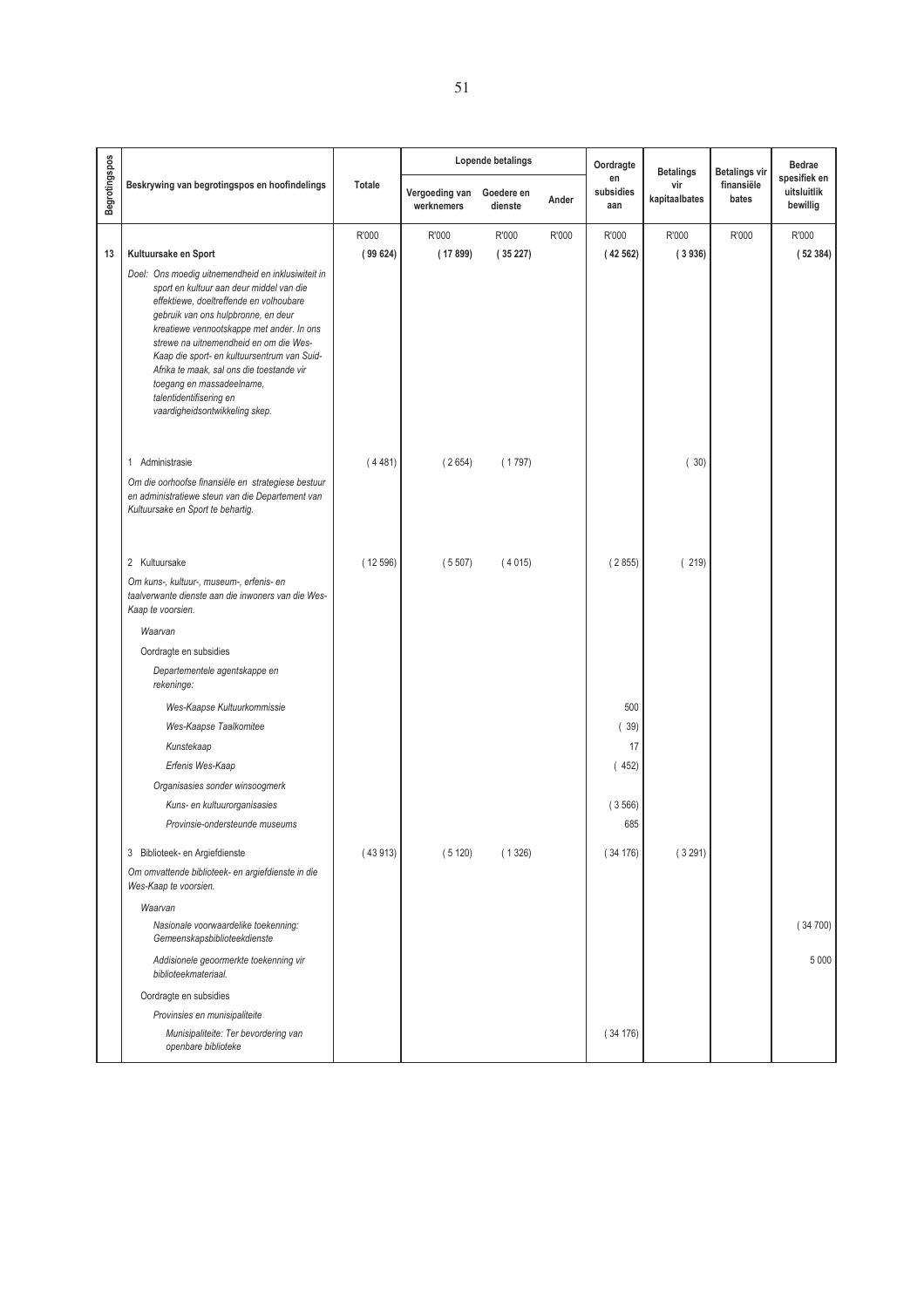|                      |                                                                                        |         |                              | Lopende betalings     |       | Oordragte              | <b>Betalings</b>     | <b>Betalings vir</b> | <b>Bedrae</b>                           |
|----------------------|----------------------------------------------------------------------------------------|---------|------------------------------|-----------------------|-------|------------------------|----------------------|----------------------|-----------------------------------------|
| <b>Begrotingspos</b> | Beskrywing van begrotingspos en hoofindelings                                          | Totale  | Vergoeding van<br>werknemers | Goedere en<br>dienste | Ander | en<br>subsidies<br>aan | vir<br>kapitaalbates | finansiële<br>bates  | spesifiek en<br>uitsluitlik<br>bewillig |
|                      |                                                                                        | R'000   | R'000                        | R'000                 | R'000 | R'000                  | R'000                | R'000                | R'000                                   |
|                      | 4 Sport en Ontspanning                                                                 | (38634) | (4618)                       | (28089)               |       | (5531)                 | 396)                 |                      |                                         |
|                      | Om sport- en ontspanningsaktiwiteite aan die<br>inwoners van die Wes-Kaap te voorsien. |         |                              |                       |       |                        |                      |                      |                                         |
|                      | Waarvan<br>Nasionale voorwaardelike toekenning:<br>Massadeelname en Sportontwikkeling  |         |                              |                       |       |                        |                      |                      | (22684)                                 |
|                      | Oordragte en subsidies                                                                 |         |                              |                       |       |                        |                      |                      |                                         |
|                      | Organisasies sonder winsoogmerk                                                        |         |                              |                       |       |                        |                      |                      |                                         |
|                      | Sportfederasies en -liggame: Finansiële<br>bystand                                     |         |                              |                       |       | (5531)                 |                      |                      |                                         |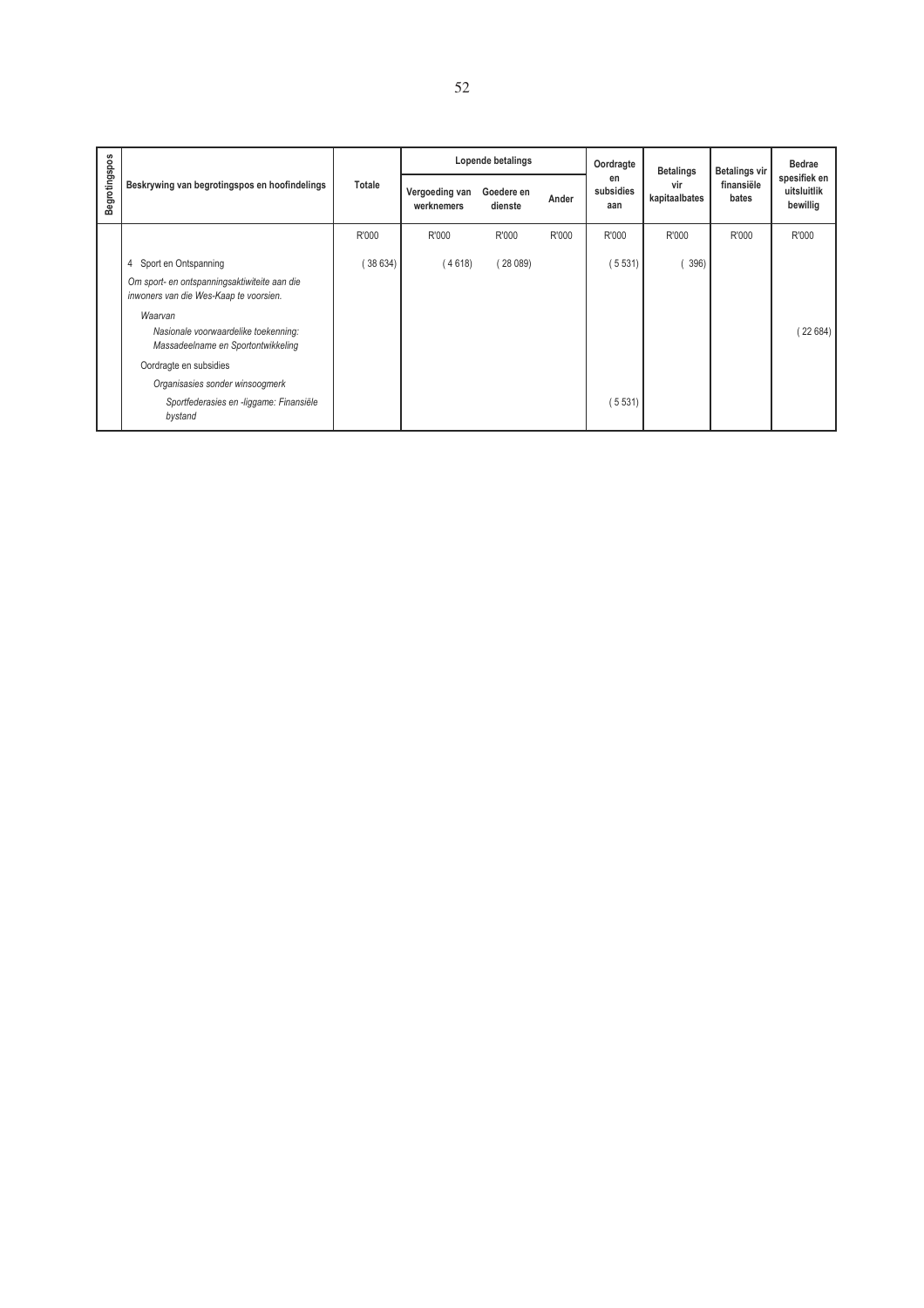|               |                                                                                                                                                                                                                                                                                                |               |                              | Lopende betalings     |       | Oordragte              | <b>Betalings</b>     | <b>Betalings vir</b> | Bedrae                                  |
|---------------|------------------------------------------------------------------------------------------------------------------------------------------------------------------------------------------------------------------------------------------------------------------------------------------------|---------------|------------------------------|-----------------------|-------|------------------------|----------------------|----------------------|-----------------------------------------|
| Begrotingspos | Beskrywing van begrotingspos en hoofindelings                                                                                                                                                                                                                                                  | <b>Totale</b> | Vergoeding van<br>werknemers | Goedere en<br>dienste | Ander | en<br>subsidies<br>aan | vir<br>kapitaalbates | finansiële<br>bates  | spesifiek en<br>uitsluitlik<br>bewillig |
|               |                                                                                                                                                                                                                                                                                                | R'000         | R'000                        | R'000                 | R'000 | R'000                  | R'000                | R'000                | R'000                                   |
| 14            | <b>Plaaslike Regering</b>                                                                                                                                                                                                                                                                      | 32 544        | 1832                         | 20 418                |       | 9 4 0 6                | 888                  |                      | 27 000                                  |
|               | Doel:<br>Om munisipaliteite te moniteer, koördineer<br>en ondersteun ten einde doeltreffend te<br>wees in hul mandaat om te ontwikkel, en om<br>dienslewering en buigbaarheid met die<br>hantering van rampe te fasiliteer deur<br>verbintenisse met regeringsfere en<br>maatskaplike vennote. |               |                              |                       |       |                        |                      |                      |                                         |
|               | 1 Administrasie                                                                                                                                                                                                                                                                                | 2 177         | 1832                         | (543)                 |       |                        | 888                  |                      |                                         |
|               | Om algehele bestuur in die Departement te lewer<br>ooreenkomstig alle toepaslike wette en beleid.                                                                                                                                                                                              |               |                              |                       |       |                        |                      |                      |                                         |
|               | 2 Plaaslike Regeringsbestuur                                                                                                                                                                                                                                                                   | 6824          |                              | (2582)                |       | 9406                   |                      |                      |                                         |
|               | Om lewensvatbare en volhoubare ontwikkelende<br>plaaslike regeringbestuur, geïntegreerde en<br>volhoubare beplanning en gemeenskapsdeelname<br>in ontwikkelingsprosesse te bevorder.                                                                                                           |               |                              |                       |       |                        |                      |                      |                                         |
|               | Waarvan                                                                                                                                                                                                                                                                                        |               |                              |                       |       |                        |                      |                      |                                         |
|               | Oordragte en subsidies                                                                                                                                                                                                                                                                         |               |                              |                       |       |                        |                      |                      |                                         |
|               | Provinsies en munisipaliteite                                                                                                                                                                                                                                                                  |               |                              |                       |       |                        |                      |                      |                                         |
|               | Om ondersteuning te verleen aan<br>munisipaliteite met humanitêre<br>hulpverleningsinisiatiewe                                                                                                                                                                                                 |               |                              |                       |       | 9 4 0 6                |                      |                      |                                         |
|               | 3 Ontwikkeling en Beplanning                                                                                                                                                                                                                                                                   | 23 543        |                              | 23 543                |       |                        |                      |                      |                                         |
|               | Om effektiewe rampbestuurspraktyke te bevorder<br>en te fasiliteer, toe te sien dat munisipale<br>infrastruktuur goed in stand gehou word, en<br>geïntegreerde beplanning te bevorder.                                                                                                         |               |                              |                       |       |                        |                      |                      |                                         |
|               | Waarvan                                                                                                                                                                                                                                                                                        |               |                              |                       |       |                        |                      |                      |                                         |
|               | Geoormerkte toekenning: Koördinering en<br>rampreaksie ten opsigte van brandpunt-<br>strategie                                                                                                                                                                                                 |               |                              |                       |       |                        |                      |                      | 27 000                                  |
|               | 4 Tradisionele Institusionele Bestuur                                                                                                                                                                                                                                                          |               |                              |                       |       |                        |                      |                      |                                         |
|               | Om die instellings vir tradisionele leierskap<br>ooreenkomstig wetgewing te bestuur.                                                                                                                                                                                                           |               |                              |                       |       |                        |                      |                      |                                         |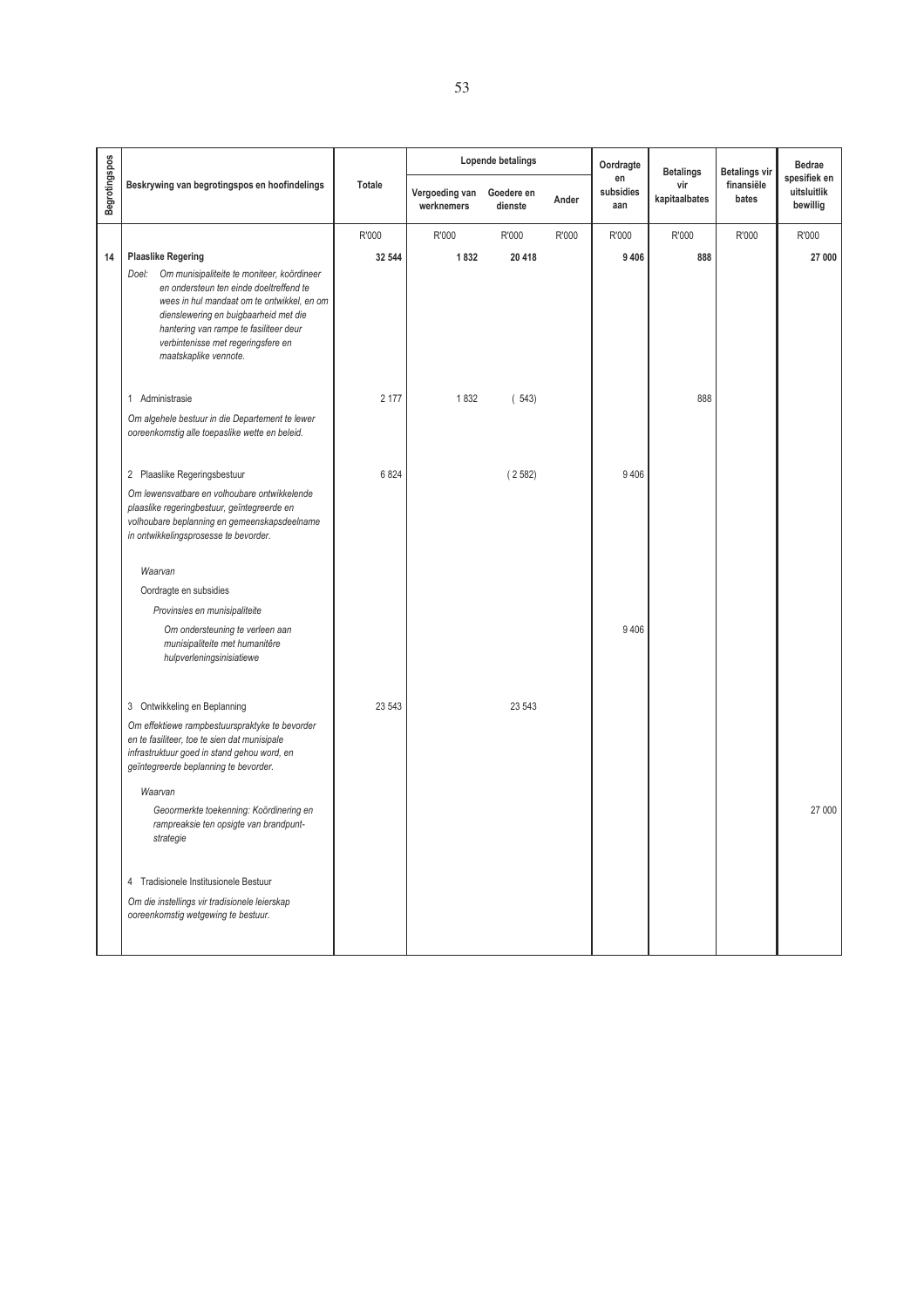### **MEMORANDUM OOR DIE OOGMERKE VAN DIE WES-KAAPSE AANSUIWERINGSBEGROTINGSWETSONTWERP (COVID-19) (2020/21- FINANSIËLE JAAR)**

## **1. AGTERGROND**

- 1.1 Die Provinsie Wes-Kaap ervaar tans die vinnige verspreiding van die koronavirussiekte 2019 (COVID-19), wat 'n oordraagbare siekte is wat deur die erge akute respiratoriese sindroomverwante koronavirus 2 (SARS-CoV-2) veroorsaak word, en wat gedurende die jaar 2020 deur die Wêreldgesondheidsorganisasie tot 'n wêreldpandemie verklaar is.
- 1.2 Artikel 31 van die Wet op Openbare Finansiële Bestuur, 1999 (Wet 1 van 1999), bepaal dat die Provinsiale Minister verantwoordelik vir finansies 'n aansuiweringsbegroting in die Provinsiale Parlement ter tafel kan lê om voorsiening te maak vir onvoorsienbare en onvermydelike uitgawes wat deur die provinsiale Kabinet aanbeveel word binne die nasionale raamwerk, die gebruik van fondse in 'n noodsituasie, die herprioritisering van fondse en die hertoewysing van besparings deur middel van die verskuiwing van fondse tussen en binne begrotingsposte, en die oordra van onbestede fondse uit die voorafgaande finansiële jaar.
- 1.3 As antwoord op die COVID-19-ramp het die Provinsiale Minister verantwoordelik vir finansies op 4 April 2020, ingevolge artikel 25(1) van die Wet op Openbare Finansiële Bestuur, 1999, die aanwending van fondse uit die Provinsiale Inkomstefonds vir die ramp gemagtig. Die Wes-Kaapse Aansuiweringsbegrotingswetsontwerp (COVID-19) (2020/21- Finansiële Jaar), 2020 (die Wetsontwerp), maak voorsiening vir die bewilliging van fondse in die 2020/21- finansiële jaar vir onvoorsienbare en onvermydelike uitgawes.
- 1.4 Artikel 25(6) van die Wet op Openbare Finansiële Bestuur, 1999, bepaal dat uitgawes van hierdie aard óf by die volgende provinsiale aansuiweringsbegroting vir die finansiële jaar waarin die uitgawes gemagtig is, opgeneem moet word, óf in ander begrotingswetgewing wat in die Provinsiale Wetgewer ter tafel gelê word binne 120 dae nadat die Provinsiale Minister verantwoordelik vir finansies die uitgawes gemagtig het, wat ook al gouer is. In hierdie geval is geen aparte begrotingswetgewing nodig nie.

#### **2. INHOUD VAN WETSONTWERP**

- 2.1 **Klousule 1** inkorporeer die woordomskrywings wat in die Wes-Kaapse Begrotingswet, 2020, gebruik word, in die Wetsontwerp en omskryf die term ''COVID-19''.
- 2.2 **Klousule 2** bepaal dat aangesuiwerde bewilligings uit die Provinsiale Inkomstefonds toewysbaar aan verskeie begrotingsposte en hoofindelings binne 'n begrotingspos vir spesifiek aangeduide doeleindes in die Bylae by die Wetsontwerp uiteengesit word. Die besteding van hierdie bewilligings is onderworpe aan die Wet op Openbare Finansiële Bestuur, 1999.
- 2.3 **Klousule 3** bepaal dat die bedrae wat in die Bylae aangedui is as spesifiek en uitsluitlik bewillig en wat verwys na—
	- (a) nasionale voorwaardelike toekennings, slegs vir die doel bepaal in die Division of Revenue Act en ooreenkomstig die raamwerk gepubliseer ingevolge daardie Wet gebruik mag word; en
	- (b) geoormerkte toekennings, slegs gebruik mag word vir die doel bepaal in die Bylae en ooreenkomstig die voorskrifte wat ingevolge artikel 4 van die Wes-Kaapse Begrotingswet, 2020, uitgereik word.
- 2.4 **Klousule 4** maak voorsiening vir die kort titel van die Wetsontwerp.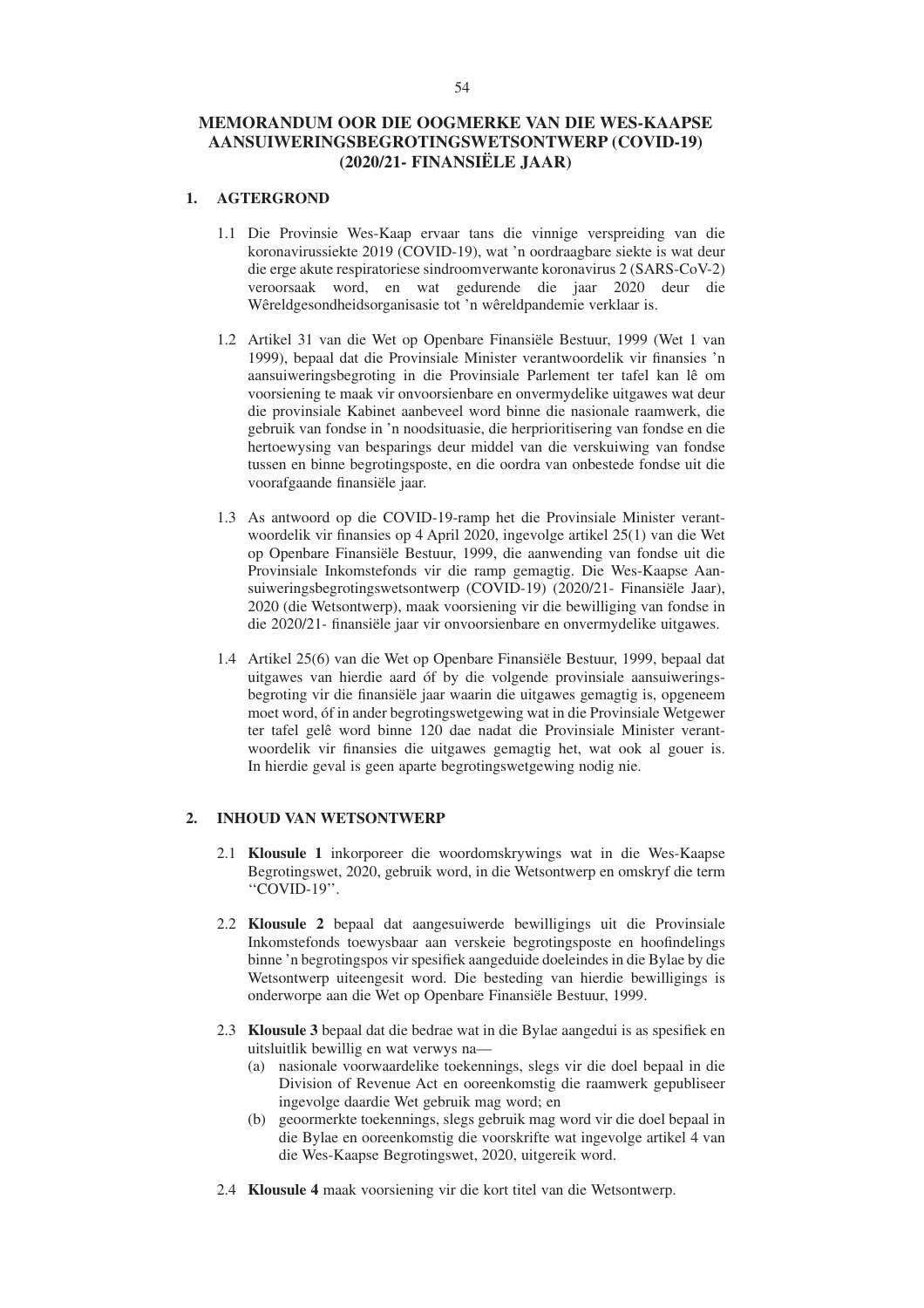#### **3. OORLEGPLEGING**

Departement van die Premier: Regsdienste Departement van die Premier Wes-Kaapse Provinsiale Parlement Provinsiale Tesourie Departement van Gemeenskapsveiligheid Wes-Kaapse Onderwysdepartement Departement van Gesondheid Departement van Maatskaplike Ontwikkeling Departement van Menslike Nedersettings Departement van Omgewingsake en Ontwikkelingsbeplanning Departement van Vervoer en Openbare Werke Departement van Landbou Departement van Ekonomiese Ontwikkeling en Toerisme Departement van Kultuursake en Sport Departement van Plaaslike Regering Ouditeur-generaal

#### **4. FINANSIËLE IMPLIKASIES**

R1 113,394 miljoen sal beskikbaar gestel word aan die onderskeie begrotingsposte uiteengesit in die Bylae by die Wetsontwerp, vanuit fondse opsy gesit in die 2020/21- finansiële jaar.

#### **5. WETGEWENDE BEVOEGDHEID**

Die Provinsiale Minister verantwoordelik vir finansies is tevrede dat die bepalings van die Wetsontwerp binne die wetgewende bevoegdheid van die Provinsie ressorteer.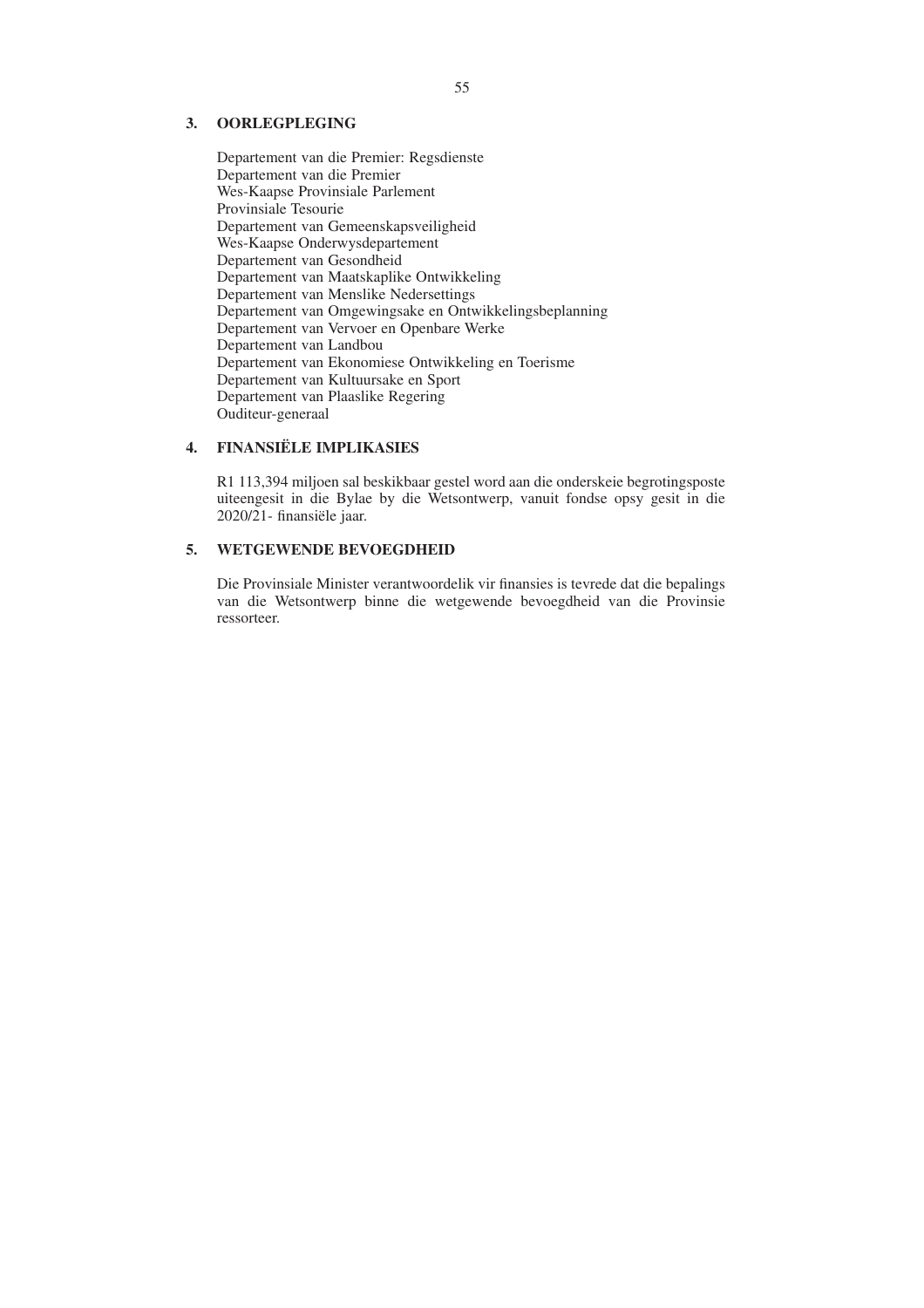# **UMTHETHO OSAYILWAYO**

**Ulwabiwo lwesixamali esihlengahlengisiweyo esisuka kwiNgxowa Mali yeNgeniso yePhondo ngokwecandelo 31 loMthetho uMthetho woLawulo lwezi Mali zikaRhulumente, 1999, ngokuthobela unyaka mali ophela ngowama-31 kuMatshi 2021 kusenzelwa imicimbi ehambelana nemfuno zeCOVID-19 kwiPhondo leNtshona Koloni; kunye nokuhambelana nemicimbi enxulumene noko.**

**WENZIWA USEBENZE** yiPalamente yePhondo leNtshona Koloni, ngoluhlobo:—

#### **Utoliko**

**1.** Kulo Mthetho, ngaphandle kokuba imeko ibonisa nto yimbi, naliphi na igama okanye ingcaciso enika intsingiselo kuMthetho woLwabiwomali weNtshona Koloni, 2020 (UMthetho 2 ka-2020), inentsingiselo emiselwe kuloMthetho yaye, ngaphandle kokuba inkcazelo ithetha nto yimbi— 5

**''COVID-19''** ithetha isifo sentsholongwane yakhoro na 2019 esisifo esosuleky esibangelwa yintsholonqwane (SARS-CoV-2) (intsholongwani yekhorona eneempawu eziqatseleyo zokuphefumla nzima 2) nobhubhane obhengeziweyo 10 wehlalathi nguMbutho wezeMpilo weHlabathi ngo-2020.

#### **Ulwabiwo lwesixamali esihlengahlengisiweyo kulungiselelwa iimfuno zePhondo**

**2.** (1) UHlengahlengiso loLwabiwomali lusenziwa yiPalamente yePhondo ngemali esuka kwiNgxowamali yeNgeniso yePhondo ngokwecandelo 31 loMthetho uMthetho woLawulo lweziMali zikaRhulumente, kusenzelwa iimfuno ezihambelana 15 neCOVID-19 kwiPhondo kulo nyakamali ka 2020/21, kwiivoti nakolona lwahlulo kwiivoti nganye, nokulungiselela iinjongo ezithile ezidwelisiweyo, zicaciswe ngokuphandle kwiShedyuli.

(2) Inkcitho kulwabiwomali echazwe kwicandelwana (1) isengumba oza kujongwa nguMthetho uMthetho woLawulo lweziMali zikaRhulumente. 20

#### **Ulwabiwo lwesixamali esibekwe ngokukodwa nangokukhethekileyo**

**3.** Izixamali esichazwe kwiShedyuli njengesibekwe ngokukodwa nesabiwe ngokukhethekileyo yaye oko kubhekisa—

- *(a)* isibonelelo esinemiqathango sesizwe, singasetyenziselwa kuphela injongo echazwe kuMthetho wohwahlulo lweNgeniso yaye nangokulandela isiseko 25 esipapashwe ngokwalo Mthetho;
- *(b)* ulwabiwo olubekelwe bucala lungasetyenziselwa kuphela injongo echazwe kwiShedyuli yaye nangokuhambelana nezikhokelo ezikhutshwe ngokwecandelo 4 loMthetho woLwabiwo weNtshona Koloni, 2020.

#### **Isihloko esifutshane**

**4.** Lo Mthetho ubizwa ngokuba nguMthetho woHlengahlengiso loLwabiwo Mali weNtshona Koloni (COVID-19) (kuNyaka Mali ka-2020/21), 2020.

30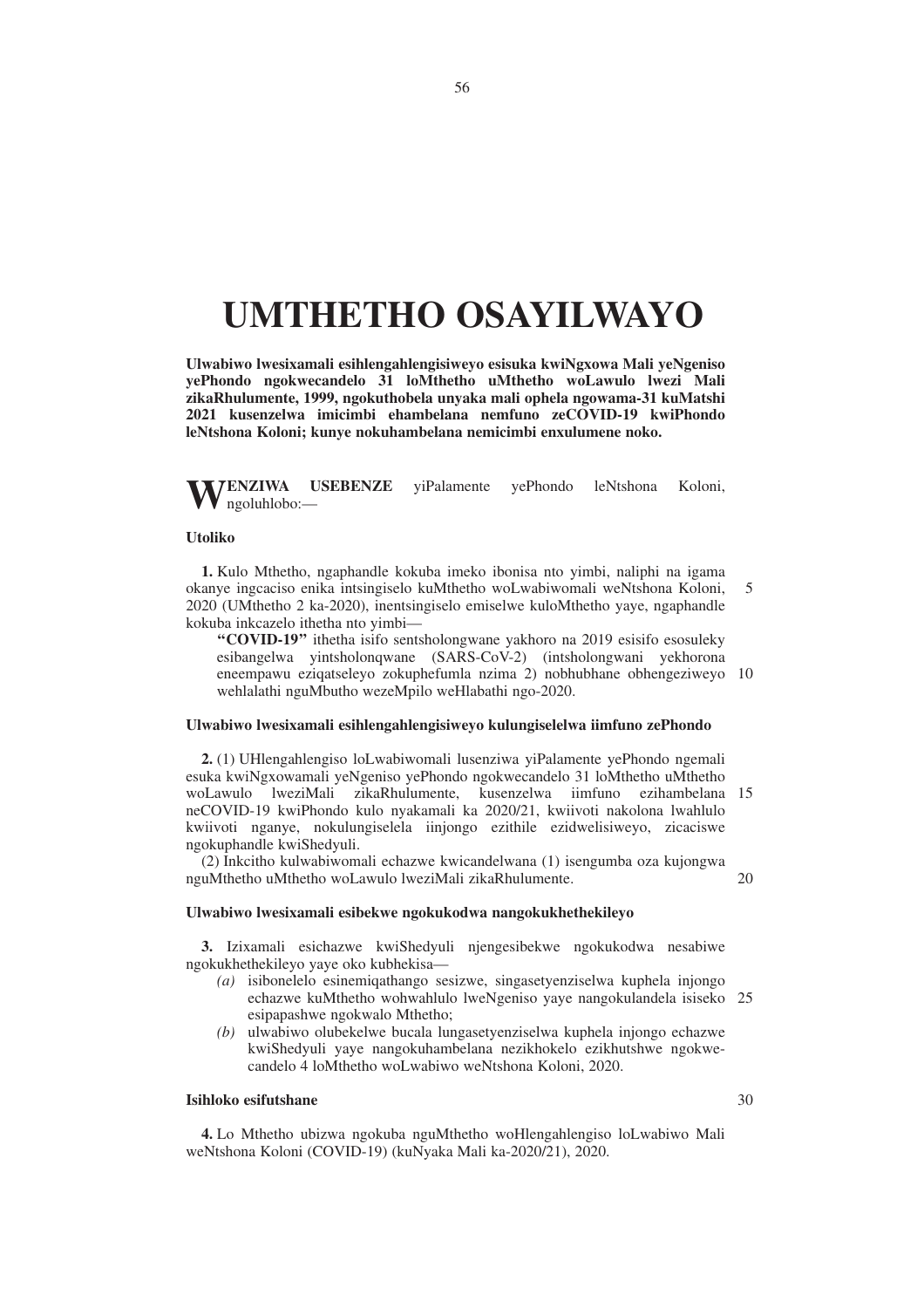# **ISHEDYULI**

## (Njengesicelo sentlawulo kwiNgxowamali yePhondo)

|                |                                                        |           |                          | lintlawulo ezisetyenzisiweyo zangoku |        | Utshintshelo               | lintlawulo ze-        | Intlawulo               | limali<br>ezibekelwe                       |
|----------------|--------------------------------------------------------|-----------|--------------------------|--------------------------------------|--------|----------------------------|-----------------------|-------------------------|--------------------------------------------|
| Ivoti          | Inkcazelo Ivoti namacandelo<br>aphambili               | Zizonke   | Imbuyekezo<br>yabaqeshwa | limpahla<br>neenkonzo                | Ezinye | Iwenkxaso-mali<br>oluya ku | Asethi<br>eziyiNkunzi | kwiiAsethi<br>eziyiMali | ngokukodwa<br>imibandela ethile<br>kuphela |
|                |                                                        | R'000     | R'000                    | R'000                                | R'000  | R'000                      | R'000                 | R'000                   | R'000                                      |
| $\overline{1}$ | ISebe leNkulumbuso                                     | 6 3 5 0   | (41800)                  | 48 300                               |        | (1500)                     | 1 3 5 0               |                         | (3842)                                     |
| $\overline{2}$ | IPalamente yePhondo                                    |           |                          |                                      |        |                            |                       |                         |                                            |
| 3              | UNondyebo wePhondo                                     | (11637)   | (5646)                   | (5710)                               |        | 281)                       |                       |                         |                                            |
| $\overline{4}$ | UKhuselo loLuntu                                       | (27967)   |                          | (15503)                              |        | (11581)                    | 883)                  |                         |                                            |
| 5              | EzeMfundo                                              | (151312)  |                          | 207 564                              |        | (24596)                    | (334280)              |                         | (151312)                                   |
| 6              | ezeMpilo                                               | 1605512   | 272 187                  | 1 241 897                            |        | 37 092                     | 54 336                |                         | 1605512                                    |
| $\overline{7}$ | UPhuhliso loLuntu                                      | 7932      | (19302)                  | (7900)                               |        | 35 134                     |                       |                         | 25732                                      |
| 8              | ISebe lokuHlaliswa koLuntu                             | (226747)  | (12000)                  | 31 950                               |        | 246 697)                   |                       |                         | (246697)                                   |
| 9              | IMicimbi yokusiNgqongileyo neSicwangciso<br>soPhuhliso | (8921)    |                          | (9738)                               |        |                            | 817                   |                         | 500)                                       |
| 10             | UThutho neMisebenzi yoLuntu                            | 126 472   | (35286)                  | 442 632                              |        | (6000)                     | (274874)              |                         | 226 346                                    |
| 11             | ULimo                                                  | (82137)   |                          | (39851)                              |        | (35494)                    | (6792)                |                         | (46796)                                    |
| 12             | UPhuhliso lwezoQogosho noKhenketho                     | (57071)   | (30749)                  | (16793)                              |        | (9499)                     | 30)                   |                         | (35147)                                    |
| 13             | iMicimbi yezeNkcubeko nezeMidlalo                      | (99624)   | (17899)                  | (35227)                              |        | (42562)                    | (3936)                |                         | (52384)                                    |
| 14             | ISebe loRhulumente woMmandla                           | 32 544    | 1832                     | 20 4 18                              |        | 9406                       | 888                   |                         | 27 000                                     |
|                |                                                        | 1 113 394 | 111 337                  | 1862039                              |        | (296578)                   | (563404)              |                         | 1 347 912                                  |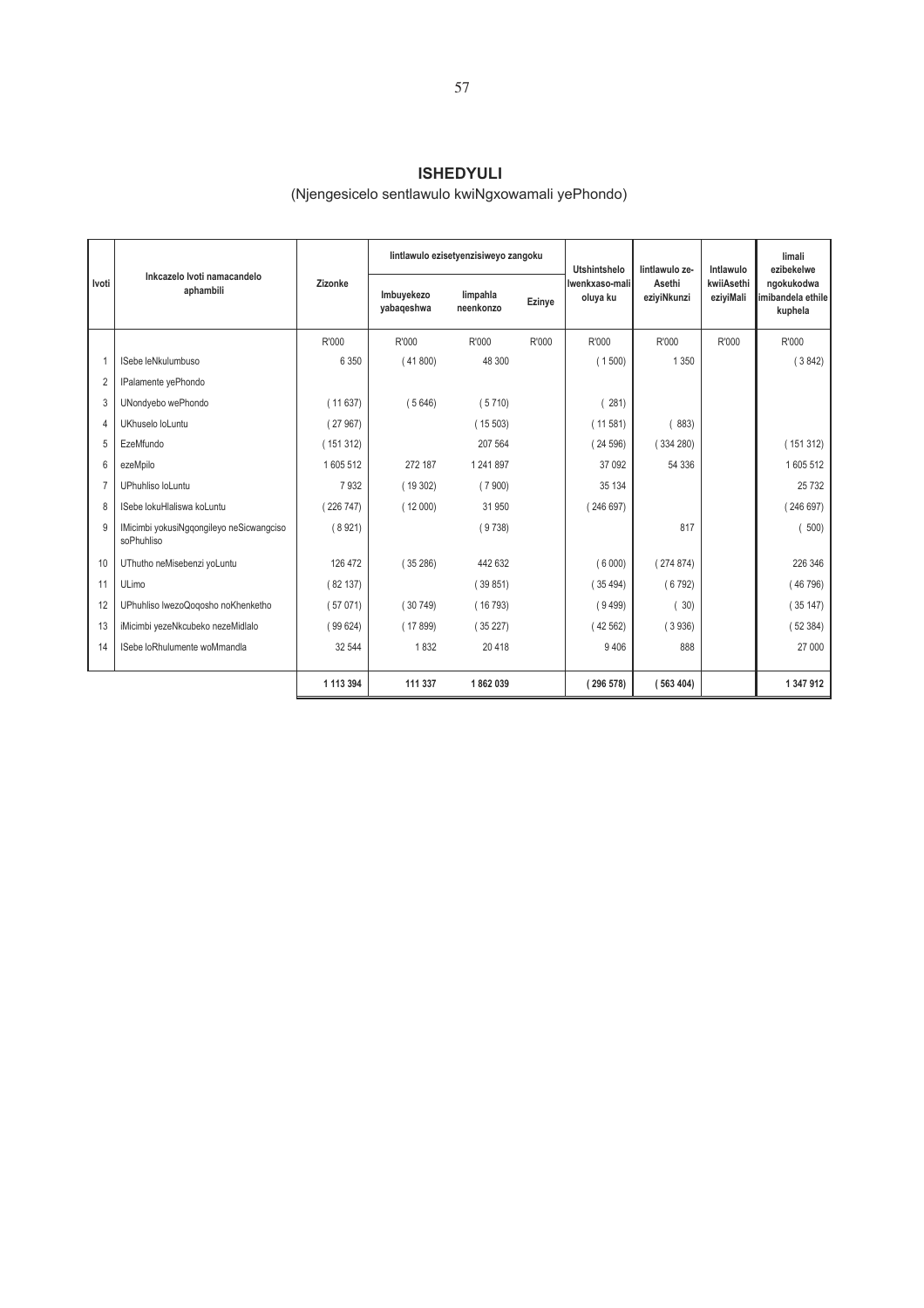|       | Inkcazelo Ivoti namacandelo                                                                                                                                                                                                                                                               |         | lintlawulo ezisetyenzisiweyo zangoku |                       |        |                            | lintlawulo ze-        | Intlawulo               | limali<br>ezibekelwe                       |
|-------|-------------------------------------------------------------------------------------------------------------------------------------------------------------------------------------------------------------------------------------------------------------------------------------------|---------|--------------------------------------|-----------------------|--------|----------------------------|-----------------------|-------------------------|--------------------------------------------|
| Ivoti | aphambili                                                                                                                                                                                                                                                                                 | Zizonke | Imbuyekezo<br>yabaqeshwa             | limpahla<br>neenkonzo | Ezinye | Iwenkxaso-mali<br>oluya ku | Asethi<br>eziyiNkunzi | kwiiAsethi<br>eziyiMali | ngokukodwa<br>imibandela ethile<br>kuphela |
|       |                                                                                                                                                                                                                                                                                           | R'000   | R'000                                | R'000                 | R'000  | R'000                      | R'000                 | R'000                   | R'000                                      |
| 1     | <b>ISebe leNkulumbuso</b>                                                                                                                                                                                                                                                                 | 6 3 5 0 | (41800)                              | 48 300                |        | (1500)                     | 1 3 5 0               |                         | (3842)                                     |
|       | Injongo: Ukwenza nokukhokela uRhulumente<br>weNtshona Koloni okwaziyo ukwenza<br>ngokubethelela inkcubeko yokuzidalel'<br>okutsha nokuba nentsebenziswano<br>ukwenzela ukunikezelwa kweenkonzo<br>eziphuculiweyo ebantwini baseNtshona<br>Koloni.                                         |         |                                      |                       |        |                            |                       |                         |                                            |
|       | 1 Ulawulo kunye nokudibanisa (yoLawulo)<br>Kukubonelela ngeenkonzo zenkxaso yolawulo<br>zesiggeba.                                                                                                                                                                                        | (5905)  | (5050)                               | (855)                 |        |                            |                       |                         |                                            |
|       | 2 Ulawulo lweqhinga lokusebenza lwePhondo<br>Ukukhokela nokulungelelanisa ulawulo lweqhinga<br>lokusebenza lephondo ngomgagonkqubo kunye<br>nenkxaso yeqhinga lokusebenza, nokunik' amandla<br>idatha kunye nobungqina ngokunjalo nokufak'<br>iinkqubo zeqhinga lokusebenza kumaziko kuye | (7669)  | (3550)                               | (4119)                |        |                            |                       |                         |                                            |
|       | wonke uRhulumente weNtshona Koloni (i-WCG).<br>3<br>Ulawulo lwaBasebenzi (iZiko leeNkonzo<br>eziManyanisiweyo)<br>Kukubonelela ngenkonzo exananazileyo yolawulo<br>Iwabasebenzi, eyenziwa luphuhliso lwesebe,<br>ugegesho noxhotyiso, ngokunjalo nemisebenzi<br>abantu.                   | (16035) | (13700)                              | (2335)                |        |                            |                       |                         |                                            |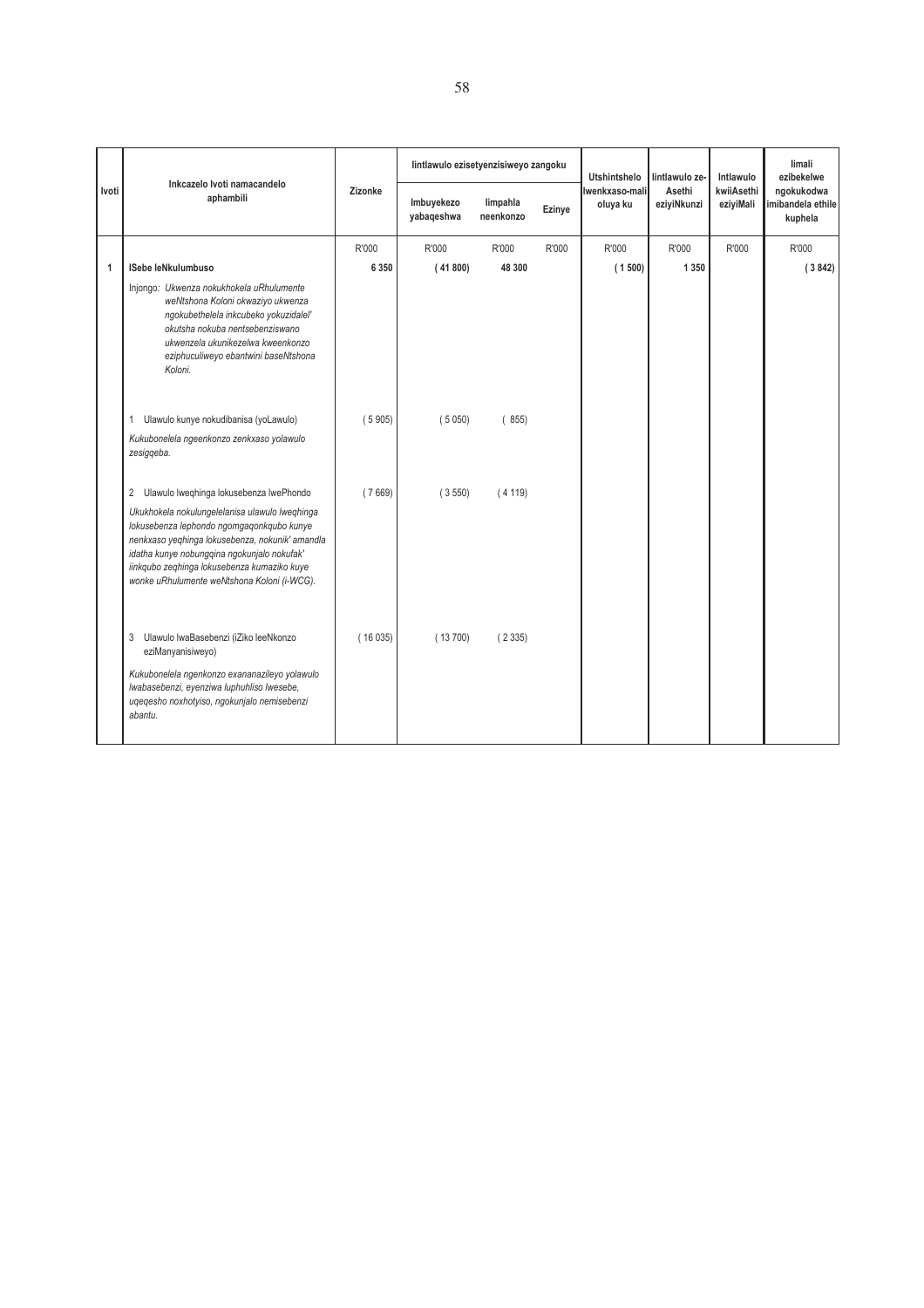| Inkcazelo Ivoti namacandelo                                                                                                                                                   |         | lintlawulo ezisetyenzisiweyo zangoku |                       |        | <b>Utshintshelo</b> |                       | Intlawulo               | limali<br>ezibekelwe                       |
|-------------------------------------------------------------------------------------------------------------------------------------------------------------------------------|---------|--------------------------------------|-----------------------|--------|---------------------|-----------------------|-------------------------|--------------------------------------------|
| aphambili                                                                                                                                                                     | Zizonke | Imbuyekezo<br>yabaqeshwa             | limpahla<br>neenkonzo | Ezinye | oluya ku            | Asethi<br>eziyiNkunzi | kwiiAsethi<br>eziyiMali | ngokukodwa<br>imibandela ethile<br>kuphela |
|                                                                                                                                                                               | R'000   | R'000                                | R'000                 | R'000  | R'000               | R'000                 | R'000                   | R'000                                      |
| IZiko le-e-Innovation (iZiko leeNkonzo<br>$\overline{4}$<br>eziManyanisiweyo)                                                                                                 | 27 608  | (13300)                              | 41 0 58               |        | (1500)              | 1 3 5 0               |                         | 11 158                                     |
| Ukwenza lugqwese unikezelonkonzo kubantu<br>baseNtshona Koloni ngokusebenzisa iithekhnoloji<br>zonxibelelwano lolwazi.                                                        |         |                                      |                       |        |                     |                       |                         |                                            |
| Apho                                                                                                                                                                          |         |                                      |                       |        |                     |                       |                         |                                            |
| Uncedo kuLuntu: Ulwandiso lobuchule<br>beziko loghagamshelwano kunye<br>noLawulo loBudlelwane naBaxumi.                                                                       |         |                                      |                       |        |                     |                       |                         | 11 158                                     |
| Udluliselo nenkxaso                                                                                                                                                           |         |                                      |                       |        |                     |                       |                         |                                            |
| Amaziko angenzi nzuzo                                                                                                                                                         |         |                                      |                       |        |                     |                       |                         |                                            |
| liKona zoShishino IwamaThala<br>eencwadi: Zisungula kwaye zigcina<br>amaziko azii-e-centres                                                                                   |         |                                      |                       |        | (1500)              |                       |                         |                                            |
| 5<br>INgqinisekiso kaRhulumente (iZiko leeNkonzo<br>eziManyanisiweyo)                                                                                                         | 8 3 5 1 | (6200)                               | 14 5 51               |        |                     |                       |                         | (15000)                                    |
| Kukubonelela ngeenkonzo zophicotho-zincwadi<br>Iwangaphakathi, ulawulo lomngcipheko weshishini,<br>iforenzikhi yephondo, ngezomthetho kunye<br>nonxibelelwano lukarhulumente. |         |                                      |                       |        |                     |                       |                         |                                            |
| Apho                                                                                                                                                                          |         |                                      |                       |        |                     |                       |                         |                                            |
| Ulwabiwomali olubekelwe: Ukuphuhlisa<br>nokukhulisa uPhawu loRhulumente<br>weNtshona Koloni.                                                                                  |         |                                      |                       |        |                     |                       |                         | (15000)                                    |
|                                                                                                                                                                               |         |                                      |                       |        |                     | Iwenkxaso-mali        | lintlawulo ze-          |                                            |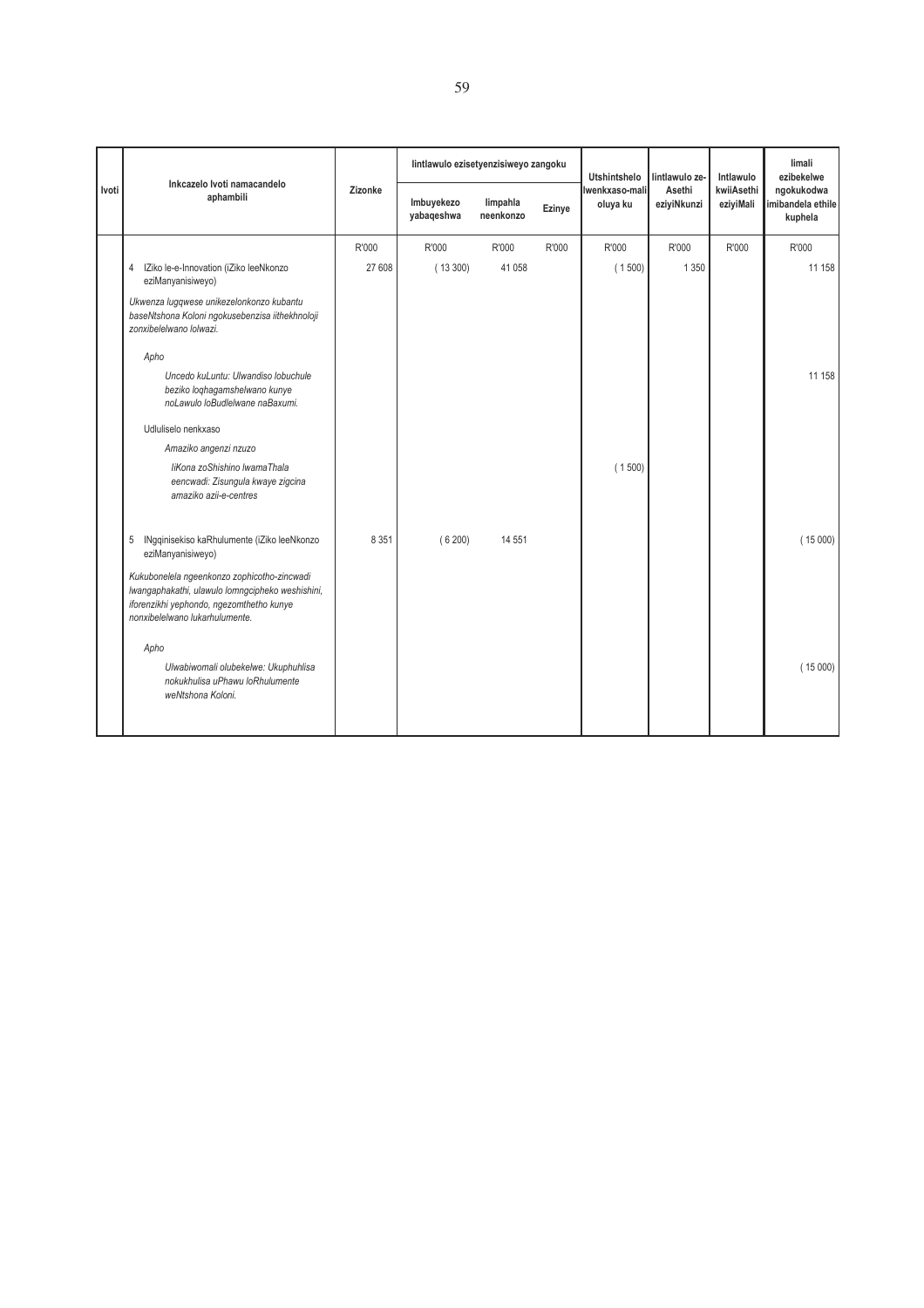|       |                                                                                                                                                                                                                                                                                                                                                                                                                                                                                                                                                  |         | lintlawulo ezisetyenzisiweyo zangoku |                       |        | <b>Utshintshelo</b>        | lintlawulo ze-        | Intlawulo               | limali<br>ezibekelwe                       |
|-------|--------------------------------------------------------------------------------------------------------------------------------------------------------------------------------------------------------------------------------------------------------------------------------------------------------------------------------------------------------------------------------------------------------------------------------------------------------------------------------------------------------------------------------------------------|---------|--------------------------------------|-----------------------|--------|----------------------------|-----------------------|-------------------------|--------------------------------------------|
| Ivoti | Inkcazelo Ivoti namacandelo<br>aphambili                                                                                                                                                                                                                                                                                                                                                                                                                                                                                                         | Zizonke | Imbuyekezo<br>yabaqeshwa             | limpahla<br>neenkonzo | Ezinye | Iwenkxaso-mali<br>oluya ku | Asethi<br>eziyiNkunzi | kwiiAsethi<br>eziyiMali | ngokukodwa<br>imibandela ethile<br>kuphela |
|       |                                                                                                                                                                                                                                                                                                                                                                                                                                                                                                                                                  | R'000   | R'000                                | R'000                 | R'000  | R'000                      | R'000                 | R'000                   | R'000                                      |
| 3     | <b>UNondyebo wePhondo</b>                                                                                                                                                                                                                                                                                                                                                                                                                                                                                                                        | (11637) | (5646)                               | (5710)                |        | (281)                      |                       |                         |                                            |
|       | Injongo: Ukunyusa ubumbano kunye<br>nokusebenza kwabemi.<br>Ukwakha amandla kwicandelo<br>likarhulumente ngokuguquguquka,<br>ukuvelisa izinto ezintsha kunye<br>nokuxhasa.<br>Ulawulo oluDibeneyo kunye<br>nentsebenziswano eyenza ukuhanjiswa<br>kweenkonzo ezisemgangathweni<br>ngendlela ezinzileyo.<br>Ulawulo<br>1<br>Ukunika umkhombandlela nesicwangciso kwakunye<br>nokunika ixabiso eliphezulu kwezemali nezinye<br>iinkonzo zenkxaso kuMphathiswa kunye neNtloko<br>yeSebe.<br>Apho<br>Udluliselo- mali nezibonelelo<br>Ezangaphakathi | (5013)  | (2600)                               | (2137)                |        | 276)                       |                       |                         |                                            |
|       | Ibhasari ehlawulelwa abantu<br>abangengobaqeshwa<br>uLawulo lweZibonelelo olunoZinzo<br>2<br>Ukuqinisekisa ngolawulo olululo nolusebenzayo<br>kwezezimali zePhondo, nakooMasipala.                                                                                                                                                                                                                                                                                                                                                               | (1917)  | (1301)                               | (616)                 |        | (276)                      |                       |                         |                                            |
|       | 3<br>uLawulo lweeMpahla<br>Ukunika umkhombandlela ngemithetho kunye<br>nokunyanzela nokunceda iPhondo kulawulo<br>Iwenkqubo zemali oluyimpumelelo<br>nolucwangcisekileyo, nolawulo lwentengo<br>yempahla kunye neempahla ezihambisekayo<br>kwiPhondo nakooMasipala.<br>Apho                                                                                                                                                                                                                                                                      | (2577)  | (1601)                               | (971)                 |        | (5)                        |                       |                         |                                            |
|       | Udluliselo - mali nezibonelelo<br>Ezangaphakathi<br>Amalungelo abaSebenzi ezentlalo: Imali<br>yekhefu kodla umhlal'aphantsi<br>ULawulo lwezeZimali<br>4<br>Uphuculo ekusebenzeni nasekulawuleni kakuhle<br>iinkqubo zeMali kuMasebe, kumaqumrhu<br>nakooMasipala.                                                                                                                                                                                                                                                                                | (2130)  | (144)                                | (1986)                |        | (5)                        |                       |                         |                                            |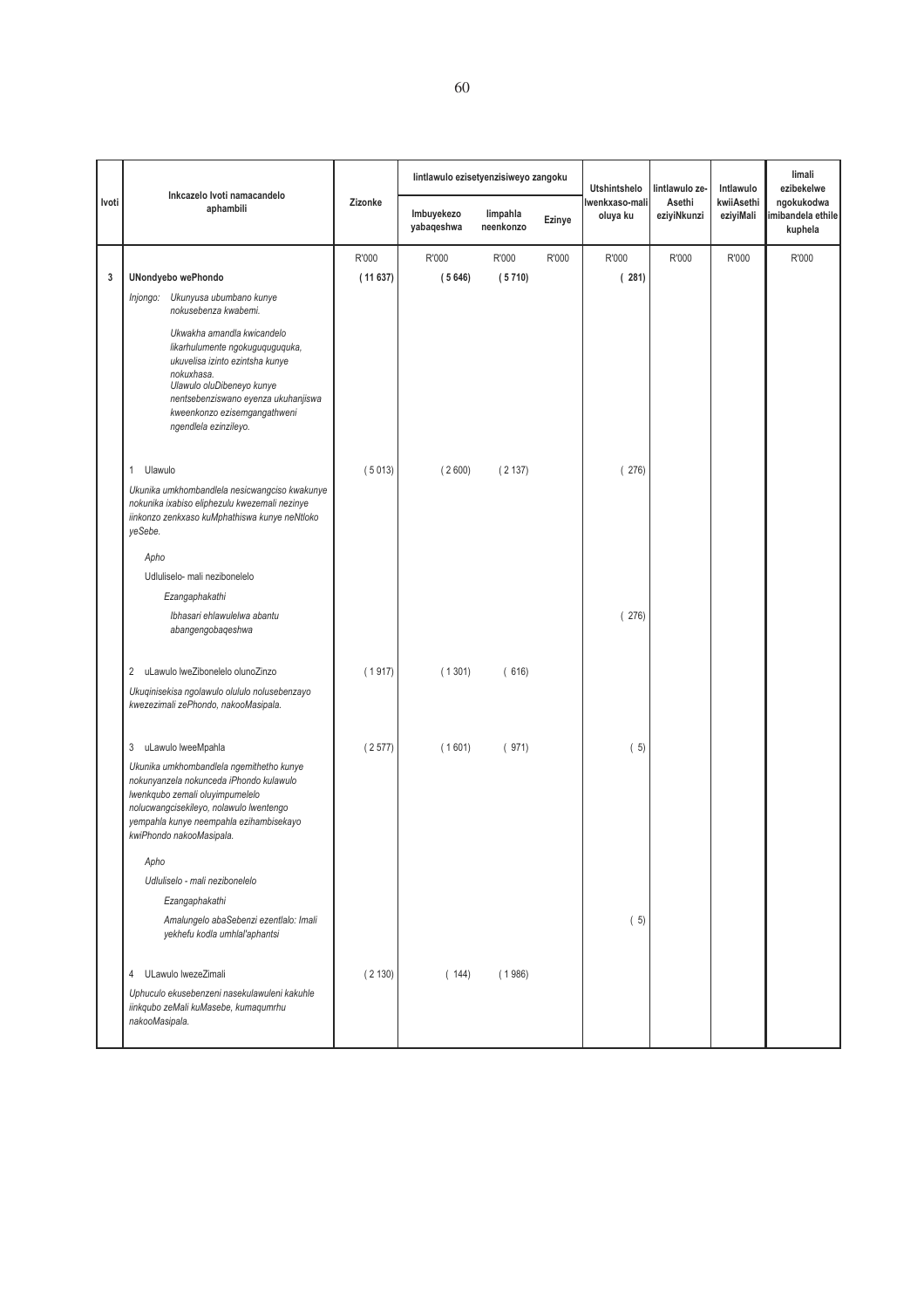|       | Inkcazelo Ivoti namacandelo                                                                                                                                                                                                                                                    |         |                          | lintlawulo ezisetyenzisiweyo zangoku |        | <b>Utshintshelo</b>        | lintlawulo ze-        | Intlawulo               | limali<br>ezibekelwe                       |
|-------|--------------------------------------------------------------------------------------------------------------------------------------------------------------------------------------------------------------------------------------------------------------------------------|---------|--------------------------|--------------------------------------|--------|----------------------------|-----------------------|-------------------------|--------------------------------------------|
| Ivoti | aphambili                                                                                                                                                                                                                                                                      | Zizonke | Imbuyekezo<br>yabaqeshwa | limpahla<br>neenkonzo                | Ezinye | Iwenkxaso-mali<br>oluya ku | Asethi<br>eziyiNkunzi | kwiiAsethi<br>eziyiMali | ngokukodwa<br>imibandela<br>ethile kuphela |
|       |                                                                                                                                                                                                                                                                                | R'000   | R'000                    | R'000                                | R'000  | R'000                      | R'000                 | R'000                   | R'000                                      |
| 4     | Ukhuselo loLuntu                                                                                                                                                                                                                                                               | (27967) |                          | (15503)                              |        | (11581)                    | (883)                 |                         |                                            |
|       | Injongo: Kukunyusa izinga lokhuseleko loluntu,                                                                                                                                                                                                                                 |         |                          |                                      |        |                            |                       |                         |                                            |
|       | 1 Ulawulo<br>Ukubonelela ngesikhokelo senkxaso kunye<br>Apho<br>Imali ebekelwe bucala: Ukudala uluntu<br>Udluliselo nenkxaso - mali<br>AmaQumrhu eSebe ne Akhawunti                                                                                                            | (1540)  |                          | (1375)                               |        |                            | (165)                 |                         |                                            |
|       | UGunyaziwe wezoTywala weNtshona                                                                                                                                                                                                                                                |         |                          |                                      |        |                            |                       |                         |                                            |
|       | 2 Ubeko-liso kuluntu<br>Ukubeka iliso kwindlela yokuziphatha,<br>Apho<br>Isibonelelo-mali esinemiQathango<br>Imali ebekelwe bucala: ukudala<br>Imali ebekelwe bucala: Isisombululo<br>Udluliselo nenkxaso - mali                                                               | (5056)  |                          | (2882)                               |        | (1581)                     | (593)                 |                         |                                            |
|       | Amaphondo nomasipala<br>Ukuphunyezwa kokuQala koKhuseleko<br>AmaQumrhu eSebe ne Akhawunti<br>INkqubo yeMisebenzi yoLuntu<br>INkqubo yeMisebenzi yoLuntu<br>Iseba elizimeleyo elingangenisi Mali<br>liNkqubo zoKhuseleko- Ugado<br>Amakhaya                                     |         |                          |                                      |        | 1 1 5 5                    |                       |                         |                                            |
|       | Inkqubo eyaNdisiweyo                                                                                                                                                                                                                                                           |         |                          |                                      |        | (2736)                     |                       |                         |                                            |
|       | 3 Imisebenzi yesiPolisa yePhondo<br>Ukwenza ukuba amaphondo afezekise uMsebenzi<br>Apho<br>Imali ebekelwe bucala: Uzinzo lwe unithi<br>Imali ebekelwe bucala: Isicwangciso<br>Imali ebekelwe bucala: ukudala<br>Imali ebekelwe bucala: Ulwandiso<br>Udluliselo nenkxaso - mali | (11253) |                          | (845)                                |        | (10000)                    | (408)                 |                         |                                            |
|       | Amaphondo Nomasipala<br>Uzinzo lwe unithi<br>Isicwangciso sokunyanzeliswa<br>komthetho                                                                                                                                                                                         |         |                          |                                      |        |                            |                       |                         |                                            |
|       | Iseba elizimeleyo elingangenisi Mali<br>Ukhuseleko lolutsha<br>Amakhaya                                                                                                                                                                                                        |         |                          |                                      |        | (2000)                     |                       |                         |                                            |
|       | Inkxaso-mali eya kwi-Project Chrysalis                                                                                                                                                                                                                                         |         |                          |                                      |        | (8000)                     |                       |                         |                                            |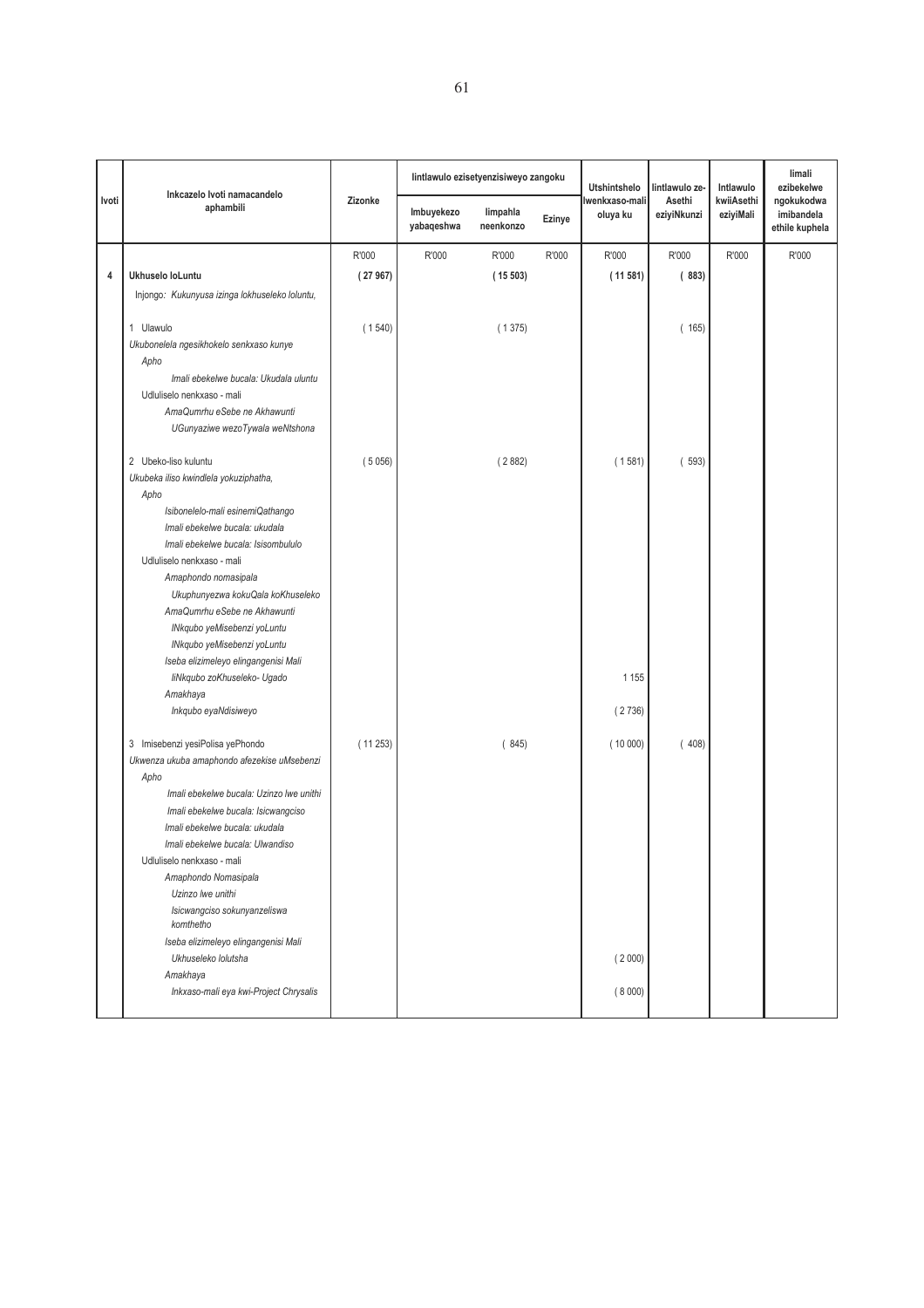|       | Inkcazelo Ivoti namacandelo                   | lintlawulo ezisetyenzisiweyo zangoku |                          |                       | Utshintshelo | lintlawulo ze-             | Intlawulo             | limali<br>ezibekelwe    |                                            |
|-------|-----------------------------------------------|--------------------------------------|--------------------------|-----------------------|--------------|----------------------------|-----------------------|-------------------------|--------------------------------------------|
| Ivoti | aphambili                                     | Zizonke                              | Imbuyekezo<br>yabaqeshwa | limpahla<br>neenkonzo | Ezinye       | Iwenkxaso-mali<br>oluya ku | Asethi<br>eziyiNkunzi | kwiiAsethi<br>eziyiMali | ngokukodwa<br>imibandela<br>ethile kuphela |
|       |                                               | R'000                                | R'000                    | R'000                 | R'000        | R'000                      | R'000                 | R'000                   | R'000                                      |
|       | 4 ULawulo loMngcipheko kwezoKhuseleko         | (10118)                              |                          | (10401)               |              |                            | 283                   |                         |                                            |
|       | Kukumisela indlela 'ebandakanya isirhulumente |                                      |                          |                       |              |                            |                       |                         |                                            |
|       | Apho                                          |                                      |                          |                       |              |                            |                       |                         |                                            |
|       | Imali ebekelwe bucala: inkxaso                |                                      |                          |                       |              |                            |                       |                         |                                            |
|       | Imali ebekelwe bucala: kudala inkqubo         |                                      |                          |                       |              |                            |                       |                         |                                            |
|       | Imali ebekelwe bucala: kudala inkqubo         |                                      |                          |                       |              |                            |                       |                         |                                            |
|       | Amaphondo Nomasipala                          |                                      |                          |                       |              |                            |                       |                         |                                            |
|       | Inkxaso-mali yokusekwa kunye                  |                                      |                          |                       |              |                            |                       |                         |                                            |
|       | Iseba elizimeleyo elingangenisi Mali          |                                      |                          |                       |              |                            |                       |                         |                                            |
|       | liNkgubo zoKhuseleko- Ugado                   |                                      |                          |                       |              |                            |                       |                         |                                            |
|       |                                               |                                      |                          |                       |              |                            |                       |                         |                                            |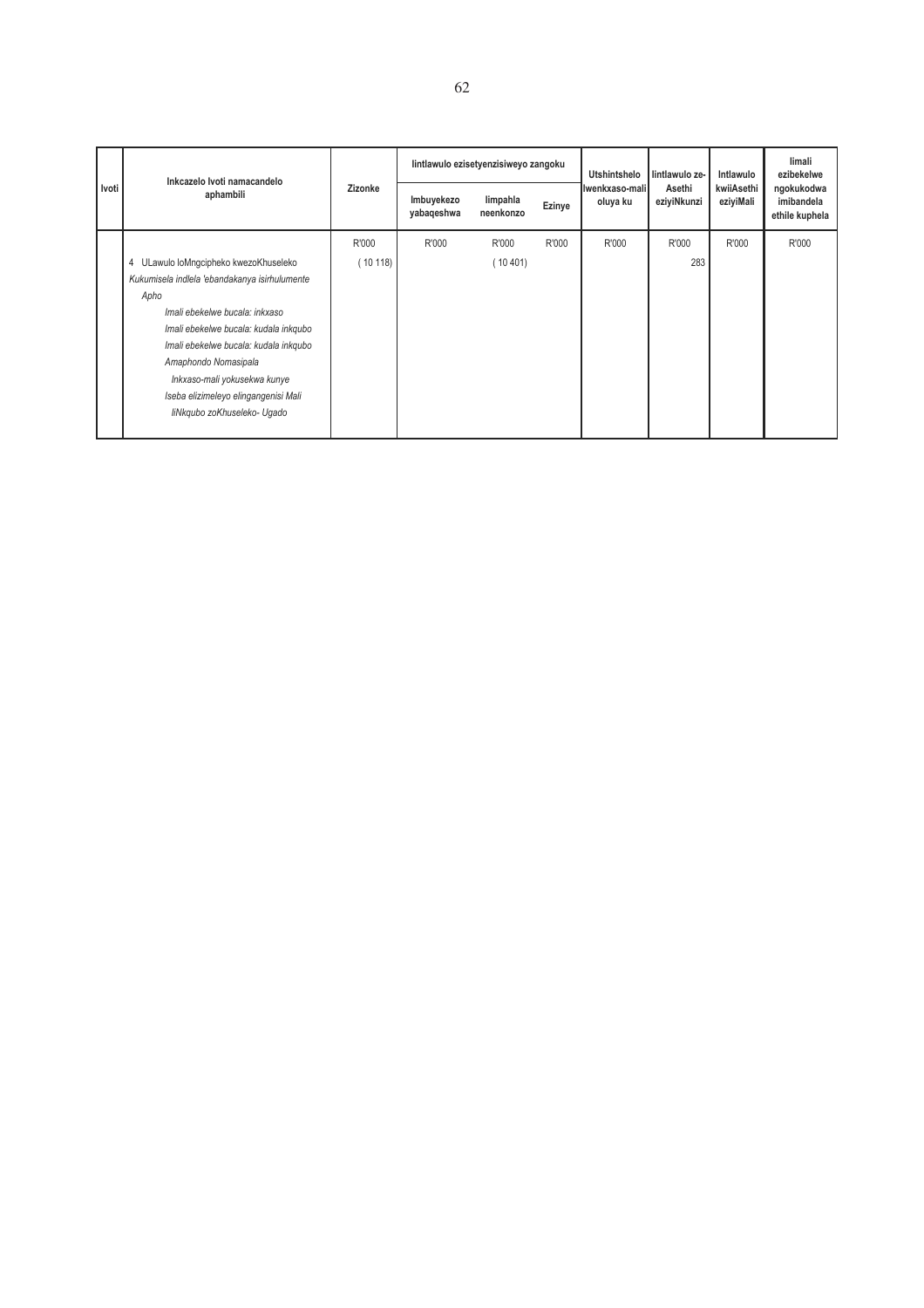|       | Inkcazelo Ivoti namacandelo                                                                                                                                                                                                                                                                                                                      |          |                          | lintlawulo ezisetyenzisiweyo zangoku |        | <b>Utshintshelo</b>        | lintlawulo ze-        | Intlawulo               | limali<br>ezibekelwe                      |
|-------|--------------------------------------------------------------------------------------------------------------------------------------------------------------------------------------------------------------------------------------------------------------------------------------------------------------------------------------------------|----------|--------------------------|--------------------------------------|--------|----------------------------|-----------------------|-------------------------|-------------------------------------------|
| Ivoti | aphambili                                                                                                                                                                                                                                                                                                                                        | Zizonke  | Imbuyekezo<br>yabaqeshwa | limpahla<br>neenkonzo                | Ezinye | Iwenkxaso-mali<br>oluya ku | Asethi<br>eziyiNkunzi | kwiiAsethi<br>eziyiMali | ngokukodwa<br>mibandela ethile<br>kuphela |
|       |                                                                                                                                                                                                                                                                                                                                                  | R'000    | R'000                    | R'000                                | R'000  | R'000                      | R'000                 | R'000                   | R'000                                     |
| 5     | EzeMfundo                                                                                                                                                                                                                                                                                                                                        | (151312) |                          | 207 564                              |        | (24596)                    | (334280)              |                         | (151312)                                  |
|       | Injongo: Injongo yeSebe kukuqinisekisa ukuba wonke<br>umntwana unamathuba okufunda<br>afanelekileyo kwindawo esebenza kwaye<br>wenza ukuba ulwazi, ubuchule, izakhono<br>kunye neenqobo zokuziphatha ziphumelele<br>kwihlabathi eliguqukayo                                                                                                      |          |                          |                                      |        |                            |                       |                         |                                           |
|       | 1 Ezolawulo                                                                                                                                                                                                                                                                                                                                      | (39913)  |                          | (33206)                              |        | (6543)                     | (164)                 |                         |                                           |
|       | Ukubonelela ngolawulo luphela, kunye<br>nangenkxaso, lwenkqubo yezemfundo,<br>ngokungqinelana noMthetho woMgaqo-nkqubo<br>wezeMfundo, uMthetho woLawulo lweMali<br>kaRhulumente kunye neminye imigaqo-nkqubo.                                                                                                                                    |          |                          |                                      |        |                            |                       |                         |                                           |
|       | Apho                                                                                                                                                                                                                                                                                                                                             |          |                          |                                      |        |                            |                       |                         |                                           |
|       | Udluliselo nenkxaso                                                                                                                                                                                                                                                                                                                              |          |                          |                                      |        |                            |                       |                         |                                           |
|       | li-arhente nee-akhawunti zesebe                                                                                                                                                                                                                                                                                                                  |          |                          |                                      |        |                            |                       |                         |                                           |
|       | Urhwebo: Amaphepha-mvume<br>(Unomathotholo noMabona-kude)                                                                                                                                                                                                                                                                                        |          |                          |                                      |        |                            |                       |                         |                                           |
|       | Amaziko angenzi ngeniso                                                                                                                                                                                                                                                                                                                          |          |                          |                                      |        |                            |                       |                         |                                           |
|       | limali ezibonelelwe kwizikolo<br>zikarhulumente eziqhelekileyo zeNkqubo<br>yokuPhuculwa kweSikolo samaBanga<br>aPhakamileyo, amabhaso e-LITNUM<br>kunye neenkonzo zethala leencwadi.                                                                                                                                                             |          |                          |                                      |        | (6543)                     |                       |                         |                                           |
|       | 2 IMfundo kwiZikolo zikaRhulumente<br>eziQhelekileyo                                                                                                                                                                                                                                                                                             | 240 674  |                          | 218 887                              |        | 21 787                     |                       |                         |                                           |
|       | Ukubonelela ngemfundo kwizikolo zikarhulumente<br>ezighelekileyo ukususela kumaBakala 1 - 12<br>ngokungqinelana noMthetho weZikolo zaseMzantsi<br>Afrika ka 1996 (Act 84 of 1996) noMgaqo-nkqubo i-<br>White Paper 6 engeMfundo eneeMfuno eziZodwa<br>uKwakha iMfundo noQeqesho oluBandakanya bonke<br>aBafundi (eyeKhala 2001) (White Paper 6). |          |                          |                                      |        |                            |                       |                         |                                           |
|       | Apho                                                                                                                                                                                                                                                                                                                                             |          |                          |                                      |        |                            |                       |                         |                                           |
|       | ligranti ezikhutshwa phantsi kwemiqathango<br>zikazwelonke: I-Maths, iSayensi neThekhnoloji                                                                                                                                                                                                                                                      |          |                          |                                      |        |                            |                       |                         | (5069)                                    |
|       | Ulwabiwo olubekelwe bucala: Icandelo 25:<br>Inkcitho yeNgxakeko kwiNkqubo yoKondla<br>yeSikolo esiKhethekileyo                                                                                                                                                                                                                                   |          |                          |                                      |        |                            |                       |                         | 18 000                                    |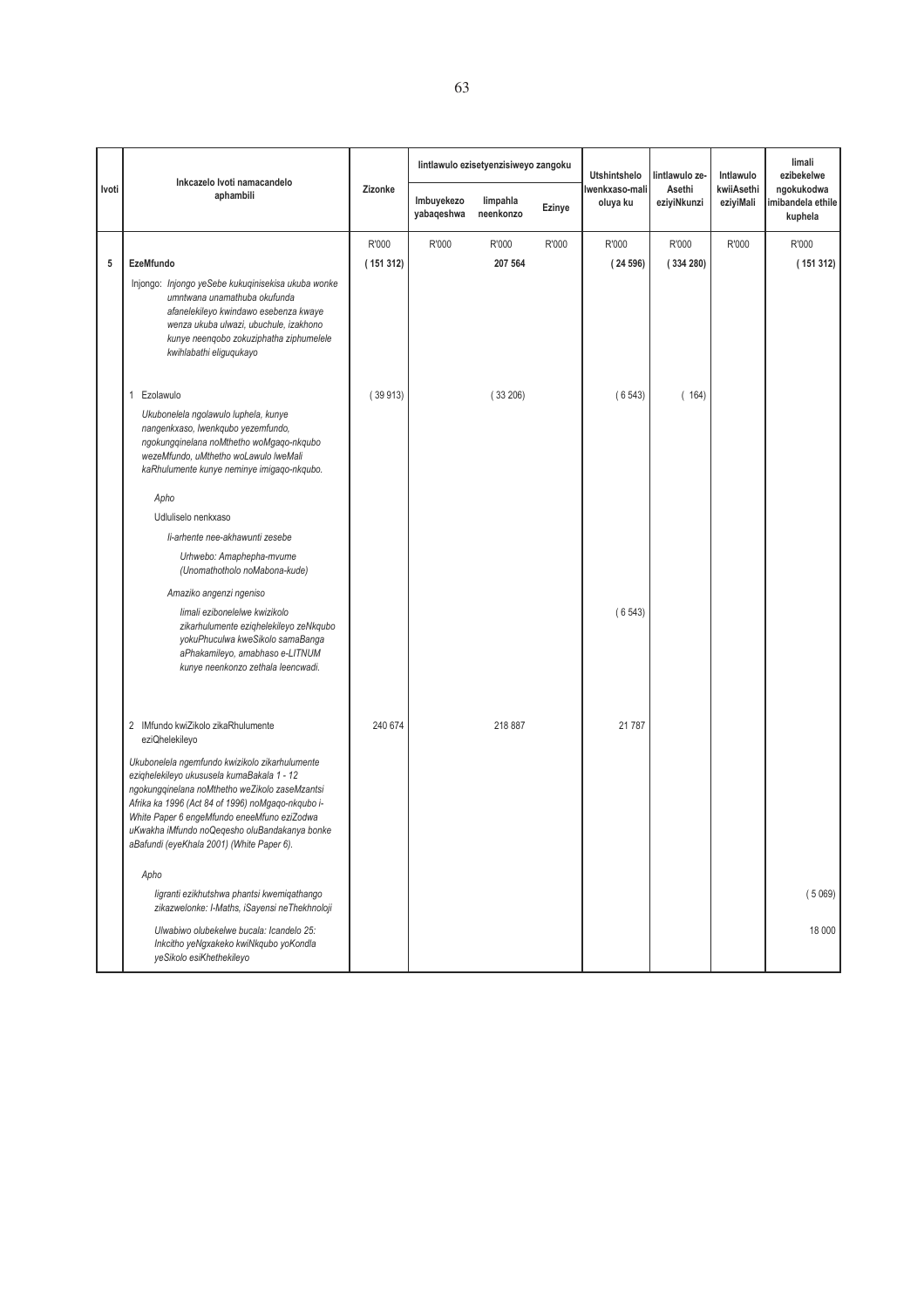|                                                                                                                                                                                                                                                                                                                                                                                                                                                    |                                                                     | lintlawulo ezisetyenzisiweyo zangoku |                       |        | <b>Utshintshelo</b>        |                       | Intlawulo               | limali<br>ezibekelwe                      |
|----------------------------------------------------------------------------------------------------------------------------------------------------------------------------------------------------------------------------------------------------------------------------------------------------------------------------------------------------------------------------------------------------------------------------------------------------|---------------------------------------------------------------------|--------------------------------------|-----------------------|--------|----------------------------|-----------------------|-------------------------|-------------------------------------------|
| aphambili                                                                                                                                                                                                                                                                                                                                                                                                                                          | Zizonke                                                             | Imbuyekezo<br>yabaqeshwa             | limpahla<br>neenkonzo | Ezinye | Iwenkxaso-mali<br>oluya ku | Asethi<br>eziyiNkunzi | kwiiAsethi<br>eziyiMali | ngokukodwa<br>mibandela ethile<br>kuphela |
|                                                                                                                                                                                                                                                                                                                                                                                                                                                    | R'000                                                               | R'000                                | R'000                 | R'000  | R'000                      | R'000                 | R'000                   | R'000                                     |
| Udluliselo nenkxaso                                                                                                                                                                                                                                                                                                                                                                                                                                |                                                                     |                                      |                       |        |                            |                       |                         |                                           |
| li-arhente nee-akhawunti zesebe                                                                                                                                                                                                                                                                                                                                                                                                                    |                                                                     |                                      |                       |        |                            |                       |                         |                                           |
| Amaziko angenzi ngeniso                                                                                                                                                                                                                                                                                                                                                                                                                            |                                                                     |                                      |                       |        |                            |                       |                         |                                           |
| ngenkxaso yokusebenza ezikolweni<br>ngokuphendula kwi-COVID-19                                                                                                                                                                                                                                                                                                                                                                                     |                                                                     |                                      |                       |        | 21 787                     |                       |                         |                                           |
|                                                                                                                                                                                                                                                                                                                                                                                                                                                    |                                                                     |                                      |                       |        |                            |                       |                         |                                           |
| Ukunika inkxaso izikolo ezizimeleyo ngokungqinelana<br>noMthetho weZikolo waseMzantsi Afrika.                                                                                                                                                                                                                                                                                                                                                      |                                                                     |                                      |                       |        |                            |                       |                         |                                           |
| 4 Imfundo kwiZikolo zikarhulumente zeMfundo<br>eneeMfuno eziZodwa                                                                                                                                                                                                                                                                                                                                                                                  | (902)                                                               |                                      | (902)                 |        |                            |                       |                         |                                           |
| Ukubonelela ngemfundo esemgangathweni kubafundi<br>abaneemfuno ezizodwa ngokumandla nokubonelela<br>ngenkxaso kubafundi abakwizikolo zikarhulumente<br>eziqhelekileyo abaneemfuno ezizodwa,<br>ngokungqinelana noMthetho weZikolo zaseMzantsi<br>Afrika, 1996, (South African Schools Act, 1996), ne-<br>Education White Paper 6 on Special Needs Education<br>Building an Inclusive Education and Training System<br>(July 2001) (White Paper 6). |                                                                     |                                      |                       |        |                            |                       |                         |                                           |
| 5 IMfundo noPhuhliso lwaBantwana aBasaqalayo<br>(ECD)                                                                                                                                                                                                                                                                                                                                                                                              | (1829)                                                              |                                      | (1829)                |        |                            |                       |                         |                                           |
| Ukubonelela ngeMfundo yoPhuhliso lwaBantwana<br>aBasaqalayo (ECD) kwiBakala R naphambi kweBakala<br>R ngokungqinelana ne-White Paper 5 emalunga<br>neMfundo yaBantwana aBasaqalayo eHlangabezana<br>noMngeni woPhuhliso lweMfundo yaBantwana<br>aBasaqalayo eMzantsi Afrika (ekaCanzibe 2001).<br>Kukwabandakanywa ne-e-Learning.                                                                                                                  |                                                                     |                                      |                       |        |                            |                       |                         |                                           |
| 6 Uphuculo lweziseko zoPhuhliso                                                                                                                                                                                                                                                                                                                                                                                                                    | (344340)                                                            |                                      | 27 776                |        | (38000)                    | (334 116)             |                         |                                           |
| Ukubonelela nolondolozo lweefasilithi zeziseko<br>zophuhliso zezikolo namaziko angezozikolo.                                                                                                                                                                                                                                                                                                                                                       |                                                                     |                                      |                       |        |                            |                       |                         |                                           |
| Apho                                                                                                                                                                                                                                                                                                                                                                                                                                               |                                                                     |                                      |                       |        |                            |                       |                         |                                           |
| ligranti ezikhutshwa phantsi kwemiqathango<br>zikazwelonke: i-Education Infrastructure Grant<br>(EIG)                                                                                                                                                                                                                                                                                                                                              |                                                                     |                                      |                       |        |                            |                       |                         | (159441)                                  |
| Apho                                                                                                                                                                                                                                                                                                                                                                                                                                               |                                                                     |                                      |                       |        |                            |                       |                         |                                           |
| Udluliselo nenkxaso                                                                                                                                                                                                                                                                                                                                                                                                                                |                                                                     |                                      |                       |        |                            |                       |                         |                                           |
| Amaziko angenzi ngeniso                                                                                                                                                                                                                                                                                                                                                                                                                            |                                                                     |                                      |                       |        |                            |                       |                         |                                           |
| Iprojekthi yebhunga lolawulo - Iprogram<br>yeholo yesikolo                                                                                                                                                                                                                                                                                                                                                                                         |                                                                     |                                      |                       |        | (38000)                    |                       |                         |                                           |
|                                                                                                                                                                                                                                                                                                                                                                                                                                                    | Inkcazelo Ivoti namacandelo<br>3 linkxaso-mali zeZikolo eziZimeleyo |                                      |                       |        |                            |                       | lintlawulo ze-          |                                           |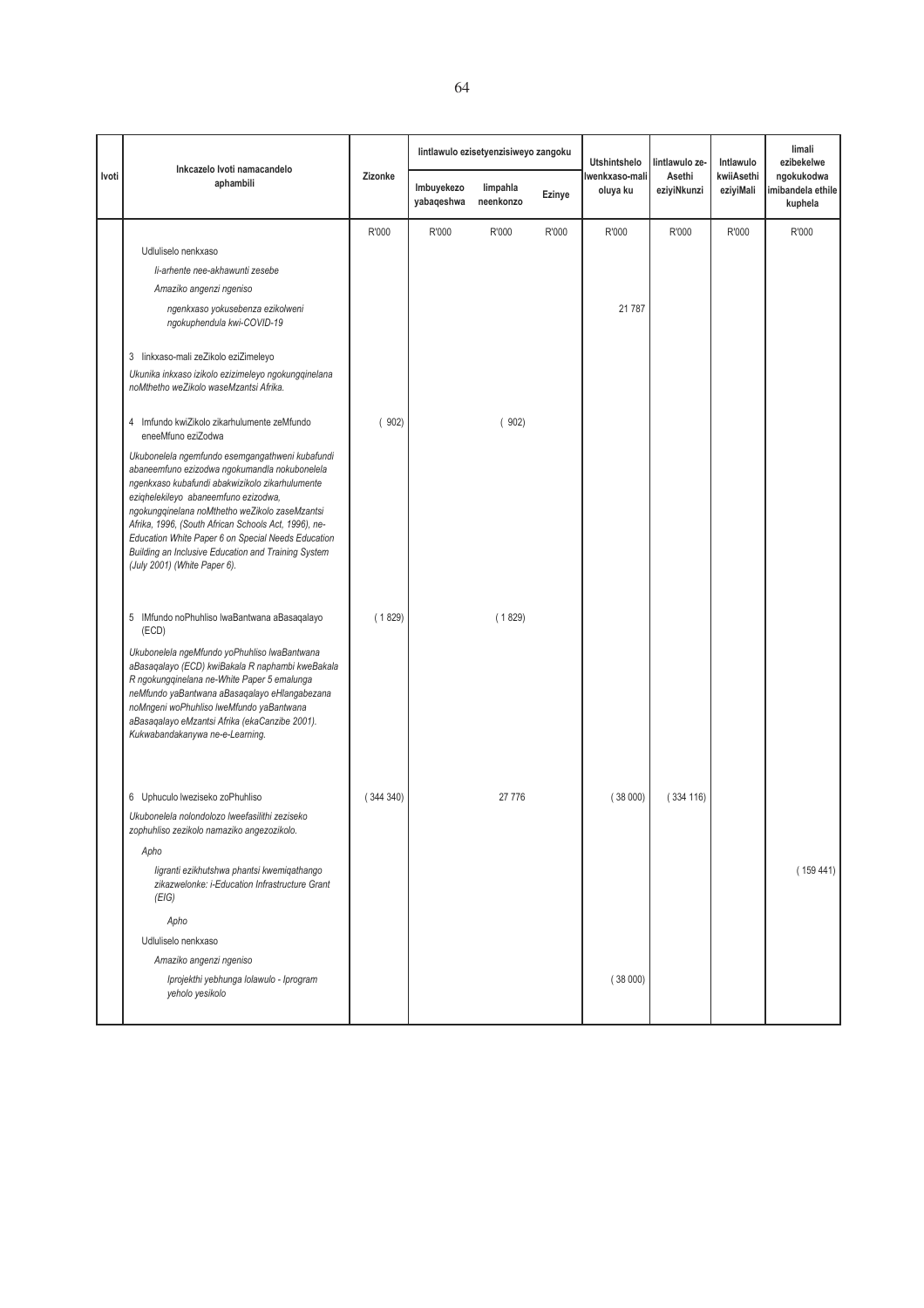|       | Inkcazelo Ivoti namacandelo<br>aphambili                                                                                                 | Zizonke | lintlawulo ezisetyenzisiweyo zangoku |                       |        | <b>Utshintshelo</b>         | lintlawulo ze-        | Intlawulo               | limali<br>ezibekelwe                       |
|-------|------------------------------------------------------------------------------------------------------------------------------------------|---------|--------------------------------------|-----------------------|--------|-----------------------------|-----------------------|-------------------------|--------------------------------------------|
| Ivoti |                                                                                                                                          |         | Imbuyekezo<br>yabaqeshwa             | limpahla<br>neenkonzo | Ezinye | Iwenkxaso-malil<br>oluya ku | Asethi<br>eziyiNkunzi | kwiiAsethi<br>eziyiMali | ngokukodwa<br>imibandela ethile<br>kuphela |
|       |                                                                                                                                          | R'000   | R'000                                | R'000                 | R'000  | R'000                       | R'000                 | R'000                   | R'000                                      |
|       | limviwo neeNkonzo eziNxulumene nezeMfundo                                                                                                | (5002)  |                                      | (3162)                |        | (1840)                      |                       |                         |                                            |
|       | Ukubonelela amaziko emfundo xa ewonke ngenkxaso<br>yoviwo nenkxaso enxulumene nezemfundo.                                                |         |                                      |                       |        |                             |                       |                         |                                            |
|       | Apho                                                                                                                                     |         |                                      |                       |        |                             |                       |                         |                                            |
|       | ligranti ezikhutshwa phantsi kwemiqathango<br>zikazwelonke: i-HIV/AIDS (Imfundo ngezakhono<br>zobomi)                                    |         |                                      |                       |        |                             |                       |                         | (4802)                                     |
|       | Udluliselo nenkxaso                                                                                                                      |         |                                      |                       |        |                             |                       |                         |                                            |
|       | Amaziko angenzi ngeniso                                                                                                                  |         |                                      |                       |        |                             |                       |                         |                                            |
|       | limali ezibonelelwa kuphuhliso lolutsha<br>kumaziko e-Further Education and Training<br>(FET) nawe-Adult Education and Training<br>(AET) |         |                                      |                       |        | (1840)                      |                       |                         |                                            |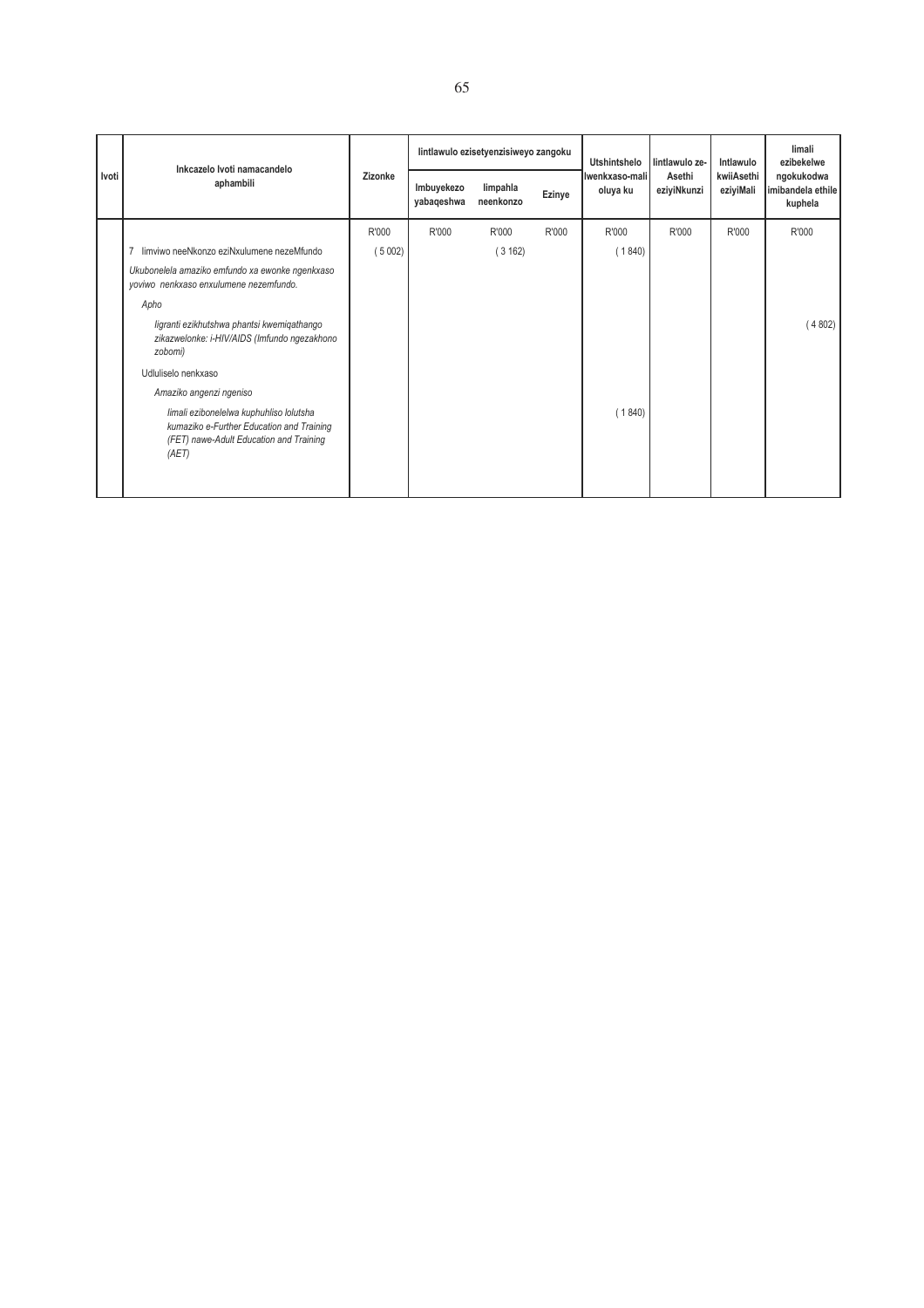|       |                                                                                                                                                                                                                                                    |         |                          | lintlawulo ezisetyenzisiweyo zangoku |        | Utshintshelo                | lintlawulo ze-        | Intlawulo               | limali<br>ezibekelwe                       |
|-------|----------------------------------------------------------------------------------------------------------------------------------------------------------------------------------------------------------------------------------------------------|---------|--------------------------|--------------------------------------|--------|-----------------------------|-----------------------|-------------------------|--------------------------------------------|
| Ivoti | Inkcazelo Ivoti namacandelo<br>aphambili                                                                                                                                                                                                           | Zizonke | Imbuyekezo<br>yabaqeshwa | limpahla<br>neenkonzo                | Ezinye | Iwenkxaso-<br>mali oluya ku | Asethi<br>eziyiNkunzi | kwiiAsethi<br>eziyiMali | ngokukodwa<br>imibandela ethile<br>kuphela |
|       |                                                                                                                                                                                                                                                    | R'000   | R'000                    | R'000                                | R'000  | R'000                       | R'000                 | R'000                   | R'000                                      |
| 6     | ezeMpilo                                                                                                                                                                                                                                           | 1605512 | 272 187                  | 1 241 897                            |        | 37 092                      | 54 336                |                         | 1 605 512                                  |
|       | Injongo: Sinikezela ngelungelo elilinganayo<br>lokufikelela kwinkonzo zempilo<br>eziphucukileyo ngokubambisene<br>nabachaphazelekayo kwinkqubo yezempilo<br>ezinzileyo nelawuleka ngokupheleleyo<br>kuluntu lwase Ntshona koloni<br>nangaphesheya. |         |                          |                                      |        |                             |                       |                         |                                            |
|       | 1 Ulawulo                                                                                                                                                                                                                                          | 491 292 |                          | 491 292                              |        |                             |                       |                         |                                            |
|       | Ukukhokela uLawulo lobuchule nalo lonke uLawulo kwi<br>ofisi yeSebe lezeMpilo.                                                                                                                                                                     |         |                          |                                      |        |                             |                       |                         |                                            |
|       | Apho<br>Isibonelelo seSizwe esinemiqathango: Uncedo<br>olukhawulelana nentlekele kwiPhondo                                                                                                                                                         |         |                          |                                      |        |                             |                       |                         | 53 292                                     |
|       | Isixa-mali esibekelwe bucala:                                                                                                                                                                                                                      |         |                          |                                      |        |                             |                       |                         |                                            |
|       | Imali efunekayo eza kusetyenziswa<br>ukukhawulelana nemiba yeCOVID-19<br>ngokubhekiselele kubasebenzi namaziko.                                                                                                                                    |         |                          |                                      |        |                             |                       |                         | 438 000                                    |
|       | 2 linkonzo zeMpilo zeziThili                                                                                                                                                                                                                       | 962 693 | 245 087                  | 668 336                              |        | 37 092                      | 12 178                |                         |                                            |
|       | Kukunikezela ngeenkonzo zempilo zesithili kumaziko<br>(ezikliniki, kumaziko empilo oluntu nezibhedlele<br>zesithili) neenkonzo ezijoliswe kumaziko empilo esithili<br>zinikezelwe kuluntu lwePhondo leNtshona Koloni.                              |         |                          |                                      |        |                             |                       |                         |                                            |
|       | Apho                                                                                                                                                                                                                                               |         |                          |                                      |        |                             |                       |                         |                                            |
|       | Kuza kuba khona isibonelelo semeko<br>sikaZwelonke: Inkxaso-mali yokukhawulelana<br>neHIV, TB, Malaria nokuHanjiswa kweeNkonzo<br>eLuntwini                                                                                                        |         |                          |                                      |        |                             |                       |                         |                                            |
|       | Apho                                                                                                                                                                                                                                               |         |                          |                                      |        |                             |                       |                         |                                            |
|       | ICandelo elijongene nenkqubo<br>yokukhawulelana neHIV kunye neAIDS                                                                                                                                                                                 |         |                          |                                      |        |                             |                       |                         | (36708)                                    |
|       | Icandelo leCOVID-19<br>Isixa-mali esibekelwe bucala:                                                                                                                                                                                               |         |                          |                                      |        |                             |                       |                         | 588 928                                    |
|       | Imali efunekayo eza kusetyenziswa<br>ukukhawulelana nemiba yeCOVID-19<br>ngokubhekiselele kubasebenzi namaziko.                                                                                                                                    |         |                          |                                      |        |                             |                       |                         | 410 473                                    |
|       | Udluliselo nenkxaso                                                                                                                                                                                                                                |         |                          |                                      |        |                             |                       |                         |                                            |
|       | AmaZiko angafumani Nzuzo                                                                                                                                                                                                                           |         |                          |                                      |        |                             |                       |                         |                                            |
|       | Uvavanyo ekuhlaleni nokujongwa<br>kweempawu zeCOVID-19 kwanenkxaso                                                                                                                                                                                 |         |                          |                                      |        | 24 000                      |                       |                         |                                            |
|       | ISibhedlele iLenteguer siyongezelele<br>nangakumbi inkathalo kwizigulane ezimeko<br>yazo inkenenkene kakhulu ukukhawulelana<br>nesifo esingubhubhane iCOVID-19                                                                                     |         |                          |                                      |        | 19 000                      |                       |                         |                                            |
|       | linkonzo zeHIV neAids ezijolise ekufikeleleni<br>ekuhlaleni- zinike iingcebiso, - unonophelo<br>lwabadala neenkonzo zokubuyisela<br>esighelweni, njalo-njalo                                                                                       |         |                          |                                      |        | (5908)                      |                       |                         |                                            |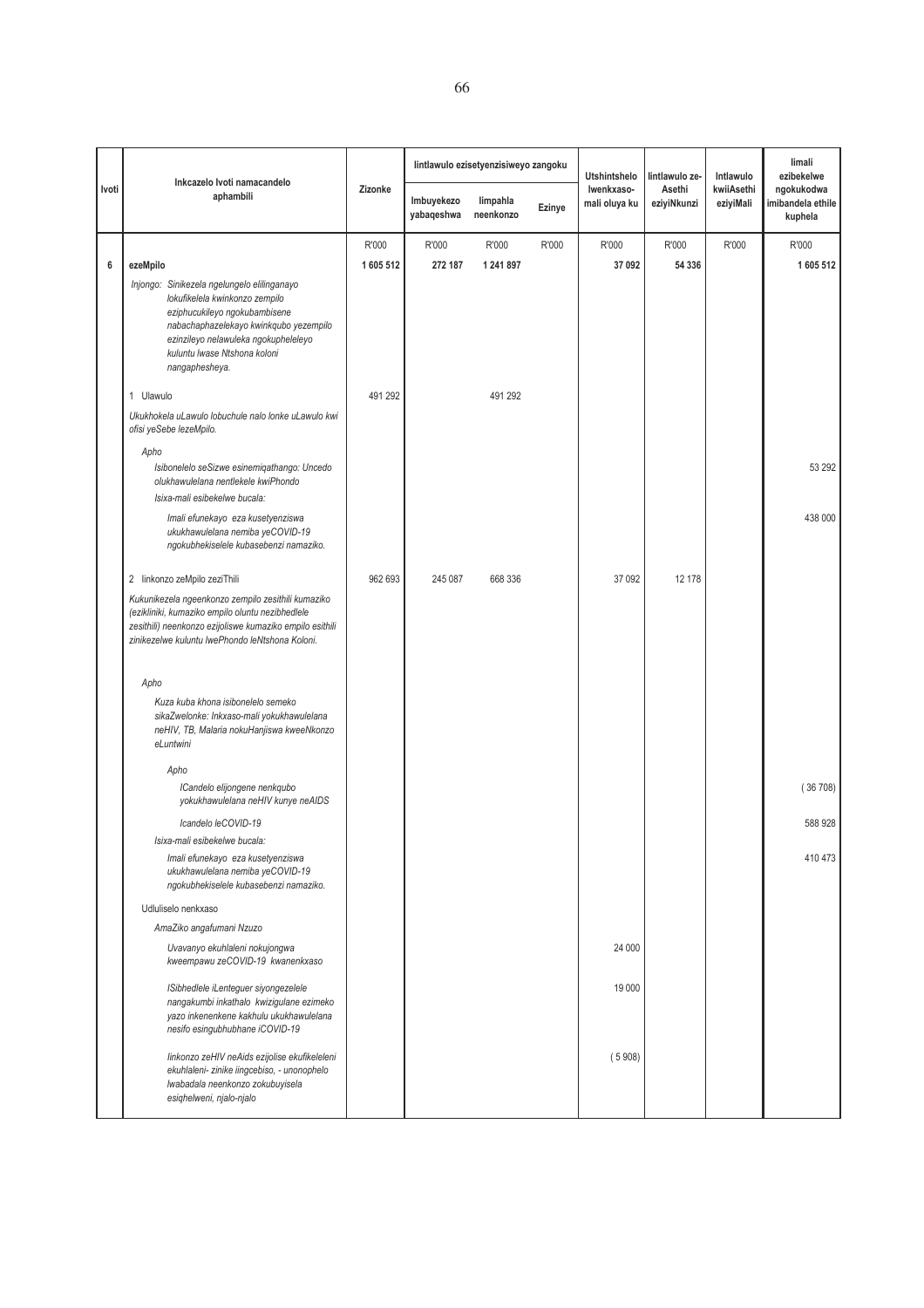|       |                                                                                                                                                                                                                                                                                                                                  |         |                          | lintlawulo ezisetyenzisiweyo zangoku |        | <b>Utshintshelo</b>         | lintlawulo ze-        | Intlawulo               | limali<br>ezibekelwe                       |
|-------|----------------------------------------------------------------------------------------------------------------------------------------------------------------------------------------------------------------------------------------------------------------------------------------------------------------------------------|---------|--------------------------|--------------------------------------|--------|-----------------------------|-----------------------|-------------------------|--------------------------------------------|
| Ivoti | Inkcazelo Ivoti namacandelo<br>aphambili                                                                                                                                                                                                                                                                                         | Zizonke | Imbuyekezo<br>yabaqeshwa | limpahla<br>neenkonzo                | Ezinye | Iwenkxaso-<br>mali oluya ku | Asethi<br>eziyiNkunzi | kwiiAsethi<br>eziyiMali | ngokukodwa<br>imibandela ethile<br>kuphela |
|       |                                                                                                                                                                                                                                                                                                                                  | R'000   | R'000                    | R'000                                | R'000  | R'000                       | R'000                 | R'000                   | R'000                                      |
|       | 3 linkonzo zonyango olungxamisekileyo                                                                                                                                                                                                                                                                                            |         |                          |                                      |        |                             |                       |                         |                                            |
|       | Ukunika uncedo lweenkonzo zonyango zexesha<br>likaxakeka zangaphambi kokufumana uncedo<br>lonyango lwasesibhedlele ukuquka utshintshelo<br>Iwangaphakathi esibhedlele, kwanesicwangciso<br>sezothutho lwezigulane; kuquka ulawulo lonyango<br>nolungelwaniso lonyango olungxamisekileyo kwiSebe<br>lezeMpilo kwiPhondo jikelele. |         |                          |                                      |        |                             |                       |                         |                                            |
|       | 4 linkonzo zezibhedlele kwiPhondo                                                                                                                                                                                                                                                                                                | 44 527  | 25 600                   | 13 1 25                              |        |                             | 5 8 0 2               |                         |                                            |
|       | Ukuhanjiswa kweenkonzo zesibhedlele ezithi<br>zifikeleleke, ngokufanelekileyo, ngokusebenzayo yaye<br>zinike iinkonzo zengcali jikelele, ziquka iinkonzo<br>ezizodwa zokubuyela esiqhelweni, inkonzo zamazinyo<br>kunye nezengqondo, kwakunye nokunika iqonga<br>loqeqesho kwiingcali zeMpilo nokuqhuba uphando.                 |         |                          |                                      |        |                             |                       |                         |                                            |
|       | Apho                                                                                                                                                                                                                                                                                                                             |         |                          |                                      |        |                             |                       |                         |                                            |
|       | Isixa-mali esibekelwe bucala:                                                                                                                                                                                                                                                                                                    |         |                          |                                      |        |                             |                       |                         |                                            |
|       | Imali efunekayo eza kusetyenziswa<br>ukukhawulelana nemiba yeCOVID-19<br>ngokubhekiselele kubasebenzi namaziko.                                                                                                                                                                                                                  |         |                          |                                      |        |                             |                       |                         | 44 527                                     |
|       | 5 linkonzo zeZibhedlele ezikhulu                                                                                                                                                                                                                                                                                                 | 45 000  | 1500                     | 10 500                               |        |                             | 33 000                |                         |                                            |
|       | Ukunikezela ngeenkonzo zempilo ezikumgangatho<br>okwinqanaba lokugqibela nokuqeqeshwa<br>kwabasebenzi bezempilo nohlaziyo lwezifundo.                                                                                                                                                                                            |         |                          |                                      |        |                             |                       |                         |                                            |
|       | Apho                                                                                                                                                                                                                                                                                                                             |         |                          |                                      |        |                             |                       |                         |                                            |
|       | Isixa-mali esibekelwe bucala:                                                                                                                                                                                                                                                                                                    |         |                          |                                      |        |                             |                       |                         |                                            |
|       | Imali efunekayo eza kusetyenziswa<br>ukukhawulelana nemiba yeCOVID-19<br>ngokubhekiselele kubasebenzi namaziko.                                                                                                                                                                                                                  |         |                          |                                      |        |                             |                       |                         | 45 000                                     |
|       | 6 Inzululwazi zeMpilo noQeqesho                                                                                                                                                                                                                                                                                                  |         |                          |                                      |        |                             |                       |                         |                                            |
|       | Ukuvula amathuba oqeqesho nophuhliso ukwenzela<br>abasebenzi asebegashiwe nabexesha elizayo beSebe<br>lezeMpilo.                                                                                                                                                                                                                 |         |                          |                                      |        |                             |                       |                         |                                            |
|       | 7 linkonzo zenkxaso nokhathalelo kwezeMpilo                                                                                                                                                                                                                                                                                      |         |                          |                                      |        |                             |                       |                         |                                            |
|       | Ukunika iinkonzo zenkxaso ezifunwa liSebe ukuze<br>liphumeze iinjongo zalo.                                                                                                                                                                                                                                                      |         |                          |                                      |        |                             |                       |                         |                                            |
|       | 8 ULawulo LwamaZiko eMpilo                                                                                                                                                                                                                                                                                                       | 62 000  |                          | 58 644                               |        |                             | 3 3 5 6               |                         |                                            |
|       | ISibonelelo sokuhlaziywa kwamaziko-mpilo amatsha<br>nokulungiswa, ukuphuculwa nokulondolozwa kwala<br>maziko-mpilo akhoyo, kuqukwa uBuchule boBugcisa<br>kwezeMpilo.<br>Apho                                                                                                                                                     |         |                          |                                      |        |                             |                       |                         |                                            |
|       | Isixa-mali esibekelwe bucala:                                                                                                                                                                                                                                                                                                    |         |                          |                                      |        |                             |                       |                         |                                            |
|       | Imali efunekayo eza kusetyenziswa<br>ukukhawulelana nemiba yeCOVID-19<br>ngokubhekiselele kubasebenzi namaziko.                                                                                                                                                                                                                  |         |                          |                                      |        |                             |                       |                         | 62 000                                     |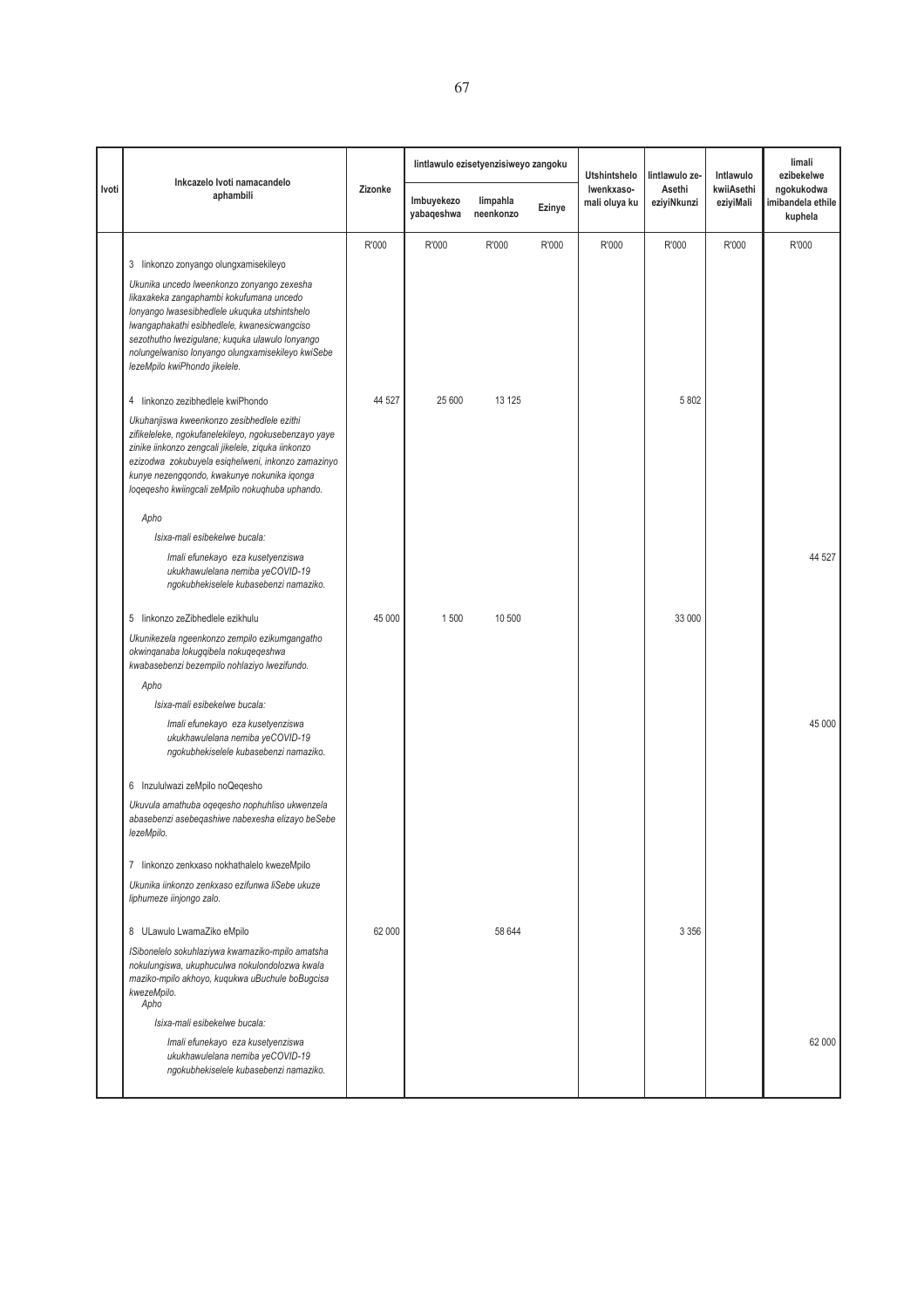|                |                                                                                                                                                                                                                     |         |                          | lintlawulo ezisetyenzisiweyo zangoku |        |                             | Utshintshelo<br>lintlawulo ze- | Intlawulo               | limali<br>ezibekelwe                       |
|----------------|---------------------------------------------------------------------------------------------------------------------------------------------------------------------------------------------------------------------|---------|--------------------------|--------------------------------------|--------|-----------------------------|--------------------------------|-------------------------|--------------------------------------------|
| Ivoti          | Inkcazelo Ivoti namacandelo<br>aphambili                                                                                                                                                                            | Zizonke | Imbuyekezo<br>yabaqeshwa | limpahla<br>neenkonzo                | Ezinye | Iwenkxaso-<br>mali oluya ku | Asethi<br>eziyiNkunzi          | kwiiAsethi<br>eziyiMali | ngokukodwa<br>imibandela ethile<br>kuphela |
|                |                                                                                                                                                                                                                     | R'000   | R'000                    | R'000                                | R'000  | R'000                       | R'000                          | R'000                   | R'000                                      |
| $\overline{7}$ | Uphuhliso loLuntu                                                                                                                                                                                                   | 7932    | (19302)                  | (7900)                               |        | 35 134                      |                                |                         | 25 732                                     |
|                | Injongo: UKuqinisekisa ngamalungiselelo eenkonzo<br>zophuhliso loluntu ezibanzi ezithungelanayo<br>ezibangela ukuba abantu abahluphekayo<br>baxhotyiswe, nababuthathaka nabo<br>baneemfuno ezizodwa.                |         |                          |                                      |        |                             |                                |                         |                                            |
|                | uLawulo<br>$\mathbf{1}$                                                                                                                                                                                             |         |                          |                                      |        |                             |                                |                         |                                            |
|                | Le nkqubo inyathela kuLawulo olucwangcisiweyo<br>neenkonzo zenkxaso kuwo onke amanqanaba esebe,<br>umz. kumgangatho wephondo, wesiphaluka, isithili<br>nowamaziko akhoyo.                                           |         |                          |                                      |        |                             |                                |                         |                                            |
|                | 2 linkonzo zeNtlalo-ntle yoLuntu                                                                                                                                                                                    | (24702) | (19302)                  | (7900)                               |        | 2 500                       |                                |                         |                                            |
|                | Ukubonelela ngeenkonzo ezihlangeneyo zophuhliso<br>kwintlalo-ntle yoluntu kwabo bahlelelekileyo<br>nababuthathaka ngentsebenziswano<br>nabachaphazelekileyo nemibutho yoluntu<br>neyasekuhlaleni.                   |         |                          |                                      |        |                             |                                |                         |                                            |
|                | Apho                                                                                                                                                                                                                |         |                          |                                      |        |                             |                                |                         |                                            |
|                | Udluliselo noncediso-mali                                                                                                                                                                                           |         |                          |                                      |        |                             |                                |                         |                                            |
|                | Amaziko angenzi ngeniso-mali                                                                                                                                                                                        |         |                          |                                      |        |                             |                                |                         |                                            |
|                | linkonzo zabantu abadala                                                                                                                                                                                            |         |                          |                                      |        | 2 500                       |                                |                         |                                            |
|                | Abantwana neeNtsapho<br>3                                                                                                                                                                                           | 6700    |                          |                                      |        | 6700                        |                                |                         |                                            |
|                | Ukunika iinkonzo zononophelo nenkxaso kubantwana<br>neentsapho kwiingingqi zokuhlala ngentsebenziswano<br>namahlakani nemibutho yoluntu.                                                                            |         |                          |                                      |        |                             |                                |                         |                                            |
|                | Apho                                                                                                                                                                                                                |         |                          |                                      |        |                             |                                |                         |                                            |
|                | Udluliselo noncediso-mali                                                                                                                                                                                           |         |                          |                                      |        |                             |                                |                         |                                            |
|                | Amaziko angenzi ngeniso-mali                                                                                                                                                                                        |         |                          |                                      |        |                             |                                |                         |                                            |
|                | Uphuhliso lwabantwana abancinci (ECD)<br>kunye nokukhathalelwa okwethutyana                                                                                                                                         |         |                          |                                      |        | 6700                        |                                |                         |                                            |
|                | 4<br>linkonzo Zobuyiselo                                                                                                                                                                                            |         |                          |                                      |        |                             |                                |                         |                                            |
|                | Ukunika iinkonzo zophuhliso ezihlanganyelweyo<br>nezokuthintelwa kolwaphulo-mthetho kuluntu kunye<br>nokusetyenziswa gwenxa kweziyobisi kwabona<br>babuthathaka ngentsebenziswano namahlakani<br>nemibutho yoluntu. |         |                          |                                      |        |                             |                                |                         |                                            |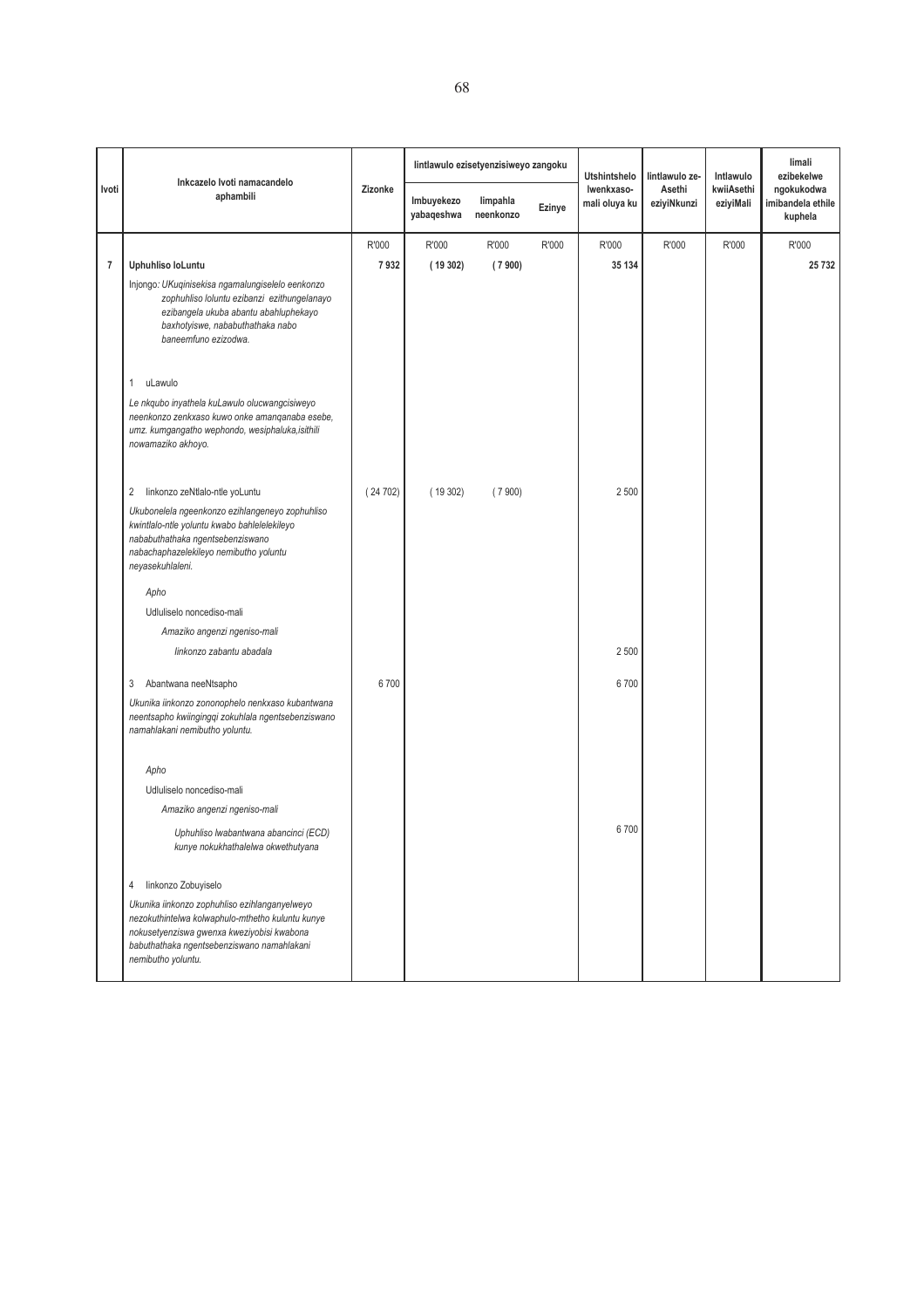|       | Inkcazelo Ivoti namacandelo<br>aphambili                                                                                                                                           | Zizonke |                          | lintlawulo ezisetyenzisiweyo zangoku |        | Utshintshelo<br>Iwenkxaso-<br>mali oluya ku | lintlawulo ze-        | Intlawulo               | limali<br>ezibekelwe<br>ngokukodwa<br>imibandela ethile<br>kuphela |
|-------|------------------------------------------------------------------------------------------------------------------------------------------------------------------------------------|---------|--------------------------|--------------------------------------|--------|---------------------------------------------|-----------------------|-------------------------|--------------------------------------------------------------------|
| Ivoti |                                                                                                                                                                                    |         | Imbuyekezo<br>yabaqeshwa | limpahla<br>neenkonzo                | Ezinye |                                             | Asethi<br>eziyiNkunzi | kwiiAsethi<br>eziyiMali |                                                                    |
|       |                                                                                                                                                                                    | R'000   | R'000                    | R'000                                | R'000  | R'000                                       | R'000                 | R'000                   | R'000                                                              |
|       | 5<br>Uphuhliso noPhando                                                                                                                                                            | 25 9 34 |                          |                                      |        | 25 9 34                                     |                       |                         |                                                                    |
|       | Ukubonelela ngeenkqubo zophuhliso eziluqilima<br>ezijongana nokuxhotyiswa koluntu, ngokubhekiselele<br>kuphando ngokwamava nangeenkcukacha ngabantu<br>abazelweyo nabaswelekileyo. |         |                          |                                      |        |                                             |                       |                         |                                                                    |
|       | Apho                                                                                                                                                                               |         |                          |                                      |        |                                             |                       |                         |                                                                    |
|       | Udluliselo noncediso-mali                                                                                                                                                          |         |                          |                                      |        |                                             |                       |                         |                                                                    |
|       | Amaziko angenzi nzala                                                                                                                                                              |         |                          |                                      |        |                                             |                       |                         |                                                                    |
|       | Ukuncitshiswa kwentlupheko nokuphila<br>ngokuzimela                                                                                                                                |         |                          |                                      |        | 25 9 34                                     |                       |                         | 25 7 32                                                            |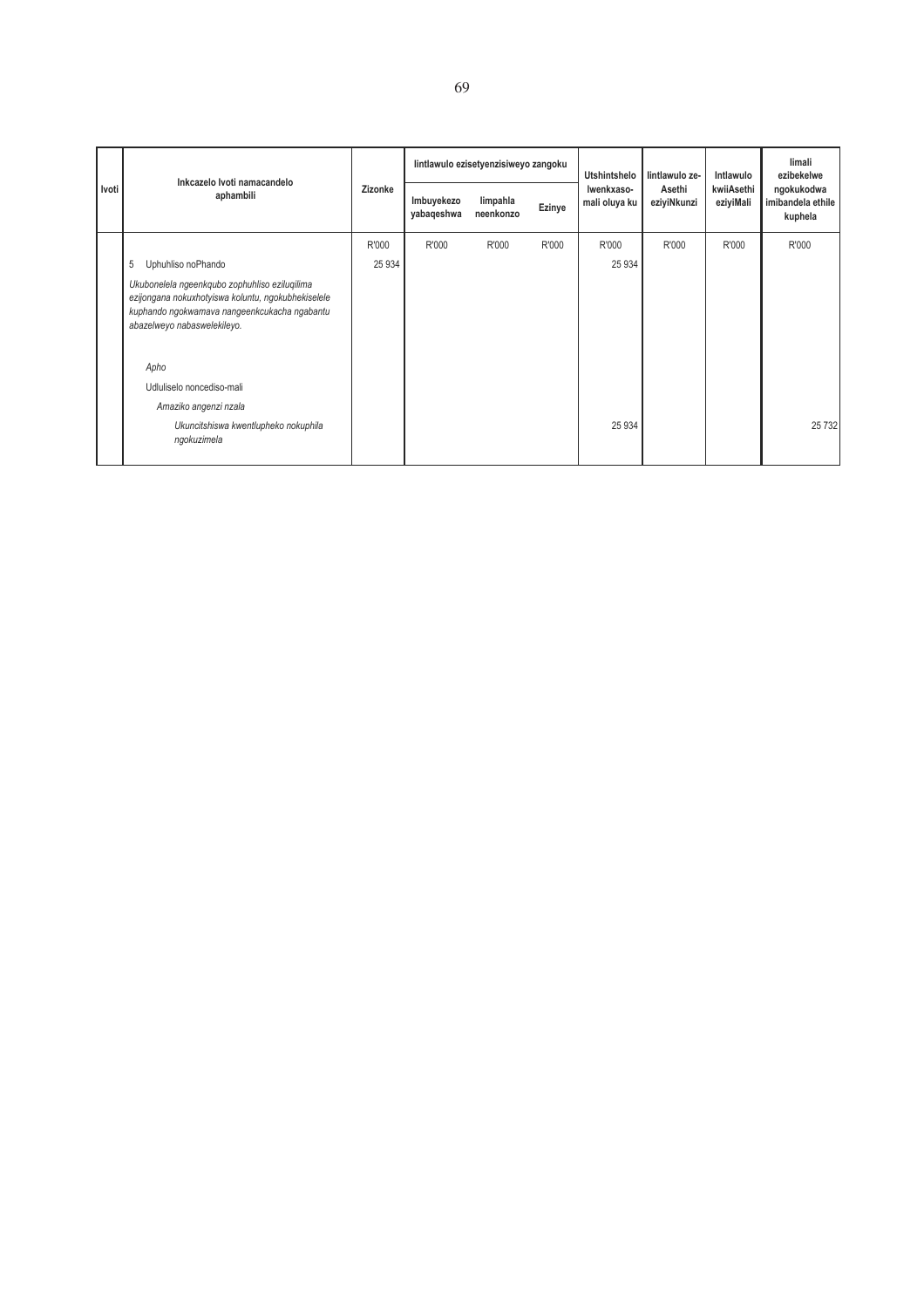|       | Inkcazelo Ivoti namacandelo                                                                                                                        |          |                          | lintlawulo ezisetyenzisiweyo zangoku |        | <b>Utshintshelo</b>         | lintlawulo ze-        | Intlawulo               | limali<br>ezibekelwe                       |
|-------|----------------------------------------------------------------------------------------------------------------------------------------------------|----------|--------------------------|--------------------------------------|--------|-----------------------------|-----------------------|-------------------------|--------------------------------------------|
| Ivoti | aphambili                                                                                                                                          | Zizonke  | Imbuyekezo<br>yabaqeshwa | limpahla<br>neenkonzo                | Ezinye | Iwenkxaso-<br>mali oluya ku | Asethi<br>eziyiNkunzi | kwiiAsethi<br>eziyiMali | ngokukodwa<br>imibandela ethile<br>kuphela |
|       |                                                                                                                                                    | R'000    | R'000                    | R'000                                | R'000  | R'000                       | R'000                 | R'000                   | R'000                                      |
| 8     | Isebe lokuHlaliswa koLuntu                                                                                                                         | (226747) | (12000)                  | 31 950                               |        | (246697)                    |                       |                         | (246697)                                   |
|       | Injongo: Ukubonelelwa kwendawo zokuhlala ezinikezela<br>ngeeenkonzo ezilungileyo nezingundoqo kunye<br>nogogosho lwentlalo.                        |          |                          |                                      |        |                             |                       |                         |                                            |
|       | Ukunika amathuba amaninzi kubaninizindlu<br>kunye nabaqashi ngokwemfuno ezahlukeneyo<br>zemivuzo yamakhaya; kunye.                                 |          |                          |                                      |        |                             |                       |                         |                                            |
|       | Nokusoloko kuphuculwa ukuhlaliswa kwabantu<br>ngokubambisana nabemi kunye nenzame<br>zikaRhulumene ekuxhaseni ngeminikelo<br>yamaziko abucala.     |          |                          |                                      |        |                             |                       |                         |                                            |
|       | uLawulo<br>1                                                                                                                                       | (815)    |                          | (815)                                |        |                             |                       |                         |                                            |
|       | Ukunikezela ngolawulo jikelele kwisebe ngokuvumelana<br>nemithetho nemigaqo esetyenziswayo.                                                        |          |                          |                                      |        |                             |                       |                         |                                            |
|       | Izidingo zeZindlu, uphando nocwangciso<br>2                                                                                                        | (69)     |                          | (69)                                 |        |                             |                       |                         |                                            |
|       | Ukuqhuba kunye nokwenza iimfuno zokuhambisa<br>izindlu, uphando kunye nokucwangcisa.                                                               |          |                          |                                      |        |                             |                       |                         |                                            |
|       | 3<br>Uphuhliso lweZindlu                                                                                                                           | (225863) | (12000)                  | 32 834                               |        | (246697)                    |                       |                         |                                            |
|       | Ukubonelela ngenkxaso namathuba ezindlu kuquka<br>ukufumana iinkonzo ezingundoqo, kubaxhamli<br>ngokuhambelana nenkqubo yezindlu kazwelonke, 2009. |          |                          |                                      |        |                             |                       |                         |                                            |
|       | Apho                                                                                                                                               |          |                          |                                      |        |                             |                       |                         |                                            |
|       | Isibonelelo-mali esinemiQathango sikaZwelonke:<br>Uphuhliso lokuHlaliswa<br>koLuntu                                                                |          |                          |                                      |        |                             |                       |                         | (202265)                                   |
|       | Isibonelelo-mali esinemqathango sika Zwelonke:<br>Isibonelelo sokubuyiselwa kweTayitile                                                            |          |                          |                                      |        |                             |                       |                         | (44432)                                    |
|       | Ulawulo lweeMpahla zeZindlu<br>4                                                                                                                   |          |                          |                                      |        |                             |                       |                         |                                            |
|       | Ukunika ulawulo nomkhombandlela, onguwo<br>nosebenzayo ekunikeni igunya lodluliselo lwe asethi<br>ezizindlu                                        |          |                          |                                      |        |                             |                       |                         |                                            |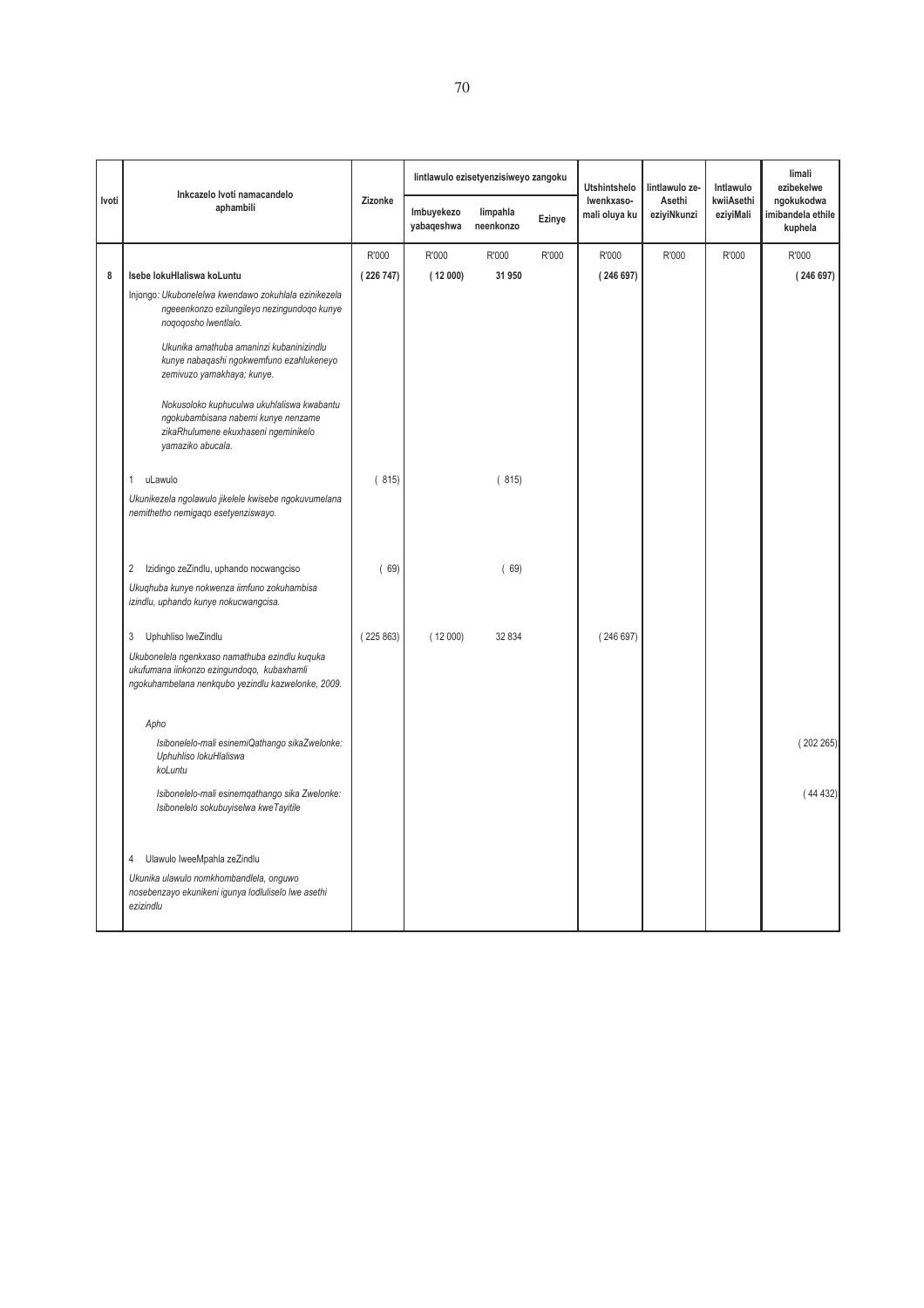|       |                                                                                                                                                                                                                                                                                                                                                                                                                                                                                                                                                                                       |                 |                          | lintlawulo ezisetyenzisiweyo zangoku |        | <b>Utshintshelo</b>        | lintlawulo ze-        | Intlawulo               | limali<br>ezibekelwe                      |
|-------|---------------------------------------------------------------------------------------------------------------------------------------------------------------------------------------------------------------------------------------------------------------------------------------------------------------------------------------------------------------------------------------------------------------------------------------------------------------------------------------------------------------------------------------------------------------------------------------|-----------------|--------------------------|--------------------------------------|--------|----------------------------|-----------------------|-------------------------|-------------------------------------------|
| Ivoti | Inkcazelo Ivoti namacandelo<br>aphambili                                                                                                                                                                                                                                                                                                                                                                                                                                                                                                                                              | Zizonke         | Imbuyekezo<br>yabaqeshwa | limpahla<br>neenkonzo                | Ezinye | lwenkxaso-mali<br>oluya ku | Asethi<br>eziyiNkunzi | kwiiAsethi<br>eziyiMali | ngokukodwa<br>mibandela ethile<br>kuphela |
| 9     | Imicimbi yokusingqongileyo nesicwangciso<br>sophuhliso<br>Injongo: Ukuphuhlisa: Ukomelela kwakhona:<br>okuluqilima; okuluxabiso kuquka<br>okusingqoongileyo okuphilayo ngokuXhasa<br>ukuphila nobuntu.                                                                                                                                                                                                                                                                                                                                                                                | R'000<br>(8921) | R'000                    | R'000<br>(9738)                      | R'000  | R'000                      | R'000<br>817          | R'000                   | R'000<br>500)                             |
|       | EzoLawulo<br>1<br>Injongo yale nkqubo kukunikeza iimfuno zolawulo<br>zecandelo, kwakunye nenkxaso yenkonzo<br>zangaphakathi.                                                                                                                                                                                                                                                                                                                                                                                                                                                          | 858)            |                          | (1089)                               |        |                            | 231                   |                         |                                           |
|       | 2<br>Umgaqo wezokusiNgqongileyo; ucwangciso<br>nolungelelwaniso<br>Injongo yale nkqubo kukuqinisekisa unxumelaliniso<br>Iwenjongo yezendalo yesizwe, yephondo nezicwangciso<br>zorhulumente wesixeko, kwakunye nokwanda<br>kwephondo nendlela yophuhliso, ngokunjalo nophuhliso<br>locwangciso lobugcisa besixeko nohlanganiso<br>Iwezicwangciso zophuhliso. Le nkgubo ihlanganisa<br>nonxulumelanamiso lwemisebenzi, olunjengophando,<br>icandelo locwangciso kwakunye nolawulo lolwazi<br>kwakunye notshintsho lwemo yezulu.                                                        | (215)           |                          | (355)                                |        |                            | 140                   |                         |                                           |
|       | 3<br>Ukuthotyelwa nokuqinisekiswa<br>Injongo yale nkqubo kukuqinisekisa ukuba imigaqo-<br>nkqubo yokunonophela indalo iyasungulwa kwaye<br>iyasetyenziswa, kuqinisekiswe ukuba umthetho<br>uyasetyenziswa kugunyaziswa nemvume, ukubek'<br>esweni, ukuthotyelwa nokuqinisekisa ukuxhotyiswa<br>ngokuthi kusungulwe, kufundiswe uluntu ngokuphatha<br>kakuhle indalo, ukuphendula izikhalazo, nokuqaphela<br>ukuphathwa kakuhle kwezendalo, nokuzama ukujongana<br>nezikhalazo, nokuqinisekisa ukuba iyasetyenziswa<br>imigago-nkgubo yokunonophela indalo ngendlela<br>efanelekileyo. | 404)            |                          | (566)                                |        |                            | 162                   |                         |                                           |
|       | Uququzelelo lomgaqo-nkqubo nesicwangciso<br>4<br>sokusingqongilego<br>Injongo yale nkqubo kukuphuhlisa imithetho, imigago,<br>izithethe, nexabiso kwakunye nemigaqo-nkqubo yendalo<br>enegalelo kulawulo kwanononophelo lwendalo yomoya,<br>ulawulo lotshintso lwemozulu nolawulo lwenkcitho<br>nongcoliseko kwiphondo nezithili zesixeko<br>zikarhulumente.                                                                                                                                                                                                                          | (1796)          |                          | (1964)                               |        |                            | 168                   |                         |                                           |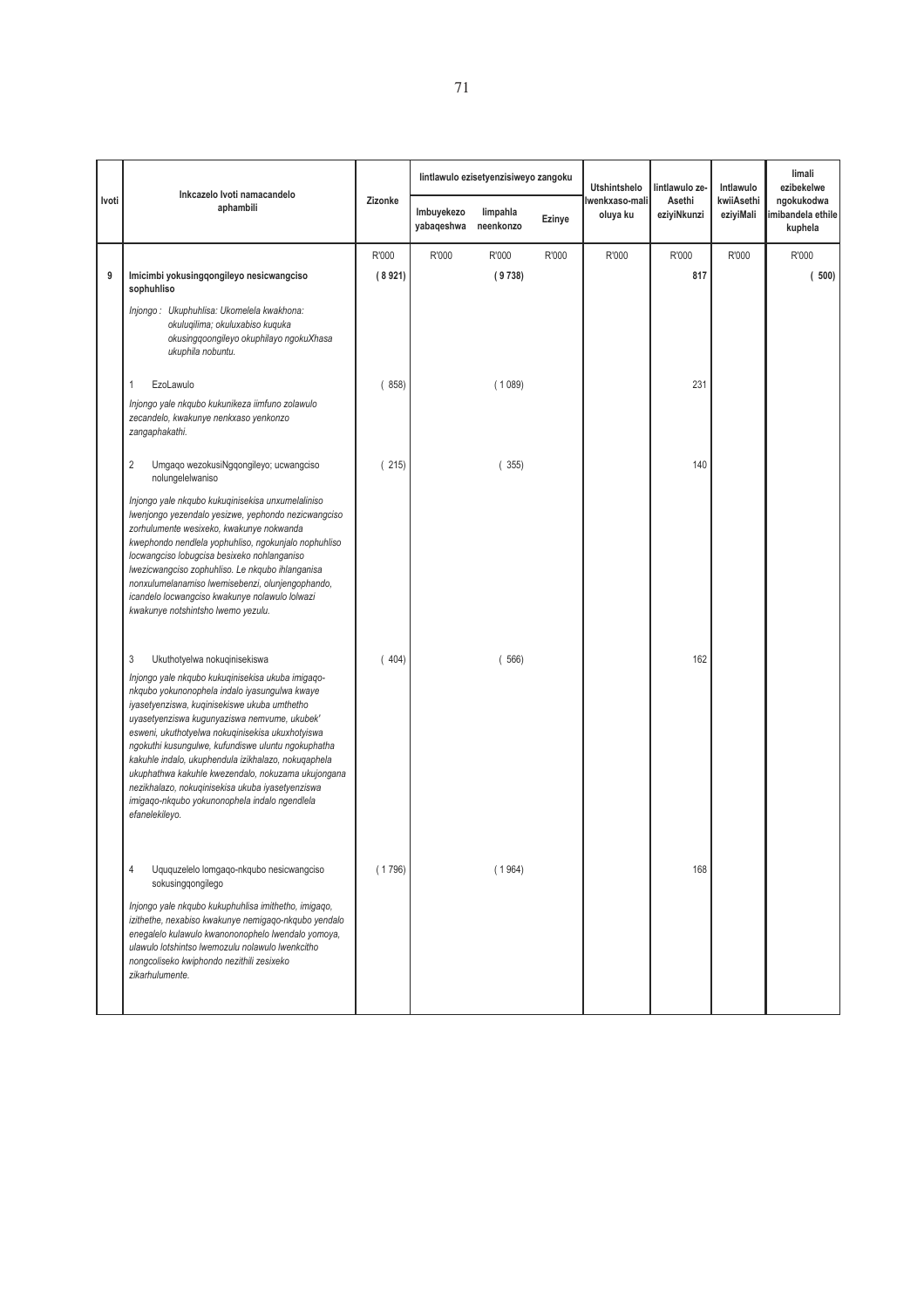|       | Inkcazelo Ivoti namacandelo                                                                                                                                                                                                                                                                                                                                                                                                                                                                                                                                                                                                                                                                                                                   |         |                          | lintlawulo ezisetyenzisiweyo zangoku |        | <b>Utshintshelo</b>        | lintlawulo ze-        | Intlawulo               | limali<br>ezibekelwe                      |
|-------|-----------------------------------------------------------------------------------------------------------------------------------------------------------------------------------------------------------------------------------------------------------------------------------------------------------------------------------------------------------------------------------------------------------------------------------------------------------------------------------------------------------------------------------------------------------------------------------------------------------------------------------------------------------------------------------------------------------------------------------------------|---------|--------------------------|--------------------------------------|--------|----------------------------|-----------------------|-------------------------|-------------------------------------------|
| Ivoti | aphambili                                                                                                                                                                                                                                                                                                                                                                                                                                                                                                                                                                                                                                                                                                                                     | Zizonke | Imbuyekezo<br>yabaqeshwa | limpahla<br>neenkonzo                | Ezinye | Iwenkxaso-mali<br>oluya ku | Asethi<br>eziyiNkunzi | kwiiAsethi<br>eziyiMali | ngokukodwa<br>mibandela ethile<br>kuphela |
|       |                                                                                                                                                                                                                                                                                                                                                                                                                                                                                                                                                                                                                                                                                                                                               | R'000   | R'000                    | R'000                                | R'000  | R'000                      | R'000                 | R'000                   | R'000                                     |
|       | 5<br>Ulawulo lomgangatho wokusingqongileyo<br>Injongo yale nkqubo kukuphuhlisa intsebenziswano<br>eluqilimba yobutyebi bendalo ekuxhaseni uphuhliso<br>lobugcisa/uqoqosho, ukuphathwa kwezinto<br>ezahluka-hlukeneyo zobomi, kwakunye namasebe,<br>inkqubo, izindlwana, udityaniso lwenkqubo kwakunye<br>nemisebenzi nasekuginisekiseni ekuthobeni izinga<br>lobungozi ngolawulo oluluqilimba lwezinto ezahluka-<br>hlukeneyo zobomi nobutyebi bendalo.                                                                                                                                                                                                                                                                                       | (3819)  |                          | (3819)                               |        |                            |                       |                         |                                           |
|       | 6<br>Inkonzo zokuxhobisa indalo<br>Ukumiliselwa nokukhuthazwa abachaphazelekayo<br>nokuxhasa uluntu lubambane ngezandla norhulumente<br>ukumilisela iinkqubo zophuhliso lwezendalo<br>nasekuhlaleni.                                                                                                                                                                                                                                                                                                                                                                                                                                                                                                                                          | (673)   |                          | (673)                                |        |                            |                       |                         |                                           |
|       | $\overline{7}$<br>UCwangciso loPhuhliso<br>Ukuphumeza ucwangciso lwesizwe nocwangciso<br>Iwephondo nomgaqo-nkqubo wolawulo lokusetyenziswa<br>komhlaba, imigago-nkqubo, imimiselo nemigangatho<br>kumanganaba karhulumente wephondo noncedo<br>nokuxhasa amanganaba kamasipala karhulumente<br>kwanokuphunyezwa kwawo. Inkqubo iyaqhuba<br>nokubonelela ngocwangciso lommandla nenkonzo<br>yolawulo noququzelelo lophuhliso ukuqinisekisa imvano<br>nengqiqo kwiphondo nakoomasipala ngolungelelwaniso<br>Iwezicwangciso zamacandelo asebenzisanayo<br>namasebe karhulumente, iinkqubo neeprojekthi<br>nokubonelelwa kweenkonzo ezizodwa zoguguzelelo<br>Iweprojekthi nokubonelelwa ngocwangciso lophuhliso<br>Iwenkozo yolawulo olunengqiqo. | (1156)  |                          | (1272)                               |        |                            | 116                   |                         | 500)                                      |
|       | Apho<br>li-arhente zamasebe nee-akhawunti<br>(neengxelo - neengcaciso): INkqubo<br>yezoQoqosho ekuHlaleni                                                                                                                                                                                                                                                                                                                                                                                                                                                                                                                                                                                                                                     |         |                          |                                      |        |                            |                       |                         | 500)                                      |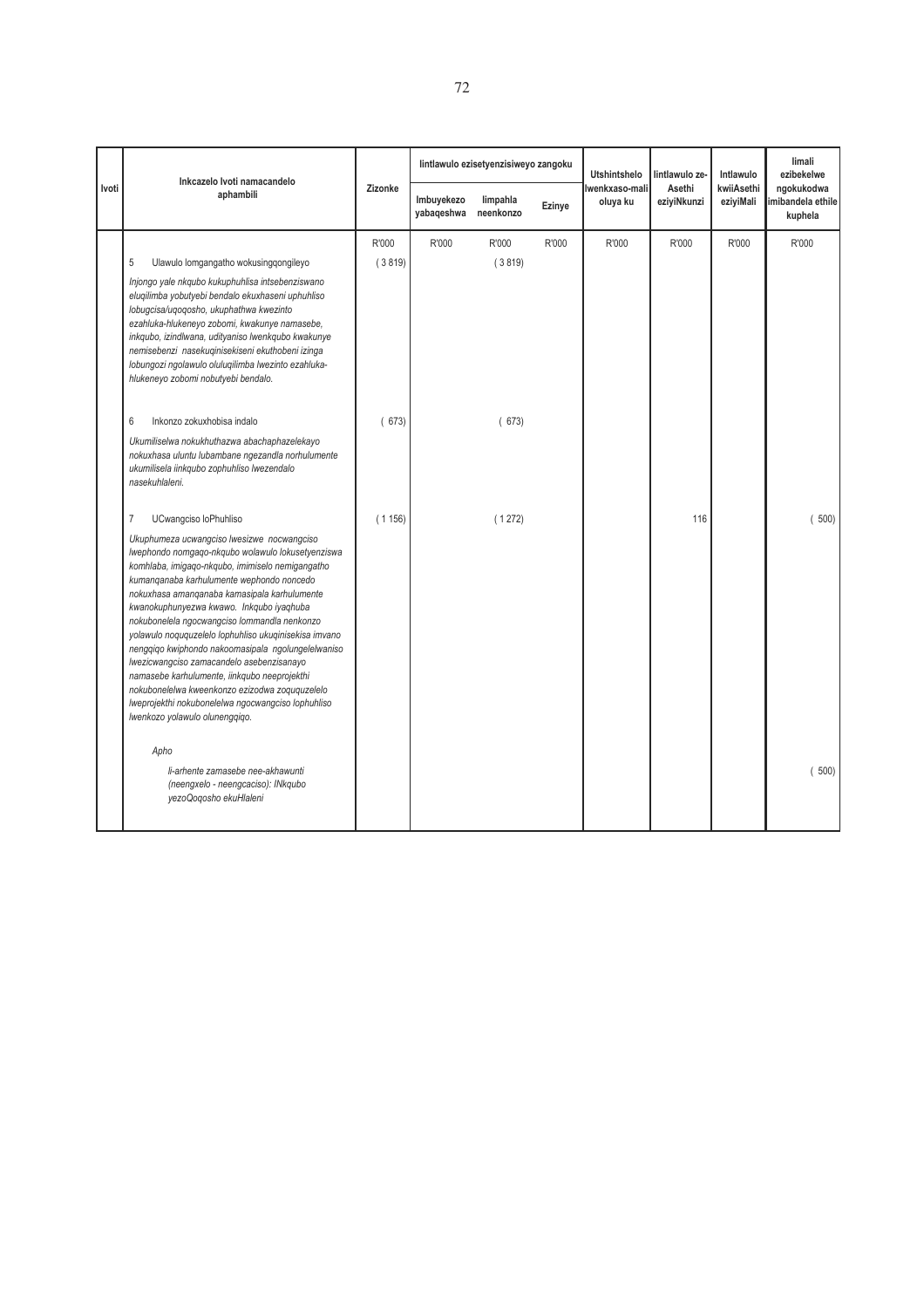|       |                                                                                                                                                                                                                                                                                                                                                                                                    |                  | lintlawulo ezisetyenzisiweyo zangoku |                       |        | <b>Utshintshelo</b>        | lintlawulo ze-        | Intlawulo               | limali<br>ezibekelwe                      |
|-------|----------------------------------------------------------------------------------------------------------------------------------------------------------------------------------------------------------------------------------------------------------------------------------------------------------------------------------------------------------------------------------------------------|------------------|--------------------------------------|-----------------------|--------|----------------------------|-----------------------|-------------------------|-------------------------------------------|
| Ivoti | Inkcazelo Ivoti namacandelo<br>aphambili                                                                                                                                                                                                                                                                                                                                                           | Zizonke          | Imbuyekezo<br>yabaqeshwa             | limpahla<br>neenkonzo | Ezinye | lwenkxaso-mali<br>oluya ku | Asethi<br>eziyiNkunzi | kwiiAsethi<br>eziyiMali | ngokukodwa<br>mibandela ethile<br>kuphela |
| 10    | UThutho neMisebenzi yoLuntu<br>Injongo: Ukulandela ngokungakhathali ukuhanjiswa<br>kwezibonelelo kunye neenkonzo:<br>ezibandakanya, zikhuselekile kwaye<br>zibubuchwephesha kwezobuchwephesha,<br>zifuna ukuphilisa, ubuchule, ukudibanisa,<br>uqhagamshelo, kwakunye nokuxhobisa<br>wonke ummi waseNtshona Koloni,<br>eqhutywa ngumdlandla, ngokuziphatha<br>kunye nokuzibophelela ngokuzinzileyo | R'000<br>126 472 | R'000<br>(35286)                     | R'000<br>442 632      | R'000  | R'000<br>(6000)            | R'000<br>(274874)     | R'000                   | R'000<br>226 346                          |
|       | okusingqongileyo kunye nabantu bethu<br>njengelitye lembombo.<br>$\mathbf{1}$<br>Ezolawulo<br>Ukubonelela ngenkxaso yolawulo kwisebe.                                                                                                                                                                                                                                                              | 63 377           | (5795)                               | 68 172                |        |                            | 1 0 0 0               |                         |                                           |
|       | 2<br>Ezemisebenzi yeziseko zoluntu<br>Ukunikezela ngesibonelelo esizinzileyo sezakhiwo<br>neziseko zikarhulumente wephondo ezikhuthaza<br>ukumanyana, ezifikeleleka lula, ezinokugcinakala,<br>ubulungisa, indawo esingqongileyo, ukukhula<br>kwezoqoqosho nokuxhobisa uluntu.                                                                                                                     | 326 919          | (13509)                              | 340 428               |        |                            |                       |                         |                                           |
|       | Apho<br>Ulwabiwo-mali olubekwe bucala:<br>Ucwangciso namalungiselelo kwisakhiwo<br>esikwa 13 Dorp Street                                                                                                                                                                                                                                                                                           |                  |                                      |                       |        |                            |                       |                         | (6000)                                    |
|       | Ulwabiwo-mali olubekwe bucala:<br>Ukuvalela kunye nogcino ngokujongane<br>ne COVID-19.                                                                                                                                                                                                                                                                                                             |                  |                                      |                       |        |                            |                       |                         | 356 000                                   |
|       | Iziseko zoThuto<br>3<br>Ukunikezela izibonelelo zezothutho<br>ezinokugcinakala, ezimanyeneyo, ezinokhathalelo<br>Iwendawo esingqongileyo exhasa neququzelela<br>ukuxhotyiswa koluntu nokukhula kwezoqoqosho,<br>ezifikeleleka lula nezikhuselekileyo; uthutho<br>Iwabantu, iimpahla neenkonzo ezifikelelekayo.                                                                                     | (298528)         | (12557)                              | (9097)                |        |                            | (276874)              |                         |                                           |
|       | Apho<br>Uncedo mali luka Zwelonke: Uncedo mali<br>lokulungiswa kweendlela<br>kwiPhondo                                                                                                                                                                                                                                                                                                             |                  |                                      |                       |        |                            |                       |                         | (161654)                                  |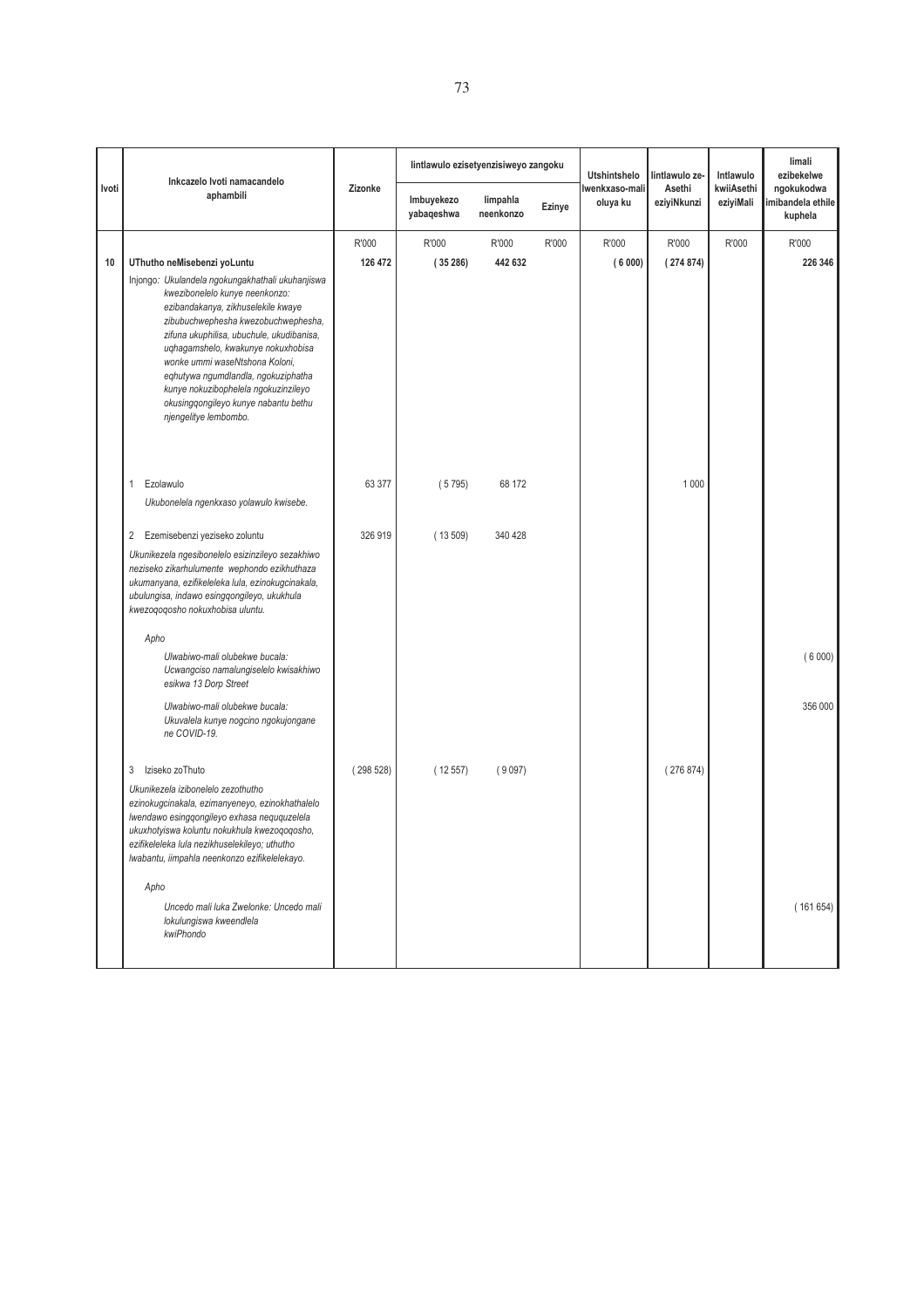|       | Inkcazelo Ivoti namacandelo                                                                                                                                                                                                                                                                                                                                                            |         | lintlawulo ezisetyenzisiweyo zangoku |                       |        | <b>Utshintshelo</b>        | lintlawulo ze-        | Intlawulo               | limali<br>ezibekelwe                      |
|-------|----------------------------------------------------------------------------------------------------------------------------------------------------------------------------------------------------------------------------------------------------------------------------------------------------------------------------------------------------------------------------------------|---------|--------------------------------------|-----------------------|--------|----------------------------|-----------------------|-------------------------|-------------------------------------------|
| Ivoti | aphambili                                                                                                                                                                                                                                                                                                                                                                              | Zizonke | Imbuyekezo<br>yabaqeshwa             | limpahla<br>neenkonzo | Ezinye | lwenkxaso-mali<br>oluya ku | Asethi<br>eziyiNkunzi | kwiiAsethi<br>eziyiMali | ngokukodwa<br>mibandela ethile<br>kuphela |
|       |                                                                                                                                                                                                                                                                                                                                                                                        | R'000   | R'000                                | R'000                 | R'000  | R'000                      | R'000                 | R'000                   | R'000                                     |
|       | 4 IMisebenzi yezoThutho                                                                                                                                                                                                                                                                                                                                                                | 39 000  | (39)                                 | 44 039                |        | (6000)                     | 1 0 0 0               |                         |                                           |
|       | Ukucwangcisa, ukulawula nokuququzelela<br>ubonelelo ngeenkonzo zothutho olumanyeneyo<br>ngokusebenzisana neziphathamandla zocwangciso<br>zesizwe, Oomasipala nemibutho yasekuhlaleni<br>nengekho phantsi korhulumente, namasebe<br>abucala ukuze kwande iindlela zothutho kuzo zonke<br>iindawo esihlala kuzo.                                                                         |         |                                      |                       |        |                            |                       |                         |                                           |
|       | Apho                                                                                                                                                                                                                                                                                                                                                                                   |         |                                      |                       |        |                            |                       |                         |                                           |
|       | Ulwabiwo-mali olubekwe bucala:<br>Isibonelelo seenkonzo yezothutho ze Red<br>Dot eziyinxalenye yamaziko okuvalela<br>kunye nogcino okujongana ne COVID-19.                                                                                                                                                                                                                             |         |                                      |                       |        |                            |                       |                         | 44 000                                    |
|       | Udluliselo nenkxaso                                                                                                                                                                                                                                                                                                                                                                    |         |                                      |                       |        |                            |                       |                         |                                           |
|       | Amaphondo noMasipala                                                                                                                                                                                                                                                                                                                                                                   |         |                                      |                       |        |                            |                       |                         |                                           |
|       | I-akhawunti yebhanki kamasipala:<br>Ulwabiwo mali olubekiweyo: inkqubo<br>yezothutho-izithuthi zomzila-iiyunithi<br>zokhuseleko lwemizila                                                                                                                                                                                                                                              |         |                                      |                       |        | (6000)                     |                       |                         | (6000)                                    |
|       | 5 ULawulo lwezoThutho                                                                                                                                                                                                                                                                                                                                                                  | (3986)  | (3386)                               | (600)                 |        |                            |                       |                         |                                           |
|       | Ukubeka imigathango kwezothutho ngokubhalisa<br>nokurhafela izithuthi, kumamqumrhu nabasebenzi,<br>nakubaqhubi. Ukuze kukhuthazwe ukhuseleko<br>ngokusebenzisa imithetho yezothutho,<br>ukuququzelela imfundiso ngokhuseleko<br>Iwezendlela, unxibelelwano, ukuxhobisa<br>nomsebenzi wokujonga ubunzima bomthwalo<br>othwelelwe zizithuthi, nokunikeza uqeqesho<br>kuMagosa ezendlela. |         |                                      |                       |        |                            |                       |                         |                                           |
|       | Inkqubo exananazileyo yemisebenzi<br>6<br>kaRhulumente                                                                                                                                                                                                                                                                                                                                 | (310)   |                                      | (310)                 |        |                            |                       |                         |                                           |
|       | Ukulawula ukuphunyezwa kweenkqubo<br>nezicwangciso ezikhokelela kuphuhliso loluntu<br>neekontraktha, kubandakanya nolawulo lwephondo<br>nokulungelelaniswa kweNkqubo yeMisebenzi<br>voLuntu.                                                                                                                                                                                           |         |                                      |                       |        |                            |                       |                         |                                           |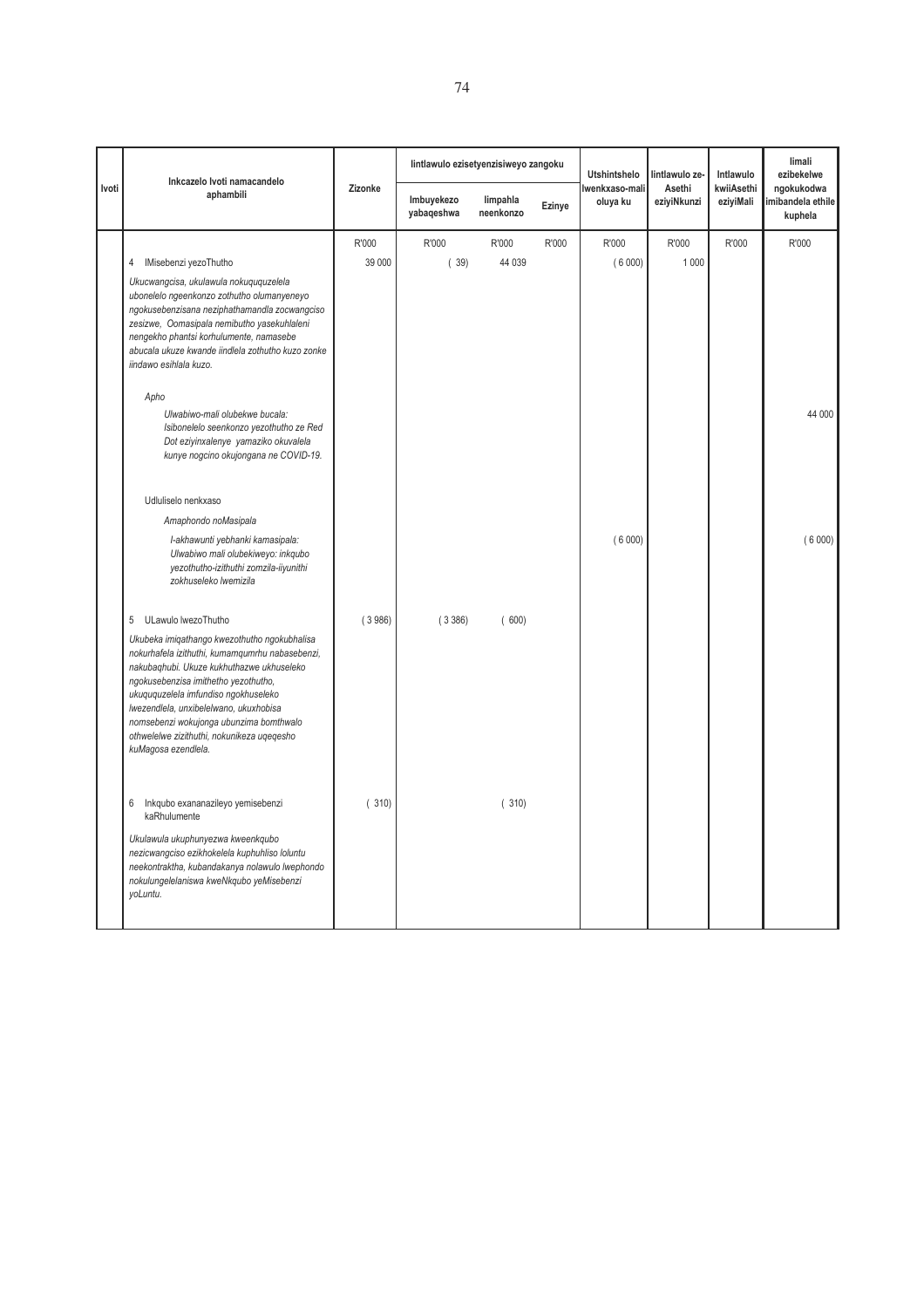|       |                                                                                                                                                                                                                                                                                                                                                                                                                                                                                                                                                                                                                                                                                                                                                                                                                                                                                                                                  |         |                          | lintlawulo ezisetyenzisiweyo zangoku |        | <b>Utshintshelo</b>         | lintlawulo ze-        | Intlawulo               | limali<br>ezibekelwe                       |
|-------|----------------------------------------------------------------------------------------------------------------------------------------------------------------------------------------------------------------------------------------------------------------------------------------------------------------------------------------------------------------------------------------------------------------------------------------------------------------------------------------------------------------------------------------------------------------------------------------------------------------------------------------------------------------------------------------------------------------------------------------------------------------------------------------------------------------------------------------------------------------------------------------------------------------------------------|---------|--------------------------|--------------------------------------|--------|-----------------------------|-----------------------|-------------------------|--------------------------------------------|
| Ivoti | Inkcazelo Ivoti namacandelo<br>aphambili                                                                                                                                                                                                                                                                                                                                                                                                                                                                                                                                                                                                                                                                                                                                                                                                                                                                                         | Zizonke | Imbuyekezo<br>yabaqeshwa | limpahla<br>neenkonzo                | Ezinye | Iwenkxaso-<br>mali oluya ku | Asethi<br>eziyiNkunzi | kwiiAsethi<br>eziyiMali | ngokukodwa<br>imibandela ethile<br>kuphela |
|       |                                                                                                                                                                                                                                                                                                                                                                                                                                                                                                                                                                                                                                                                                                                                                                                                                                                                                                                                  | R'000   | R'000                    | R'000                                | R'000  | R'000                       | R'000                 | R'000                   | R'000                                      |
| 11    | Ezolimo                                                                                                                                                                                                                                                                                                                                                                                                                                                                                                                                                                                                                                                                                                                                                                                                                                                                                                                          | (82137) |                          | (39851)                              |        | (35494)                     | (6792)                |                         | (46796)                                    |
|       | Injongo: Ukuveza amandla akweZolimo<br>ekuphuculeni ubutyebi kwezoqoqosho,<br>indalo nentlala-kahle kubo bonke abantu<br>abase Ntshona Koloni ngoku:<br>ukuKhuthaza unxibelelwano oluhle<br>nabantu esisebenzisana nabo.<br>Ukukhuthaza imveliso efikelelekayo<br>yokutya, okunezondlo,<br>okukhuselekileyo, i fibre nayo yonke<br>imveliso efumanekayo kwezolimo.<br>Ukuqinisekisa ukuba kulawulwa<br>indyebo yendalo ngendlela<br>eghubekekayo.<br>Ukwenza izifundo zophando<br>Iwamvanje noluyimfuneko kunye<br>nophuhliso lwethekhnoloji.<br>Ukuphuhlisa, ukugcina kunye<br>nokutsala izakhono kunye<br>nabasebenzi abanezakhono.<br>Ukunikela ngeenkonzo zenkxaso<br>ezongezekileyo nezisemgangathweni<br>nezizizo.<br>Ukwenza ukuba imarike yonke<br>kwezolimo ikwazi ukufikeleleka<br>kubantu bonke.<br>Ukwenza igalelo ukucutheni<br>ubuhlwempu nendlala.<br>Ukuqinisekisa ulawulo olululo<br>nolucacileyo.<br>1 uLawulo | (3733)  |                          | (3733)                               |        |                             |                       |                         |                                            |
|       | Ukwenza imigaqo nokulawula nokuze<br>kulandelelaniswe imisebenzi ngokubaluleka kwayo<br>nokuqinisekisa ngeenkonzo ezizizo zenkxaso<br>yomsebenzi kuzo zonke iinkqubo ngokumalunga<br>nezimali, abasebenzi, ulwazi, uqhakamshelwano,<br>kunye nokuthengwa kwempahla nonikelo<br>Iweenkonzo.                                                                                                                                                                                                                                                                                                                                                                                                                                                                                                                                                                                                                                       |         |                          |                                      |        |                             |                       |                         |                                            |
|       | 2 Ulawulo oluzinzileyo lwempahla                                                                                                                                                                                                                                                                                                                                                                                                                                                                                                                                                                                                                                                                                                                                                                                                                                                                                                 | (27833) |                          | (24833)                              |        | (3000)                      |                       |                         |                                            |
|       | Ukunikela ngeenkonzo zenkxaso yezolimo kubalimi<br>ngelokuqinisekisa uphuhliso oluzinzileyo kunye<br>nolawulo lwemijelo kwezolimo.                                                                                                                                                                                                                                                                                                                                                                                                                                                                                                                                                                                                                                                                                                                                                                                               |         |                          |                                      |        |                             |                       |                         |                                            |
|       | Apho                                                                                                                                                                                                                                                                                                                                                                                                                                                                                                                                                                                                                                                                                                                                                                                                                                                                                                                             |         |                          |                                      |        |                             |                       |                         |                                            |
|       | Isibonelelo esibekelwe bucala: Umsebenzi<br>Wokukhusela Imilambo i (Umlambo i-<br>Keurbomen, Umlambo i-Jan Du Toit,<br>Umlambo i-Upper Hex River)                                                                                                                                                                                                                                                                                                                                                                                                                                                                                                                                                                                                                                                                                                                                                                                |         |                          |                                      |        | (3000)                      |                       |                         | (3000)                                     |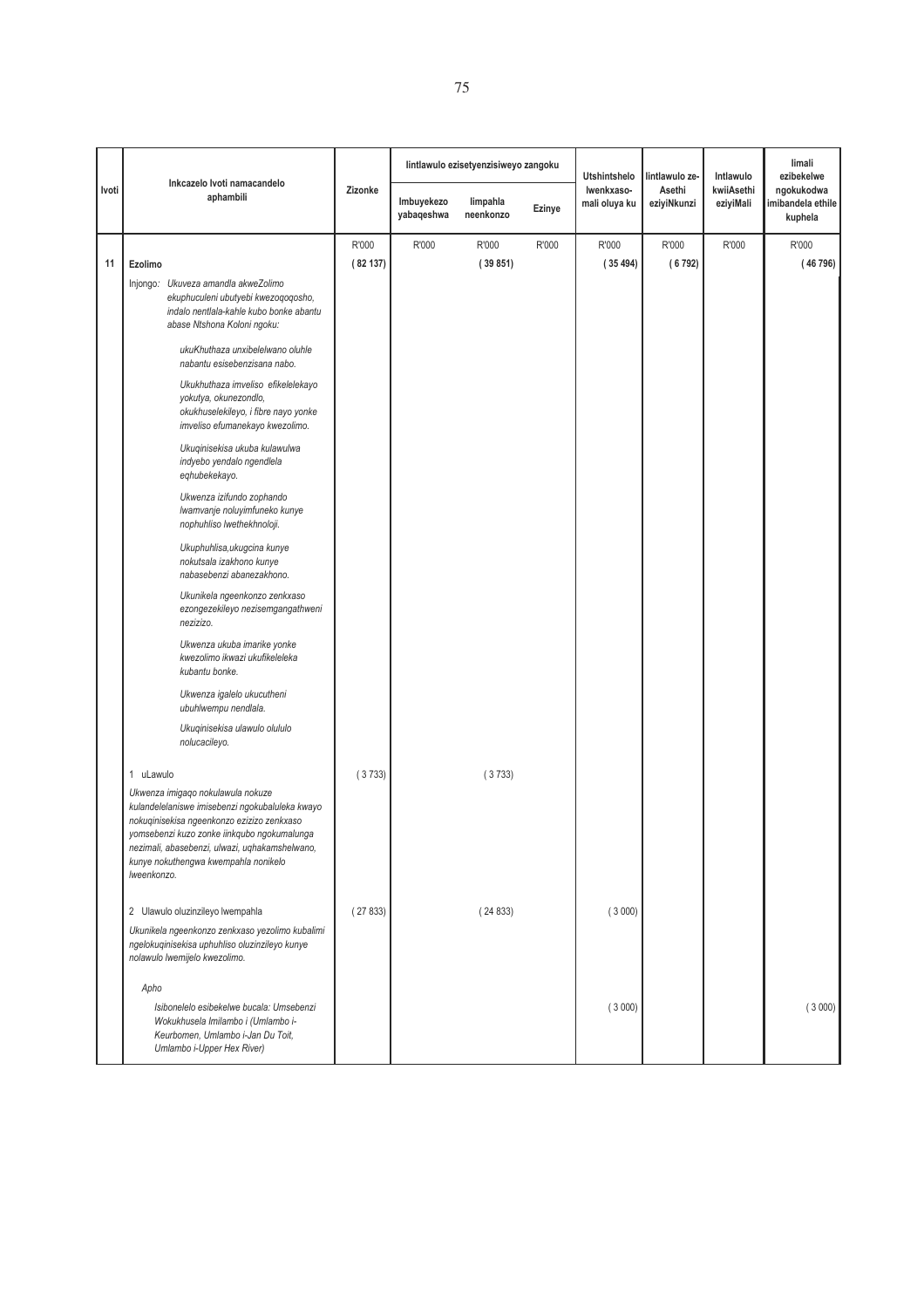|       |                                                                                                                                                                                                                                                                                     |         |                          | lintlawulo ezisetyenzisiweyo zangoku |        | <b>Utshintshelo</b>         | lintlawulo ze-        | Intlawulo               | limali<br>ezibekelwe                       |
|-------|-------------------------------------------------------------------------------------------------------------------------------------------------------------------------------------------------------------------------------------------------------------------------------------|---------|--------------------------|--------------------------------------|--------|-----------------------------|-----------------------|-------------------------|--------------------------------------------|
| Ivoti | Inkcazelo Ivoti namacandelo<br>aphambili                                                                                                                                                                                                                                            | Zizonke | Imbuyekezo<br>yabaqeshwa | limpahla<br>neenkonzo                | Ezinye | Iwenkxaso-<br>mali oluya ku | Asethi<br>eziyiNkunzi | kwiiAsethi<br>eziyiMali | ngokukodwa<br>imibandela ethile<br>kuphela |
|       |                                                                                                                                                                                                                                                                                     | R'000   | R'000                    | R'000                                | R'000  | R'000                       | R'000                 | R'000                   | R'000                                      |
|       | 3 Inkxaso yoMfama noPhuhliso                                                                                                                                                                                                                                                        | (41433) |                          | (4250)                               |        | (32494)                     | (4689)                |                         |                                            |
|       | Ukunikela inkxaso kumafama ngeenkqubo<br>zophuhliso lwezolimo.                                                                                                                                                                                                                      |         |                          |                                      |        |                             |                       |                         |                                            |
|       | Apho                                                                                                                                                                                                                                                                                |         |                          |                                      |        |                             |                       |                         |                                            |
|       | Isibonelelo sikazwelonke ngokweemeko:<br>Inkqubo ePhelelyo yenkxaso kwezolimo                                                                                                                                                                                                       |         |                          |                                      |        |                             |                       |                         | (19109)                                    |
|       | Isibonelelo sikazwelonke ngokweemeko:<br>Ilima/Letsema Amaphulo                                                                                                                                                                                                                     |         |                          |                                      |        |                             |                       |                         | (9084)                                     |
|       | Udluliselo nenkxaso                                                                                                                                                                                                                                                                 |         |                          |                                      |        |                             |                       |                         |                                            |
|       | Ookopolotyeni kunye namashishini abucala                                                                                                                                                                                                                                            |         |                          |                                      |        |                             |                       |                         |                                            |
|       | Ookopolotyeni: Casidra: Ishishini<br>Elilawulwa nguRhulumente                                                                                                                                                                                                                       |         |                          |                                      |        | (12556)                     |                       |                         |                                            |
|       | Izipho neminikelo kumaphulo ohlukeneyo<br>naxhamlayo                                                                                                                                                                                                                                |         |                          |                                      |        |                             |                       |                         |                                            |
|       | Isibonelelo esibekelwe bucala: Amagumbi<br>okukhenkcezisa                                                                                                                                                                                                                           |         |                          |                                      |        | (13500)                     |                       |                         | (13500)                                    |
|       | iTrusti Yabavelisi Ziqhamo Ezinamanzi                                                                                                                                                                                                                                               |         |                          |                                      |        | (6438)                      |                       |                         |                                            |
|       | 4 linkonzo zezilwanyana                                                                                                                                                                                                                                                             | (2196)  |                          | (2196)                               |        |                             |                       |                         |                                            |
|       | Ukunikela iinkonzo zonyango lwemfuyo kubathengi<br>ngelokuqinisekisa ngemfuyo esempilweni, imveliso<br>ekhuselekileyo yemfuyo kunye nentlalo-ntle<br>kubantu boMzantsi Afrika.                                                                                                      |         |                          |                                      |        |                             |                       |                         |                                            |
|       | 5 linkonzo zoPhuhliso lweZifundo zoPhando ne<br>Tekhnologi                                                                                                                                                                                                                          | (1208)  |                          | (1208)                               |        |                             |                       |                         |                                            |
|       | Ukunikela ngobuchwephesha kwaneemfuno<br>ezingophando-nzulu, uphuhliso nonaniselwano<br>ngeenkonzo zobuchule sisenza igalelo kuphuhliso<br>Iweenjongo.                                                                                                                              |         |                          |                                      |        |                             |                       |                         |                                            |
|       | 6 linkonzo zoQoqosho kweZolimo                                                                                                                                                                                                                                                      | (1467)  |                          | (1467)                               |        |                             |                       |                         |                                            |
|       | Ukubonelela kwangexesha ngeenkonzo<br>ezifanelekileyo zoqoqosho kwicandelo lezolimo<br>ngelokuqinisekisa intatho nxaxheba<br>ngokulinganayo kuqoqosho lwethu.                                                                                                                       |         |                          |                                      |        |                             |                       |                         |                                            |
|       | 7 Imfundo noQeqesho Olulungiselelweyo<br>kweZolimo                                                                                                                                                                                                                                  | (2707)  |                          | (604)                                |        |                             | (2103)                |                         |                                            |
|       | Ukuququzelela nokubonelela ngemfundo<br>noqeqesho olulungiselelweyo kwezolimo<br>ngokuhambisana nobuChule kwiMfundo<br>noQeqesho kweZolimo, kubo bonke abathathi<br>nxaxheba abakwicandelo lezolimo ukuze<br>sibeneCandelo eligcwele lulwazi, oluhlumayo<br>nelimelanayo nemingeni. |         |                          |                                      |        |                             |                       |                         |                                            |
|       | Apho                                                                                                                                                                                                                                                                                |         |                          |                                      |        |                             |                       |                         |                                            |
|       | Isibonelelo sikazwelonke ngokweemeko:<br>Inkqubo ePheleleyo kwinkxaso yezolimo                                                                                                                                                                                                      |         |                          |                                      |        |                             |                       |                         | (2103)                                     |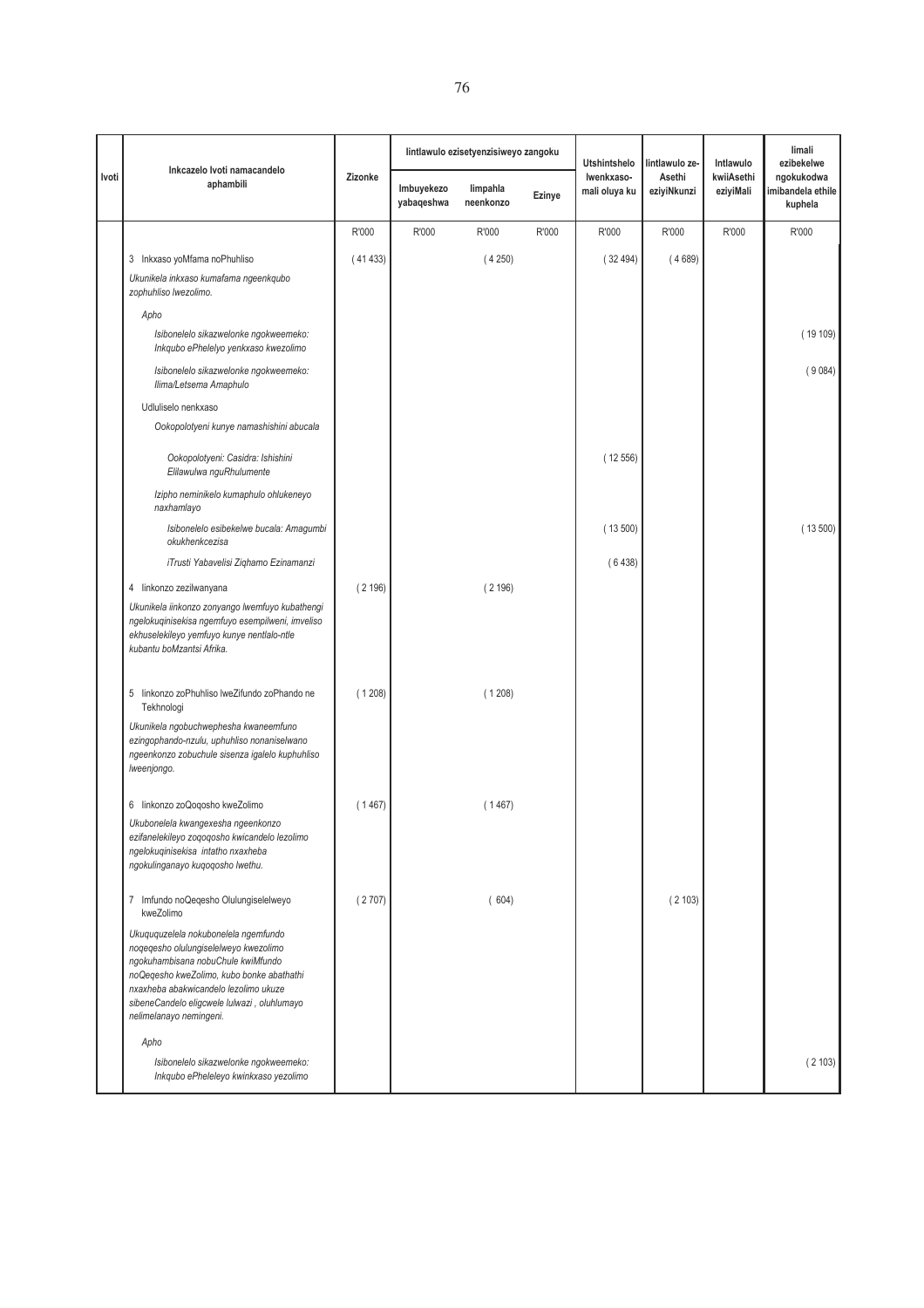|       | Inkcazelo Ivoti namacandelo                                                                                                               |         | lintlawulo ezisetyenzisiweyo zangoku |                       |        | Utshintshelo                | lintlawulo ze-        | Intlawulo               | limali<br>ezibekelwe                       |
|-------|-------------------------------------------------------------------------------------------------------------------------------------------|---------|--------------------------------------|-----------------------|--------|-----------------------------|-----------------------|-------------------------|--------------------------------------------|
| Ivoti | aphambili                                                                                                                                 | Zizonke | Imbuyekezo<br>yabaqeshwa             | limpahla<br>neenkonzo | Ezinye | Iwenkxaso-<br>mali oluya ku | Asethi<br>eziyiNkunzi | kwiiAsethi<br>eziyiMali | ngokukodwa<br>imibandela ethile<br>kuphela |
|       |                                                                                                                                           | R'000   | R'000                                | R'000                 | R'000  | R'000                       | R'000                 | R'000                   | R'000                                      |
|       | 8 Uguquzelelo loLawulo<br>Ukuququzelela iinkqubo zophuhliso<br>ngokusebenzisa abathath'inxaxheba abanomdla<br>kwiindawo ezisemaphandleni. | 1560    |                                      | (1560)                |        |                             |                       |                         |                                            |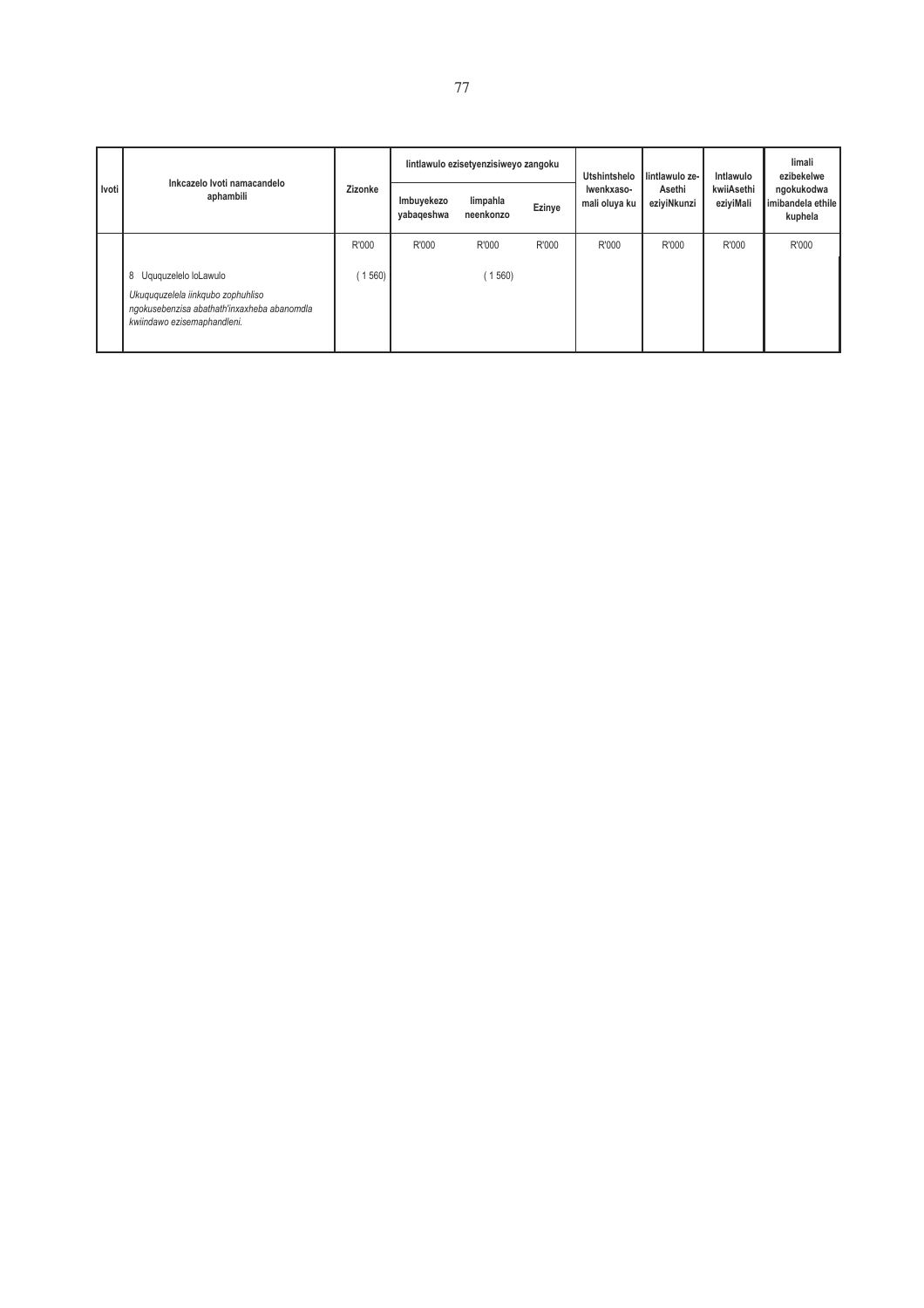|       |                                                                                                                                                                                                                                                                                                                     |         | lintlawulo ezisetyenzisiweyo zangoku |                       |        | <b>Utshintshelo</b>        | lintlawulo ze-        | Intlawulo               | limali<br>ezibekelwe                       |
|-------|---------------------------------------------------------------------------------------------------------------------------------------------------------------------------------------------------------------------------------------------------------------------------------------------------------------------|---------|--------------------------------------|-----------------------|--------|----------------------------|-----------------------|-------------------------|--------------------------------------------|
| Ivoti | Inkcazelo Ivoti namacandelo<br>aphambili                                                                                                                                                                                                                                                                            | Zizonke | Imbuyekezo<br>yabaqeshwa             | limpahla<br>neenkonzo | Ezinye | Iwenkxaso-mali<br>oluya ku | Asethi<br>eziyiNkunzi | kwiiAsethi<br>eziyiMali | ngokukodwa<br>imibandela ethile<br>kuphela |
|       |                                                                                                                                                                                                                                                                                                                     | R'000   | R'000                                | R'000                 | R'000  | R'000                      | R'000                 | R'000                   | R'000                                      |
| 12    | UPhuhliso lwezoQoqosho noKhenketho                                                                                                                                                                                                                                                                                  | (57071) | (30749)                              | (16793)               |        | (9499)                     | (30)                  |                         | (35147)                                    |
|       | Injongo: Ukubonelela ngobunkokheli bezoqoqosho<br>eNtshona Koloni ngokuqonda uqoqosho<br>IwaMasebe; ukuba neliso lokuchonga<br>amathuba ezoqoqosho nokunobakho;<br>kwanegalelo layo kumalungelo aphambili<br>ezoqoqosho kurhulumente.<br>Eli Sebe liza kuphucula amandla kunye<br>nemveliso yezoqoqosho kumaphondo. |         |                                      |                       |        |                            |                       |                         |                                            |
|       | 1 uLawulo                                                                                                                                                                                                                                                                                                           | (3619)  |                                      | (3589)                |        |                            | (30)                  |                         |                                            |
|       | Ukunika iSebe ukhokelo oluluqilima olunemibono<br>emitsha, nokunika iinkonzo zoshishino<br>ezingenachaphaza, ezisebenza ngendlela eyiyo,<br>ezingasebenzisi mali ininzi, ezibeka konke elubala<br>nezihoye izidingo zoluntu.                                                                                        |         |                                      |                       |        |                            |                       |                         |                                            |
|       | 2 linkonzo eziHlangeneyo zoPhuhliso loQoqosho                                                                                                                                                                                                                                                                       | 3 4 6 7 | (7213)                               | (14968)               |        | 25 648                     |                       |                         |                                            |
|       | Ukukhuthaza nokuxhasa imeko-bume yoshishino<br>kulungiselelwa amathuba ohlumo nokudalwa<br>kwemisebenzi                                                                                                                                                                                                             |         |                                      |                       |        |                            |                       |                         |                                            |
|       | Apho                                                                                                                                                                                                                                                                                                                |         |                                      |                       |        |                            |                       |                         |                                            |
|       | Udluliselo noncediso                                                                                                                                                                                                                                                                                                |         |                                      |                       |        |                            |                       |                         |                                            |
|       | Amaziko eMfundo ePhakamileyo                                                                                                                                                                                                                                                                                        |         |                                      |                       |        |                            |                       |                         |                                            |
|       | Imibutho yoluntu kunye namashishini<br>abucala                                                                                                                                                                                                                                                                      |         |                                      |                       |        |                            |                       |                         |                                            |
|       | Amanye amashishini abucala:<br>Ukuphunyezwa kweNkxaso yeShishini<br>eNcinci kunye nokungekho sikweni                                                                                                                                                                                                                |         |                                      |                       |        | 11 000                     |                       |                         |                                            |
|       | Amanye amashishini abucala:Inkqubo<br>yophuhliso lwabathengisi abancinci<br>kwiCovid-19-Ukuxhasa amashishini<br>amancinci amancinci enza iimaski<br>zelaphu, abacoci bezandla kunye                                                                                                                                 |         |                                      |                       |        | 2 0 0 0                    |                       |                         |                                            |
|       | nabasasazi.<br>Amanye amashishini abucala:<br>Ukusetyenziswa kweNgxowa-mali<br>yokuSebenza                                                                                                                                                                                                                          |         |                                      |                       |        | 6930                       |                       |                         |                                            |
|       | Amanye amashishini abucala:<br>Ukuphunyezwa kweNgxowa-mali<br>yoNcedo nokuBuyisa yaseNtshona<br>Koloni yeNtshona Kolon                                                                                                                                                                                              |         |                                      |                       |        | 9 0 0 0                    |                       |                         |                                            |
|       | Amanye amashishini abucala:<br>Ukuphunyezwa kweProjekthi<br>yeHlabathi yokuThengwa kwe-Smart                                                                                                                                                                                                                        |         |                                      |                       |        | (1000)                     |                       |                         |                                            |
|       | Amanye amashishini abucala:<br>Ukuphunyezwa kweProjekthi<br>yokuQinisekiswa koQoqosho<br>kwezoLimo                                                                                                                                                                                                                  |         |                                      |                       |        | (4224)                     |                       |                         |                                            |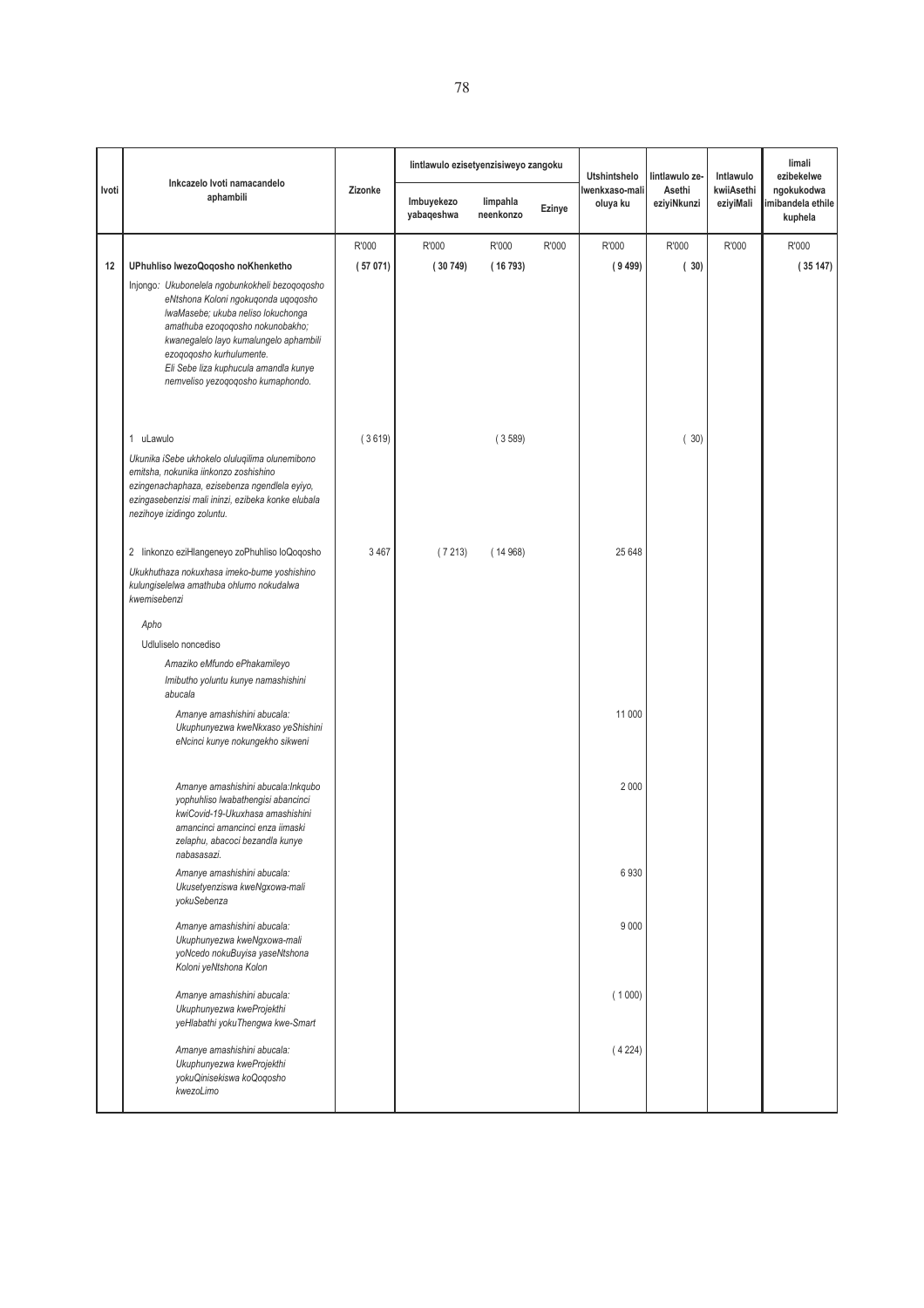|       | Inkcazelo Ivoti namacandelo                                                                                                                                                                                                                                                                               |         | lintlawulo ezisetyenzisiweyo zangoku |                       |        | <b>Utshintshelo</b>        | lintlawulo ze-        | Intlawulo               | limali<br>ezibekelwe                      |
|-------|-----------------------------------------------------------------------------------------------------------------------------------------------------------------------------------------------------------------------------------------------------------------------------------------------------------|---------|--------------------------------------|-----------------------|--------|----------------------------|-----------------------|-------------------------|-------------------------------------------|
| Ivoti | aphambili                                                                                                                                                                                                                                                                                                 | Zizonke | Imbuyekezo<br>yabaqeshwa             | limpahla<br>neenkonzo | Ezinye | Iwenkxaso-mali<br>oluya ku | Asethi<br>eziyiNkunzi | kwiiAsethi<br>eziyiMali | ngokukodwa<br>mibandela ethile<br>kuphela |
|       |                                                                                                                                                                                                                                                                                                           | R'000   | R'000                                | R'000                 | R'000  | R'000                      | R'000                 | R'000                   | R'000                                     |
|       | AmaZiko angenzi nzuzo                                                                                                                                                                                                                                                                                     |         |                                      |                       |        |                            |                       |                         |                                           |
|       | Ubambiswano Iwezoqoqosho eNtshona<br>Koloni: Ukubonelela ngenkxaso-mali<br>yongenelelo lweWCEDP ejolise<br>ekwandiseni uzinzo kwiivenkile<br>zakwindawo ezingena kuyo<br>ngokukhutshwa kweevawutsha<br>zedijithali kwimibutho yoluntu                                                                     |         |                                      |                       |        | 2 0 0 0                    |                       |                         |                                           |
|       | Qhubeka Charity: Ukuxhasa amalinge<br>ophuhliso ombutho, weSMME<br>njengenxalenye yeMixholo<br>yezoQoqosho eHlumayo kunye<br>neNdlela yokuDalwa kweMisebenzi                                                                                                                                              |         |                                      |                       |        | (358)                      |                       |                         |                                           |
|       | Iziko loPhuhliso loShishino eWest<br>Coast:<br>Ukuxhasa ukusebenza kwe-WCBDC<br>ebonelela ngeenkonzo zenkxaso<br>yeshishini kwiiSMME kwingingqi<br>veWest Coast.                                                                                                                                          |         |                                      |                       |        | 300                        |                       |                         |                                           |
|       | 3 UPhuhliso loRhwebo namaCandelo                                                                                                                                                                                                                                                                          | (22955) | (7797)                               | (167)                 |        | (14991)                    |                       |                         |                                           |
|       | Ukukhuthaza ukuhluma kwezoqoqosho<br>nokuphuhliswa kwezoshishino, urhwebo<br>nokukhuthaza koTyalo-mali.                                                                                                                                                                                                   |         |                                      |                       |        |                            |                       |                         |                                           |
|       | Apho                                                                                                                                                                                                                                                                                                      |         |                                      |                       |        |                            |                       |                         |                                           |
|       | Udluliselo noncediso                                                                                                                                                                                                                                                                                      |         |                                      |                       |        |                            |                       |                         |                                           |
|       | liArhente neeAkhawunti zeSebe<br>larhente yeNtshona Koloni yoKhuthazo<br>loRhwebo noTyalo-mali (Wesgro):<br>Ukubonelela ngenkxaso-mali yorhwebo<br>lokukhula kwamanye amazwe kunye<br>namanyathelo okukhuthaza utyalomali                                                                                 |         |                                      |                       |        | (14991)                    |                       |                         | (14991)                                   |
|       | 4 ImiMiselo yoShishino noLawulo                                                                                                                                                                                                                                                                           | (1142)  | (798)                                | (344)                 |        |                            |                       |                         |                                           |
|       | Ukuqinisekisa ukulingana, imeko yokuthatha<br>uxanduva lwemisebenzi yoshishino eNtshona<br>Koloni ngokusetyenziswa kwamaphulo esiqhelo<br>kwimeko yorhwebo nangoku gunyazisa amaphulo<br>aluhlobo olulodwa oMgaqo-siseko wesizwe kunye<br>nemimiselo yephondo ngokusemthethweni<br>nangokwemigaqo-nkqubo. |         |                                      |                       |        |                            |                       |                         |                                           |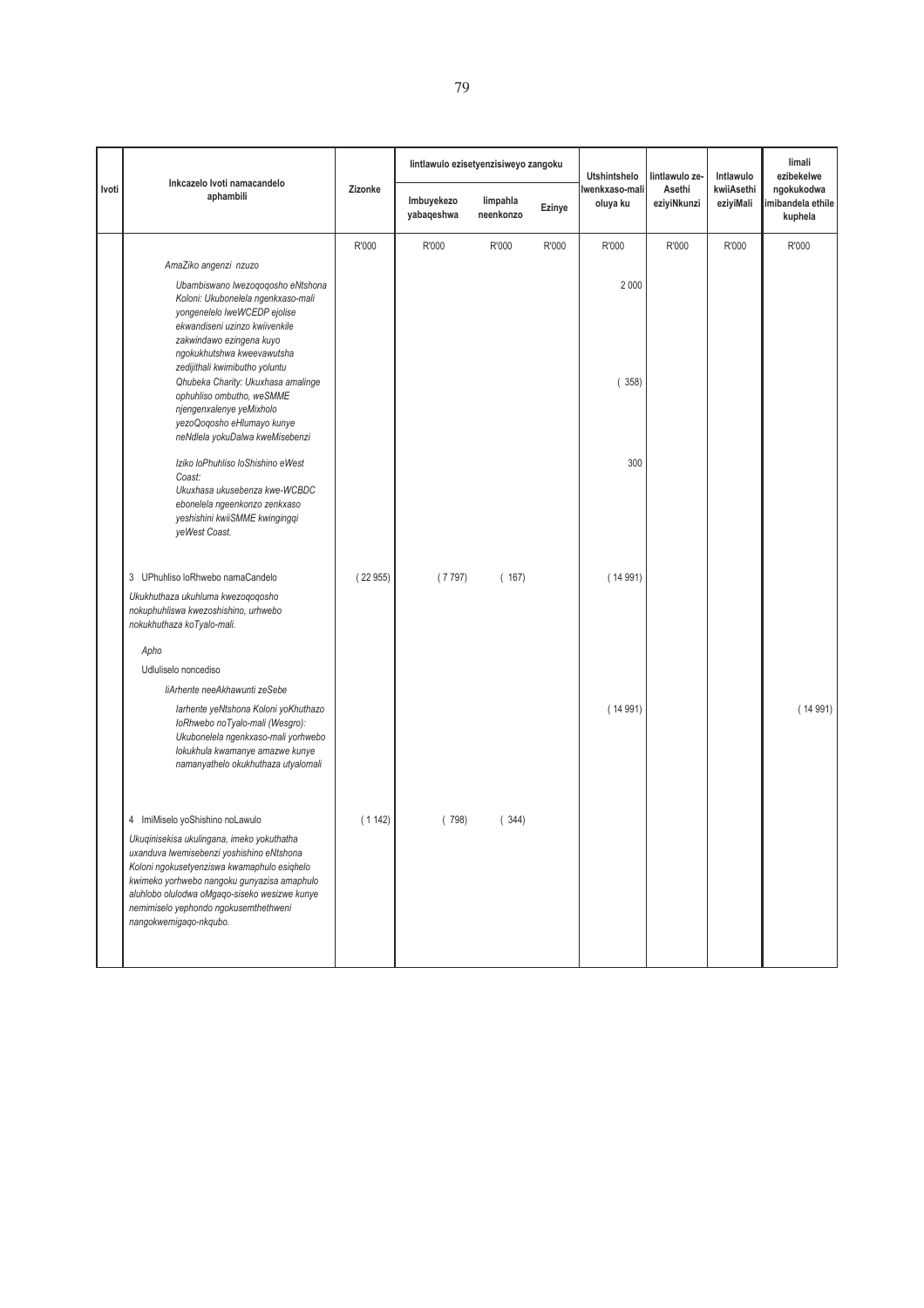|       | Inkcazelo Ivoti namacandelo                                                                                                                                                                                                                                                                                                                      |         | lintlawulo ezisetyenzisiweyo zangoku |                       |        | <b>Utshintshelo</b>        | lintlawulo ze-        | Intlawulo               | limali<br>ezibekelwe                       |
|-------|--------------------------------------------------------------------------------------------------------------------------------------------------------------------------------------------------------------------------------------------------------------------------------------------------------------------------------------------------|---------|--------------------------------------|-----------------------|--------|----------------------------|-----------------------|-------------------------|--------------------------------------------|
| Ivoti | aphambili                                                                                                                                                                                                                                                                                                                                        | Zizonke | Imbuyekezo<br>yabaqeshwa             | limpahla<br>neenkonzo | Ezinye | lwenkxaso-mali<br>oluya ku | Asethi<br>eziyiNkunzi | kwiiAsethi<br>eziyiMali | ngokukodwa<br>imibandela ethile<br>kuphela |
|       |                                                                                                                                                                                                                                                                                                                                                  | R'000   | R'000                                | R'000                 | R'000  | R'000                      | R'000                 | R'000                   | R'000                                      |
|       | 5 IsiCwangciso soQoqosho                                                                                                                                                                                                                                                                                                                         | (13177) | (8800)                               | 1 900                 |        | (6277)                     |                       |                         |                                            |
|       | Ukubonelela ngenkxaso kubunkokeli bephondo<br>kunye nokwenza ukuba ukukhula kwezoqoqosho<br>kudaleke kunye nokudityaniswa kophando<br>loqoqosho kunye nokucwangciswa, nangenkxaso<br>esebenzayo yabakhokeli abaziintloko<br>kwezoqoqosho kunye nabathengisi<br>abazakukhuthaza ukukhula kogogosho kulo lonke<br>ugogosho nakumacandelo ogogosho. |         |                                      |                       |        |                            |                       |                         |                                            |
|       | Apho                                                                                                                                                                                                                                                                                                                                             |         |                                      |                       |        |                            |                       |                         |                                            |
|       | Udluliselo noncediso                                                                                                                                                                                                                                                                                                                             |         |                                      |                       |        |                            |                       |                         |                                            |
|       | liArhente neeAkhawunti zeSebe                                                                                                                                                                                                                                                                                                                    |         |                                      |                       |        |                            |                       |                         |                                            |
|       | larhente yeNtshona Koloni yoKhuthazo<br>loRhwebo noTyalo-mali (Wesgro): Kuba<br>ukusekwa i-Economic Zone Special<br>eAtlantis                                                                                                                                                                                                                    |         |                                      |                       |        | (6277)                     |                       |                         | (6277)                                     |
|       | 6 Ukhenketho, ubu Gcisa Nezolonwabo                                                                                                                                                                                                                                                                                                              | (15899) | (3188)                               | 1 1 6 8               |        | (13879)                    |                       |                         |                                            |
|       | Ukuququzelela ukusetyenziswa komkhombandlela<br>oluqilima wezokhenketho oyakuthi ukhokhele<br>kukukhula okuzinzileyo nokudala amathuba<br>emisebenzi kurhwebo lwezokhenketho.                                                                                                                                                                    |         |                                      |                       |        |                            |                       |                         |                                            |
|       | Apho                                                                                                                                                                                                                                                                                                                                             |         |                                      |                       |        |                            |                       |                         |                                            |
|       | Udluliselo noncediso                                                                                                                                                                                                                                                                                                                             |         |                                      |                       |        |                            |                       |                         |                                            |
|       | Amaphondo nakoomasipala                                                                                                                                                                                                                                                                                                                          |         |                                      |                       |        |                            |                       |                         |                                            |
|       | ISixeko saseKapa: Ukubonelela<br>ngenkxaso mali kumanyathelo<br>okhuseleko okhenketho                                                                                                                                                                                                                                                            |         |                                      |                       |        | (8665)                     |                       |                         | (8665)                                     |
|       | liArhente neeAkhawunti zeSebe                                                                                                                                                                                                                                                                                                                    |         |                                      |                       |        |                            |                       |                         |                                            |
|       | larhente yeNtshona Koloni yoKhuthazo<br>loRhwebo noTyalo-mali (Wesgro):<br>Ukonyusa amalinge otyalo-mali-<br>Ukuthengisa malunga nokufika                                                                                                                                                                                                        |         |                                      |                       |        | (5214)                     |                       |                         | (5214)                                     |
|       | 7 UkuPhuhliswa nokuPhuculwa kwezakhono                                                                                                                                                                                                                                                                                                           | (3746)  | (2953)                               | (793)                 |        |                            |                       |                         |                                            |
|       | Ukuququzelela nokunikezelwa koqeqesho kuLuntu<br>iZakhono zeNguqu ukuze kunikezelwe uphuhliso<br>lwabantu kwizakhono zorhwebo ngokwemfuno<br>zeNtshona Koloni.                                                                                                                                                                                   |         |                                      |                       |        |                            |                       |                         |                                            |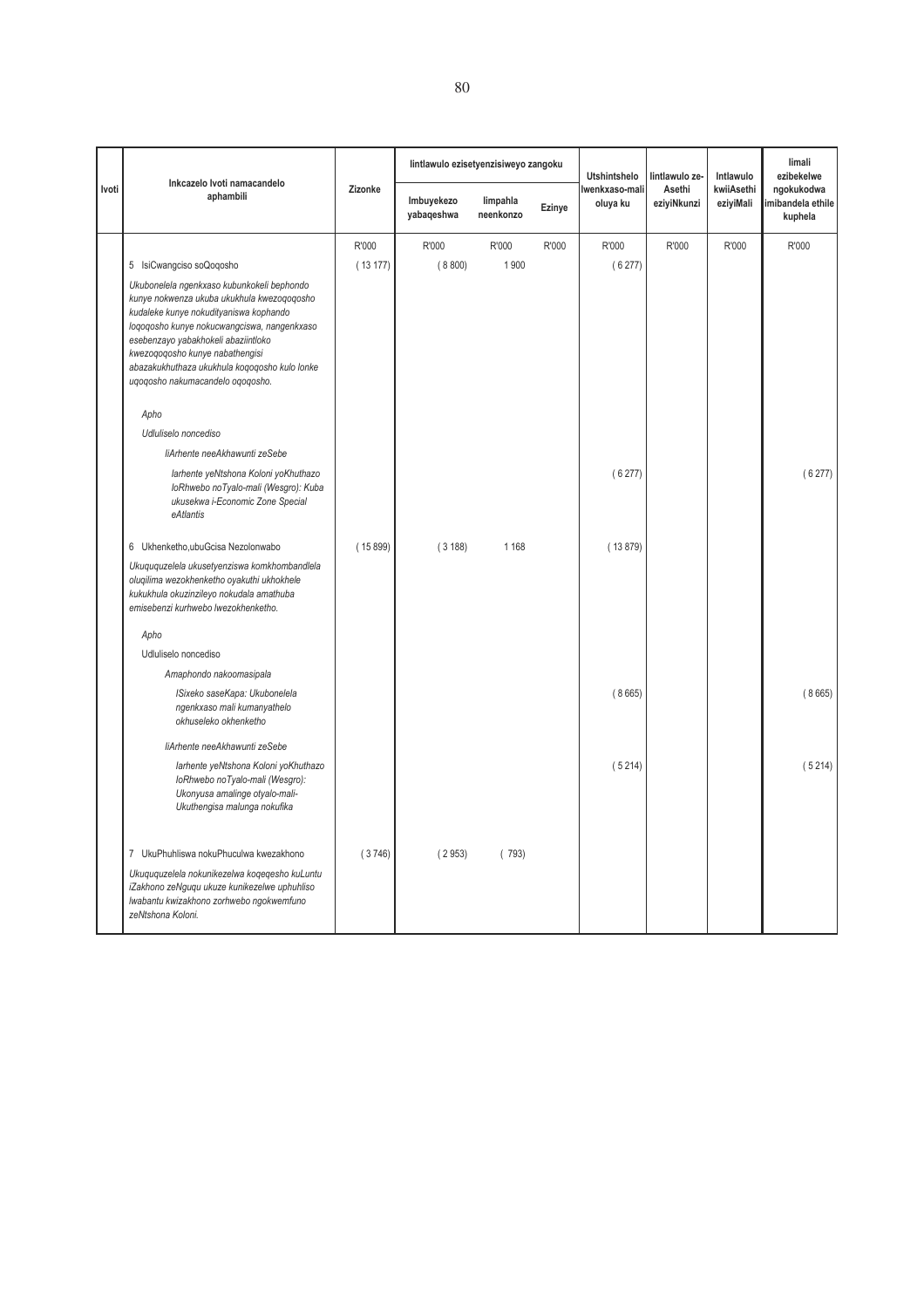|       | Inkcazelo Ivoti namacandelo                                                                                                                                                                                                                                                                                                                                                                                                                                                                                                                                |         | lintlawulo ezisetyenzisiweyo zangoku |                       |        | <b>Utshintshelo</b>        | lintlawulo ze-        | Intlawulo               | limali<br>ezibekelwe                       |
|-------|------------------------------------------------------------------------------------------------------------------------------------------------------------------------------------------------------------------------------------------------------------------------------------------------------------------------------------------------------------------------------------------------------------------------------------------------------------------------------------------------------------------------------------------------------------|---------|--------------------------------------|-----------------------|--------|----------------------------|-----------------------|-------------------------|--------------------------------------------|
| Ivoti | aphambili                                                                                                                                                                                                                                                                                                                                                                                                                                                                                                                                                  | Zizonke | Imbuyekezo<br>yabaqeshwa             | limpahla<br>neenkonzo | Ezinye | lwenkxaso-mali<br>oluya ku | Asethi<br>eziyiNkunzi | kwiiAsethi<br>eziyiMali | ngokukodwa<br>imibandela ethile<br>kuphela |
|       |                                                                                                                                                                                                                                                                                                                                                                                                                                                                                                                                                            | R'000   | R'000                                | R'000                 | R'000  | R'000                      | R'000                 | R'000                   | R'000                                      |
| 13    | iMicimbi yezeNkcubeko neMidlalo                                                                                                                                                                                                                                                                                                                                                                                                                                                                                                                            | (99624) | (17899)                              | (35227)               |        | (42562)                    | (3936)                |                         | (52384)                                    |
|       | Injongo: Sikhuthaza ugqweso nobandakanyeko<br>lomntu wonke kwezemidlalo<br>nenkcubeko ngokusebenzisa izixhobo<br>zethu ngemfezeko, ngokucikizeka<br>nangengqiqo ekhuthaza ulondolozo<br>nozinzo, nangobuhlakani<br>obubhadlileyo, obuneziphumo<br>ezingqinekayo obukhuthaza uyilo<br>Iwezinto. Ngokuqinisekisa ugqweso<br>nokuyenza ibe liziko elilikomkhulu<br>lezemidlalo nenkcubeko loMzantsi<br>Afrika iNtshona Koloni, siya kube<br>similisela iimeko zofikeleleko nentatho-<br>nxaxheba yesininzi, ukuphawulwa<br>kweetalente nophuhliso lwezakhono. |         |                                      |                       |        |                            |                       |                         |                                            |
|       | 1 ULawulo<br>Ukunikezela ulawulo lwemali nenkxaso<br>nokwenziwa komsebenzi ngokuphangaleleyo<br>nokunika inkxaso kwezolawulo lweSebe<br>leMicimbi yeNkcubeko ne Midlalo.                                                                                                                                                                                                                                                                                                                                                                                   | (4481)  | (2654)                               | (1797)                |        |                            | (30)                  |                         |                                            |
|       | 2 IMicimbi yeNkcubeko<br>Ukubonelela ngeenkonzo ezinxulumene<br>nezobugcisa, ezenkcubeko, ezolondolozo<br>Iwembali, ezelifa lemveli, nezeelwimi kubantu<br>baseNtshona Koloni.                                                                                                                                                                                                                                                                                                                                                                             | (12596) | (5507)                               | (4015)                |        | (2855)                     | (219)                 |                         |                                            |
|       | Apho<br>Udluliselo nenkxaso                                                                                                                                                                                                                                                                                                                                                                                                                                                                                                                                |         |                                      |                       |        |                            |                       |                         |                                            |
|       | li-Arhente zeSebe nee-Akhawunti:                                                                                                                                                                                                                                                                                                                                                                                                                                                                                                                           |         |                                      |                       |        |                            |                       |                         |                                            |
|       | IKomishini yeNkcubeko yeNtshona<br>Koloni                                                                                                                                                                                                                                                                                                                                                                                                                                                                                                                  |         |                                      |                       |        | 500                        |                       |                         |                                            |
|       | IKomiti yeeLwimi yeNtshona Koloni                                                                                                                                                                                                                                                                                                                                                                                                                                                                                                                          |         |                                      |                       |        | 39)                        |                       |                         |                                            |
|       | Artscape                                                                                                                                                                                                                                                                                                                                                                                                                                                                                                                                                   |         |                                      |                       |        | 17                         |                       |                         |                                            |
|       | ILifa leMveli leNtshona Koloni                                                                                                                                                                                                                                                                                                                                                                                                                                                                                                                             |         |                                      |                       |        | (452)                      |                       |                         |                                            |
|       | Amaziko angenzi-nzuzo:                                                                                                                                                                                                                                                                                                                                                                                                                                                                                                                                     |         |                                      |                       |        |                            |                       |                         |                                            |
|       | Imibutho yezoBugcisa neNkcubeko                                                                                                                                                                                                                                                                                                                                                                                                                                                                                                                            |         |                                      |                       |        | (3566)                     |                       |                         |                                            |
|       | Amaziko olondolozo lwembali afumana<br>inkxaso kwiphondo                                                                                                                                                                                                                                                                                                                                                                                                                                                                                                   |         |                                      |                       |        | 685                        |                       |                         |                                            |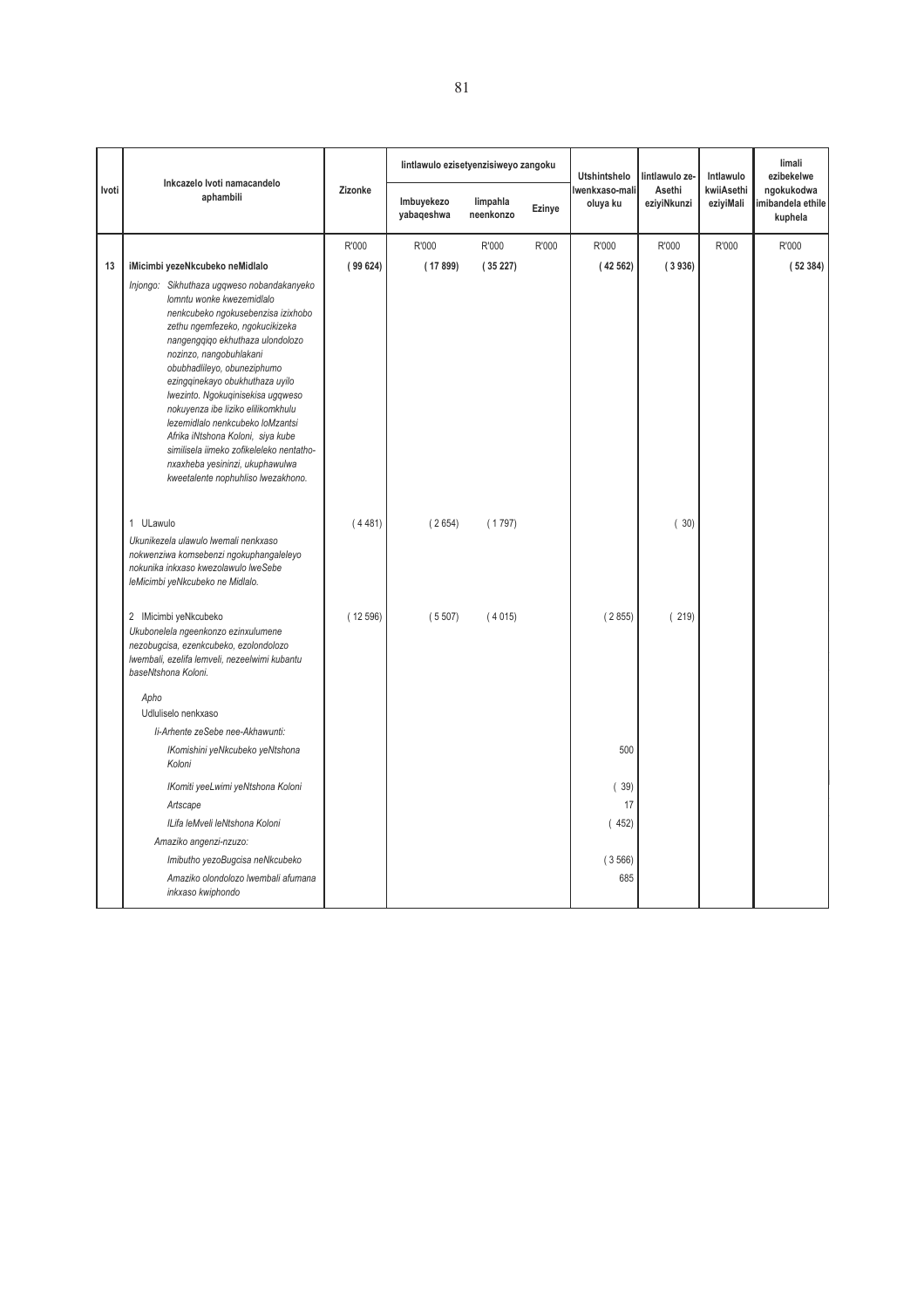|       | Inkcazelo Ivoti namacandelo                                                                                             |         | lintlawulo ezisetyenzisiweyo zangoku |                       |        | <b>Utshintshelo</b>        | lintlawulo ze-        | Intlawulo               | limali<br>ezibekelwe<br>ngokukodwa<br>imibandela ethile<br>kuphela |
|-------|-------------------------------------------------------------------------------------------------------------------------|---------|--------------------------------------|-----------------------|--------|----------------------------|-----------------------|-------------------------|--------------------------------------------------------------------|
| Ivoti | aphambili                                                                                                               | Zizonke | Imbuyekezo<br>yabaqeshwa             | limpahla<br>neenkonzo | Ezinye | Iwenkxaso-mali<br>oluya ku | Asethi<br>eziyiNkunzi | kwiiAsethi<br>eziyiMali |                                                                    |
|       |                                                                                                                         | R'000   | R'000                                | R'000                 | R'000  | R'000                      | R'000                 | R'000                   | R'000                                                              |
|       | 3 liNkonzo zamaThala eeNcwadi neZiko<br>loLondolozo lweeNkcukacha eziBalulekileyo                                       | (43913) | (5120)                               | (1326)                |        | (34176)                    | (3291)                |                         |                                                                    |
|       | Ukunikezela ngokubanzi ngeenkonzo zamathala<br>eencwadi nezolondolozo lweenkcukacha<br>ezibalulekileyo eNtshona Koloni. |         |                                      |                       |        |                            |                       |                         |                                                                    |
|       | Apho                                                                                                                    |         |                                      |                       |        |                            |                       |                         |                                                                    |
|       | Isibonelelo-mali esinemigathango sesizwe:<br>Isibonelelo-mali kumaThala eeNcwadi<br>oLuntu                              |         |                                      |                       |        |                            |                       |                         | (34700)                                                            |
|       | Ulwabiwo olubekelwe bucala olubekelwe<br>umxholo wethala leencwadi.                                                     |         |                                      |                       |        |                            |                       |                         | 5 0 0 0                                                            |
|       | Udluliselo nenkxaso                                                                                                     |         |                                      |                       |        |                            |                       |                         |                                                                    |
|       | Amaphondo nooMasipala                                                                                                   |         |                                      |                       |        |                            |                       |                         |                                                                    |
|       | OoMasipala: Ukuphucula amathala<br>eencwadi oluntu                                                                      |         |                                      |                       |        | (34176)                    |                       |                         |                                                                    |
|       | 4 IMidlalo noLonwabo                                                                                                    | (38634) | (4618)                               | (28089)               |        | (5531)                     | (396)                 |                         |                                                                    |
|       | Ukubonelela ngezemidlalo nolonwabo kubahlali<br>baseNtshona Koloni.                                                     |         |                                      |                       |        |                            |                       |                         |                                                                    |
|       | Apho                                                                                                                    |         |                                      |                       |        |                            |                       |                         |                                                                    |
|       | Isibonelelo-mali esinemigathango sesizwe:<br>Isibonelelo seNtatho-nxaxheba ngoBuninzi<br>noPhuhliso IwezeMidlalo        |         |                                      |                       |        |                            |                       |                         | (22684)                                                            |
|       | Udluliselo nenkxaso                                                                                                     |         |                                      |                       |        |                            |                       |                         |                                                                    |
|       | Amaziko angenzi ngeniso-mali                                                                                            |         |                                      |                       |        |                            |                       |                         |                                                                    |
|       | Imibutho yezeMidlalo: Inkxaso yezimali                                                                                  |         |                                      |                       |        | (5531)                     |                       |                         |                                                                    |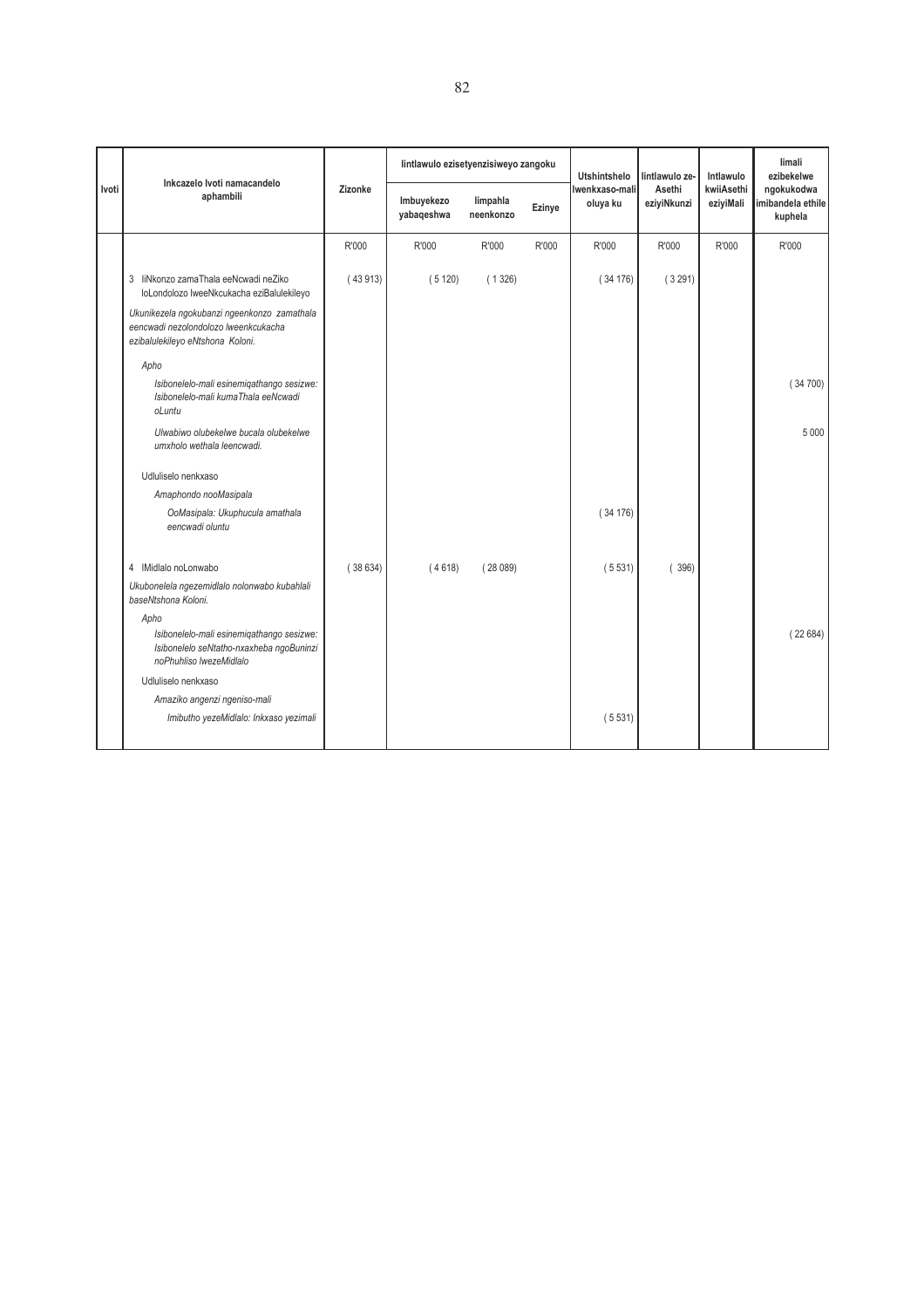|       |                                                                                                                                                                                                                                                             |         |                          | lintlawulo ezisetyenzisiweyo zangoku |        | <b>Utshintshelo</b>        | lintlawulo ze-        | Intlawulo               | limali<br>ezibekelwe                       |
|-------|-------------------------------------------------------------------------------------------------------------------------------------------------------------------------------------------------------------------------------------------------------------|---------|--------------------------|--------------------------------------|--------|----------------------------|-----------------------|-------------------------|--------------------------------------------|
| Ivoti | Inkcazelo Ivoti namacandelo<br>aphambili                                                                                                                                                                                                                    | Zizonke | Imbuyekezo<br>yabaqeshwa | limpahla<br>neenkonzo                | Ezinye | Iwenkxaso-mali<br>oluya ku | Asethi<br>eziyiNkunzi | kwiiAsethi<br>eziyiMali | ngokukodwa<br>imibandela ethile<br>kuphela |
|       |                                                                                                                                                                                                                                                             | R'000   | R'000                    | R'000                                | R'000  | R'000                      | R'000                 | R'000                   | R'000                                      |
| 14    | ISebe loRhulumente woMmandla                                                                                                                                                                                                                                | 32 544  | 1832                     | 20 418                               |        | 9 4 0 6                    | 888                   |                         | 27 000                                     |
|       | Ukubeka esweni, ukuhlanganisa nokuxhasa<br>Injongo:<br>ooMasipal ukuze babenefuthe ekuphumezeni<br>umyalelo wesebe, nokuncedisa kunikezelo<br>Iweenkonzo kunye neentlekele ezinkulu<br>ngokuncedisana namanqanaba<br>karhulumente kunye namahlakani oluntu. |         |                          |                                      |        |                            |                       |                         |                                            |
|       | uLawulo<br>1                                                                                                                                                                                                                                                | 2 177   | 1832                     | (543)                                |        |                            | 888                   |                         |                                            |
|       | Ukunikezela ngobunkokeli obunobuchule nolawulo<br>kwakunye nenkxaso yeenkonzo eziphumelelayo<br>kwiSebe ngokwemithetho esebenzayo kunye<br>neenkqubo.                                                                                                       |         |                          |                                      |        |                            |                       |                         |                                            |
|       | Ulawulo loMmandla<br>2                                                                                                                                                                                                                                      | 6 8 24  |                          | (2582)                               |        | 9 4 0 6                    |                       |                         |                                            |
|       | Ukukhuthaza uphuhliso lolawulo oluzinzileyo<br>loomasipala ngendlela efanelekileyo, ucwangciso<br>olumanyanisiweyo noluzinzileyo, kwakunye<br>nentathonxaxheba yoluntu kwiinkqubo zophuhliso.                                                               |         |                          |                                      |        |                            |                       |                         |                                            |
|       | Apho                                                                                                                                                                                                                                                        |         |                          |                                      |        |                            |                       |                         |                                            |
|       | Udluliselo nenkxaso                                                                                                                                                                                                                                         |         |                          |                                      |        |                            |                       |                         |                                            |
|       | OoMasipala naMaphondo                                                                                                                                                                                                                                       |         |                          |                                      |        |                            |                       |                         |                                            |
|       | Ukubonelela ngenkxaso koomasipala<br>ngamanyathelo okunceda abantu                                                                                                                                                                                          |         |                          |                                      |        | 9 4 0 6                    |                       |                         |                                            |
|       | 3<br>Uphuhliso nocwangciso                                                                                                                                                                                                                                  | 23 543  |                          | 23 543                               |        |                            |                       |                         |                                            |
|       | Ukubonelela nokuququzelela ukwenza ulawulo<br>Iwentlekele olusebenzayo; ukuqinisekisa iinkonzo<br>ezisisiseko zikamasipala zigcinwa zisemgangathweni<br>kwanokukhuthaza ucwangciso olumanyanisiweyo.<br>Apho                                                |         |                          |                                      |        |                            |                       |                         |                                            |
|       | ukwabiwa nophawulo: Ukulungelelanisa<br>kunye nokuphendula kwintlekele<br>kwisicwangciso se-hotspot                                                                                                                                                         |         |                          |                                      |        |                            |                       |                         | 27 000                                     |
|       | Ulawulo lweziko lomthonyama<br>4                                                                                                                                                                                                                            |         |                          |                                      |        |                            |                       |                         |                                            |
|       | Ulawulo lwamaziko obunkokheli bamasiko nezithethe<br>ngokuphathelele kuwiso mthetho.                                                                                                                                                                        |         |                          |                                      |        |                            |                       |                         |                                            |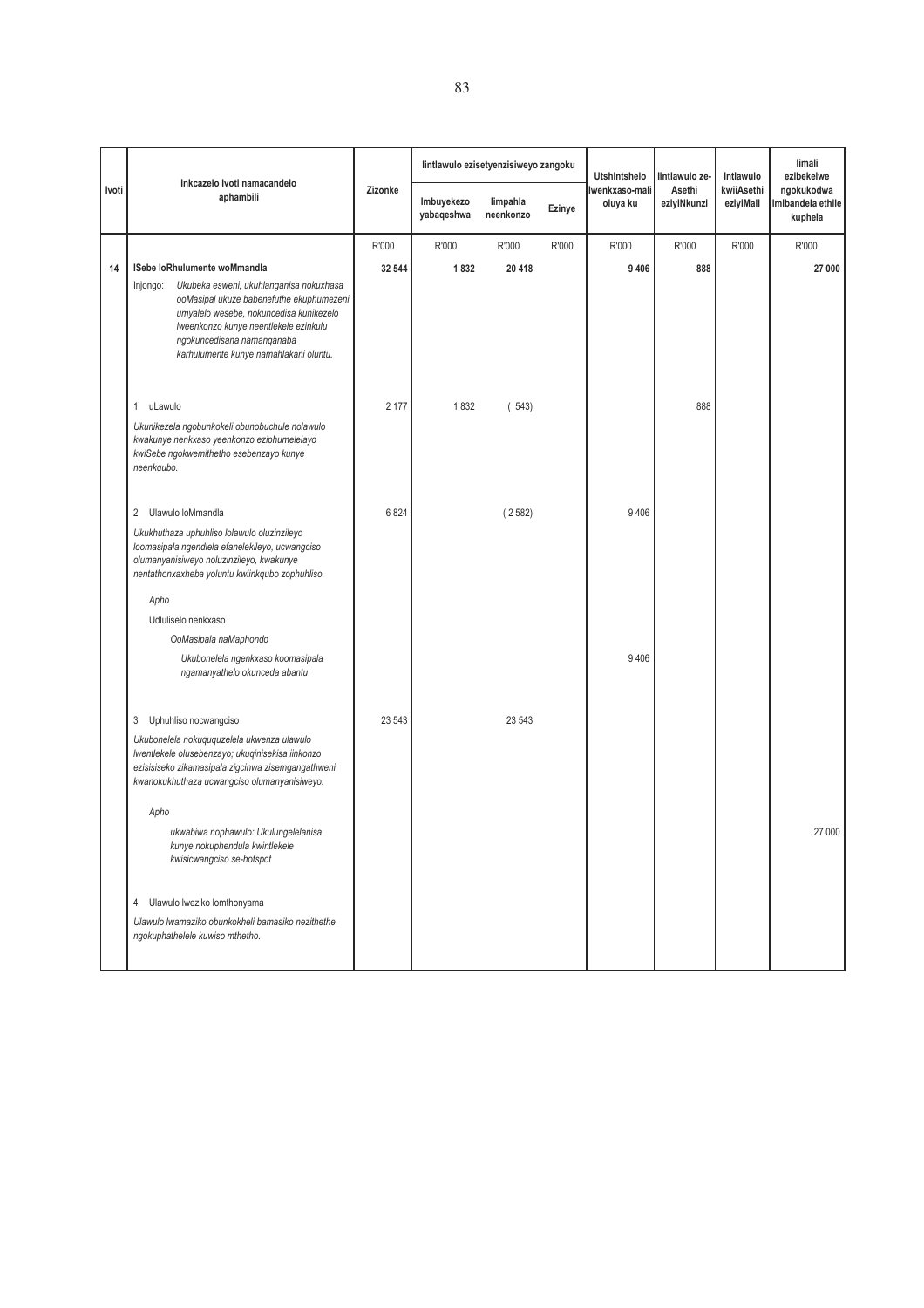## **IMEMORANDAM ENGEZINTO ZOMTHETHO OSAYILWAYO WOHLENGAHLENGISO LOLWABIWO MALI WENTSHONA KOLONI (COVID-19) (KUNYAKA MALI KA-2020/21)**

# **1. IMVELAPHI**

- 1.1 IPhondo leNtshoni Koloni lizifumana likwingxaki yesehlo sokunwenwa ngokukhawuleza kweCOVID-19 ithetha isifo sentsholongwane yakhoro na 2019 esisifo esosuleky esibangelwa yintsholonqwane (SARS-CoV-2) (intsholongwani yekhorona eneempawu eziqatseleyo zokuphefumla nzima 2) nobhubhane obhengeziweyo wehlalathi nguMbutho wezeMpilo weHlabathi ngo-2020.
- 1.2 ICandelo 31 loMthetho woLawulo lweMali kaRhulumente uMthetho woLawulo lweziMali zikaRhulumente, 1999 (UMthetho 1 ka-1999), unika uMphathiswa wePhondo onoxanduva lwezimali ukuba angandlala ulwabiwomali oluhlengahlengisiweyo kwiPalamente yePhondo ukukhawulelana neengxaki ezinokuthi zivele nezinganqandekiyo kwinkcitho ethe yavunywa yiKhabhinethi kwisiseko sika zwelonke, ukusetyenziswa kwesixa mali kwiimeko zikaxakeka nezingxamisekileyo, ukukuqwalaselwa kwakhona kwezinto eziphambili ngokwezimali kunye nokwabiwa kwakhona kwemali egciniweyo ngokutshintsha izixa mali phakathi kwevoti, nokuhanjiswa kusetyenziswe izixa mali ebezingasetyenziswanga kunyaka mali ophelileyo.
- 1.3 Ukuphendula kulo mba wentlekele yeCOVID-19, uMphathiswa wePhondo onoxanduva lwezimali ngomhla we-4 kuTshazimpuzi 2020, ngokwecandelo 25(1) loMthetho woLawulo lweziMali zikaRhulumente uMthetho woLawulo lweziMali zikaRhulumente, 1999, ugunyazisa ukusetyenziswa kwesixamali esisuka kwiNgxowa Mali yeNgeniso yePhondo isetyenziswe kule ntlekele. UMthetho Osayilwayo woHlengahlengiso loLwabiwo Mali weNtshona Koloni (COVID-19)(kuNyaka Mali ka-2020/21), 2020 (UMthetho Osayilwayo), unika ulwabiwo lwesixamali esibekelwe bucala kunyakamali ka-2020/21 kulungiselelwa okunokwehla kunye nenkcitho enganqandekiyo.
- 1.4 Icandelo 25(6) loMthetho uMthetho woLawulo lweziMali zikaRhulumente, 1999, licacisa ukuba inkcitho elolu hlobo mayiqukwe nokuba kukulwabiwomali lwephondo oluhlengahlengisiweyo lonyaka mali ozayo apho inkcitho iyakuba igunyazisiwe okanye kolunye ulwabiwo lwasemthethweni oluyakuthi lwandlalwe kwindlu yowiso mthetho yephondo kwiintsuku ezili-120 uMphathiswa wePhondo onoxanduva lezimali ethe wayigunyazisa inkcitho, nokuba yiyiphi eyakufika kuqala. Kule meko, akukho lwabiwo lwahlukileyo lufuneka ngokusemthethweni.

### **2. IZIQULATHO ZALOMTHETHO OSAYILWAYO**

- 2.1 **Igatya 1** lihlanganisa iinkcazelo ezisetyenziswa kuMthetho woLwabiwo weNtshona Koloni, 2020, kuMthetho oSayilwayo, yaye ichaza isigama ''COVID-19''.
- 2.2 **Igatya 2** linika ukuba ulwabiwo oluhlengahlengisiweyo olusuka kwiNgxowa Mali yeNgeniso yePhondo inikezelwa kwiivoti ezahlukeneyo kunye nolona lwahlulo kwivoti nganye ebekelwe umsebenzi othile ochazwe kwiShedyuli yoMthetho oSayilwayo. Inkcitho yolulwabiwo ixhomekeke kuMthetho uMthetho woLawulo lwezi Mali zikaRhulumente, 1999.
- 2.3 **Igatya 3** linika isixa-mali esidweliswe kwiShedyuli sikhethekile yaye sabelwe umsebenzi othile yaye oko kuthetha ukuba—
	- (a) Isibonelelo esinemiqathango sesizwe, singasetyenziselwa kuphela injongo echaziweyo kuMthetho wohwahlulo lweNgeniso, 2020, nangokuhambelana nesiseko esipapashwe ngokwemiqathango yaloMthetho; kunye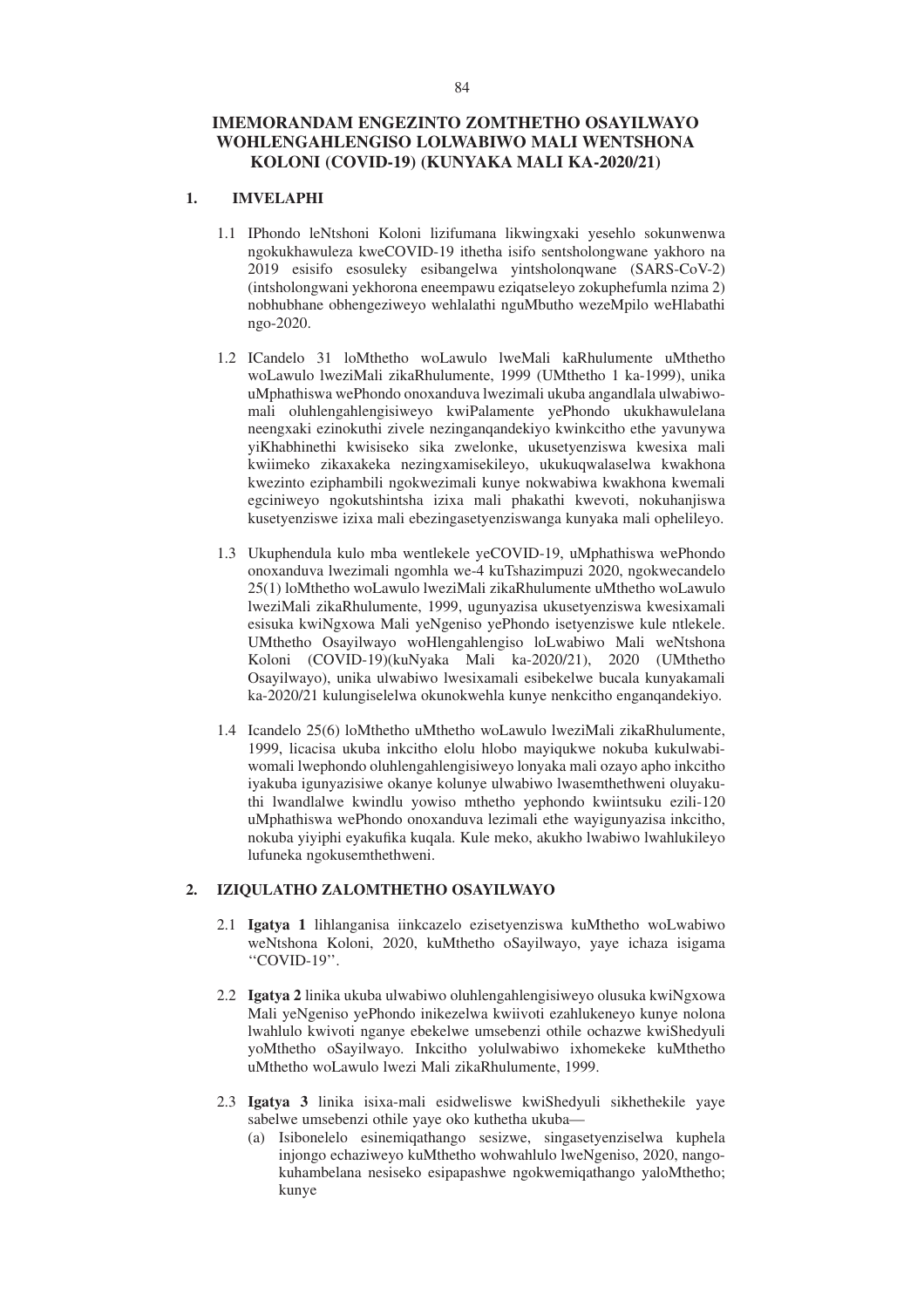- (b) nolwabiwo olubekelwe bucala, olungasetyenziselwa kuphela injongo echazwe kwiShedyuli nangokuhambelana nesikhokelo esikhutshwe ngokwecandelo 4 loMthetho woLwabiwo weNtshona Koloni, 2020.
- 2.4 **Igatya 4** linika isihloko esifutshane saloMthetho oSayilwayo.

#### **3 UKUCEBISA**

ISebe leNkulubaphathiswa: IiNkonzo zoMthetho ISebe leNkulu baphathiswa IPalamente yePhondo leNtshona Koloni UNondyebo wePhondo ISebe loKhuseleko loLuntu ISebe lezeMfundo leNtshona Koloni ISebe lezeMpilo ISebe loPhuhliso loLuntu ISebe lokuHlaliswa koLuntu ISebe lemiCimbi yokuSingqongileyo nesiCwangciso soPhuhliso ISebe lezoThutho neMisebenzi yoLuntu ISebe lezoLimo ISebe loPhuhliso lwezoQoqosho kunye nezoKhenketho ISebe leMiciimbi yeNkcubeko neMidlalo ISebe liRhulumente womMandla UMphicothi zincwadi-Jikelele

#### **4 UCHAPHAZELEKO KWEZEZIMALI**

R1 113,394 esisigidi esiya kufumaneka kwiivoti ezichaziweyo kwiShedyuli yoMthetho Osayilwayo, kwiingxowamali ezibekelwe ecaleni kunyakamali ka-2020/2001.

### **5. ISAKHONO SOWISO LOMTHETHO**

UMphathiswa wePhondo onoxanduva lweziMali kwiPhondo wanelisekile kukuba kulungiselelwe loMthetho uSayilwayo ophantsi kwesakhono somthetho wePhondo.